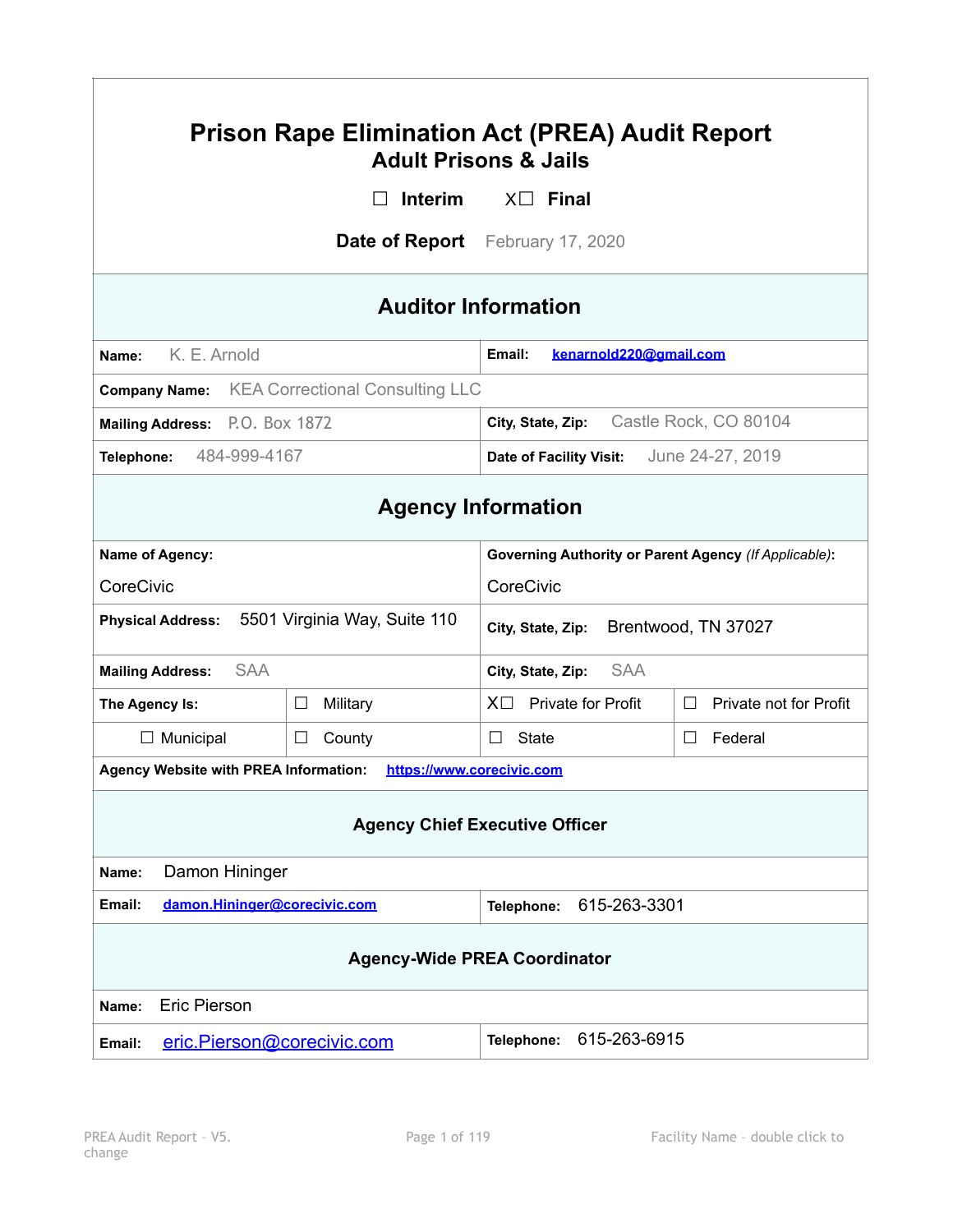| <b>PREA Coordinator Reports to:</b>                              | Number of Compliance Managers who report to the<br><b>PREA Coordinator</b> |
|------------------------------------------------------------------|----------------------------------------------------------------------------|
| Steve Conry, Vice-President, Operations Admin-<br>istra-<br>tion | 63                                                                         |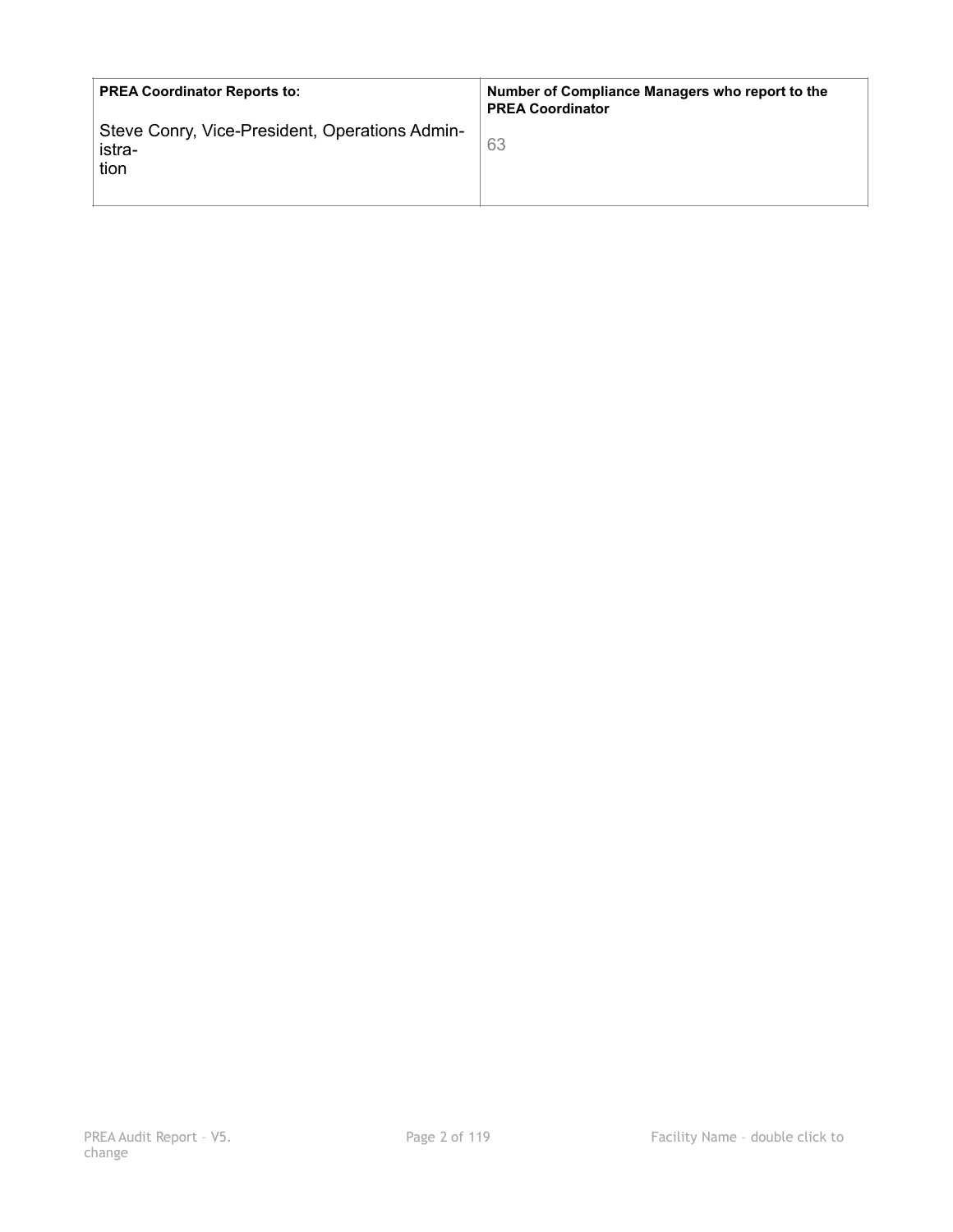| <b>Facility Information</b>                                                                                                                                                                                                                                                                                                                                                                                                                                                  |                                                                  |                   |            |       |                           |      |                        |
|------------------------------------------------------------------------------------------------------------------------------------------------------------------------------------------------------------------------------------------------------------------------------------------------------------------------------------------------------------------------------------------------------------------------------------------------------------------------------|------------------------------------------------------------------|-------------------|------------|-------|---------------------------|------|------------------------|
| Name of Facility: South Central Correctional Center                                                                                                                                                                                                                                                                                                                                                                                                                          |                                                                  |                   |            |       |                           |      |                        |
| <b>Physical Address: 555 Forrest Avenue</b>                                                                                                                                                                                                                                                                                                                                                                                                                                  |                                                                  | City, State, Zip: |            |       | Clifton, Tennessee 38425  |      |                        |
| Mailing Address (if different from above):<br><b>SAA</b><br>City, State, Zip:<br>SAA                                                                                                                                                                                                                                                                                                                                                                                         |                                                                  |                   |            |       |                           |      |                        |
| The Facility Is:                                                                                                                                                                                                                                                                                                                                                                                                                                                             | □<br>Military                                                    |                   | $X\square$ |       | <b>Private for Profit</b> | ⊔    | Private not for Profit |
| $\Box$ Municipal                                                                                                                                                                                                                                                                                                                                                                                                                                                             | County<br>⊔                                                      |                   | $X\square$ | State |                           | ⊔    | Federal                |
| <b>Facility Type:</b>                                                                                                                                                                                                                                                                                                                                                                                                                                                        | $X\square$                                                       | Prison            |            |       | ⊔                         | Jail |                        |
| <b>Facility Website with PREA Information:</b>                                                                                                                                                                                                                                                                                                                                                                                                                               |                                                                  |                   |            |       |                           |      |                        |
| Has the facility been accredited within the past 3 years?                                                                                                                                                                                                                                                                                                                                                                                                                    |                                                                  |                   | $\Box$ Yes |       | $X \square$ No            |      |                        |
| If the facility has been accredited within the past 3 years, select the accrediting organization(s) - select all that ap-<br>ply (N/A if the facility has not been accredited within the past 3 years):<br>$\Box$ ACA<br>$\Box$ NCCHC<br>$\Box$ CALEA<br>$\Box$ Other (please name or describe: Click or tap here to enter text.<br>$X \square$ N/A<br>If the facility has completed any internal or external audits other than those that resulted in accreditation, please |                                                                  |                   |            |       |                           |      |                        |
| describe:<br><b>Annual TNDOC and annual CoreCivic Audits</b>                                                                                                                                                                                                                                                                                                                                                                                                                 |                                                                  |                   |            |       |                           |      |                        |
| Warden/Jail Administrator/Sheriff/Director                                                                                                                                                                                                                                                                                                                                                                                                                                   |                                                                  |                   |            |       |                           |      |                        |
| <b>Grady Perry</b><br>Name:                                                                                                                                                                                                                                                                                                                                                                                                                                                  |                                                                  |                   |            |       |                           |      |                        |
| grady.Perry@corecivic.com<br>Email:                                                                                                                                                                                                                                                                                                                                                                                                                                          |                                                                  | Telephone:        |            |       | 931-676-5346 ext. 2201    |      |                        |
| <b>Facility PREA Compliance Manager</b>                                                                                                                                                                                                                                                                                                                                                                                                                                      |                                                                  |                   |            |       |                           |      |                        |
| Danny Dodd<br>Name:                                                                                                                                                                                                                                                                                                                                                                                                                                                          |                                                                  |                   |            |       |                           |      |                        |
| Email:                                                                                                                                                                                                                                                                                                                                                                                                                                                                       | 931-676-5346 ext. 2203<br>danny.Dodd@corecivic.com<br>Telephone: |                   |            |       |                           |      |                        |
| Facility Health Service Administrator □ N/A                                                                                                                                                                                                                                                                                                                                                                                                                                  |                                                                  |                   |            |       |                           |      |                        |
| Jammie Garner<br>Name:                                                                                                                                                                                                                                                                                                                                                                                                                                                       |                                                                  |                   |            |       |                           |      |                        |
| jammie.Garner@corecivic.com<br>Email:                                                                                                                                                                                                                                                                                                                                                                                                                                        |                                                                  | Telephone:        |            |       | 931-676-5346 ext 2231     |      |                        |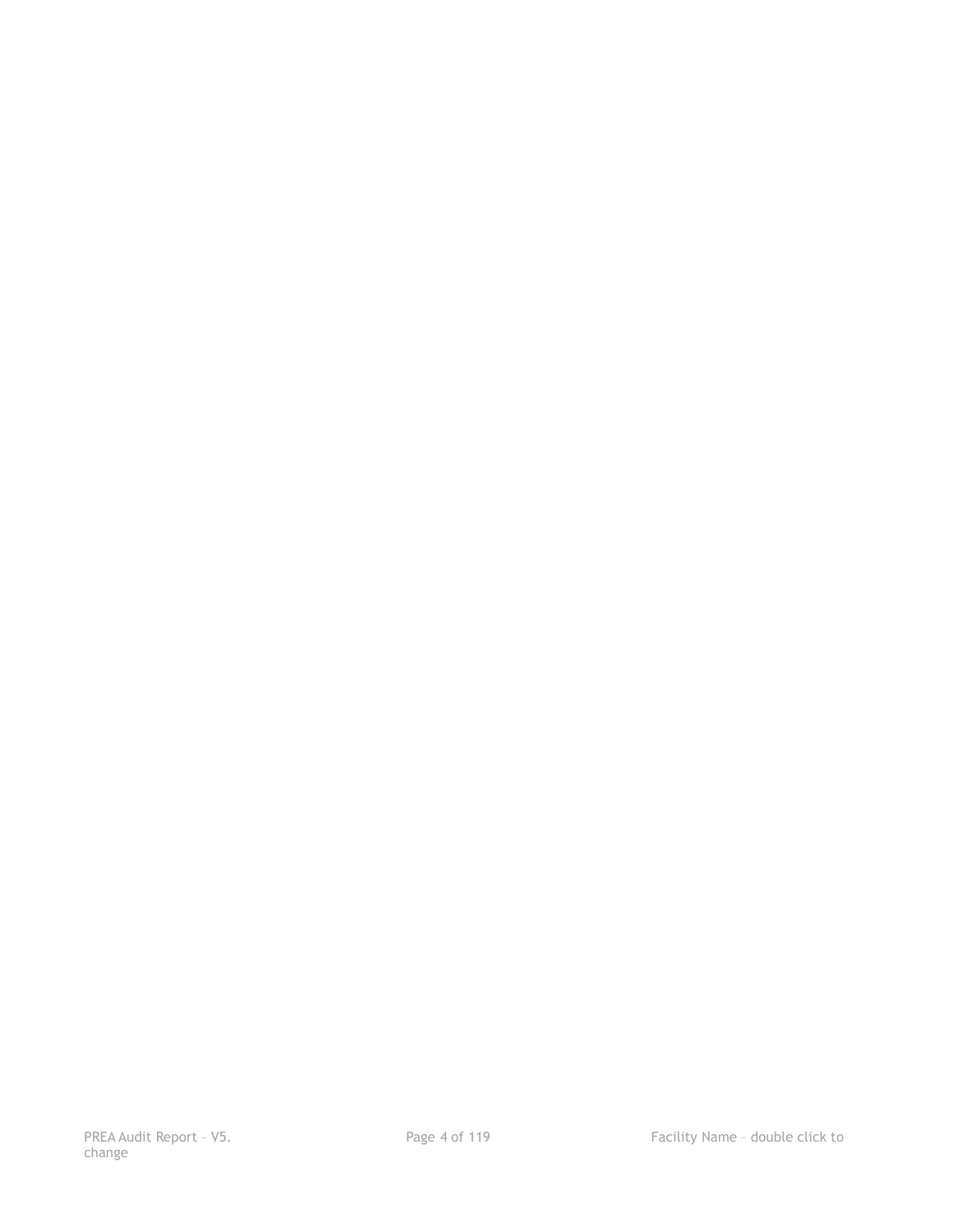| <b>Facility Characteristics</b>                                                                                                                                                                                                                                                                                                                                                                                                                                                                                                                                                                                                                                                                                                                                                                       |                                     |                               |
|-------------------------------------------------------------------------------------------------------------------------------------------------------------------------------------------------------------------------------------------------------------------------------------------------------------------------------------------------------------------------------------------------------------------------------------------------------------------------------------------------------------------------------------------------------------------------------------------------------------------------------------------------------------------------------------------------------------------------------------------------------------------------------------------------------|-------------------------------------|-------------------------------|
| <b>Designated Facility Capacity:</b>                                                                                                                                                                                                                                                                                                                                                                                                                                                                                                                                                                                                                                                                                                                                                                  | 1712                                |                               |
| <b>Current Population of Facility:</b>                                                                                                                                                                                                                                                                                                                                                                                                                                                                                                                                                                                                                                                                                                                                                                | 1678                                |                               |
| Average daily population for the past 12 months:                                                                                                                                                                                                                                                                                                                                                                                                                                                                                                                                                                                                                                                                                                                                                      | 1642                                |                               |
| Has the facility been over capacity at any point in<br>the past 12 months?                                                                                                                                                                                                                                                                                                                                                                                                                                                                                                                                                                                                                                                                                                                            | $X \square$ No<br>$\Box$ Yes        |                               |
| Which population(s) does the facility hold?                                                                                                                                                                                                                                                                                                                                                                                                                                                                                                                                                                                                                                                                                                                                                           | $X \square$ Males<br>$\Box$ Females | <b>Both Females and Males</b> |
| Age range of population:                                                                                                                                                                                                                                                                                                                                                                                                                                                                                                                                                                                                                                                                                                                                                                              | 18-86                               |                               |
| Average length of stay or time under supervision:                                                                                                                                                                                                                                                                                                                                                                                                                                                                                                                                                                                                                                                                                                                                                     | 10 years                            |                               |
| Facility security levels/inmate custody levels:                                                                                                                                                                                                                                                                                                                                                                                                                                                                                                                                                                                                                                                                                                                                                       | <b>Medium and Minimum</b>           |                               |
| Number of inmates admitted to facility during the past 12 months:                                                                                                                                                                                                                                                                                                                                                                                                                                                                                                                                                                                                                                                                                                                                     |                                     | 1290                          |
| Number of inmates admitted to facility during the past 12 months whose length<br>of stay in the facility was for 72 hours or more:                                                                                                                                                                                                                                                                                                                                                                                                                                                                                                                                                                                                                                                                    |                                     | 1290                          |
| Number of inmates admitted to facility during the past 12 months whose length<br>of stay in the facility was for 30 days or more:                                                                                                                                                                                                                                                                                                                                                                                                                                                                                                                                                                                                                                                                     |                                     | 1290                          |
| Does the facility hold youthful inmates?                                                                                                                                                                                                                                                                                                                                                                                                                                                                                                                                                                                                                                                                                                                                                              | $X \square$ No<br>$\Box$ Yes        |                               |
| Number of youthful inmates held in the facility during the past 12 months: (N/A<br>$X \square$ N/A<br>if the facility never holds youthful inmates)                                                                                                                                                                                                                                                                                                                                                                                                                                                                                                                                                                                                                                                   |                                     |                               |
| Does the audited facility hold inmates for one or more other agencies (e.g. a<br>$X\square$ No<br>$\Box$ Yes<br>State correctional agency, U.S. Marshals Service, Bureau of Prisons, U.S. Immi-<br>gration and Customs Enforcement)?                                                                                                                                                                                                                                                                                                                                                                                                                                                                                                                                                                  |                                     |                               |
| $\Box$ Federal Bureau of Prisons<br>$\Box$ U.S. Marshals Service<br>□ U.S. Immigration and Customs Enforcement<br>$\Box$ Bureau of Indian Affairs<br>$\Box$ U.S. Military branch<br>Select all other agencies for which the audited<br>$\Box$ State or Territorial correctional agency<br>facility holds inmates: Select all that apply (N/A<br>$\Box$ County correctional or detention agency<br>if the audited facility does not hold inmates for<br>Judicial district correctional or detention facility<br>ப<br>any other agency or agencies):<br>City or municipal correctional or detention facility (e.g. police lock-<br>up or city jail)<br>$\Box$ Private corrections or detention provider<br>Other - please name or describe: Click or tap here to enter<br>ப<br>text.<br>$X \square$ N/A |                                     |                               |
| Number of staff currently employed by the facility who may have contact with<br>inmates:                                                                                                                                                                                                                                                                                                                                                                                                                                                                                                                                                                                                                                                                                                              |                                     | 357                           |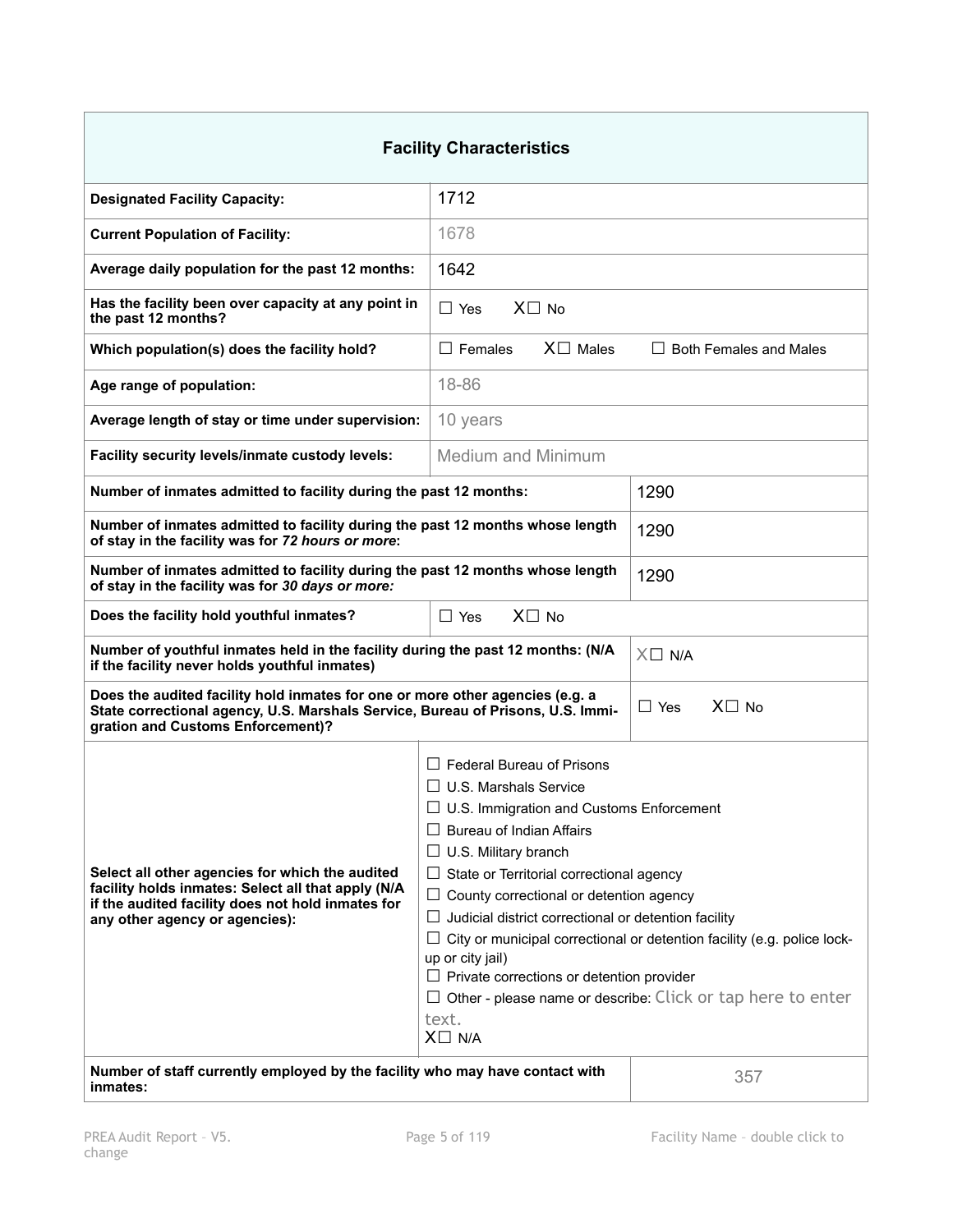| Number of staff hired by the facility during the past 12 months who may have<br>contact with inmates:                                                                                                                                                                                                                                                                                                                                                                                                                                                                                                                                                                                                                                                                                                                                                                                                                                                                                                                                                                                                                                                                                                                                                                                                                                                                                                                                                                                                                                                                                                                                                                                                                                                                                                        | 316                                        |
|--------------------------------------------------------------------------------------------------------------------------------------------------------------------------------------------------------------------------------------------------------------------------------------------------------------------------------------------------------------------------------------------------------------------------------------------------------------------------------------------------------------------------------------------------------------------------------------------------------------------------------------------------------------------------------------------------------------------------------------------------------------------------------------------------------------------------------------------------------------------------------------------------------------------------------------------------------------------------------------------------------------------------------------------------------------------------------------------------------------------------------------------------------------------------------------------------------------------------------------------------------------------------------------------------------------------------------------------------------------------------------------------------------------------------------------------------------------------------------------------------------------------------------------------------------------------------------------------------------------------------------------------------------------------------------------------------------------------------------------------------------------------------------------------------------------|--------------------------------------------|
| Number of contracts in the past 12 months for services with contractors who<br>may have contact with inmates:                                                                                                                                                                                                                                                                                                                                                                                                                                                                                                                                                                                                                                                                                                                                                                                                                                                                                                                                                                                                                                                                                                                                                                                                                                                                                                                                                                                                                                                                                                                                                                                                                                                                                                | 6                                          |
| Number of individual contractors who have contact with inmates, currently au-<br>thorized to enter the facility:                                                                                                                                                                                                                                                                                                                                                                                                                                                                                                                                                                                                                                                                                                                                                                                                                                                                                                                                                                                                                                                                                                                                                                                                                                                                                                                                                                                                                                                                                                                                                                                                                                                                                             | 22                                         |
| Number of volunteers who have contact with inmates, currently authorized to<br>enter the facility:                                                                                                                                                                                                                                                                                                                                                                                                                                                                                                                                                                                                                                                                                                                                                                                                                                                                                                                                                                                                                                                                                                                                                                                                                                                                                                                                                                                                                                                                                                                                                                                                                                                                                                           | 55                                         |
| <b>Physical Plant</b>                                                                                                                                                                                                                                                                                                                                                                                                                                                                                                                                                                                                                                                                                                                                                                                                                                                                                                                                                                                                                                                                                                                                                                                                                                                                                                                                                                                                                                                                                                                                                                                                                                                                                                                                                                                        |                                            |
| <b>Number of buildings:</b>                                                                                                                                                                                                                                                                                                                                                                                                                                                                                                                                                                                                                                                                                                                                                                                                                                                                                                                                                                                                                                                                                                                                                                                                                                                                                                                                                                                                                                                                                                                                                                                                                                                                                                                                                                                  |                                            |
| Auditors should count all buildings that are part of the facility, whether inmates<br>are formally allowed to enter them or not. In situations where temporary struc-<br>tures have been erected (e.g., tents) the auditor should use their discretion to<br>determine whether to include the structure in the overall count of buildings. As<br>a general rule, if a temporary structure is regularly or routinely used to hold or<br>house inmates, or if the temporary structure is used to house or support opera-<br>tional functions for more than a short period of time (e.g., an emergency situa-<br>tion), it should be included in the overall count of buildings.                                                                                                                                                                                                                                                                                                                                                                                                                                                                                                                                                                                                                                                                                                                                                                                                                                                                                                                                                                                                                                                                                                                                | 16                                         |
| Number of inmate housing units:                                                                                                                                                                                                                                                                                                                                                                                                                                                                                                                                                                                                                                                                                                                                                                                                                                                                                                                                                                                                                                                                                                                                                                                                                                                                                                                                                                                                                                                                                                                                                                                                                                                                                                                                                                              |                                            |
| Enter 0 if the facility does not have discrete housing units. DOJ PREA Working<br>Group FAQ on the definition of a housing unit: How is a "housing unit" defined<br>for the purposes of the PREA Standards? The question has been raised in par-<br>ticular as it relates to facilities that have adjacent or interconnected units. The<br>most common concept of a housing unit is architectural. The generally agreed-<br>upon definition is a space that is enclosed by physical barriers accessed<br>through one or more doors of various types, including commercial-grade swing<br>doors, steel sliding doors, interlocking sally port doors, etc. In addition to the<br>primary entrance and exit, additional doors are often included to meet life safe-<br>ty codes. The unit contains sleeping space, sanitary facilities (including toilets,<br>lavatories, and showers), and a dayroom or leisure space in differing configura-<br>tions. Many facilities are designed with modules or pods clustered around a<br>control room. This multiple-pod design provides the facility with certain staff<br>efficiencies and economies of scale. At the same time, the design affords the<br>flexibility to separately house inmates of differing security levels, or who are<br>grouped by some other operational or service scheme. Generally, the control<br>room is enclosed by security glass, and in some cases, this allows inmates to<br>see into neighboring pods. However, observation from one unit to another is<br>usually limited by angled site lines. In some cases, the facility has prevented<br>this entirely by installing one-way glass. Both the architectural design and func-<br>tional use of these multiple pods indicate that they are managed as distinct<br>housing units. | 15                                         |
| Number of single cell housing units:                                                                                                                                                                                                                                                                                                                                                                                                                                                                                                                                                                                                                                                                                                                                                                                                                                                                                                                                                                                                                                                                                                                                                                                                                                                                                                                                                                                                                                                                                                                                                                                                                                                                                                                                                                         | 3                                          |
| Number of multiple occupancy cell housing units:                                                                                                                                                                                                                                                                                                                                                                                                                                                                                                                                                                                                                                                                                                                                                                                                                                                                                                                                                                                                                                                                                                                                                                                                                                                                                                                                                                                                                                                                                                                                                                                                                                                                                                                                                             | 12                                         |
| Number of open bay/dorm housing units:                                                                                                                                                                                                                                                                                                                                                                                                                                                                                                                                                                                                                                                                                                                                                                                                                                                                                                                                                                                                                                                                                                                                                                                                                                                                                                                                                                                                                                                                                                                                                                                                                                                                                                                                                                       | 0                                          |
| Number of segregation cells (for example, administrative, disciplinary, protec-<br>tive custody, etc.):                                                                                                                                                                                                                                                                                                                                                                                                                                                                                                                                                                                                                                                                                                                                                                                                                                                                                                                                                                                                                                                                                                                                                                                                                                                                                                                                                                                                                                                                                                                                                                                                                                                                                                      | 120                                        |
| In housing units, does the facility maintain sight and sound separation between<br>youthful inmates and adult inmates? (N/A if the facility never holds youthful<br>inmates)                                                                                                                                                                                                                                                                                                                                                                                                                                                                                                                                                                                                                                                                                                                                                                                                                                                                                                                                                                                                                                                                                                                                                                                                                                                                                                                                                                                                                                                                                                                                                                                                                                 | $X \square$ N/A<br>$\Box$ Yes<br>$\Box$ No |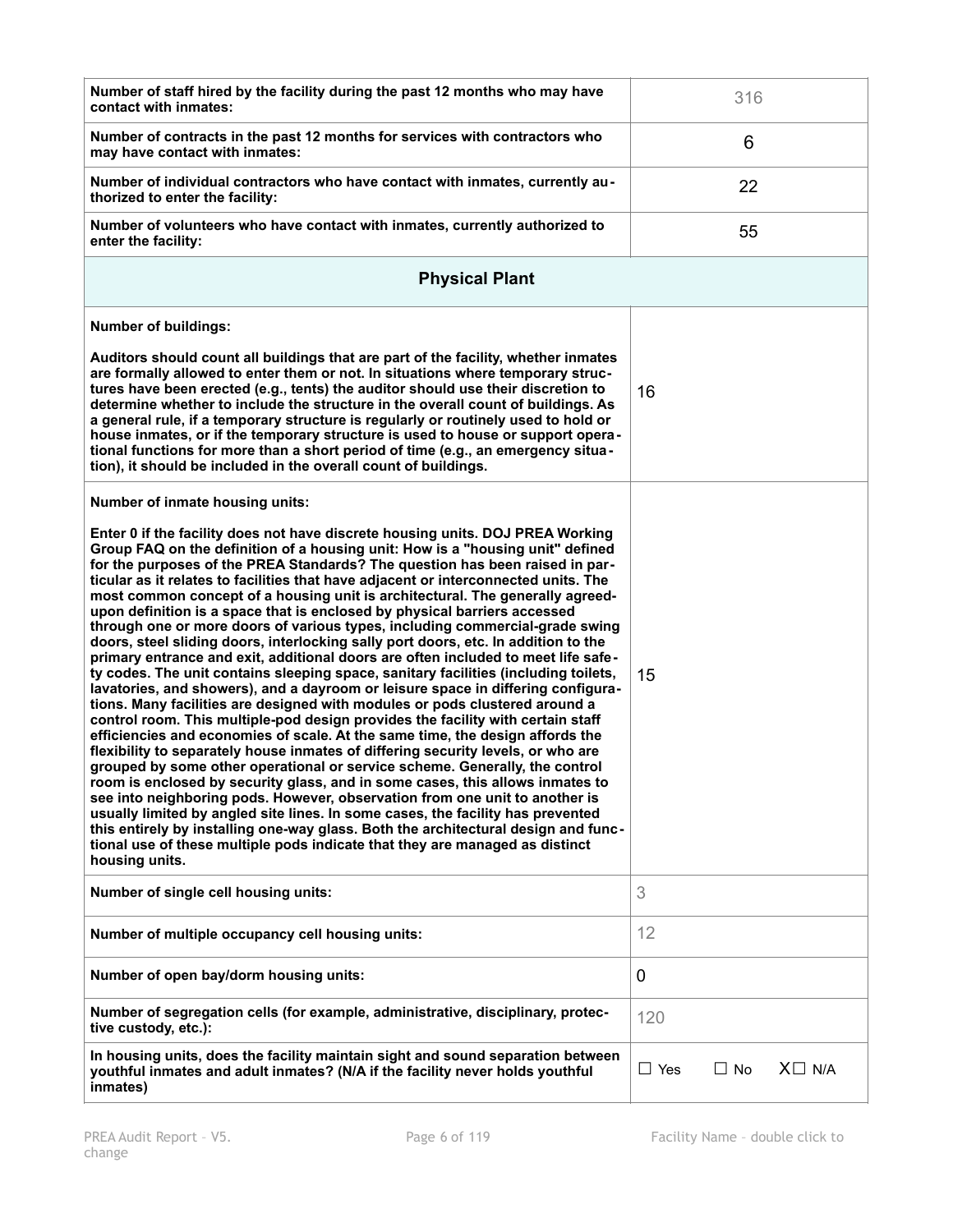| Does the facility have a video monitoring system, electronic surveillance sys-<br>tem, or other monitoring technology (e.g. cameras, etc.)?                                                                                                             | $X \square$ Yes<br>$\Box$ No                                                                                                                              |                                                                                                           |  |
|---------------------------------------------------------------------------------------------------------------------------------------------------------------------------------------------------------------------------------------------------------|-----------------------------------------------------------------------------------------------------------------------------------------------------------|-----------------------------------------------------------------------------------------------------------|--|
| Has the facility installed or updated a video monitoring system, electronic sur-<br>veillance system, or other monitoring technology in the past 12 months?                                                                                             | $X \square$ Yes<br>$\Box$ No                                                                                                                              |                                                                                                           |  |
| <b>Medical and Mental Health Services and Forensic Medical Exams</b>                                                                                                                                                                                    |                                                                                                                                                           |                                                                                                           |  |
| Are medical services provided on-site?                                                                                                                                                                                                                  | $X \square$ Yes<br>$\Box$ No                                                                                                                              |                                                                                                           |  |
| Are mental health services provided on-site?                                                                                                                                                                                                            | $X \square$ Yes<br>$\Box$ No                                                                                                                              |                                                                                                           |  |
| $\Box$ On-site<br>$\Box$ Local hospital/clinic<br>Where are sexual assault forensic medical exams<br>$\Box$ Rape Crisis Center<br>provided? Select all that apply.<br>X□ Other (please name or describe: Jackson-Madison Coun-<br>ty Hospital SAFE/SANE |                                                                                                                                                           |                                                                                                           |  |
| Investigations                                                                                                                                                                                                                                          |                                                                                                                                                           |                                                                                                           |  |
| <b>Criminal Investigations</b>                                                                                                                                                                                                                          |                                                                                                                                                           |                                                                                                           |  |
| Number of investigators employed by the agency and/or facility who are re-<br>0<br>sponsible for conducting CRIMINAL investigations into allegations of sexual<br>abuse or sexual harassment:                                                           |                                                                                                                                                           |                                                                                                           |  |
| When the facility received allegations of sexual abuse or sexual harassment<br>(whether staff-on-inmate or inmate-on-inmate), CRIMINAL INVESTIGATIONS are<br>conducted by: Select all that apply.                                                       |                                                                                                                                                           | $\Box$ Facility investigators<br>$\Box$ Agency investigators<br>$X\Box$ An external investigative entity  |  |
| Select all external entities responsible for CRIM-<br>INAL INVESTIGATIONS: Select all that apply (N/<br>A if no external entities are responsible for<br>criminal investigations)                                                                       | $\Box$ A U.S. Department of Justice component<br>$X\Box$ Other (please name or describe: TNDOC Office of Investi-<br>gations and Compliance Investigators |                                                                                                           |  |
| <b>Administrative Investigations</b>                                                                                                                                                                                                                    |                                                                                                                                                           |                                                                                                           |  |
| Number of investigators employed by the agency and/or facility who are re-<br>sponsible for conducting ADMINISTRATIVE investigations into allegations of<br>sexual abuse or sexual harassment?                                                          |                                                                                                                                                           | 1 plus a back-up                                                                                          |  |
| When the facility receives allegations of sexual abuse or sexual harassment<br>(whether staff-on-inmate or inmate-on-inmate), ADMINISTRATIVE INVESTIGA-<br>TIONS are conducted by: Select all that apply                                                |                                                                                                                                                           | $X \Box$ Facility investigators<br>$\Box$ Agency investigators<br>$\Box$ An external investigative entity |  |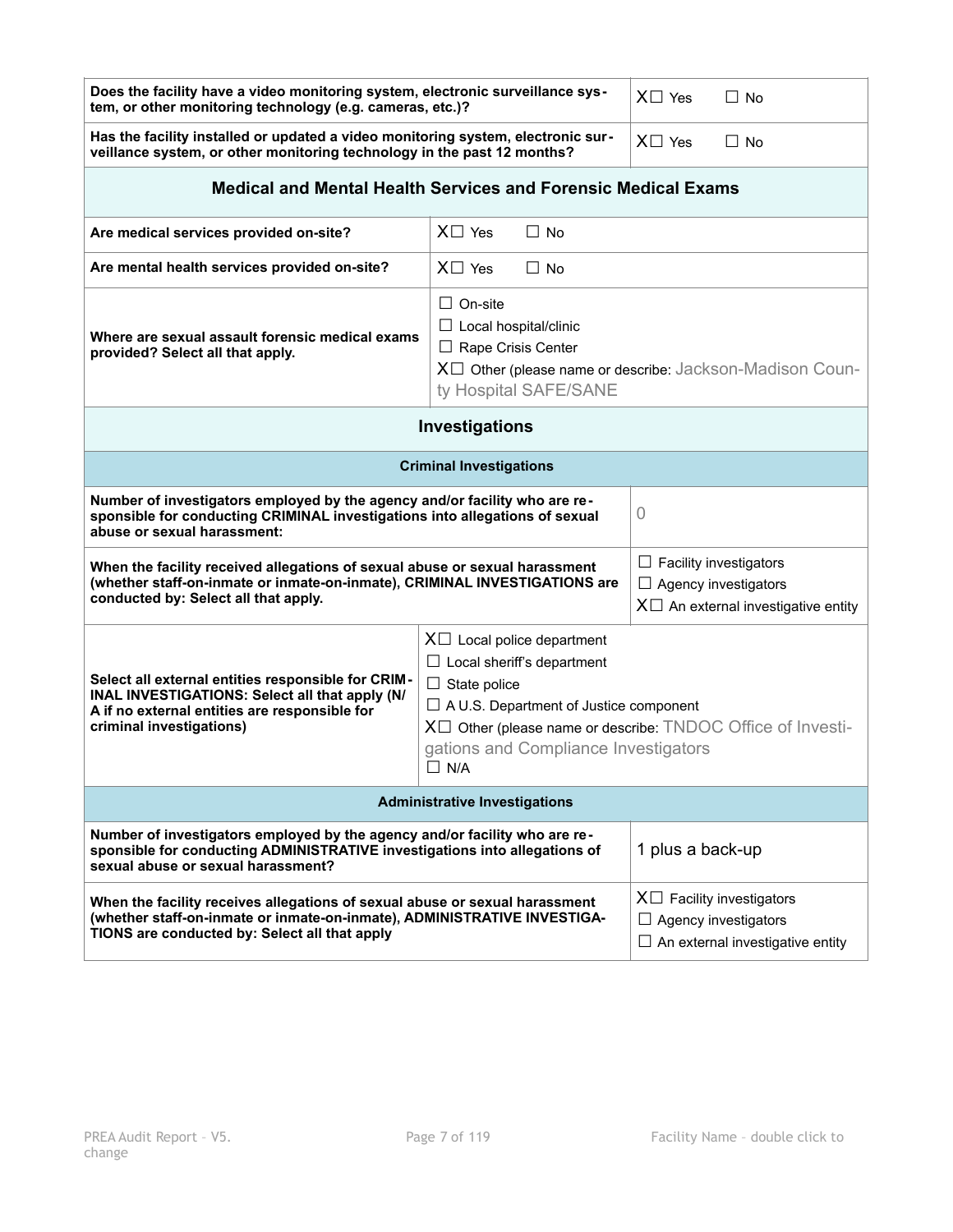| Select all external entities responsible for AD-<br><b>MINISTRATIVE INVESTIGATIONS: Select all that</b><br>apply (N/A if no external entities are responsible<br>for administrative investigations) | Local police department<br>$\Box$<br>$\Box$ Local sheriff's department<br>$\Box$ State police<br>$\Box$ A U.S. Department of Justice component<br>$\Box$ Other (please name or describe: Click or tap here to enter |
|-----------------------------------------------------------------------------------------------------------------------------------------------------------------------------------------------------|---------------------------------------------------------------------------------------------------------------------------------------------------------------------------------------------------------------------|
|                                                                                                                                                                                                     | text.)<br>$X \square N/A$                                                                                                                                                                                           |

# **Audit Findings**

## **Audit Narrative**

The Prison Rape Elimination Act (PREA) on-site audit of the South Central Correctional Center (SCCC) was conducted June 24-27, 2019, by K. E. Arnold from Castle Rock, CO, a United States Department of Justice Certified PREA Auditor for both juvenile and adult facilities. Pre-audit preparation included review of all materials and self reports uploaded to a secure electronic program.

The documentation review included, but was not limited to, agency and facility policies, staff training slides, completed forms regarding both staff and inmate training, MOUs, organizational chart(s), Core Civic (CC) PREA brochures, inmate education materials, photographs of PREA related materials (e.g. posters, etc.), executed Human Resources documents associated with relevant PREA standard(s), staff training certifications, and Victimization/Aggressor screenings. This review prompted several questions and informational needs that were addressed with the SCCC PREA Compliance Manager (PCM). The majority of informational needs were addressed pursuant to this process.

Following conclusion of the on-site audit, the auditor spoke with a victim advocate at the Avalon Center Domestic Violence and Sexual Assault Program. When questioned as to the frequency of interaction with inmates from SCCC and/or staff requests, on behalf of SCCC inmates, for Avalon Center services related to a sexual abuse incident originating at SCCC, she responded that during the last 12 months, she is not aware of any such interaction.

The auditor met with the Warden, Core Civic PREA Coordinator (CCPC), out-going Assistant Warden/ PREA Compliance Manager (PCM), newly assigned PCM, and Compliance Manager at 8:00AM on Monday, June 24, 2019. The auditor provided an overview of the audit process and advised all attendees the same would be facilitated in the least disruptive manner possible. Additionally, the auditor advised attendees of the tentative schedule(s) for the conduct of the audit. Between 8:30AM and 1:30PM, the auditor toured the entire facility with the officials mentioned above and various unit managers/unit staff, lieutenants, captains in attendance at various stages of the tour.

It is noted the rated capacity of SCCC is 1712 inmates and the institutional count on June 24, 2019 was 1678 inmates.

During the on-site audit, the auditor was provided a conference room from which to review documents and facilitate confidential interviews with staff. Inmate interviews were facilitated in a conference room located inside the compound. The auditor randomly selected (from an inmate roster provided by the SCCC PCM) and interviewed 41 inmates on-site pursuant to the Random Inmate Interview Questionnaire. At least one inmate (representative of the total sample of inmate interviewees) was interviewed from each living pod throughout the facility.

Thirteen of the 41 random inmate interviewees were also interviewed pursuant to specialty interviewee questionnaires. Accordingly, 28 interviewees are counted as random inmate interviewees only.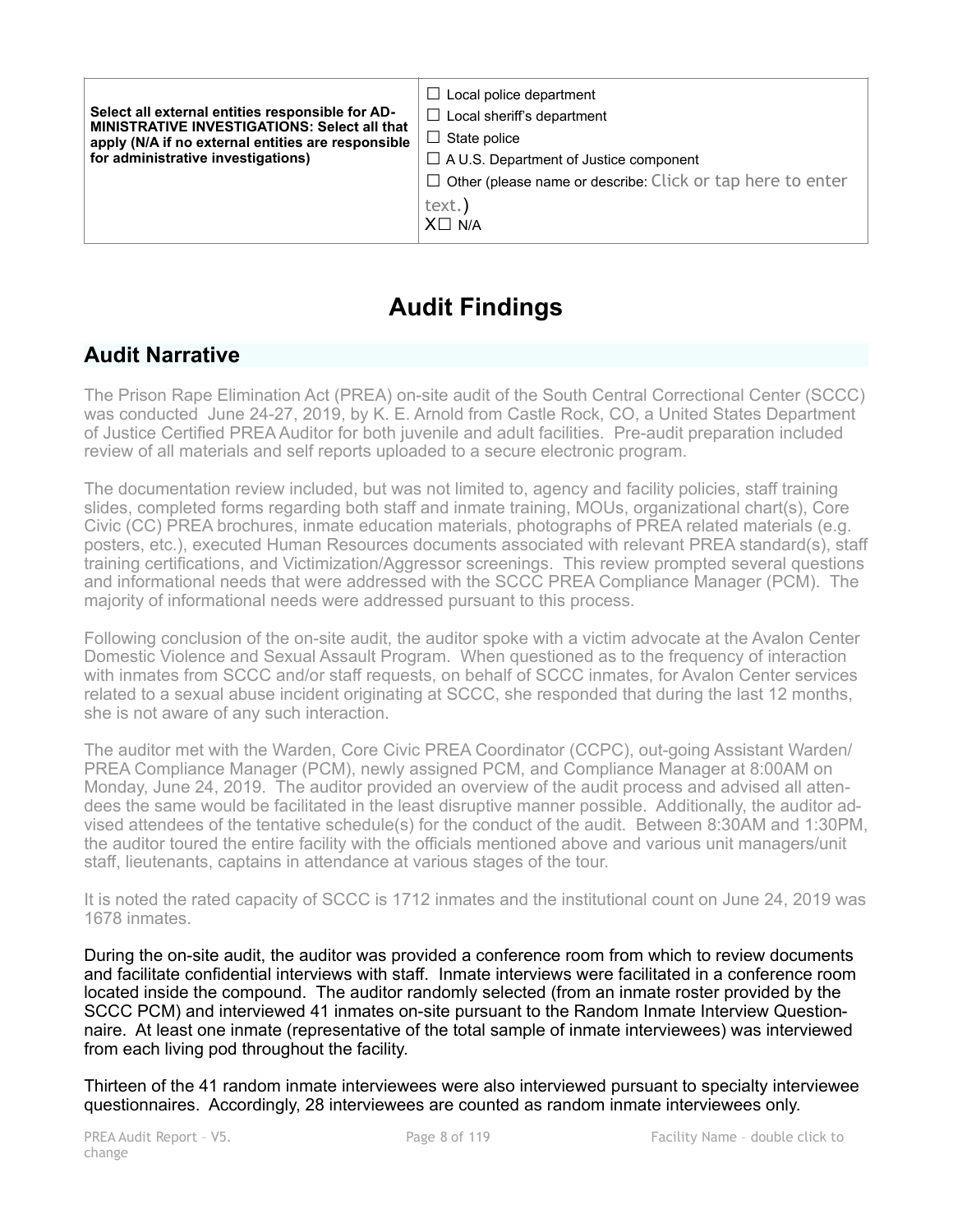The auditor interviewed six inmates who assert they had either been sexually abused or harassed at SCCC. One of the interviewees had mailed a large packet of materials regarding an alleged sexual abuse that occurred at another facility. While the auditor interviewed the inmate at SCCC, he advised this was specifically an audit of SCCC.

The auditor interviewed one inmate with low hearing, one inmate with physical disabilities, one inmate with mental health concerns, one Limited English Proficient (LEP) inmate, three transgender inmates (also reported sexual abuse/harassment), three inmates who reported sexual abuse/harassment, two inmates who reported as gay, and one inmate who reported prior sexual victimization during screening.

The PCM advised there were no inmate(s) confined within the facility during the on-site audit who were placed in Segregation for high risk of sexual victimization nor were there any youthful offenders.

It is noted the 28 random inmate interviewees were generally questioned regarding their knowledge of a variety of PREA protections and their knowledge of reporting mechanisms available to inmates for reporting sexual abuse and sexual harassment. Overall, random interviewees presented reasonable knowledge of PREA policies and practices. Of note, the auditor inquired as to the basis for their knowledge and several random inmates advised they had received training by SCCC staff.

Of note, 30 of 31 interviewees assert they feel safe at SCCC. The auditor referred the name of the inmate who felt unsafe at SCCC to the PCM for follow-up. The interviewee did not articulate to the auditor any specific incidents of personal sexual abuse/harassment incurred by her at SCCC but rather, general feelings of uneasiness.

Twelve random staff selected by the auditor from a staff roster provided by the PCM, were interviewed. The Random Sample of Staff Interview Questionnaire was administered to this sample group of interviewees. Interviewees were questioned regarding PREA training and overall knowledge of the agency's zero tolerance policy, reporting mechanisms available to inmates and staff, the response protocols when an inmate alleges abuse, and First Responder duties.

The following specialty staff questionnaires were utilized during this review including:

Agency Head Warden or Designee PREA Coordinator (1), SCCC PCM (1) Designated Staff Charged with Monitoring Retaliation (1) Incident Review Team (1) Human Resources (1) Investigator (1) Intermediate or Higher Level Facility Staff (1) Medical Staff (1) Mental Health Staff (1) SAFE/SANE Staff- (1) Intake (1) Staff Who Perform Screening for Risk of Victimization and Abusiveness (2) Security and Non-Security Staff Who Have Acted as First Responders (3- two security and one non-security) Staff Who Supervise Inmates in Segregated Housing (1) Non-medical Staff Involved in Cross-Gender Strip or Visual Searches (1) Contractors Who Have Contact With Inmates (2)

The auditor notes the PCM was also interviewed pursuant to the Incident Review Team questionnaire and one victimization/aggressor screener was also interviewed pursuant to the Intake questionnaire.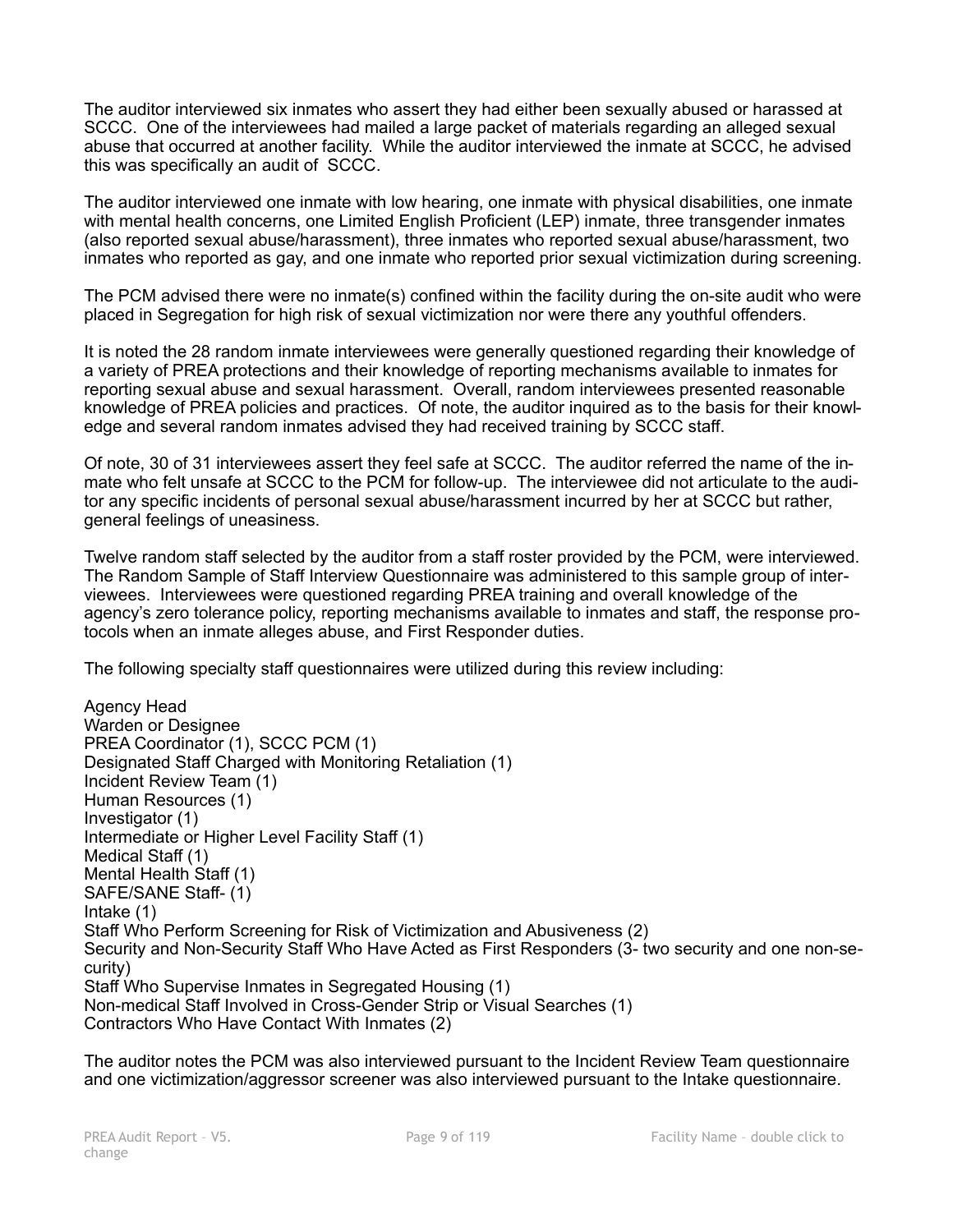The Contract Administrator interview was not conducted as SCCC does not employ staff in that capacity.

It is noted CC is the umbrella company for SCCC.

The auditor reviewed 14 Staff Training records, 16 inmate files, 12 staff/contractor HR files, eight PREA investigative files, and other records reflected throughout the following narrative prior to the audit, during the audit, and subsequent to completion of the same.

On June 24, 2019, the auditor was processed into the facility at the facility Front Entrance. Standard security processing was employed.

During the facility tour, the auditor noted Ethics Liaison posters (staff private reporting mechanism) were posted in Staff Assembly Area(s). PREA Audit Notices were prevalent throughout the facility, inclusive of the housing units, pods, program areas, etc.

During the facility tour, the auditor observed, among other features, the facility configuration, location of cameras, staff supervision of inmates, unit layout (inclusive of shower/toilet areas), placement of PREA posters and informational resources, security monitoring, and inmate programming.

There are 12 housing units (pods) (comprised of cells) at SCCC. Additionally, there are three single cell pods and segregation cell space in the amount of 120 cells. Supervision is addressed in the narrative for 115.13. With officers positioned in control centers located above the pod floors, additional supervision is afforded pursuant to observation into each pod.

A 108 bed High Security Annex is also included in the facility schematic. Five housing units provide double-bunked rooms with the unit management team offices within the housing units. A 300 bed Minimum Security Annex and the maintenance/warehouse complex is located directly outside the perimeter. The two housing units within the annex supply single and double-bunk rooms in which the inmates maintain their own keys.

Throughout the tour, the auditor observed numerous PREA posters in housing units, program areas, and staff offices/gathering places. Clearly, inmates have access to continual education regarding PREA processes. Additionally, PREA Audit Notices were generously posted throughout the facility.

The auditor noted ample camera surveillance in all areas, inclusive of most programs and operations areas. It is also noted cameras are mounted in key areas outside buildings and recreation areas. Cameras are reportedly monitored by Administrative Duty Officers (ADOs), Unit Managers (UMs), captains and above.

The auditor observed the Central Control, particularly focusing on camera placements and the degree of inmate exposure in their cells and shower areas. The Central Control Center COs provided the auditor several different views of housing unit/pod/program/operational area cameras and he found no evidence of inmate exposure in violation of PREA standards and expectations. There are no cameras in housing unit inmate cells and toilet/shower areas.

During the tour, the auditor did note properly shielded (shower curtains) shower areas. Additionally, toilet areas are properly shielded by doors. Of note, there windows in each cell. Staff offices likewise have windows in the door.

## **Facility Characteristics**

SCCC operates pursuant to contract with the Tennessee Department of Corrections (TNDOC) and daily security/programmatic and PREA operations are focused on TNDOC/CC policies, procedures, and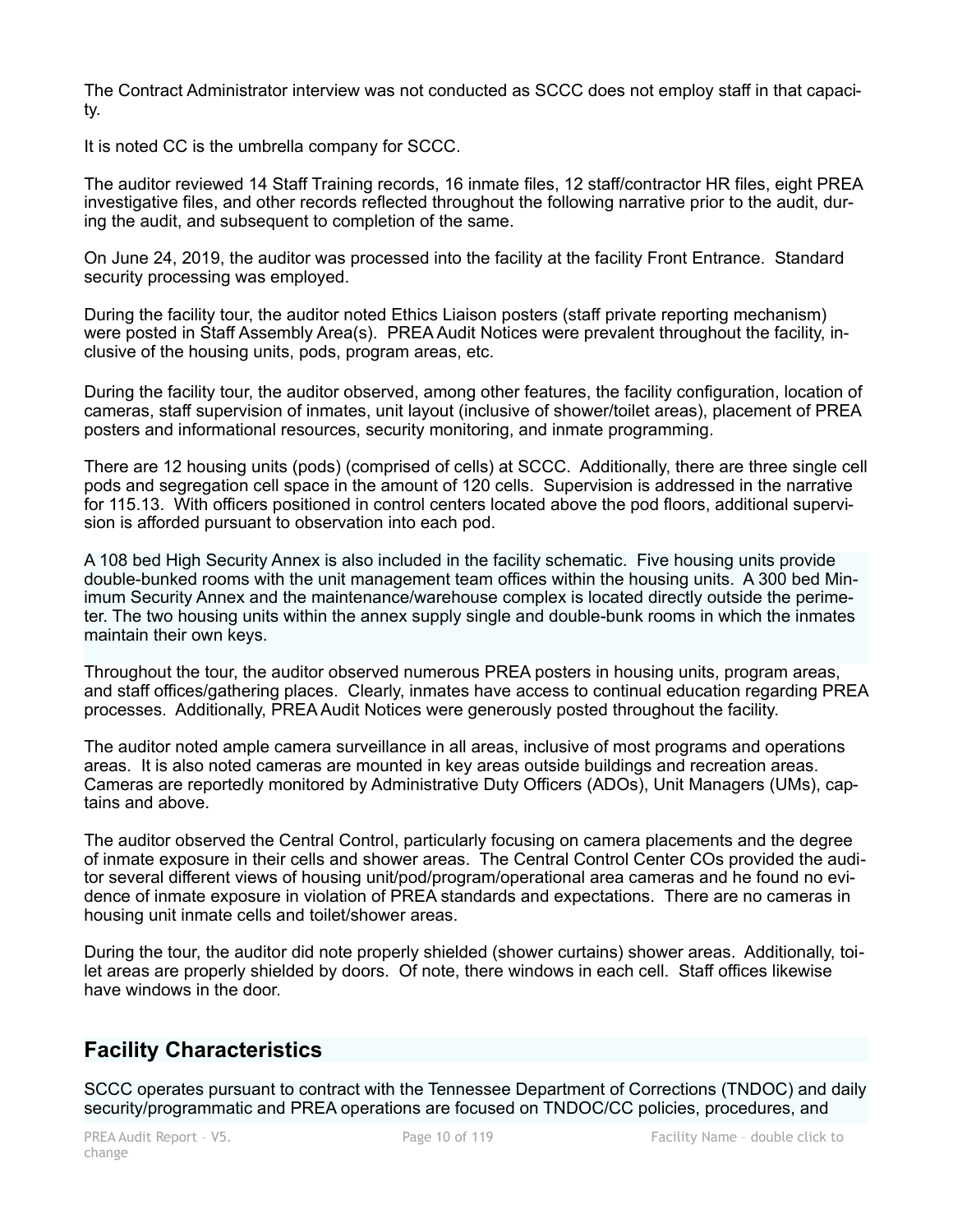#### practices. Convicted and committed TNDOC inmates are housed at SCCC. The auditor notes CC does not own the SCCC facility rather, CC manages the same.

The Core Civic- South Central Correctional Center, located at 555 Forrest Avenue in Clifton, Tennessee, was opened in 1992 and received its first inmates in February of that year. The facility is located near the Tennessee River in the Town of Clifton, Wayne County, Tennessee, approximately 100 miles southeast of Nashville.

SCCC promotes the Unit Management Philosophy. Unit Management provides a decentralized management structure allowing specific unit teams to collectively make decisions that are best for the inmates. Unit Management provides for consistency in direct supervision, inmates with similar needs or risk factors are housed together.

#### The CC Mission Statement reads as follows.

We help government better the public good through:

Core Civic Safety - We operate safe, secure facilities that provide high quality services and effective reentry programs that enhance public safety.

Core Civic Community - We deliver proven and innovative practices in settings that help people obtain employment, successfully reintegrate into society, and keep communities safe.

Core Civic Properties - We offer innovative and flexible real estate solutions that provide value to government and the people they serve.

## **Summary of Audit Findings**

## **Standards Exceeded**

**Number of Standards Exceeded:** 2 **List of Standards Exceeded:** 115.31, 115.88

#### **Standards Met**

**Number of Standards Met:** 41

#### **Standards Not Met**

**Number of Standards Not Met: 0 List of Standards Not Met:**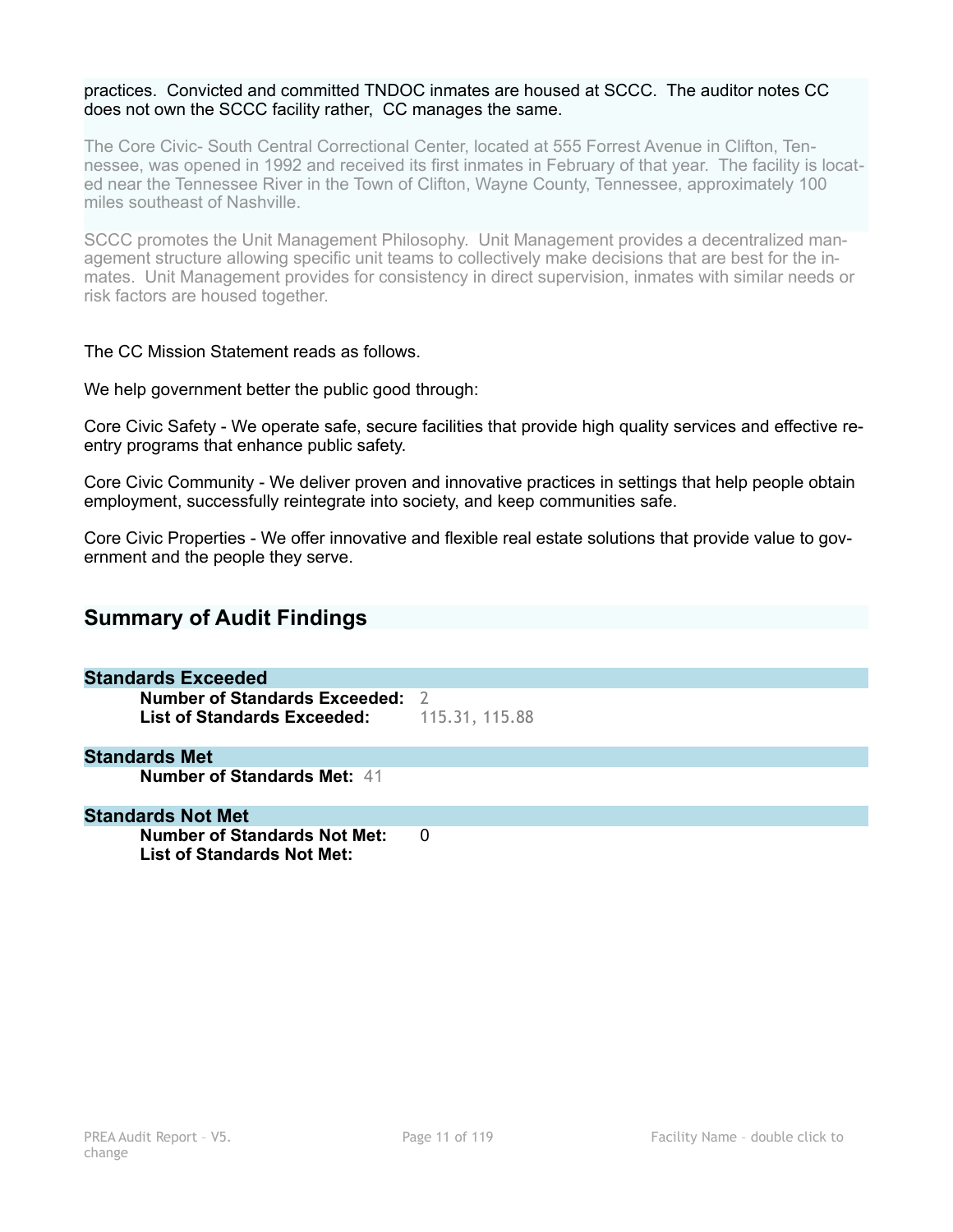# **PREVENTION PLANNING**

## **Standard 115.11: Zero tolerance of sexual abuse and sexual harassment; PREA coordinator**

### **All Yes/No Questions Must Be Answered by The Auditor to Complete the Report**

#### **115.11 (a)**

- Does the agency have a written policy mandating zero tolerance toward all forms of sexual abuse and sexual harassment? X□ Yes □ No
- Does the written policy outline the agency's approach to preventing, detecting, and responding to sexual abuse and sexual harassment? X□ Yes □ No

#### **115.11 (b)**

- **■** Has the agency employed or designated an agency-wide PREA Coordinator?  $X \Box Y$ es  $\Box \text{No}$
- **•** Is the PREA Coordinator position in the upper-level of the agency hierarchy?  $X \Box Y$ es  $\Box$  No
- Does the PREA Coordinator have sufficient time and authority to develop, implement, and over-<br>see agency efforts to comply with the PRFA standards in all of its facilities?  $X□$ see agency efforts to comply with the PREA standards in all of its facilities? Yes □ No

#### **115.11 (c)**

- If this agency operates more than one facility, has each facility designated a PREA compliance manager? (N/A if agency operates only one facility.)  $X \Box Y$ es  $\Box$  No  $\Box$  NA
- Does the PREA compliance manager have sufficient time and authority to coordinate the facility's efforts to comply with the PREA standards? (N/A if agency operates only one facility.)  $X\square$  $Yes \square No \square NA$

#### **Auditor Overall Compliance Determination**

- ☐ **Exceeds Standard** (*Substantially exceeds requirement of standards*)
- X☐ **Meets Standard** (*Substantial compliance; complies in all material ways with the standard for the relevant review period*)
- ☐ **Does Not Meet Standard** (*Requires Corrective Action*)

Pursuant to the Pre-Audit Questionnaire (PAQ), the Warden self reports the agency has a written policy mandating zero tolerance toward all forms of sexual abuse/harassment in facilities it operates directly or under contract. According to the Warden, the policy outlines how it will implement the agency's approach to preventing, detecting, and responding to sexual abuse/sexual harassment and the policy includes definitions of prohibited behaviors regarding sexual abuse/harassment/sanctions for those found to have participated in prohibited behaviors. Finally, a description of agency strategies/responses to reduce and prevent sexual abuse/harassment of inmates, is included in this policy.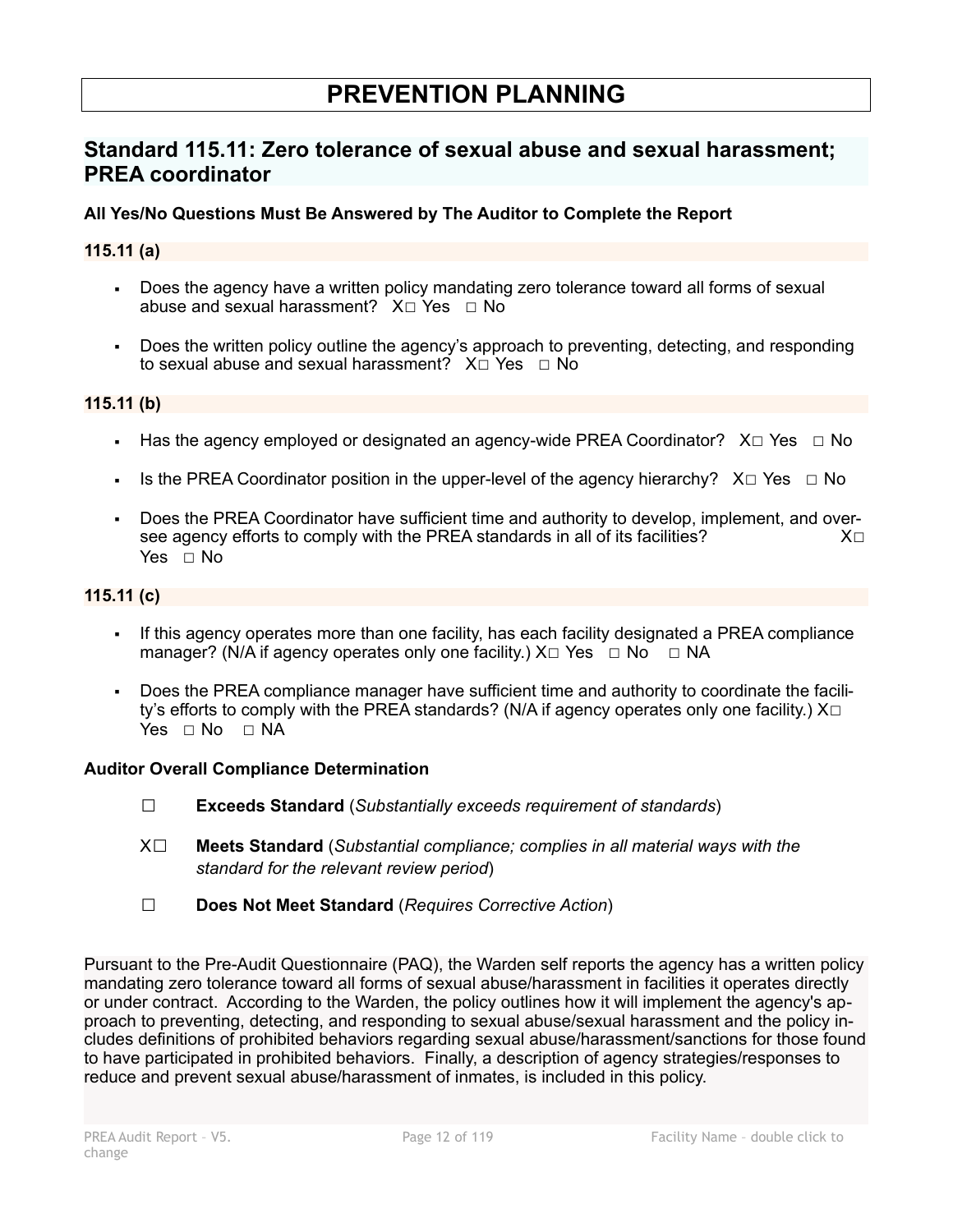The Zero Tolerance policy is clearly articulated in CC Policy 14-2 entitled Sexual Abuse Prevention and Response, page 1, section 14-2.1. The remainder of PREA required information is provided in pages 2-33 of the same policy. State of Tennessee Department of Corrections (TNDOC) Administrative Policies and Procedures (APP) Index 502.06 entitled Prison Rape Elimination Act (PREA) Implementation, Education, and Compliance, page 3, section V also addresses 115.11(a).

Pursuant to the PAQ, the Warden self reports the agency employs or designates an upper-level, agency-wide PREA Coordinator (CCPC) with sufficient time and authority to develop, implement, and oversee agency efforts to comply with the PREA standards in all of its facilities. According to the Core Civic Organizational Chart, the agency-wide PC reports to the Executive Vice President/Chief Correctional Officer of the Correctional Programs Division and Vice President, Operations Administration.

Pursuant to interview with the CCPC, the auditor learned he does feel he has sufficient time to manage all of his PREA related responsibilities. Each facility has a PREA Compliance Manager (PCM), numbering in excess of sixty.

As Senior Director, he oversees the Director who facilitates reviews of all PREA investigations. The Director tracks any follow-up regarding reviewed PREA investigations. The Director is now working on an enhanced PREA training program for implementation at the facilities.

The CCPC's primary focus is audit preparation. Specifically, he reviews each Pre-Audit Questionnaire (PAQ) for sufficiency and comprehensiveness prior to forwarding the same to PREA auditors. The CC Quality Assurance Department (QA) currently facilitates mock audits of each facility. The CCPC reviews each mock audit report and coordinates corrective action with Wardens and facility PCMs. He posts common audit deficiencies on a shared website so stakeholders can assume a proactive approach, as opposed to, reactive in terms of PREA- related matters. Additionally, the CCPC coordinates all corrective action following each PREA audit.

Finally, the CCPC reviews each facility PREA Staffing Plan and signs the same. Assistance with relevant MOU development is also a primary responsibility, with approval being conferred by the CC Legal Department.

Pursuant to the PAQ, the Warden self reports there is a designated PREA Compliance Manager (PCM) at SCCC. According to the Warden, he does have sufficient time and authority to coordinate the facility's efforts to comply with the PREA standards. The auditor's review of a memorandum authored by the Warden reflects the Assistant Warden Treatment (AWT) is designated as the PREA Compliance Manager at SCCC. According to the SCCC Organizational Chart, the AWT/PCM reports directly to the Warden (CEO).

In view of the above, the auditor finds SCCC substantially compliant with 115.11.

## **Standard 115.12: Contracting with other entities for the confinement of inmates**

## **All Yes/No Questions Must Be Answered by the Auditor to Complete the Report**

### **115.12 (a)**

▪ If this agency is public and it contracts for the confinement of its inmates with private agencies or other entities including other government agencies, has the agency included the entity's obligation to comply with the PREA standards in any new contract or contract renewal signed on or after August 20, 2012? (N/A if the agency does not contract with private agencies or other entities for the confinement of inmates.)  $□$  Yes  $□$  No  $X□$  NA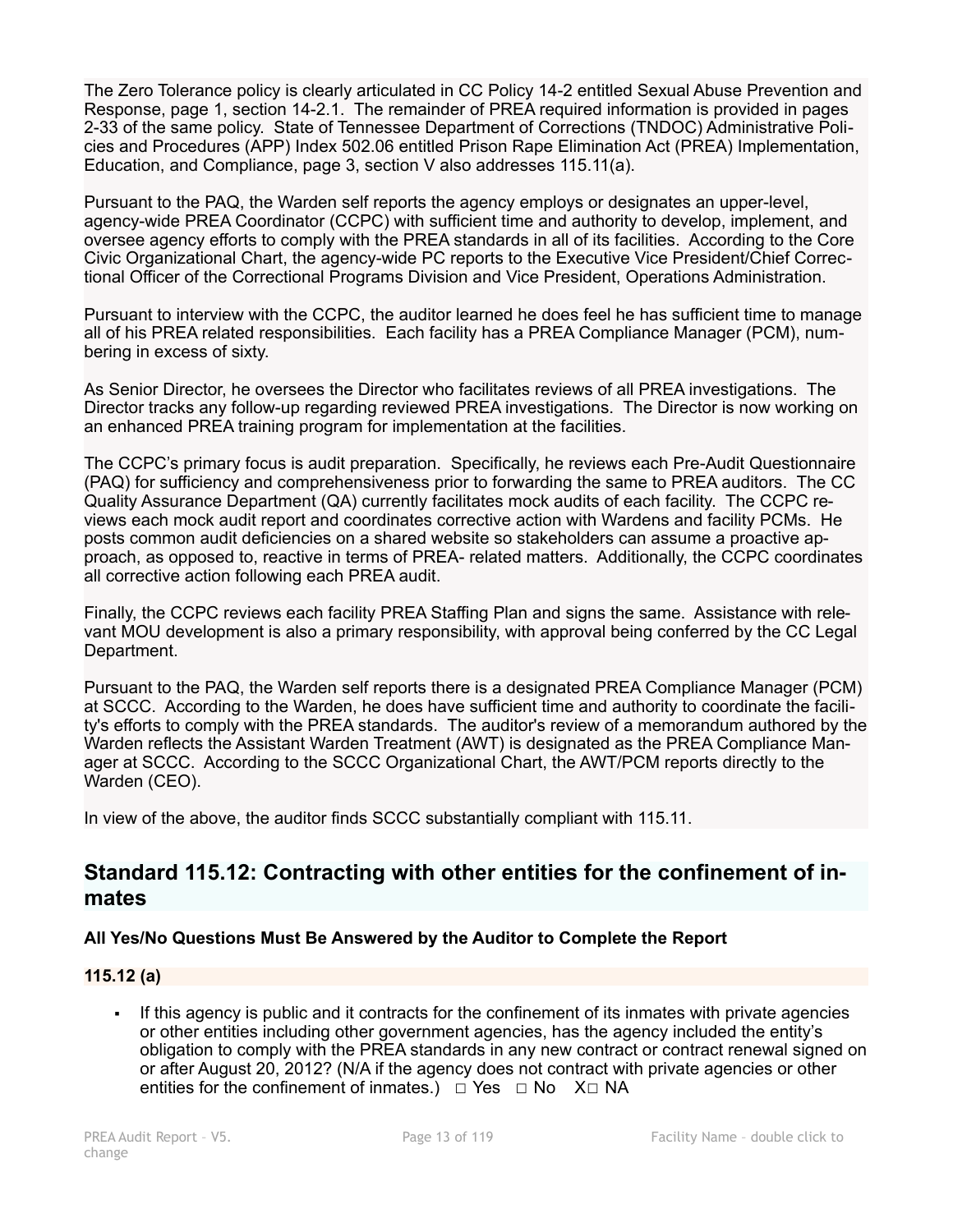### **115.12 (b)**

Does any new contract or contract renewal signed on or after August 20, 2012 provide for agency contract monitoring to ensure that the contractor is complying with the PREA standards? (N/A if the agency does not contract with private agencies or other entities for the confinement of inmates.)  $□$  Yes  $□$  No X $□$  NA

#### **Auditor Overall Compliance Determination**

- ☐ **Exceeds Standard** (*Substantially exceeds requirement of standards*)
- X☐ **Meets Standard** (*Substantial compliance; complies in all material ways with the standard for the relevant review period*)
- ☐ **Does Not Meet Standard** (*Requires Corrective Action*)

Pursuant to the PAQ, SCCC is a private facility, under contract with no other jurisdictions to house those inmates designated to its care, custody, and control. CC, the parent company, contracts with TNDOC housing TNDOC inmates.

The CCPC asserts no agency staff are specifically assigned as contract administrator and accordingly, the agency contract administrator interview was not conducted.

In view of the fact there is no evidence of deviation from the standard, the auditor finds SCCC substantially compliant with 115.12.

## **Standard 115.13: Supervision and monitoring**

#### **All Yes/No Questions Must Be Answered by the Auditor to Complete the Report**

#### **115.13 (a)**

- o  $\Omega$  Does the facility have a documented staffing plan that provides for adequate levels of staffing and, where applicable, video monitoring, to protect inmates against sexual abuse
- In calculating adequate staffing levels and determining the need for video monitoring, does the staffing plan take into consideration: Generally accepted detention and correctional practices?  $X \cap Yes \cap No$
- In calculating adequate staffing levels and determining the need for video monitoring, does the staffing plan take into consideration: Any judicial findings of inadequacy?  $X \Box Y$ es  $\Box$  No
- In calculating adequate staffing levels and determining the need for video monitoring, does the staffing plan take into consideration: Any findings of inadequacy from Federal investigative agencies? X□ Yes □ No
- In calculating adequate staffing levels and determining the need for video monitoring, does the staffing plan take into consideration: Any findings of inadequacy from internal or external oversight bodies? X□ Yes □ No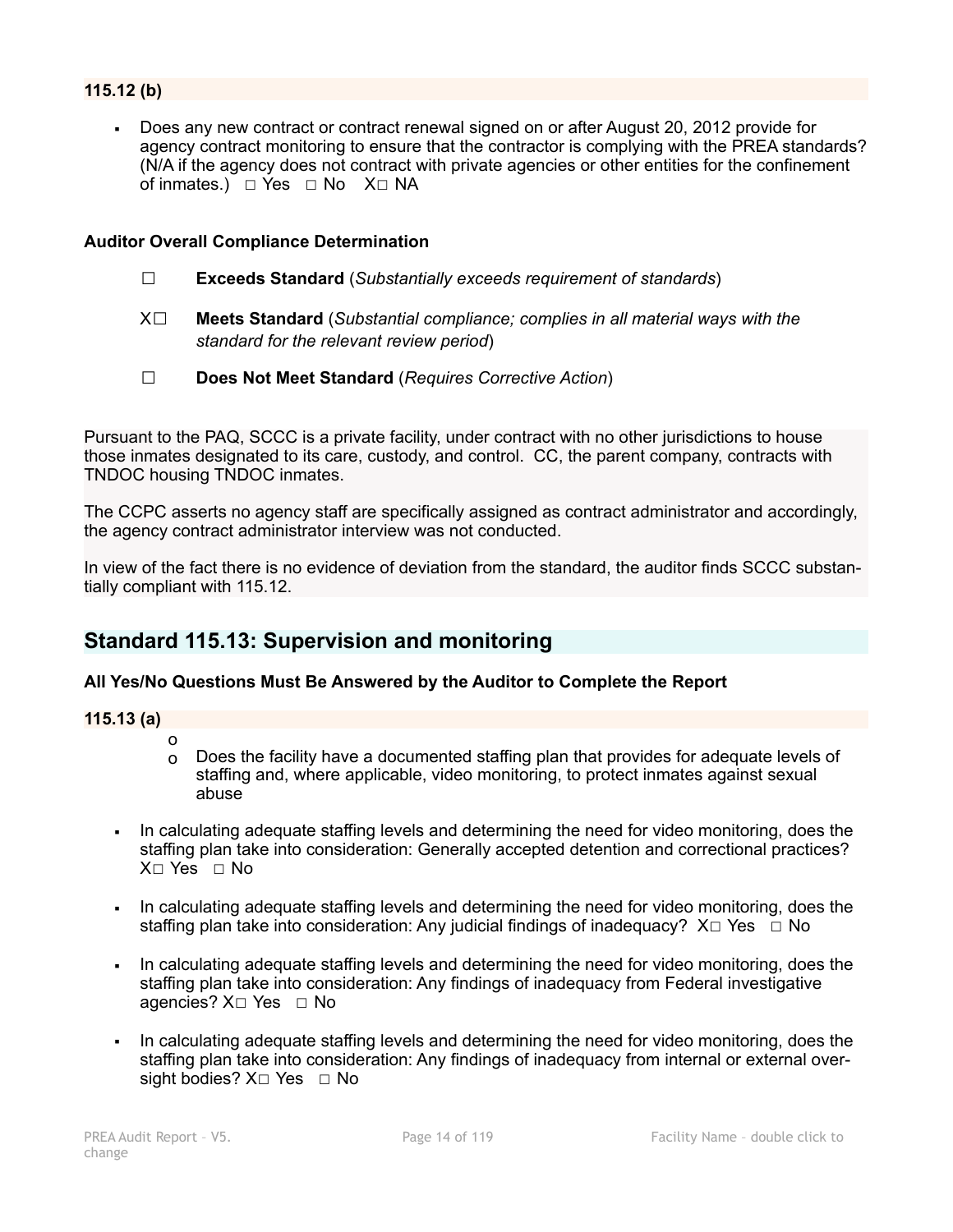- In calculating adequate staffing levels and determining the need for video monitoring, does the staffing plan take into consideration: All components of the facility's physical plant (including "blind-spots" or areas where staff or inmates may be isolated)?  $X \Box Y$ es  $\Box$  No
- In calculating adequate staffing levels and determining the need for video monitoring, does the staffing plan take into consideration: The composition of the inmate population?  $X \Box Y$ es  $\Box$  No
- In calculating adequate staffing levels and determining the need for video monitoring, does the staffing plan take into consideration: The number and placement of supervisory staff? X□ Yes ☐ No
- In calculating adequate staffing levels and determining the need for video monitoring, does the staffing plan take into consideration: The institution programs occurring on a particular shift? X□  $Yes \Box No \Box NA$
- In calculating adequate staffing levels and determining the need for video monitoring, does the staffing plan take into consideration: Any applicable State or local laws, regulations, or standards? X□ Yes □ No
- In calculating adequate staffing levels and determining the need for video monitoring, does the staffing plan take into consideration: The prevalence of substantiated and unsubstantiated incidents of sexual abuse?  $X \square Y$ es  $\square$  No
- In calculating adequate staffing levels and determining the need for video monitoring, does the staffing plan take into consideration: Any other relevant factors?  $X \Box Y$ es  $\Box$  No

## **115.13 (b)**

▪ In circumstances where the staffing plan is not complied with, does the facility document and justify all deviations from the plan? (N/A if no deviations from staffing plan.)  $X \square Y$ es  $\square$  No  $\square$  NA

### **115.13 (c)**

- In the past 12 months, has the facility, in consultation with the agency PREA Coordinator, assessed, determined, and documented whether adjustments are needed to: The staffing plan established pursuant to paragraph (a) of this section?  $X \Box Y$ es  $\Box$  No
- In the past 12 months, has the facility, in consultation with the agency PREA Coordinator, assessed, determined, and documented whether adjustments are needed to: The facility's deployment of video monitoring systems and other monitoring technologies?  $X \Box Y$ es  $\Box$  No
- In the past 12 months, has the facility, in consultation with the agency PREA Coordinator, assessed, determined, and documented whether adjustments are needed to: The resources the facility has available to commit to ensure adherence to the staffing plan?  $X \Box Y$ es  $\Box$  No

#### **115.13 (d)**

- Has the facility/agency implemented a policy and practice of having intermediate-level or higherlevel supervisors conduct and document unannounced rounds to identify and deter staff sexual abuse and sexual harassment?  $X \cap Yes \cap No$
- Is this policy and practice implemented for night shifts as well as day shifts?  $X \square Ye$ s  $\Box$  No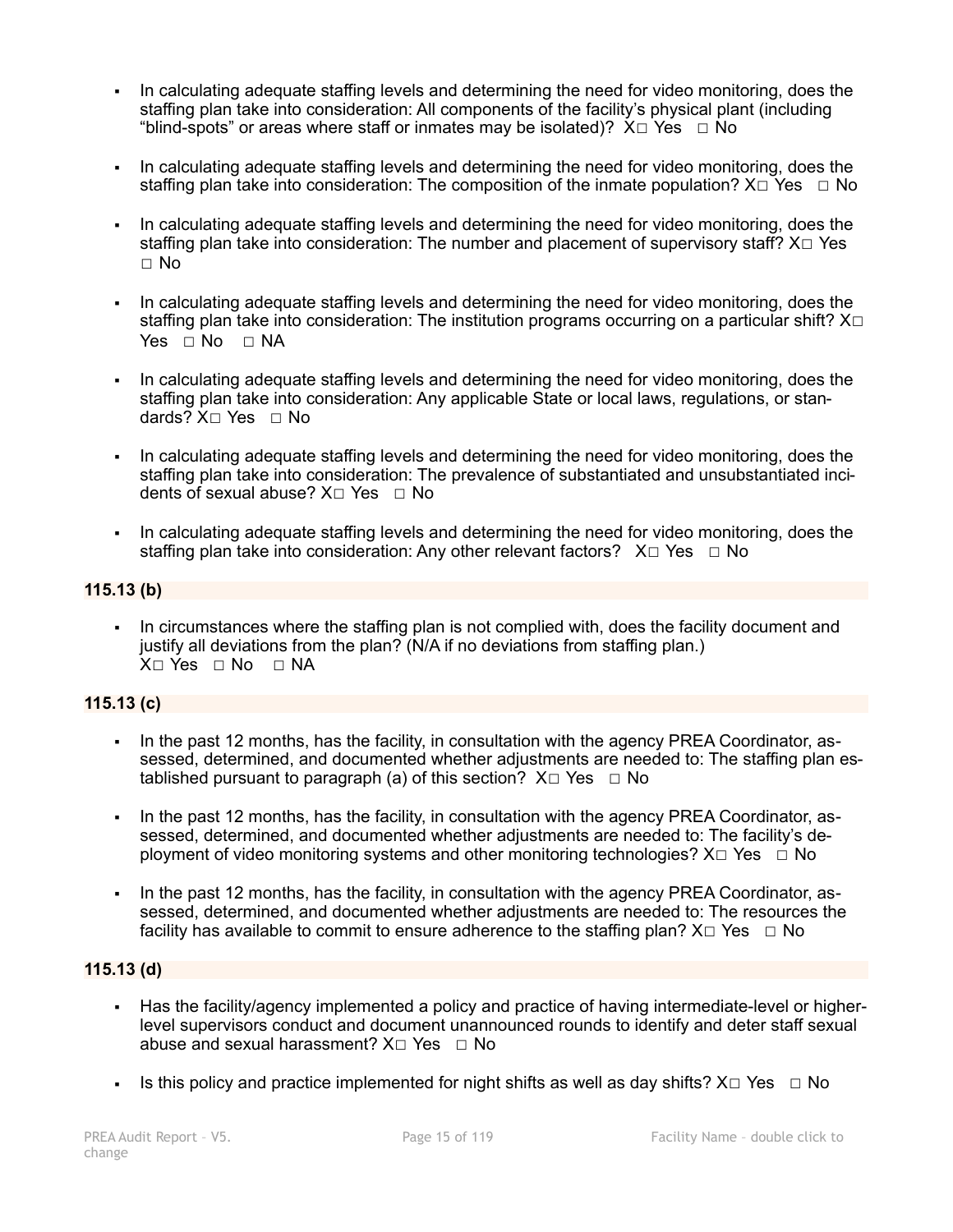▪ Does the facility/agency have a policy prohibiting staff from alerting other staff members that these supervisory rounds are occurring, unless such announcement is related to the legitimate operational functions of the facility?  $X \Box Y$ es  $\Box$  No

### **Auditor Overall Compliance Determination**

- ☐ **Exceeds Standard** (*Substantially exceeds requirement of standards*)
- X☐ **Meets Standard** (*Substantial compliance; complies in all material ways with the standard for the relevant review period*)
- ☐ **Does Not Meet Standard** (*Requires Corrective Action*)

Pursuant to the PAQ, the Warden self reports CC requires each facility to develop, document, and make its best efforts to comply on a regular basis with a staffing plan that provides for adequate levels of staffing and, where applicable, video monitoring, to protect inmates against sexual abuse. The Warden self reports since the last PREA audit, the average daily number of inmates is 1620 and the staffing plan is predicated upon an average daily number of inmates of 1620.

CC Policy 14-2 entitled Sexual Abuse Prevention and Response, pages 8 and 9, section D(1 and 2)(a-k) addresses 115.13(a).

The Warden asserts the facility has a staffing plan. There are adequate staffing levels to protect inmates against sexual abuse. Substantial video monitoring augments direct supervision to enhance inmate sexual safety at SCCC. The staffing plan is documented and maintained by the Warden, the two Assistant Wardens (AWs), Quality Assurance Manager (QAM), and Captains.

When assessing adequate staffing levels and the need for video monitoring, the following considerations are factored into staffing plan development:

Generally accepted detention and correctional practices- American Correctional Association (ACA) standards are carefully considered. Additionally, direct supervision practices are considered to ensure effective and practical inmate supervision. For example, if an area is closed, staffing is withdrawn from the area, unless a unique security concern prevails. To ensure effective camera augmentation, cameras are checked daily to ensure functionality and repair, if necessary. There is direct supervision in all housing units during 1st Shift (highest activity level) however, on 2nd Shift, there is not direct supervision in all areas. It is noted the pod control center officers can and do monitor each pod throughout the shift. The auditor observed this practice in operation during the facility tour from the elevated control centers. Of note, incidents drive increased supervision;

Any judicial finding of inadequacy- NA;

Any findings of inadequacy from federal investigative agencies- NA;

Any findings of inadequacy from internal or external oversight bodies- No findings at this point. As findings develop or are identified, action plans are developed and implemented;

All components of the facility's physical plant- Blind spots dictate camera/staffing increases and additional placements;

The composition of the inmate population- There are three large groups of inmates at SCCC. Specifically, chronic care, Security Threat Groups (STG), and mental health cases comprise the predominant inmate groups within the population. The contract dictates staffing and the Warden can request additional staffing from CC through TNDOC;

The number and placement of supervisory staff- Staff resources, inclusive of supervisors, are placed where the inmates are located. Unit management staff provide extra coverage. The staffing pattern is reduced during non-regular business hours. Supervisory staffing is adequate with sergeants providing substantial assistance;

Institution programs occurring on a particular shift- All programs and work programs are facilitated during 1st Shift. Direct supervision is employed in all program areas;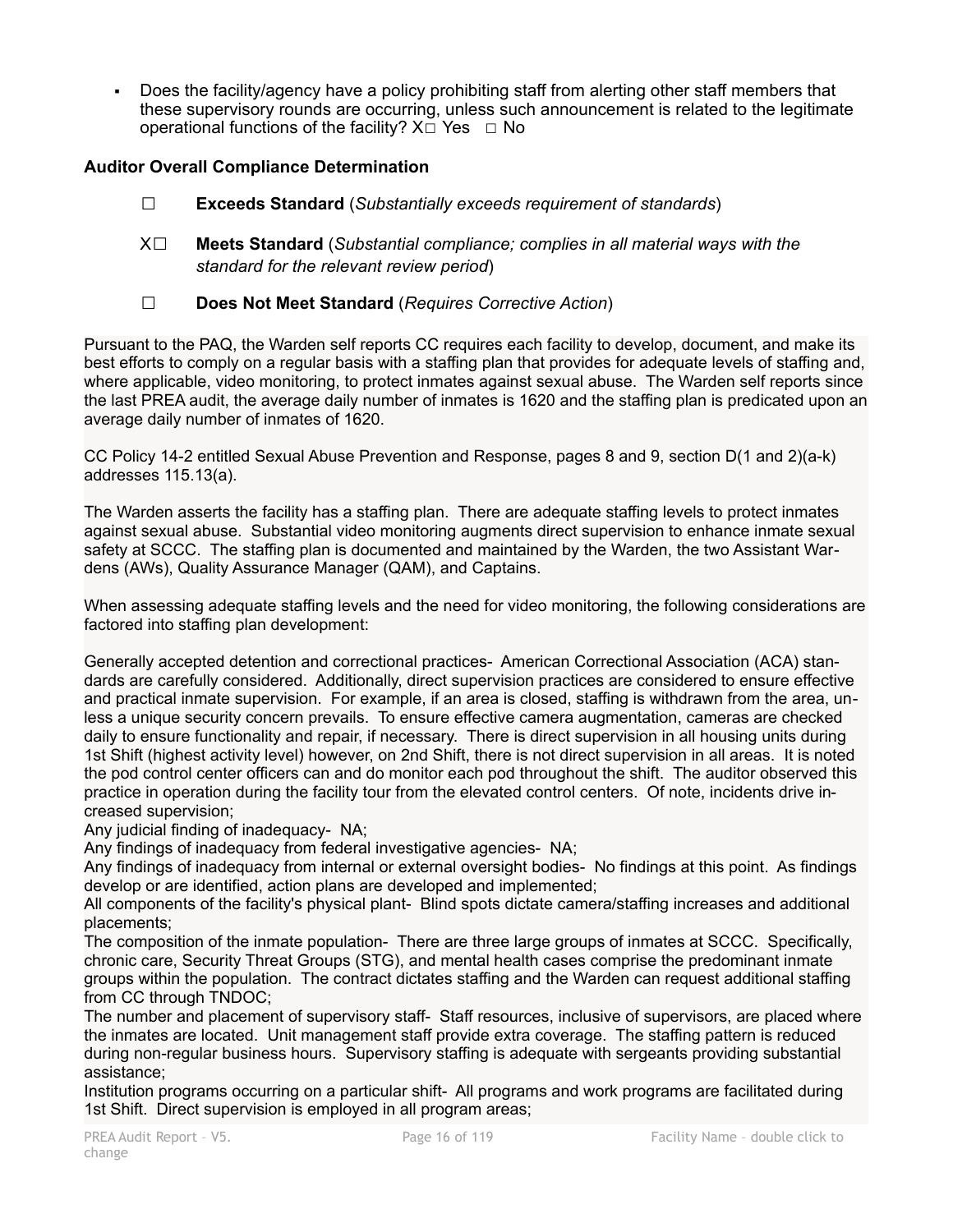Any applicable state or local laws, regulations, or standards- TN Statutes govern the contract, as well as, many TNDOC policies. Operationally, TNDOC policies are followed;

The prevalence of substantiated and unsubstantiated incidents of sexual abuse- Increases in incidents dictate realignment of resources; and

Any other relevant factors- None.

When assessing adequate staffing levels and the need for video monitoring, the PCM asserts the following considerations are factored into staffing plan development:

Generally accepted detention and correctional practices- Sexual Assault Response Team (SART) reviews add different perspectives for consideration;

Any judicial finding of inadequacy- NA;

Any findings of inadequacy from federal investigative agencies- NA;

Any findings of inadequacy from internal or external oversight bodies- NA;

All components of the facility's physical plant- This facet of the incident review is also covered in the SART process. Blind spots dictate camera/staffing increases and additional placements;

The composition of the inmate population- There are three large groups of inmates at SCCC. Specifically, chronic care, Security Threat Groups (STG), and mental health cases comprise the inmate groups within the population. The contract dictates staffing and the Warden can request additional staffing from CC through TNDOC;

The number and placement of supervisory staff- Staff resources, inclusive of supervisors, are placed where the inmates are located. Unit management staff provide extra coverage. The staffing pattern is reduced during non-regular business hours. Supervisory staffing is adequate with sergeants providing substantial assistance;

Institution programs occurring on a particular shift- All programs and work programs are facilitated during 1st Shift. Direct supervision is employed in all program areas;

Any applicable state or local laws, regulations, or standards- TN Statutes govern the contract, as well as, many TNDOC policies. Operationally, TNDOC policies are followed;

The prevalence of substantiated and unsubstantiated incidents of sexual abuse- Increases in incidents dictate realignment of resources; and

Any other relevant factors- None.

Pursuant to the PAQ, the Warden self reports the justification for all deviations from the staffing plan during the last 12 months has been attributable to staffing shortages. A limited follow-up with respect to this provision has revealed there was 10 instances of deviation from the staffing plan during the last 12 months. All instances were properly documented and managed as articulated in the following paragraph.

CC Policy 14-2 entitled Sexual Abuse Prevention and Response, page 9, section (D)(4)(b) addresses the procedure for documentation of non-compliance with the PREA Staffing Plan. The SCCC Chief of Security is responsible for identification of vacated posts and he/she reports the same to the SCCC PCM. He, in turn, reports the specifics of the deviation, inclusive of any corrective action, to the CCPC within seven calendar days of the date of the deviation.

The Warden self reports the facility does document all instances of non-compliance with the staffing plan. An NCA is generated by the Administrative Duty Officer (ADO) in the Incident Review (IRD). The PCM then reports the non-compliance to the CCPC.

Pursuant to the PAQ, the Warden self reports that at least once every year, the facility, in collaboration with the CCPC, reviews the staffing plan to determine whether adjustments are needed to the staffing plan; the deployment of monitoring technology; or the allocation of facility resources to commit to the staffing plan to ensure compliance with the same.

CC Policy 14-2 entitled Sexual Abuse Prevention and Response, page 9, section (D)(5)(b)(i-iii) addresses 115.13(c).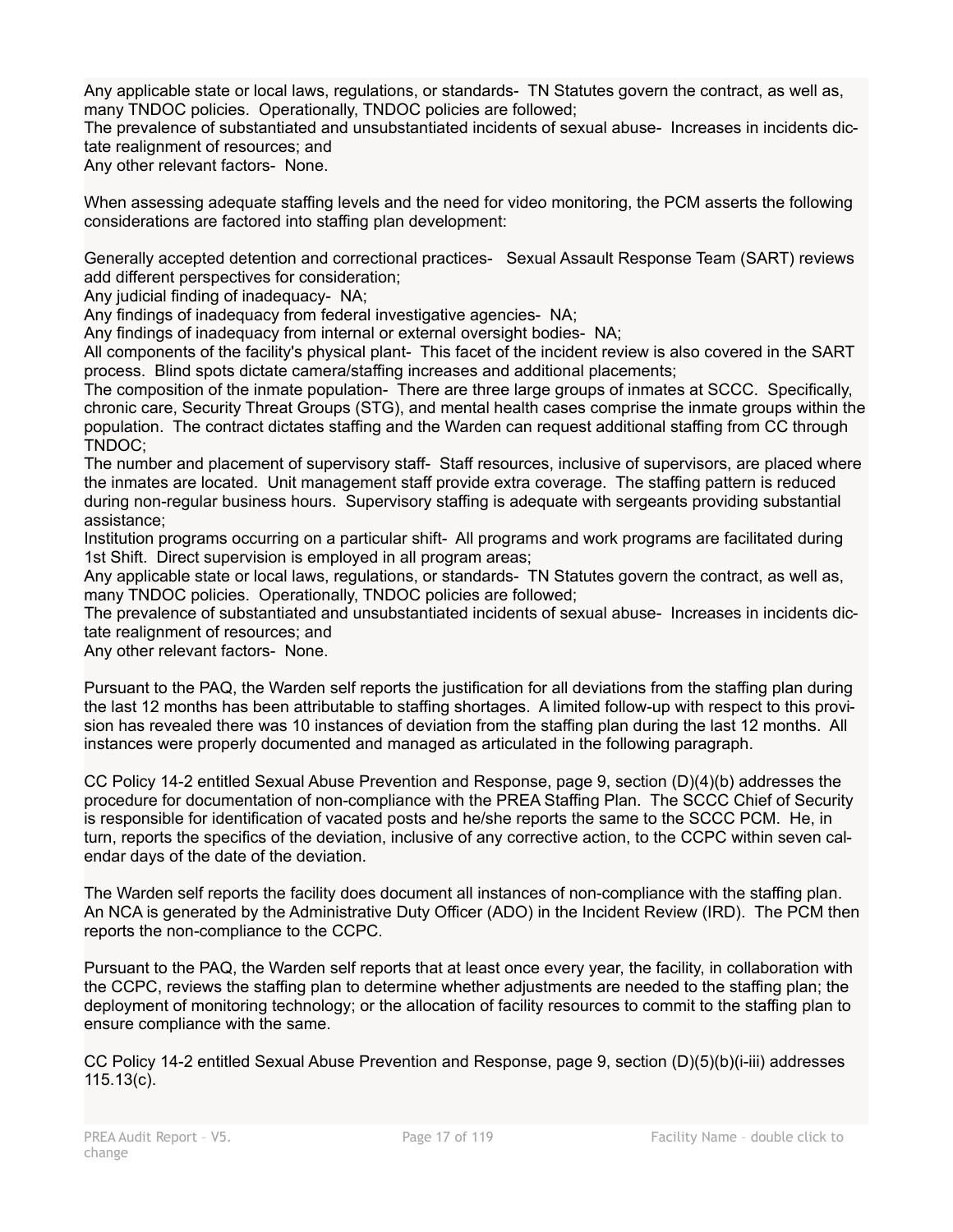Pursuant to the CCPC, he is consulted regarding any assessments of, or adjustments to, the staffing plan for SCCC. Specifically, he is a reviewer and co-signer for the SCCC Annual Staffing Plan pursuant to policy.

The auditor's review of the April 5, 2017 and July 11, 2018 SCCC Annual PREA Staffing Plan Assessments reveals substantial compliance with 115.13(a) and (c).

Pursuant to the PAQ, the Warden self reports the facility requires that intermediate-level or higher-level staff conduct unannounced rounds to identify and deter staff sexual abuse/harassment. Rounds are documented and cover all shifts. Facility policy does prohibit staff from alerting other staff of the conduct of such rounds.

CC Policy 14-2 entitled Sexual Abuse Prevention and Response, page 10, section (E)(1)(a and b) addresses 115.13(d).

The auditor's PAQ review of one Supervisory Shift Report dated March 17 2019, reveals requisite unannounced PREA rounds were completed on the 2nd Shift on that date. Additionally, the auditor's review of Weekly Cover Sheets dated 10/22/18-10/28/18, 02/04/19-02/10/19, and 03/04/19-03/10/19 reveals Unannounced PREA rounds were conducted by designated managers and executive staff on different days during the respective weeks.

The auditor's random review of unit and post log books during the facility tour reveals Unannounced Sexual Safety Rounds were conducted by supervisory correctional staff on nearly every shift throughout several periods. Accordingly, the auditor finds substantial compliance with 115.13(d). It is noted increased emphasis must be added to minimize any failures in this area.

The intermediate or higher level staff interviewee asserts she has conducted unannounced inmate sexual safety rounds and documented the same in log books. Such documentation is made in red ink.

To facilitate such rounds and in an attempt to prevent staff from alerting other staff she is conducting unannounced rounds, the interviewee asserts rounds are made, displaying no patterns. She may start rounds, interrupt conduct of the same by stopping, and subsequently start rounds again minutes up to hours from the initial start. As 1st Shift is extremely busy, it is difficult for staff to detect her entry into the area. She does have to announce her presence in the housing units as she is opposite-gender staff.

In view of the above, the auditor finds SCCC substantially compliant with 115.13.

## **Standard 115.14: Youthful inmates**

#### **All Yes/No Questions Must Be Answered by the Auditor to Complete the Report**

#### **115.14 (a)**

**•** Does the facility place all youthful inmates in housing units that separate them from sight, sound, and physical contact with any adult inmates through use of a shared dayroom or other common space, shower area, or sleeping quarters? (N/A if facility does not have youthful inmates [inmates <18 years old].)  $\Box$  Yes  $\Box$  No X $\Box$  NA

#### **115.14 (b)**

- In areas outside of housing units does the agency maintain sight and sound separation between youthful inmates and adult inmates? (N/A if facility does not have youthful inmates [inmates <18 vears old].) □ Yes □ No X□ NA
- In areas outside of housing units does the agency provide direct staff supervision when youthful inmates and adult inmates have sight, sound, or physical contact? (N/A if facility does not have youthful inmates [inmates <18 years old].) □ Yes □ No X□ NA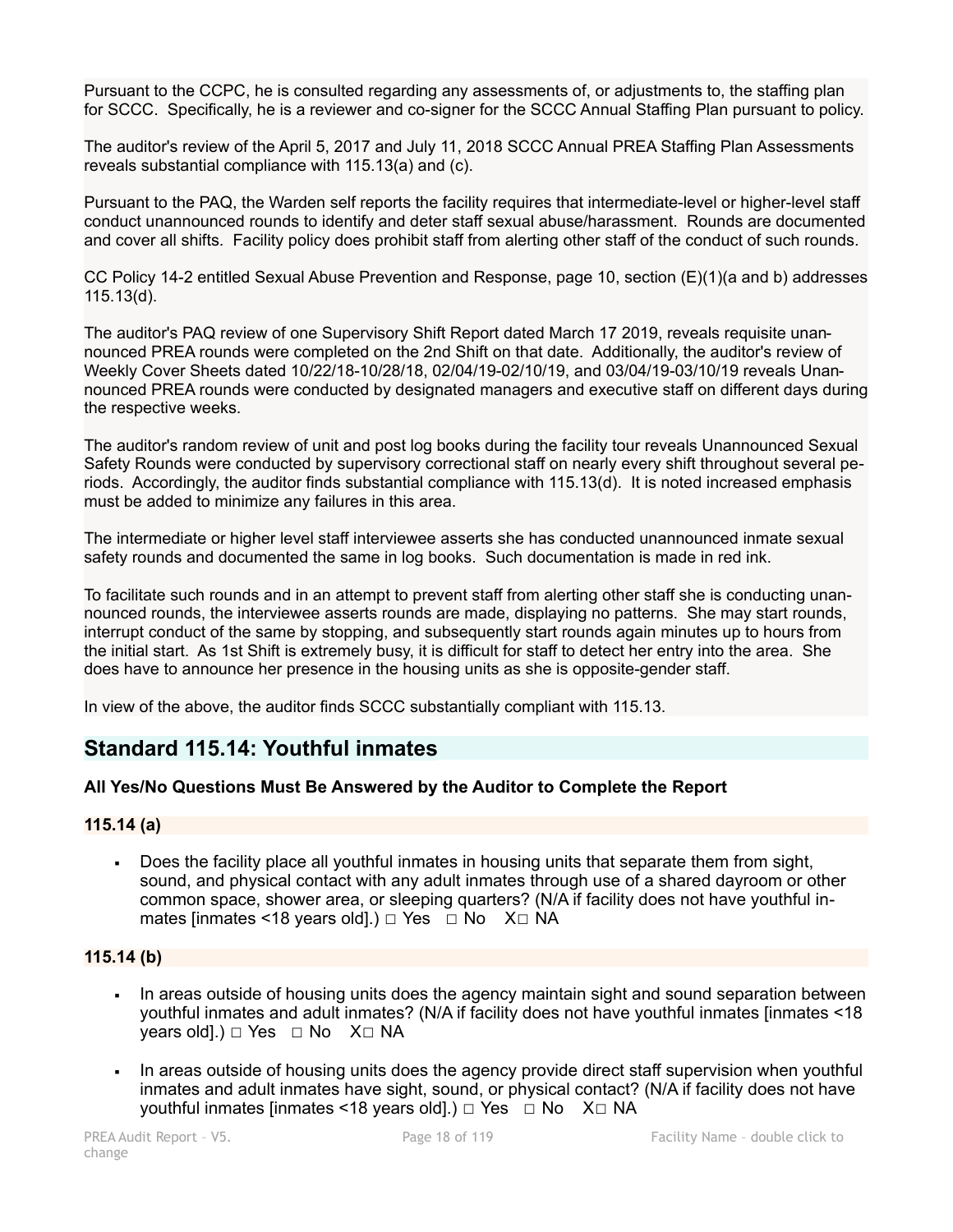#### **115.14 (c)**

- Does the agency make its best efforts to avoid placing youthful inmates in isolation to comply with this provision? (N/A if facility does not have youthful inmates [inmates <18 years old].) ☐ Yes ☐ No X☐ NA
- Does the agency, while complying with this provision, allow youthful inmates daily large-muscle exercise and legally required special education services, except in exigent circumstances? (N/A if facility does not have youthful inmates [inmates <18 years old].)  $\Box$  Yes  $\Box$  No X $\Box$  NA
- Do youthful inmates have access to other programs and work opportunities to the extent possi-<br>ble? (N/A if facility does not have youthful inmates linmates <18 years oldl) ble? (N/A if facility does not have youthful inmates  $\frac{1}{8}$  vears old].) ☐ No X☐ NA

#### **Auditor Overall Compliance Determination**

- ☐ **Exceeds Standard** (*Substantially exceeds requirement of standards*)
- X☐ **Meets Standard** (*Substantial compliance; complies in all material ways with the standard for the relevant review period*)
- ☐ **Does Not Meet Standard** (*Requires Corrective Action*)

Pursuant to the PAQ, the Warden self reports youthful inmates are not housed at SCCC in accordance with the contract with TNDOC. Accordingly, the auditor finds 115.14 is not applicable to SCCC.

As there is no evidence of non-compliance with 115.14, the auditor finds SCCC substantially compliant with the same.

## **Standard 115.15: Limits to cross-gender viewing and searches**

#### **All Yes/No Questions Must Be Answered by the Auditor to Complete the Report**

#### **115.15 (a)**

▪ Does the facility always refrain from conducting any cross-gender strip or cross-gender visual body cavity searches, except in exigent circumstances or by medical practitioners? X□ Yes □ No

#### **115.15 (b)**

- Does the facility always refrain from conducting cross-gender pat-down searches of female inmates, except in exigent circumstances? (N/A if the facility does not have female inmates.) ☐ Yes ☐ No X☐ NA
- Does the facility always refrain from restricting female inmates' access to regularly available programming or other out-of-cell opportunities in order to comply with this provision? (N/A if the facility does not have female inmates.)  $\Box$  Yes  $\Box$  No X $\Box$  NA

#### **115.15 (c)**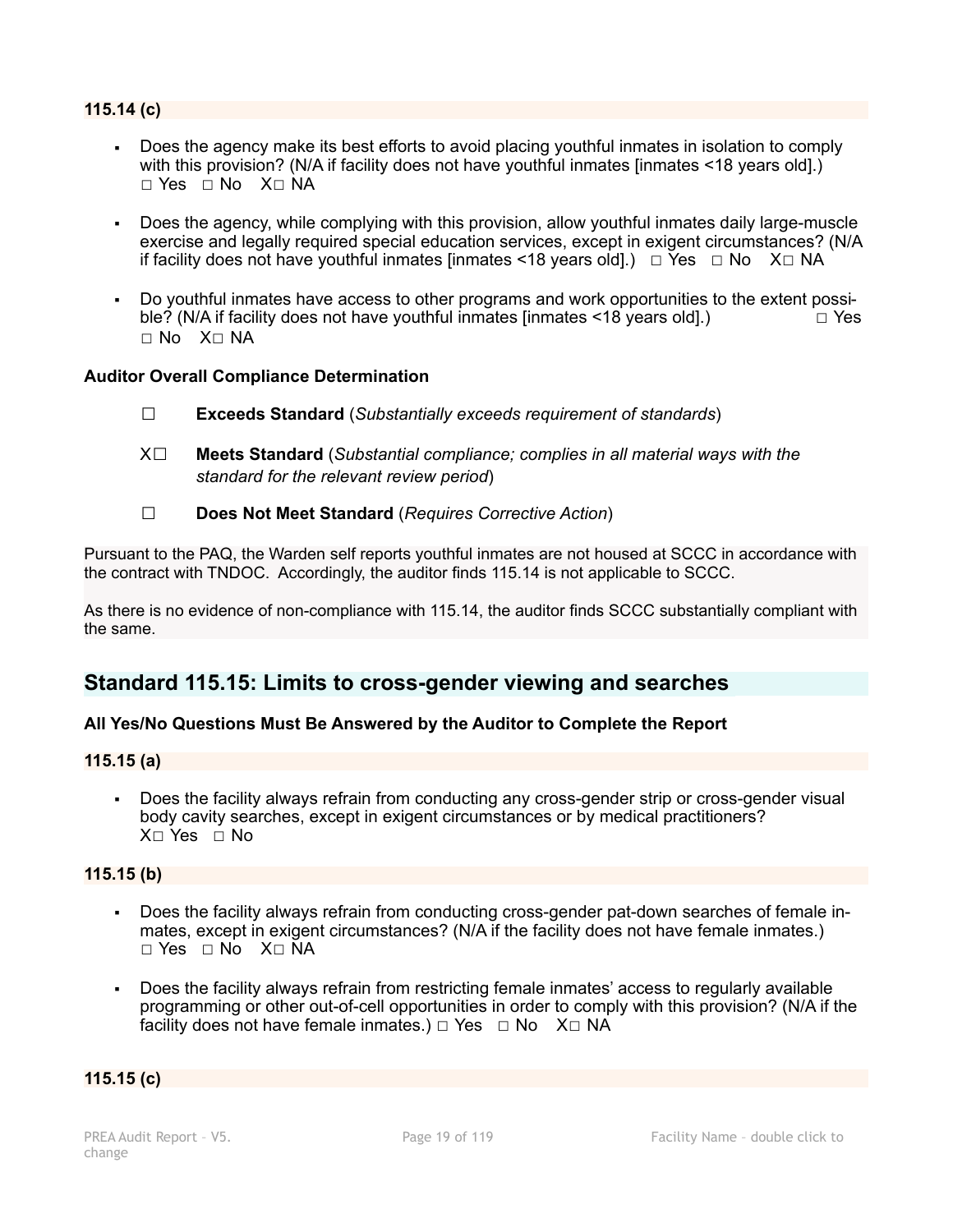- **•** Does the facility document all cross-gender strip searches and cross-gender visual body cavity searches? X□ Yes □ No
- Does the facility document all cross-gender pat-down searches of female inmates? (N/A if the facility does not have female inmates.) □ Yes □ No X□ NA

### **115.15 (d)**

- Does the facility have policies that enables inmates to shower, perform bodily functions, and change clothing without nonmedical staff of the opposite gender viewing their breasts, buttocks, or genitalia, except in exigent circumstances or when such viewing is incidental to routine cell checks? X☐ Yes ☐ No
- Does the facility have procedures that enables inmates to shower, perform bodily functions, and change clothing without nonmedical staff of the opposite gender viewing their breasts, buttocks, or genitalia, except in exigent circumstances or when such viewing is incidental to routine cell checks? X☐ Yes ☐ No
- Does the facility require staff of the opposite gender to announce their presence when entering an inmate housing unit? X□ Yes □ No

#### **115.15 (e)**

- Does the facility always refrain from searching or physically examining transgender or intersex inmates for the sole purpose of determining the inmate's genital status?  $X \Box Y$ es  $\Box$  No
- If an inmate's genital status is unknown, does the facility determine genital status during conversations with the inmate, by reviewing medical records, or, if necessary, by learning that information as part of a broader medical examination conducted in private by a medical practitioner? X□ Yes □ No

#### **115.15 (f)**

- Does the facility/agency train security staff in how to conduct cross-gender pat down searches in a professional and respectful manner, and in the least intrusive manner possible, consistent with security needs?  $X□$  Yes □ No
- Does the facility/agency train security staff in how to conduct searches of transgender and intersex inmates in a professional and respectful manner, and in the least intrusive manner possible, consistent with security needs?  $X \square Y$ es  $\square$  No

#### **Auditor Overall Compliance Determination**

- ☐ **Exceeds Standard** (*Substantially exceeds requirement of standards*)
- X☐ **Meets Standard** (*Substantial compliance; complies in all material ways with the standard for the relevant review period*)
- ☐ **Does Not Meet Standard** (*Requires Corrective Action*)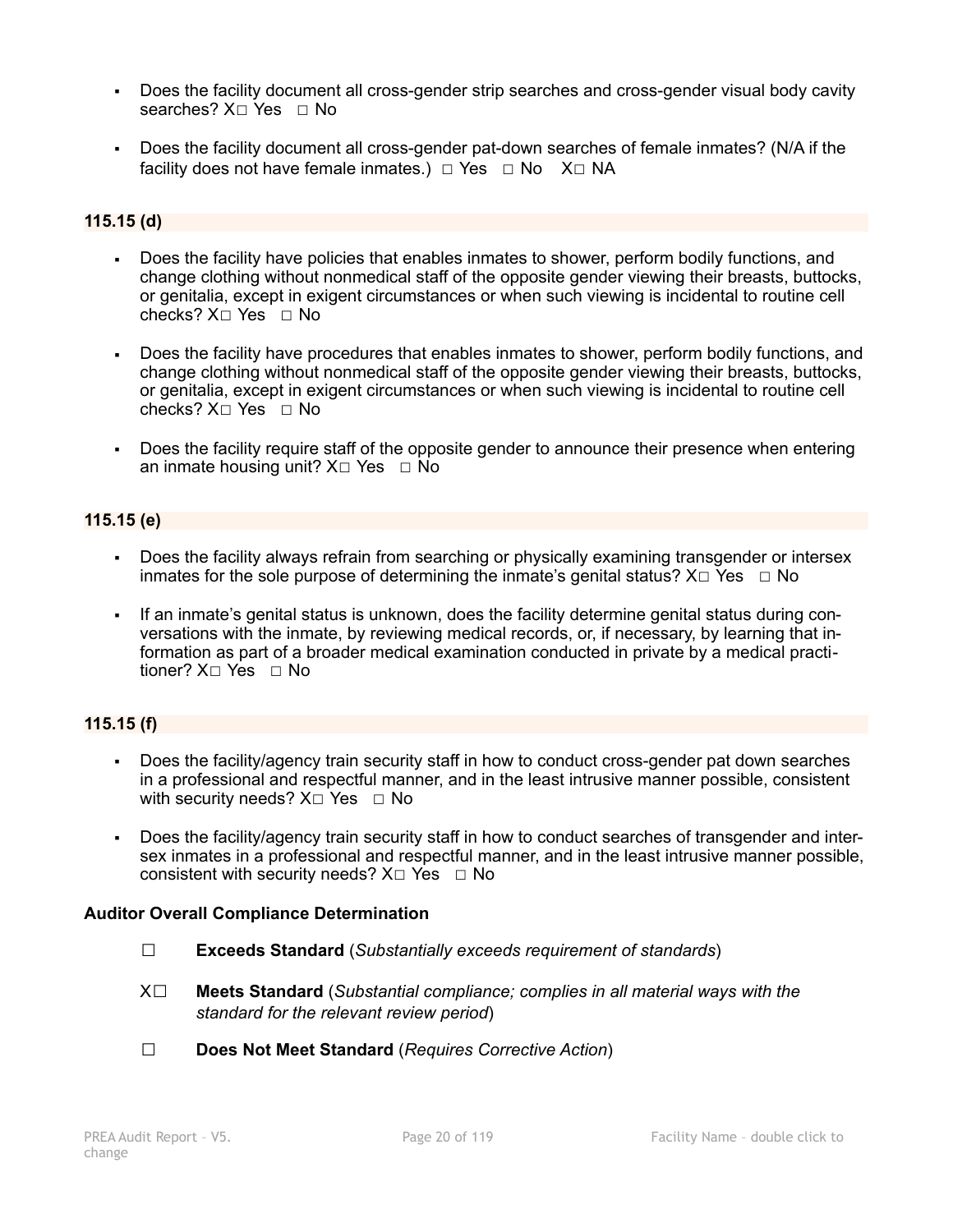Pursuant to the PAQ, the Warden self reports policy authorizes cross-gender strip or cross-gender visual body cavity searches of inmates housed at SCCC. The Warden further self reports no cross-gender strip or cross-gender body cavity searches of inmates were conducted at SCCC during the last 12 months.

CC Policy 14-2 entitled Sexual Abuse Prevention and Response, page 17, section (K)(1)(a) addresses 115.15(a).

The non-medical staff (involved in cross-gender strip or visual searches) interviewee asserts a report from a credible source that an inmate has secreted a weapon in his rectum constitutes an exigent circumstance, warranting a cross-gender strip search.

Pursuant to the PAQ, the Warden self reports the facility does not permit cross-gender pat-down searches of female inmates, absent exigent circumstances. Female inmates are not housed at SCCC.

The Warden further self reports the facility does not restrict female inmates' access to regularly available programming or other out-of-cell opportunities in order to comply with this provision. Female inmates are not housed at SCCC. In the past 12 months, 0 pat-down searches of female inmates were conducted by male staff as the Warden reports female inmates are not housed at SCCC.

CC Policy 14-2 entitled Sexual Abuse Prevention and Response, page 17, section (K)(1)(b) addresses 115.15(b).

Pursuant to the PAQ, the Warden self reports facility policy requires that all cross-gender searches and cross-gender visual body cavity searches are documented.

CC Policy 14-2 entitled Sexual Abuse Prevention and Response, page 17, section (K)(1)(c) addresses 115.15(c).

Pursuant to the PAQ, the Warden self reports policies and procedures have been implemented at SCCC enabling inmates to shower, perform bodily functions, and change clothing without non-medical staff of the opposite gender viewing their breasts, buttocks or genitalia, except in exigent circumstances or when such viewing is incidental to routine cell checks (this includes viewing via video camera). The Warden further relates policies and procedures require staff of the opposite gender to announce their presence when entering an inmate housing unit.

CC Policy 14-2 entitled Sexual Abuse Prevention and Response, pages 17 and 18, sections (K)(4) and (5) address 115.15(d).

Pursuant to the auditor's tour of the facility, he observed female staff announce their presence when entering housing units. An announcement of, "Female on floor" was the predominant announcement.

Twenty of 41 random resident interviewees assert female staff announce their presence when entering their housing unit. Forty of 41 interviewees assert they and other inmates are never naked in full view of female staff (not including medical staff such as doctors, nurses) when toileting, showering, or changing clothes.

Twelve of 12 staff assert they or other officers announce their presence when entering a housing unit that houses residents of the opposite gender. Additionally, inmates are able to dress, shower, and toilet without being viewed by staff of the opposite gender.

In view of policy, procedure, random staff statements regarding announcement of gender by opposite gender staff, and the fact nearly 50% of random resident interviewees assert such announcements are made, the auditor finds SCCC substantially compliant with 15.15(d). The auditor believes there is no systemic failure with respect to this provision. He did alert the Warden to the above findings, recommending reinforcement of the expectation and increased monitoring to detect any potential problems/correct the same.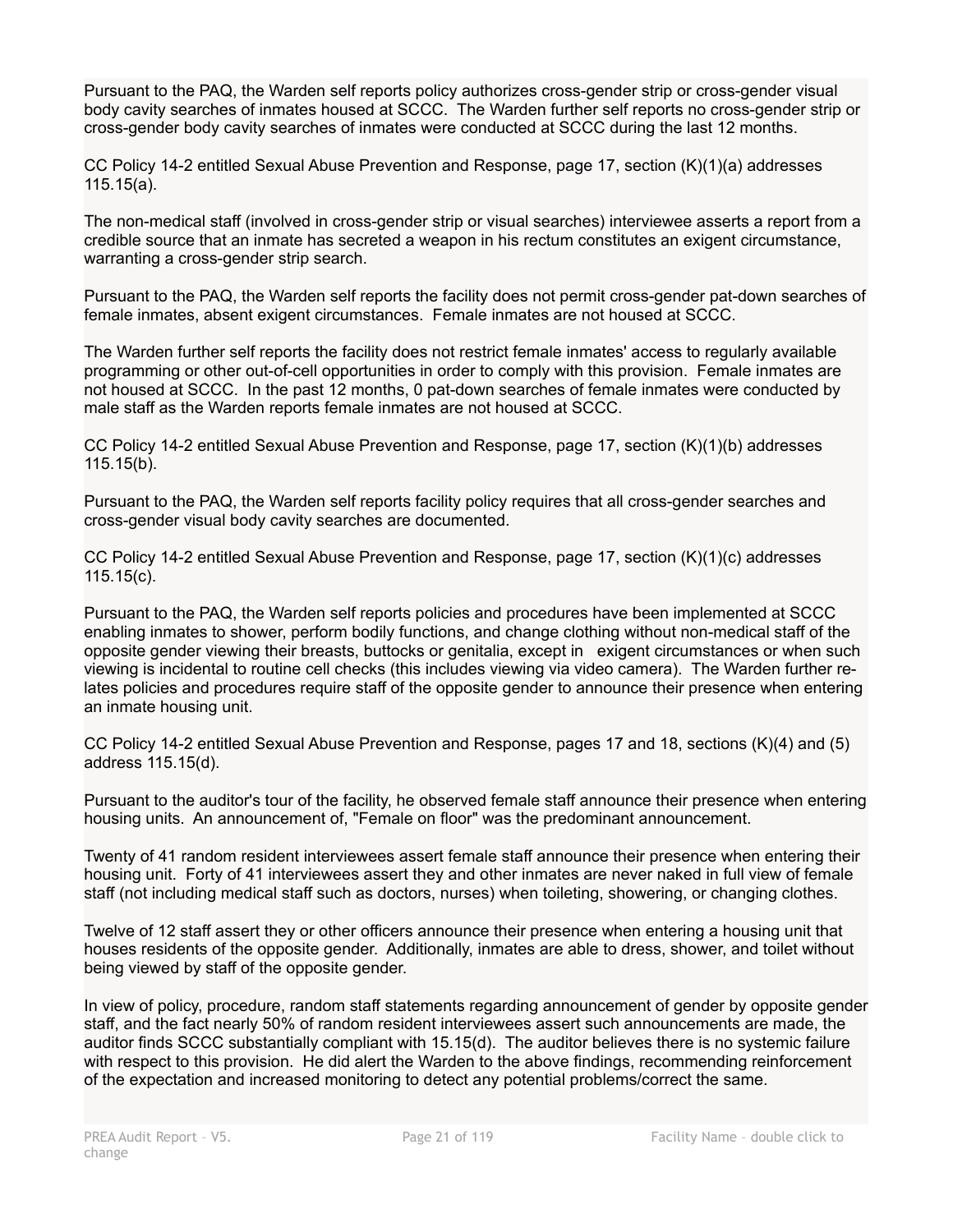Pursuant to the PAQ, the Warden self reports there is an SCCC policy prohibiting staff from searching or physically examining a transgender or intersex inmate for the sole purpose of determining the inmate's genital status. According to the Warden, no such searches have been conducted during the audit period.

CC Policy 14-2 entitled Sexual Abuse Prevention and Response, page 17, section (K)(2) addresses 115.15(e).

All 12 random staff interviewees assert the facility does prohibit staff from searching or physically examining transgender/intersex inmates for the sole purpose of determining the inmate's genital status and they are aware of this requirement.

All three transgender inmate interviewees assert they have not been placed in a housing area only for transgender/intersex inmates and they have no reason to believe they were strip searched for the sole purpose of determining their genital status.

Pursuant to the PAQ, the Warden self reports that 100 percent of all security staff have received training on conducting cross-gender pat-down searches and searches of transgender and intersex inmates in a professional and respectful manner, consistent with security needs.

The auditor's review of the CC Search Procedures Facilitator Guide/slides reveals substantial compliance with 115.15(f).

CC Policy 14-2 entitled Sexual Abuse Prevention and Response, page 7, section b(i) addresses 115.15(f). Additionally, CC Policy 9-5 entitled Searches of Inmates, Residents, and Various Locations, page 3, section C addresses 115.15(f).

The auditor's review of 12 randomly selected staff training files reveals staff are provided the requisite training prior to contact with inmates and during annual In-Service training. All files validate this practice.

All 12 random staff interviewees assert the agency has a policy to train staff to conduct cross-gender pat down searches and searches of transgender/intersex inmates in a professional and respectful manner, consistent with security needs. Eleven of 12 interviewees assert they received this training either during Orientation training (prior to assuming duties with inmates) or annual In-Service PREA training.

In view of the above, the auditor finds SCCC substantially compliant with 115.15.

## **Standard 115.16: Inmates with disabilities and inmates who are limited English proficient**

#### **All Yes/No Questions Must Be Answered by the Auditor to Complete the Report**

**115.16 (a)**

- Does the agency take appropriate steps to ensure that inmates with disabilities have an equal opportunity to participate in or benefit from all aspects of the agency's efforts to prevent, detect, and respond to sexual abuse and sexual harassment, including: inmates who are deaf or hard of hearing? X□ Yes □ No
- Does the agency take appropriate steps to ensure that inmates with disabilities have an equal opportunity to participate in or benefit from all aspects of the agency's efforts to prevent, detect, and respond to sexual abuse and sexual harassment, including: inmates who are blind or have low vision?  $X□$  Yes  $□$  No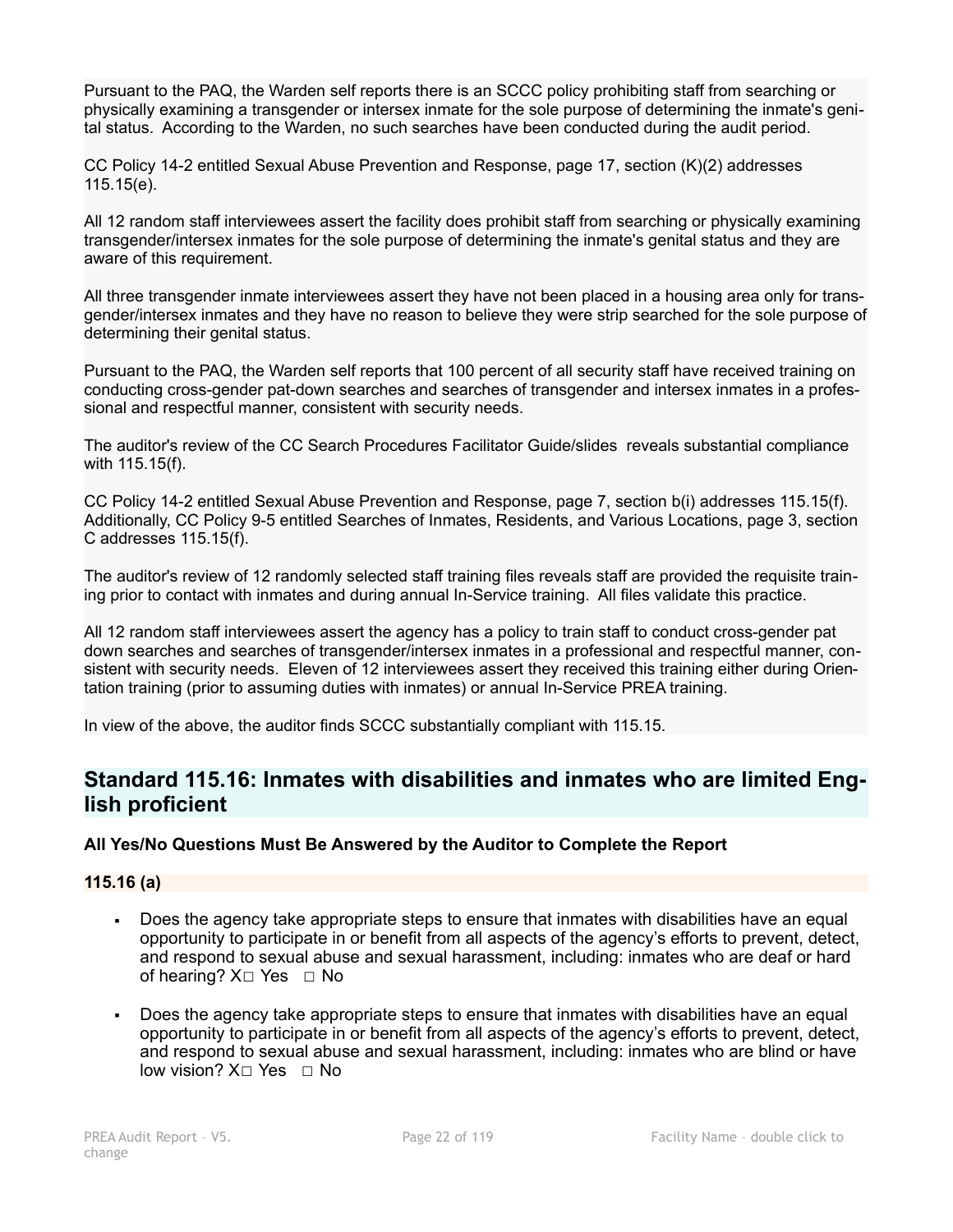- Does the agency take appropriate steps to ensure that inmates with disabilities have an equal opportunity to participate in or benefit from all aspects of the agency's efforts to prevent, detect, and respond to sexual abuse and sexual harassment, including: inmates who have intellectual disabilities? X□ Yes □ No
- Does the agency take appropriate steps to ensure that inmates with disabilities have an equal opportunity to participate in or benefit from all aspects of the agency's efforts to prevent, detect, and respond to sexual abuse and sexual harassment, including: inmates who have psychiatric disabilities? X☐ Yes ☐ No
- Does the agency take appropriate steps to ensure that inmates with disabilities have an equal opportunity to participate in or benefit from all aspects of the agency's efforts to prevent, detect, and respond to sexual abuse and sexual harassment, including: inmates who have speech disabilities? X□ Yes □ No
- Does the agency take appropriate steps to ensure that inmates with disabilities have an equal opportunity to participate in or benefit from all aspects of the agency's efforts to prevent, detect, and respond to sexual abuse and sexual harassment, including: Other (if "other," please explain in overall determination notes)?  $X□$  Yes  $□$  No
- Do such steps include, when necessary, ensuring effective communication with inmates who are deaf or hard of hearing?  $X \square$  Yes  $\square$  No
- Do such steps include, when necessary, providing access to interpreters who can interpret effectively, accurately, and impartially, both receptively and expressively, using any necessary specialized vocabulary? X□ Yes □ No
- Does the agency ensure that written materials are provided in formats or through methods that ensure effective communication with inmates with disabilities including inmates who: Have intellectual disabilities? X□ Yes □ No
- Does the agency ensure that written materials are provided in formats or through methods that ensure effective communication with inmates with disabilities including inmates who: Have limited reading skills? X□ Yes □ No
- Does the agency ensure that written materials are provided in formats or through methods that ensure effective communication with inmates with disabilities including inmates who: Are blind or have low vision?  $X□$  Yes □ No

#### **115.16 (b)**

- Does the agency take reasonable steps to ensure meaningful access to all aspects of the agency's efforts to prevent, detect, and respond to sexual abuse and sexual harassment to inmates who are limited English proficient?  $X \square Y$ es  $\square$  No
- Do these steps include providing interpreters who can interpret effectively, accurately, and impartially, both receptively and expressively, using any necessary specialized vocabulary? X☐ Yes ☐ No

#### **115.16 (c)**

Does the agency always refrain from relying on inmate interpreters, inmate readers, or other types of inmate assistance except in limited circumstances where an extended delay in obtain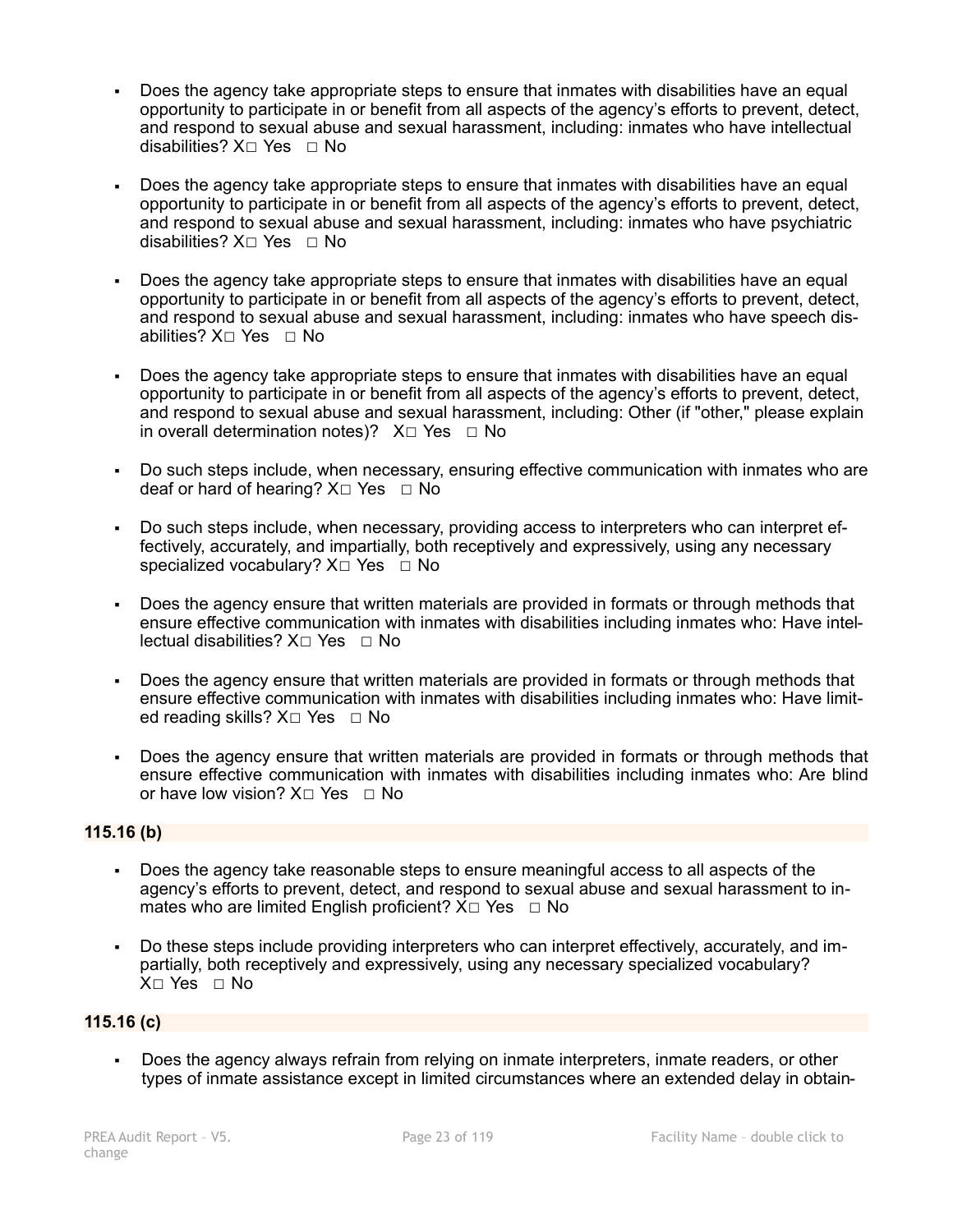ing an effective interpreter could compromise the inmate's safety, the performance of first-response duties under §115.64, or the investigation of the inmate's allegations?  $X \Box Y$ es  $\Box$  No

#### **Auditor Overall Compliance Determination**

 **Exceeds Standard** (*Substantially exceeds requirement of standards*)

- X☐ **Meets Standard** (*Substantial compliance; complies in all material ways with the standard for the relevant review period*)
- ☐ **Does Not Meet Standard** (*Requires Corrective Action*)

Pursuant to the PAQ, the Warden self reports there are established procedures to provide disabled inmates equal opportunity to participate in or benefit from all aspects of the agency efforts to prevent, detect, and respond to sexual abuse and sexual harassment.

CC Policy 14-2 entitled Sexual Abuse Prevention and Response, page 15, section I(2) (a and b) addresses 115.16(a).

According to the Agency Head interviewee, the agency has established procedures to provide inmates with disabilities and inmates who are limited English proficient (LEP) equal opportunity to participate in or benefit from all aspects of the agency's efforts to prevent, detect, and respond to sexual abuse and sexual harassment. Specifically, Language Line is used, when necessary, to communicate with LEP inmates. Generally speaking, staff translators can also be used. TTY units are available in every facility and Braille is available in some facilities.

Two inmate interviewees who presented with mental health disabilities (one also presented with physical disabilities) and one inmate interviewee who presented with a physical disability (low hearing) assert the facility provides information about sexual abuse/harassment they can understand. One limited English proficient inmate asserted the facility did not provide information about sexual abuse/harassment that he was able to understand. Additionally, he asserts he was not provided with someone to help him read, write, speak, or explain things to him if he needed help.

Pursuant to follow-up, the Warden asserts CoreCivic has a contract with Language Line to provide translation services for inmates who are Limited English Proficient (LEP). Braille services are not provided at SCCC. Materials are read to inmates who are blind or have low vision. Services for inmates who are deaf or hard of hearing are provided through the use of a TTY. Staff who are qualified to provide this service may also be utilized, if available.

Inmates who are identified as low functioning, low reading or cognitively impaired will be educated in a one-on-one presentation of PREA material to ensure they understand and are aware of how to report sexual abuse/harassment.

While the SCCC Handbook is only printed in English, the PREA video is provided in both English and Spanish. Staff can be used to translate for Spanish-speaking inmates much in the same manner as the Chaplain translated during the interview of LEP inmates. The auditor validated the PREA video is presented in Spanish and relevant to the afore-mentioned LEP interviewee.

The auditor's review of 11 out of 13 applicable random inmate files (many pertaining to inmates interviewed as random residents) reveals in 11 out of 13 cases, inmates received requisite PREA education in accordance with standard expectations. Files pertaining to inmates received at SCCC prior to 2017 were not considered to be applicable to this audit period.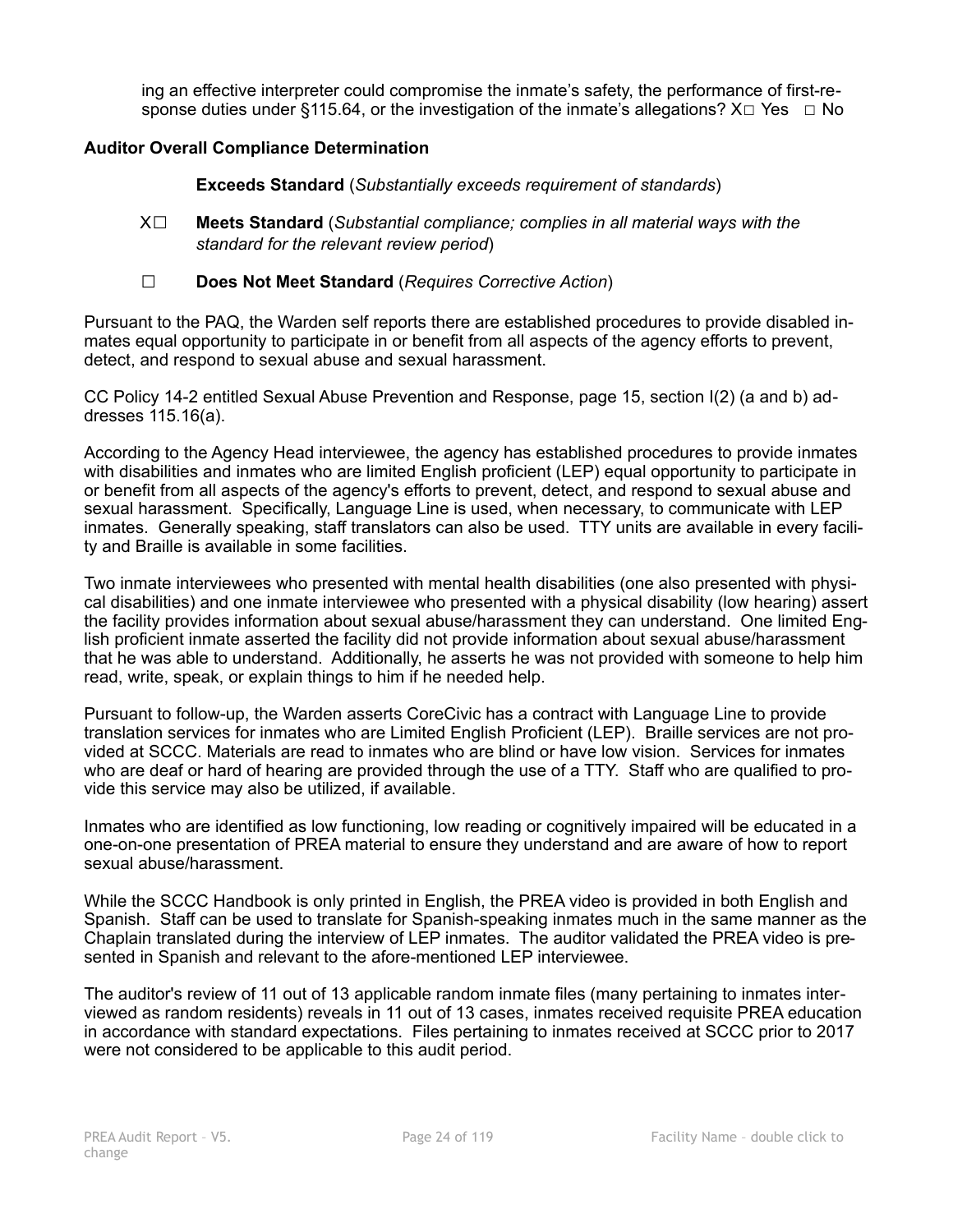Pursuant to the PAQ, the Warden self reports the agency has established procedures to provide inmates with limited English proficiency equal opportunity to participate in or benefit from all aspects of the agency's efforts to prevent, detect, and respond to sexual abuse and sexual harassment.

CC Policy 14-2 entitled Sexual Abuse Prevention and Response, page 15, section I(2) (a and b) addresses 115.16(b).

The auditor reviewed the contract between CC and Language Line Interpreter Services for provision of services to non-English speaking inmates. Services for 250-plus languages are provided pursuant to this contract.

In addition to the above, the auditor's review of a memorandum dated January 15, 2019 reveals Language Line and operational provision of translation services across the spectrum of disabilities are addressed in the same.

The auditor's review of the Preventing Sexual Abuse & Misconduct pamphlet (written in English and Spanish) and the Inmate Handbook reveals requisite PREA information is provided to inmates.

Pursuant to the PAQ, the Warden self reports agency policy prohibits use of inmate interpreters, inmate readers, or other types of inmate assistants except in limited circumstances where an extended delay in obtaining an effective interpreter could compromise the inmate's safety, the performance of first-response duties under 115.64, or investigation of the inmate's allegations. The Warden further advises the facility documents the limited circumstances in individual cases where inmate interpreters, readers, or other types of assistants are used. Reportedly, there were 0 instances, within the past 12 months, wherein inmate interpreters, readers, or other types of inmate assistants have been used and it was not the case that an extended delay in obtaining another interpreter could compromise the resident's safety, the performance of first-response duties, or the investigation of the resident's allegations.

CC Policy 14-2 entitled Sexual Abuse Prevention and Response, page 15, section I(2)(c) address 115.16(c).

Four of 12 random staff interviewees assert inmate interpreters/readers/assistants can be used to assist inmates with disabilities or LEP inmates when making an allegation of sexual abuse/harassment. Three interviewees were able to identify one or more of the reasons for use of such resources, as defined in 115.16(c). The most common reason cited is the avoidance of compromise to the inmate's safety. All 12 interviewees assert to the best of their knowledge, this has not occurred during this audit period.

As policy clearly allows for this practice pursuant to the limited circumstances articulated in 115.16(c) and the same has not been employed at SCCC during the last 12 months, the auditor finds no basis for a non-compliance finding. However, it is apparent that further staff training is necessary. Of note, the auditor did provide interviewees with an interactive scenario to reinforce the mechanics of 115.16(c).

The auditor is requiring SCCC to retrain staff relative to the subject-matter of 115.16(c). Re-training can be facilitated in a classroom setting, at which, the PCM will provide to the auditor a copy of the lesson plan and a roster of attendees. The auditor will then randomly select a sampling of staff and the PCM will provide training certifications reflecting their receipt and understanding of the material presented. Staff participants must sign and date the appropriate documentation, certifying receipt and understanding of the material.

The target date for completion of this training is December 3, 2019.

In view of the above, the auditor finds SCCC substantially compliant with 115.16.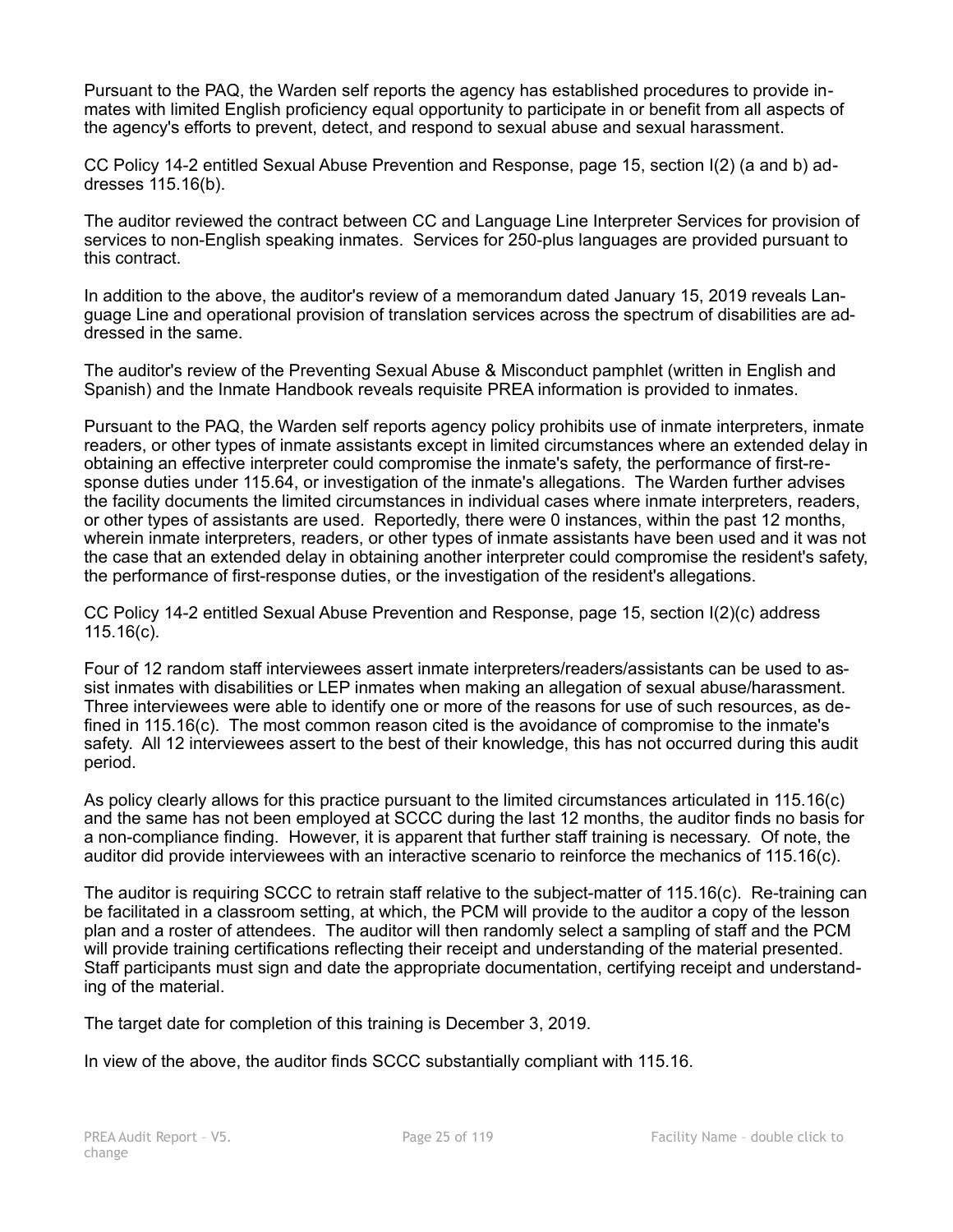## **Standard 115.17: Hiring and promotion decisions**

### **All Yes/No Questions Must Be Answered by the Auditor to Complete the Report**

#### **115.17 (a)**

- Does the agency prohibit the hiring or promotion of anyone who may have contact with inmates who has engaged in sexual abuse in a prison, jail, lockup, community confinement facility, juvenile facility, or other institution (as defined in 42 U.S.C. 1997)?  $X \Box Y$ es  $\Box$  No
- Does the agency prohibit the hiring or promotion of anyone who may have contact with inmates who has been convicted of engaging or attempting to engage in sexual activity in the community facilitated by force, overt or implied threats of force, or coercion, or if the victim did not consent or was unable to consent or refuse?  $X \Box Y$ es  $\Box$  No
- Does the agency prohibit the hiring or promotion of anyone who may have contact with inmates who has been civilly or administratively adjudicated to have engaged in the activity described in the question immediately above?  $X \Box Y$ es  $\Box$  No
- Does the agency prohibit the enlistment of services of any contractor who may have contact with inmates who has engaged in sexual abuse in a prison, jail, lockup, community confinement facility, juvenile facility, or other institution (as defined in 42 U.S.C. 1997)?  $X \Box Y$ es  $\Box$  No
- Does the agency prohibit the enlistment of services of any contractor who may have contact with inmates who has been convicted of engaging or attempting to engage in sexual activity in the community facilitated by force, overt or implied threats of force, or coercion, or if the victim did not consent or was unable to consent or refuse?  $X \square$  Yes  $\square$  No
- Does the agency prohibit the enlistment of services of any contractor who may have contact with inmates who has been civilly or administratively adjudicated to have engaged in the activity described in the question immediately above?  $X \Box Y$ es  $\Box$  No

#### **115.17 (b)**

- Does the agency consider any incidents of sexual harassment in determining whether to hire or promote anyone who may have contact with inmates?  $X \Box Y$ es  $\Box$  No
- Does the agency consider any incidents of sexual harassment in determining whether to enlist the services of any contractor who may have contact with inmates?  $X\square$  Yes  $\square$  No the services of any contractor who may have contact with inmates?

#### **115.17 (c)**

- Before hiring new employees, who may have contact with inmates, does the agency perform a criminal background records check? X□ Yes □ No
- Before hiring new employees who may have contact with inmates, does the agency, consistent with Federal, State, and local law, make its best efforts to contact all prior institutional employers for information on substantiated allegations of sexual abuse or any resignation during a pending investigation of an allegation of sexual abuse?  $X \Box Y$ es  $\Box$  No

#### **115.17 (d)**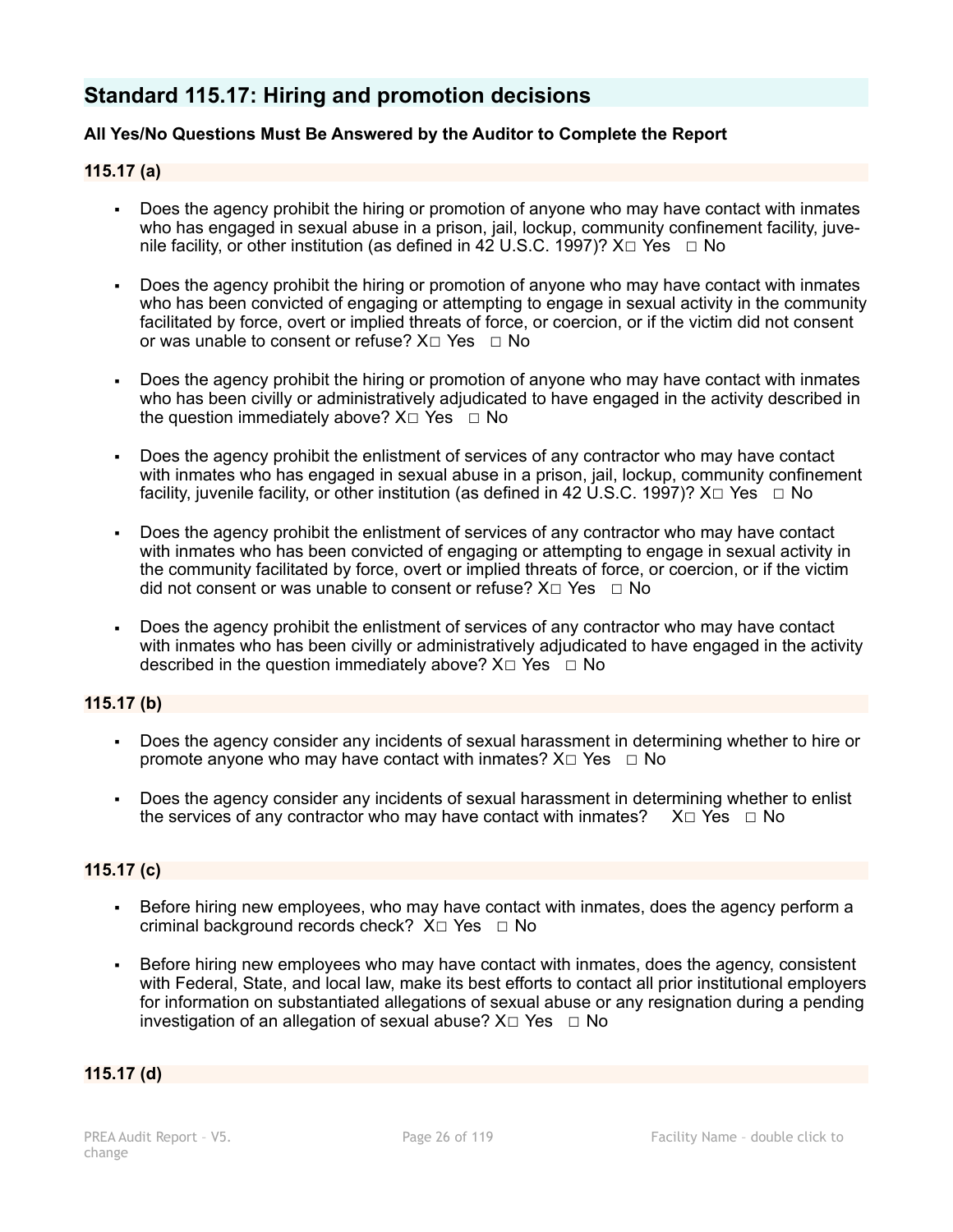Does the agency perform a criminal background records check before enlisting the services of any contractor who may have contact with inmates?  $X \Box Y$ es  $\Box$  No

## **115.17 (e)**

▪ Does the agency either conduct criminal background records checks at least every five years of current employees and contractors who may have contact with inmates or have in place a system for otherwise capturing such information for current employees?  $X \Box Y$ es  $\Box$  No

### **115.17 (f)**

- Does the agency ask all applicants and employees who may have contact with inmates directly about previous misconduct described in paragraph (a) of this section in written applications or interviews for hiring or promotions?  $X \Box Y$ es  $\Box$  No
- Does the agency ask all applicants and employees who may have contact with inmates directly about previous misconduct described in paragraph (a) of this section in any interviews or written self-evaluations conducted as part of reviews of current employees?  $X \Box Y$ es  $\Box$  No
- Does the agency impose upon employees a continuing affirmative duty to disclose any such misconduct?  $X \cap Yes \cap No$

## **115.17 (g)**

Does the agency consider material omissions regarding such misconduct, or the provision of materially false information, grounds for termination?  $X \Box Y$ es  $\Box$  No

#### **115.17 (h)**

Does the agency provide information on substantiated allegations of sexual abuse or sexual harassment involving a former employee upon receiving a request from an institutional employer for whom such employee has applied to work? (N/A if providing information on substantiated allegations of sexual abuse or sexual harassment involving a former employee is prohibited by law.) X□ Yes □ No □ NA

#### **Auditor Overall Compliance Determination**

- ☐ **Exceeds Standard** (*Substantially exceeds requirement of standards*)
- X☐ **Meets Standard** (*Substantial compliance; complies in all material ways with the standard for the relevant review period*)
- ☐ **Does Not Meet Standard** (*Requires Corrective Action*)

Pursuant to the PAQ, the Warden self reports agency policy prohibits hiring or promoting anyone who may have contact with inmates and prohibits enlisting the services of any contractor who may have contact with inmates who:

Has engaged in sexual abuse in a prison, jail, lock-up, community confinement facility, juvenile facility, or other institution;

Has been convicted of engaging or attempting to engage in sexual activity in the community facilitated by force, overt or implied threats of force, or coercion, or if the victim did not consent or was unable to consent or refuse; or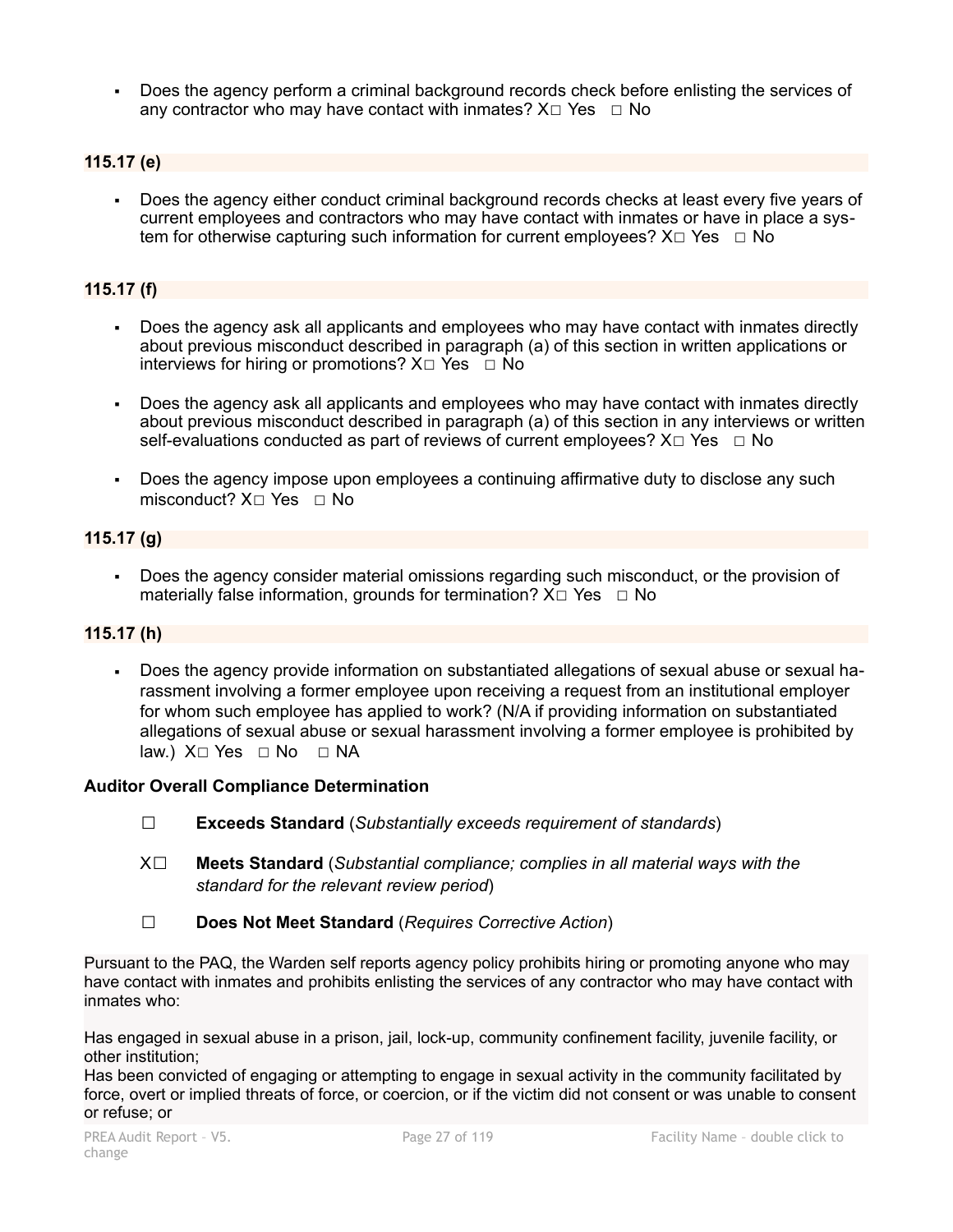Has been civilly or administratively adjudicated to have engaged in the activity described in the preceding bullet.

CC Policy 14-2 entitled Sexual Abuse Prevention and Response, page 5, section B(1)(a-c) addresses 115.17(a).

The auditor's review of the Self Declaration of Sexual Abuse/Sexual Harassment form (14-2H) reveals compliance with this provision to the extent the three questions are specifically asked, and staff (inclusive of promotion candidates) and contractors affirmatively respond, in writing, to complete the form.

The auditor's review of Self Declaration of Sexual Abuse/Sexual Harassment forms for an applicant (dated June 28, 2018), an employee (dated March13, 2018), and a contractor (dated January 8, 2018) reveals compliance with 115.17(a). None of these individuals reported any violation of the three questions, plus existence of sexual harassment, articulated in 115.17(a) and (b). Furthermore, the corresponding criminal background record check reveals no positive findings regarding the three questions.

The auditor's on-site random review of six Human Resources (HR) files relative to staff hired within the last three years, three staff promotions, and two re-contractors during the same time frame, reveals compliance with 115.17(a) in all cases. Both the criminal background record checks and 14-2H documents were completed prior to hiring and promotion.

The HR interviewee asserts the facility performs criminal record background checks or considers pertinent civil or administrative adjudications for all newly hired employees who may have contact with inmates and all employees, who may have contact with inmates, who are considered for promotions. This applies to contractors who may have contact with inmates, as well. A Questionnaire is forwarded to all previous institutional employers wherein various PREA related questions are addressed.

In addition to the staff files referenced above, the auditor reviewed files related to two contractors, both of whom were originally Corrections Corporation of America (CCA) employees at one time. CCA was subsequently re-branded to CC. Reportedly, when CCA relinquished food service and medical/mental health operations to contracts with private entities, a correctional officer transferred to the contract food service provider (Trinity) and a mental health provider transferred to Well Path, resigned from Well Path, and subsequently re-hired with Well Path. While there was never a break in service with respect to the now Trinity food service employee, the mental health practitioner was re-hired by Well Path in March, 2018.

The auditor's review of a 2014 14-2H Form for the food service contractor reveals substantial compliance with 115.17(a). Additionally, a five-year criminal background records check reveals substantial compliance with 115.17(e).

The auditor's review of both the 14-2H Form and criminal background records check for the mental health re-hire reveals substantial compliance with both 115.17(a) and (d). The auditor notes both processes were completed prior to the contractor commencing work with inmates.

Pursuant to the PAQ, the Warden self reports agency policy requires the consideration of any incidents of sexual harassment in determining whether to hire or promote anyone, or to enlist the services of any contractor, who may have contact with inmates.

CC Policy 14-2 entitled Sexual Abuse Prevention and Response, page 5, section B addresses 115.17(b).

The auditor's review of the Self Declaration of Sexual Abuse/Sexual Harassment form reveals compliance with this provision to the extent the sexual harassment question is specifically asked, and staff (inclusive of promotion candidates) and contractors affirmatively respond, in writing, to complete the form. As referenced in the preceding paragraph, there is a question regarding sexual harassment on the Self Declaration of Sexual Abuse/Sexual Harassment form however,there is no method for validation of the employ-

ee's response as reflected on the same. The addition of a sexual harassment question to the Verification of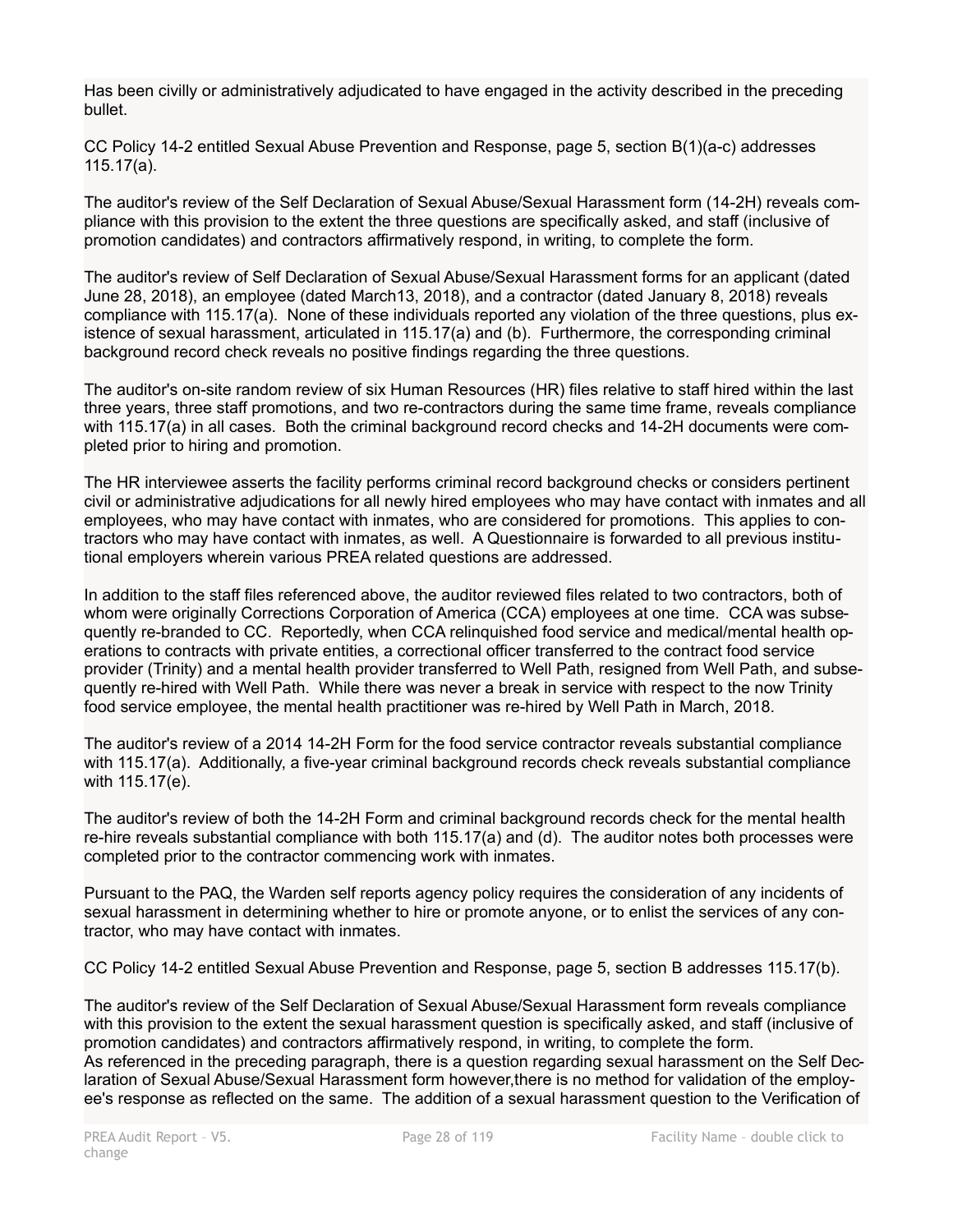Prior Employment form allows prior institutional employers the ability to attest to any incidents that may have occurred during the employee's tenure with the employer. The criminal record background check generally does not address sexual harassment and accordingly, it is difficult to validate the applicant's statement.

Of the HR files reviewed during the on-site audit, two staff advised of previous institutional employment. One employee previously worked for CC and accordingly, response to the question was simplified. The other employee (also a promotion candidate) worked for a County Sheriff and the requisite inquiry was forwarded prior to promotion. The auditor finds no irregularities based on the evidence reviewed.

The Human Resources (HR) interviewee asserts the facility considers prior incidents of sexual harassment when determining whether to hire or promote anyone, or to enlist the services of any contractor who may have contact with inmates.

Pursuant to the PAQ, the Warden self reports agency policy requires that before new employees who may have contact with inmates are hired, a criminal background record check is conducted and consistent with federal, state, and local law, best efforts are made to contact all prior institutional employers for information on substantiated allegations of sexual abuse or any resignation during a pending investigation of an allegation of sexual abuse. The Warden further self reports during the past 12 months, 316 persons who may have contact with inmates have had criminal background record checks completed. This equates to 100% of staff hired during this time frame.

CC Policy 14-2 entitled Sexual Abuse Prevention and Response, pages 5 and 6, section B(3)(a)(i and ii) addresses 115.17(c).

The HR interviewee asserts the facility performs criminal record background checks or considers pertinent civil or administrative adjudications for all newly hired employees who may have contact with inmates and all employees, who are considered for promotions. This also applies to contractors who may have contact with inmates.

The auditor's on-site random review of six applicable staff HR files reveals a criminal background record check was conducted and cleared prior to the date of hiring. Applicable cases are those hired within the last three years.

Criminal record background record checks are completed by TNDOC and were absent any 115.17(a) convictions.

Pursuant to the PAQ, the Warden asserts agency policy requires that a criminal background record check be completed before enlisting the services of any contractor who may have contact with inmates. The Warden further self reports in the past 12 months, there were 26 contracts for services where criminal background record checks were conducted on all staff covered in the contract who might have contact with inmates. However, as referenced in the narrative for 115.17(a), criminal record background checks were conducted in individual cases of contractor hires or re-hires.

CC Policy 14-2 entitled Sexual Abuse Prevention and Response, page 6, section B(3)(b) addresses 115.17(d).

The auditor's random review of two contractor files reveals criminal background record checks were conducted in both cases. In one case, TNDOC staff dated the certification of approval letter and the same was conducted prior to selection. In the other case, the TNDOC approving official did not date the approval document.

Pursuant to the PAQ, the Warden self reports agency policy requires either criminal background record checks be conducted at least every five years for current employees and contractors who may have contact with inmates, or that a system is in place for otherwise capturing such information for current employees.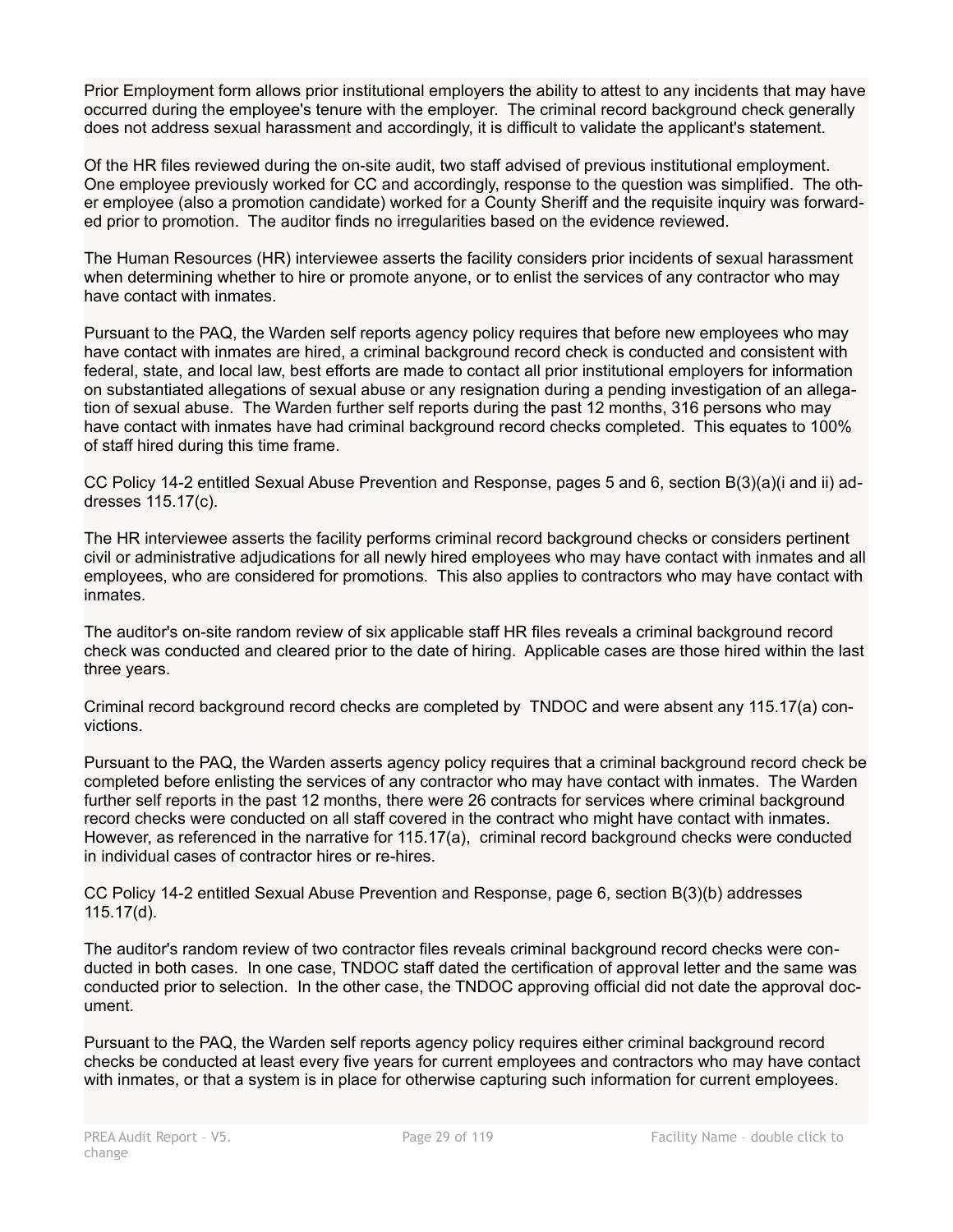CC Policy 14-2 entitled Sexual Abuse Prevention and Response, page 6, section B(3)(c) addresses 115.17(e).

The HR interviewee asserts a Background Authorization is executed with staff and contractors prior to initiation of the annual criminal background record check applicable to staff and contractors. Requests for such investigations are coordinated with the state monitor. TNDOC issues a document certifying Pass or Fail with respect to the investigation.

HR utilizes a spread sheet to track due dates for the conduct of the same.

During the on-site audit, the auditor reviewed eight applicable random staff files and found no discrepancies.

CC Policy 14-2 entitled Sexual Abuse Prevention and Response, page 5, section B(2)(a and b) addresses 115.17(f).

In regard to 115.17(f), the above policy requires the Form 14-2H is completed annually by all staff. It is the auditor's understanding this process is specifically intended to demonstrate compliance with 115.17(f). Specifically, annual employee certification regarding the three questions, as well as, sexual harassment, provides reasonable assurance staff are appropriate for continued employment (freedom from sexual abuse and harassment).

Pursuant to the auditor's on-site review of nine random staff files, the auditor has determined 14-2H forms are completed on an annual basis. Some 2019 forms had not yet been completed at the time of the on-site audit however, the same were not yet due.

The HR interviewee asserts the facility asks all applicants and employees who may have contact with inmates about previous misconduct described in 115.17(a) in written applications for hiring or promotions and in any interviews or written self-evaluations conducted as part of reviews of current employees. The 14-2H Form is completed annually by each employee and the same is broadly used in the hiring, promotion processes and is completed annually.

In addition to the above, the facility imposes upon employees a continuing affirmative duty to disclose any such previous misconduct. This requirement is also articulated in the 14-2H form.

Pursuant to the PAQ, the Warden self reports agency policy states material omissions regarding such misconduct, or the provision of materially false information, are grounds for termination.

CC Policy 14-2 entitled Sexual Abuse Prevention and Response, page 5, section B(1)(Note) addresses  $115.17(g)$ .

The auditor notes the verbiage of 115.17(g) is included in the Self Declaration of Sexual Abuse/Sexual Harassment Form and accordingly, whenever, the employee sign and dates the same, he/she attests to the verbiage of 115.17(g).

CC Policy 14-2 entitled Sexual Abuse Prevention and Response, page 6, section B(3)(e) addresses 115.17(h).

The HR interviewee asserts when a former employee applies for work at another institution, upon request from that institution, the facility provides information on substantiated allegations of sexual abuse or sexual harassment involving the former employee, unless prohibited by law.

In view of the above, the auditor finds SCCC substantially compliant with 115.17.

## **Standard 115.18: Upgrades to facilities and technologies**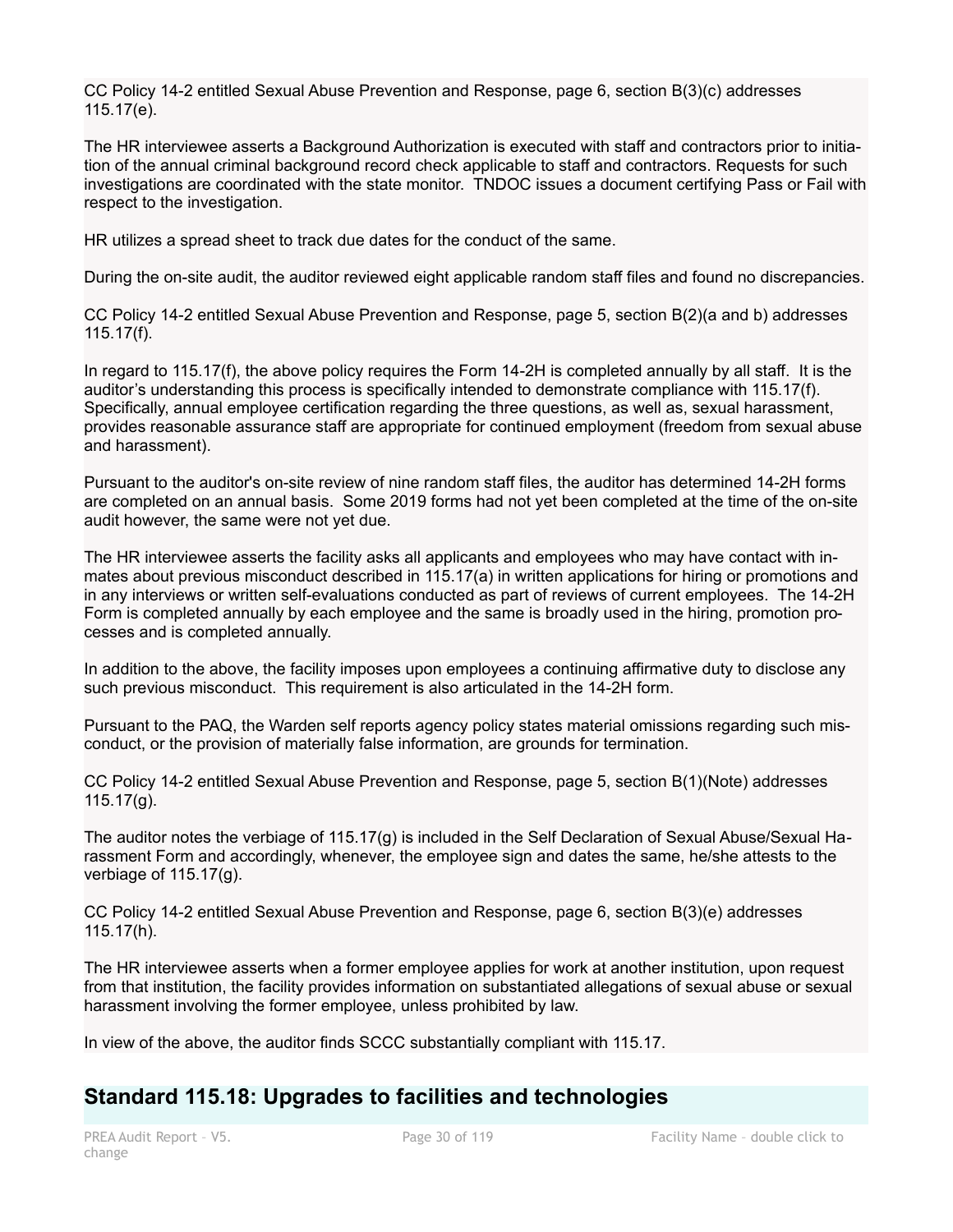## **All Yes/No Questions Must Be Answered by the Auditor to Complete the Report**

#### **115.18 (a)**

If the agency designed or acquired any new facility or planned any substantial expansion or modification of existing facilities, did the agency consider the effect of the design, acquisition, expansion, or modification upon the agency's ability to protect inmates from sexual abuse? (N/A if agency/facility has not acquired a new facility or made a substantial expansion to existing facilities since August 20, 2012, or since the last PREA audit, whichever is later.)  $\Box$ Yes □ No X□ NA

#### **115.18 (b)**

If the agency installed or updated a video monitoring system, electronic surveillance system, or other monitoring technology, did the agency consider how such technology may enhance the agency's ability to protect inmates from sexual abuse? (N/A if agency/facility has not installed or updated a video monitoring system, electronic surveillance system, or other monitoring technology since August 20, 2012, or since the last PREA audit, whichever is later.)  $X \Box Y$ es ☐ No ☐ NA

#### **Auditor Overall Compliance Determination**

- ☐ **Exceeds Standard** (*Substantially exceeds requirement of standards*)
- X☐ **Meets Standard** (*Substantial compliance; complies in all material ways with the standard for the relevant review period*)
- ☐ **Does Not Meet Standard** (*Requires Corrective Action*)

Pursuant to the PAQ, the Warden self reports the facility has not made substantial expansions or modifications to existing facilities since August 20, 2012, or since the last PREA audit, whichever is later.

CC Policy 14-2 entitled Sexual Abuse Prevention and Response, page 33, section V(1) addresses 115.18(a).

According to the Agency Head interviewee, when designing, acquiring, or planning substantial modifications to facilities, CC commences the process through land purchase(s) and then subsequent construction. A design team facilitates most of the preparation and standards compliance work. Architects are well versed in PREA. Lines of sight are assessed to enhance inmate sexual and personal safety and camera surveillance needs to address blind spots. The same protocol is utilized with regard to expansion and renovations. Requests for changes must be approved by the design team. The design team is part of the Real Estate Group.

The Warden asserts there were no expansions or modifications to the physical plant since the last PREA audit.

Pursuant to the PAQ, the Warden self reports the facility has installed or updated video monitoring system(s), electronic surveillance system(s), or other monitoring technology since August 20, 2012, or since the last PREA audit, whichever is later.

CC Policy 14-2 entitled Sexual Abuse Prevention and Response, page 33, section V(2) addresses 115.18(b).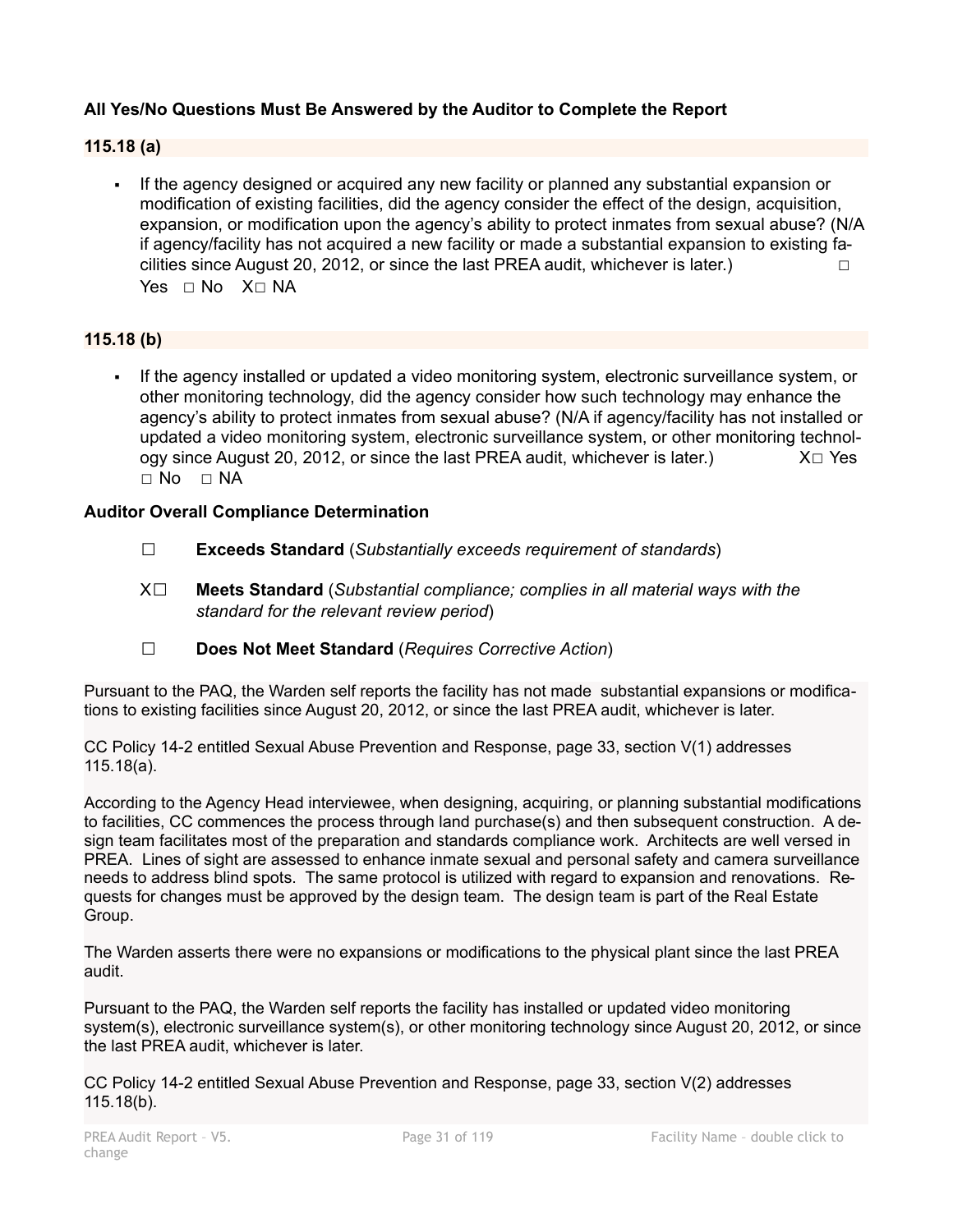According to the Agency Head interviewee, cameras are used to support direct/indirect staff supervision. Better quality systems have been installed and consideration to optimal coverage is addressed at the time of these upgrades. Camera placement also takes into consideration the privacy needs for cross gender viewing in areas like restrooms and shower areas. Technology is discussed with facility staff during the PREA Staffing Plan assessment that is reviewed each year by facility staff and the Facility Support Center (FSC) PREA Coordinator.

The Warden asserts all PREA incidents are closely scrutinized (blind spots, places of inmate assembly, etc.) to determine additional camera needs. Those factors addressed by the Agency Head interviewee were also articulated by the Warden.

While the PREA Physical Plant/Video Surveillance Update is not available for the 2017 video upgrade, the auditor finds sufficient evidence PREA factored heavily into the camera surveillance schematic at SCCC. The auditor has reviewed the placement schematic and is clearly satisfied with findings.

In view of the above, the auditor finds SCCC substantially compliant with 115.18(b).

# **RESPONSIVE PLANNING**

## **Standard 115.21: Evidence protocol and forensic medical examinations**

#### **All Yes/No Questions Must Be Answered by the Auditor to Complete the Report**

#### **115.21 (a)**

▪ If the agency is responsible for investigating allegations of sexual abuse, does the agency follow a uniform evidence protocol that maximizes the potential for obtaining usable physical evidence for administrative proceedings and criminal prosecutions? (N/A if the agency/facility is not responsible for conducting any form of criminal OR administrative sexual abuse investigations.) X□ Yes □ No □ NA

## **115.21 (b)**

- Is this protocol developmentally appropriate for youth where applicable? (N/A if the agency/facility is not responsible for conducting any form of criminal OR administrative sexual abuse investigations.) X□ Yes □ No □ NA
- Is this protocol, as appropriate, adapted from or otherwise based on the most recent edition of the U.S. Department of Justice's Office on Violence Against Women publication, "A National Protocol for Sexual Assault Medical Forensic Examinations, Adults/Adolescents," or similarly comprehensive and authoritative protocols developed after 2011? (N/A if the agency/facility is not responsible for conducting any form of criminal OR administrative sexual abuse investigations.) X□ Yes □ No □ NA

#### **115.21 (c)**

▪ Does the agency offer all victims of sexual abuse access to forensic medical examinations, whether on-site or at an outside facility, without financial cost, where evidentiarily or medically appropriate?  $X□$  Yes  $□$  No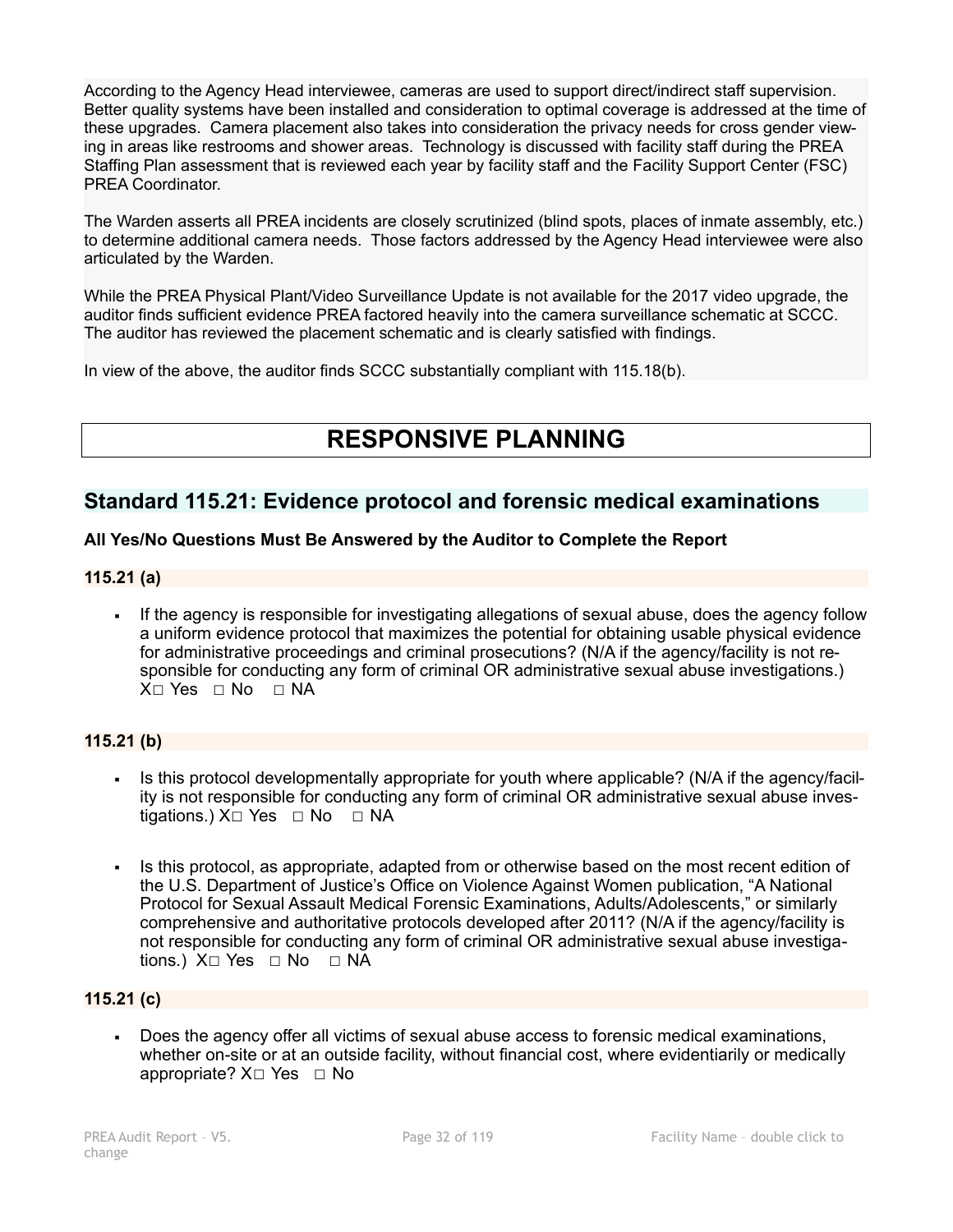- Are such examinations performed by Sexual Assault Forensic Examiners (SAFEs) or Sexual Assault Nurse Examiners (SANEs) where possible?  $X \Box Y$ es  $\Box$  No
- If SAFEs or SANEs cannot be made available, is the examination performed by other qualified medical practitioners (they must have been specifically trained to conduct sexual assault forensic exams)?  $X \square$  Yes  $\square$  No
- **•** Has the agency documented its efforts to provide SAFEs or SANEs?  $X \square Ye$ s  $\Box$  No

#### **115.21 (d)**

- Does the agency attempt to make available to the victim a victim advocate from a rape crisis center? X☐ Yes ☐ No
- If a rape crisis center is not available to provide victim advocate services, does the agency make available to provide these services a qualified staff member from a community-based organization, or a qualified agency staff member? (N/A if the agency *always* makes a victim advocate from a rape crisis center available to victims.)  $X \Box Y$ es  $\Box \text{No } \Box \text{NA}$
- Has the agency documented its efforts to secure services from rape crisis centers? X□ Yes □ No

#### **115.21 (e)**

- As requested by the victim, does the victim advocate, qualified agency staff member, or qualified community-based organization staff member accompany and support the victim through the forensic medical examination process and investigatory interviews?  $X \Box Y$ es  $\Box$  No
- As requested by the victim, does this person provide emotional support, crisis intervention, information, and referrals?  $X \square$  Yes  $\square$  No

#### **115.21 (f)**

▪ If the agency itself is not responsible for investigating allegations of sexual abuse, has the agency requested that the investigating agency follow the requirements of paragraphs (a) through (e) of this section? (N/A if the agency/facility is responsible for conducting criminal AND administrative sexual abuse investigations.)  $X \Box Y$ es  $\Box \text{No } \Box \text{NA}$ 

#### **115.21 (g)**

▪ Auditor is not required to audit this provision.

#### **115.21 (h)**

If the agency uses a qualified agency staff member or a qualified community-based staff member for the purposes of this section, has the individual been screened for appropriateness to serve in this role and received education concerning sexual assault and forensic examination issues in general? (N/A if agency *always* makes a victim advocate from a rape crisis center available to victims.)  $\Box$  Yes  $\Box$  No  $\Box$  NA

#### **Auditor Overall Compliance Determination**

☐ **Exceeds Standard** (*Substantially exceeds requirement of standards*)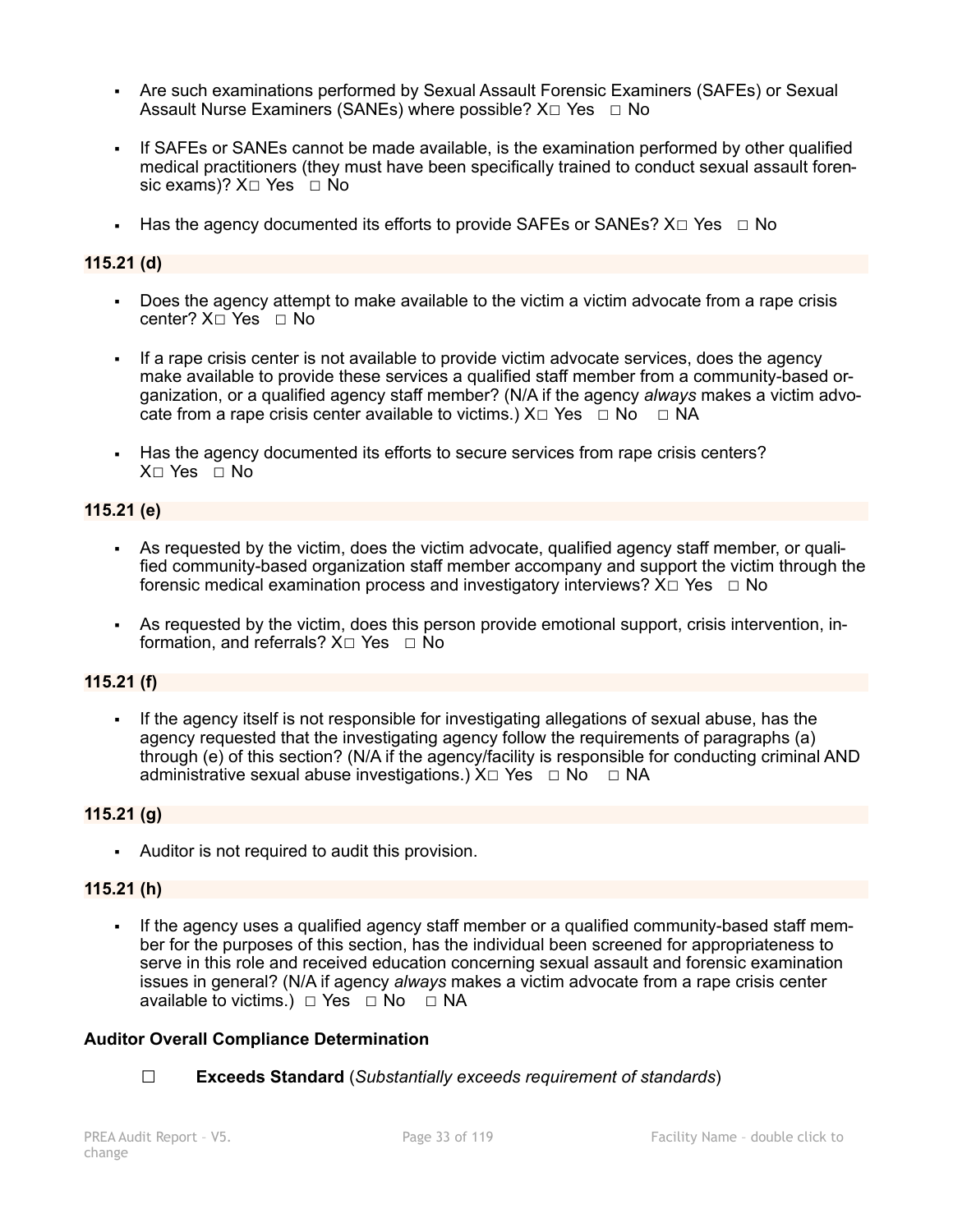#### X☐ **Meets Standard** (*Substantial compliance; complies in all material ways with the standard for the relevant review period*)

## ☐ **Does Not Meet Standard** (*Requires Corrective Action*)

Pursuant to the PAQ, the Warden self reports the facility is responsible for conducting administrative sexual abuse investigations (including inmate-on-inmate sexual abuse or staff sexual misconduct). According to the Warden, the Office of Investigations and Compliance (OIC) (TNDOC) or Clifton Police Department (CPD) facilitates criminal investigations of sexual abuse at SCCC. When conducting administrative investigations, SCCC PREA investigators follow a uniform evidence protocol.

CC Policy 14-2 entitled Sexual Abuse Prevention, and Response, page 25, section 4(a) addresses 115.21(a) in totality.

All 12 random staff interviewees assert they are aware of and understand the agency's protocol for obtaining usable physical evidence if an inmate alleges sexual abuse. Eight of the 12 interviewees correctly identified all steps of the first responder duties. The same constitutes the primary protocol for obtaining usable physical evidence at SCCC given the fact criminal investigators collect physical evidence.

Seven interviewees assert administrative investigations are facilitated by the SCCC Investigator and criminal investigations are facilitated by TNDOC and/or Clifton Police Department (CPD) investigators.

Pursuant to the PAQ, the Warden self reports youth are not confined at the facility and accordingly, the requirement that the protocol be developmentally appropriate for youth, is not applicable to SCCC. The Warden further self reports the protocol was adapted from or is otherwise based on the most recent edition of the DOJ's Office on Violence Against Women publication, "A National Protocol for Sexual Assault Medical Forensic Examinations, Adults/Adolescents," or similarly comprehensive and authoritative protocols developed after 2011.

CC Policy 14-2 entitled Sexual Abuse Prevention, and Response, page 25, section 4(b) addresses 115.21(b) in totality.

The auditor's review of the MOU between CC and Clifton Police Department (CPD) relative to the conduct of criminal sexual abuse investigations reveals substantial compliance with 115.21(b) and 115.71. Criminal investigations are also addressed in the TNDOC contract with CC.

Pursuant to the PAQ, the Warden self reports all inmates who experience sexual abuse are afforded access to forensic medical examinations at an outside medical facility. Forensic medical examinations are offered without financial cost to the victim.

Where possible, examinations are conducted by Sexual Assault Forensic Examiners (SAFEs) or Sexual Assault Nurse Examiners (SANEs). When SANEs or SAFEs are not available, a qualified medical practitioner performs medical examinations. Efforts to provide SANEs or SAFEs are documented.

In the past 12 months, 0 forensic medical exams were conducted relative to SCCC inmates who were allegedly sexually assaulted.

CC Policy 14-2 entitled Sexual Abuse Prevention, and Response, page 25, section 4(c) addresses 115.21(c) in totality.

The auditor's review of the MOU between CCA and Jackson-Madison County SANE/SART addresses the conduct of forensic examinations at no cost to the victim, as well as, the conduct of the forensic examination by a SAFE/SANE Nurse. The auditor finds substantial compliance with 115.21(c).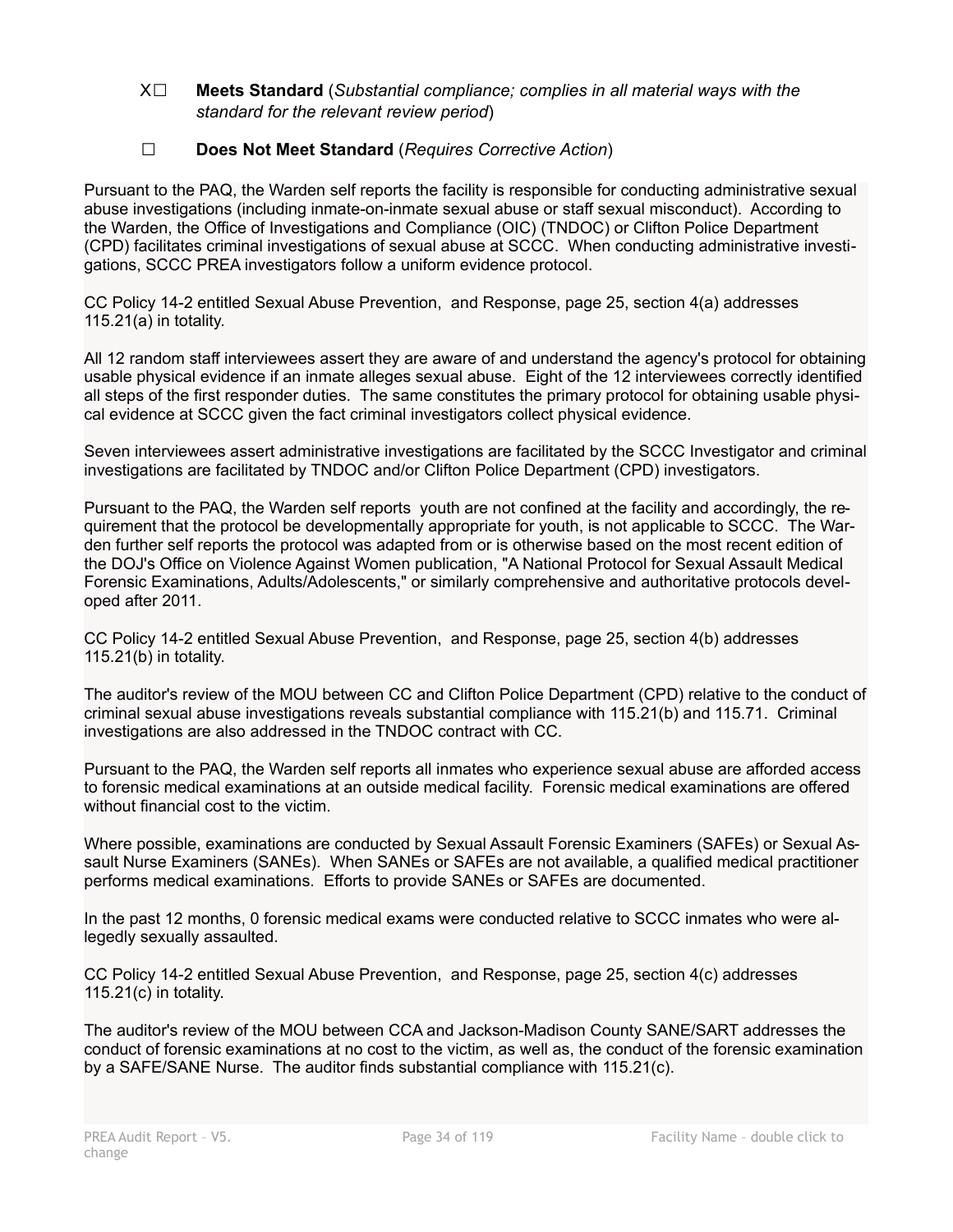The SAFE/SANE staff interviewee asserts she is one of five SAFE/SANE Nurses who facilitate forensic examinations at Jackson-Madison County County Hospital in western TN. While SAFE/SANE Nurses are oncall, they are generally available on a 24-hour, seven day per week basis. If not available, forensic examinations are completed by the Emergency Room Nurse Practitioner (NP), Physician Assistant (PA), and/or the Emergency Room Physician. The interviewee is a certified IASN Nurse and others may likewise carry that verification however, minimally, they have received SAFE/SANE training. Forensic examinations are conducted at the hospital.

The interviewee asserts education of patients regarding sexually transmitted infectious diseases and provision of medically acceptable infection prophylaxis is included with the forensic examination. Additionally, laboratory analysis is offered to the victim.

Pursuant to the PAQ, the Warden self reports the facility attempts to make a victim advocate from a rape crisis center available to the victim, either in person or by other means, and the efforts are documented. If and when a rape crisis center is not available to provide victim advocate services, the facility provides a qualified staff member from a community-based organization or a qualified facility staff member.

The auditor's review of the MOUs between Core Civic/Center of Hope and Core Civic/Avalon Center Domestic Violence and Sexual Assault Program reveals substantial compliance with 115.21(d) regarding provision of Victim Assistance (VA) services.

CC Policy 14-2 entitled Sexual Abuse Prevention and Response, page 25, section 4(d)(i) and (ii) addresses 115.21(d) in totality.

The PCM asserts if requested by the victim, a VA from Avalon Services provides services pursuant to an MOU between CC and Avalon. The VA can accompany and provide emotional support, crisis intervention, information, and referrals during the forensic medical examination process and investigatory interviews, if requested by the victim.

All five of the inmates who reported a sexual abuse interviewees assert the facility did not allow them to contact anyone (VA). The auditor notes the allegation in one of these cases was that of sexual harassment. The auditor also notes another interviewee asserts he did not request any VA assistance. None of the fact patterns represented by interviewees invoked a need for VA services.

Pursuant to the PAQ, the Warden self reports that if requested by the victim, a victim advocate, qualified agency staff member, or qualified community-based organization staff member accompanies and supports the victim through the forensic medical examination process and investigatory interviews and provides emotional support, crisis intervention, information, and referrals.

CC Policy 14-2 entitled Sexual Abuse Prevention, and Response, page 26, section 4(e) addresses 115.21(e).

The PCM asserts a CC contracted mock auditor contacted Avalon Services in March, 2019 and verified VA credentials. The finding was positive in terms of training.

Pursuant to the PAQ, the Warden self reports if the agency is not responsible for investigating administrative or criminal allegations of sexual abuse and relies on another agency to conduct these investigations, the agency has requested that the responsible agency follow the requirements of paragraphs 115.21(a through e) of the PREA standards.

CC Policy 14-2 entitled Sexual Abuse Prevention, and Response, page 25, section 4 addresses 115.21(f).

In view of the above, the auditor finds SCCC substantially compliant with 115.21.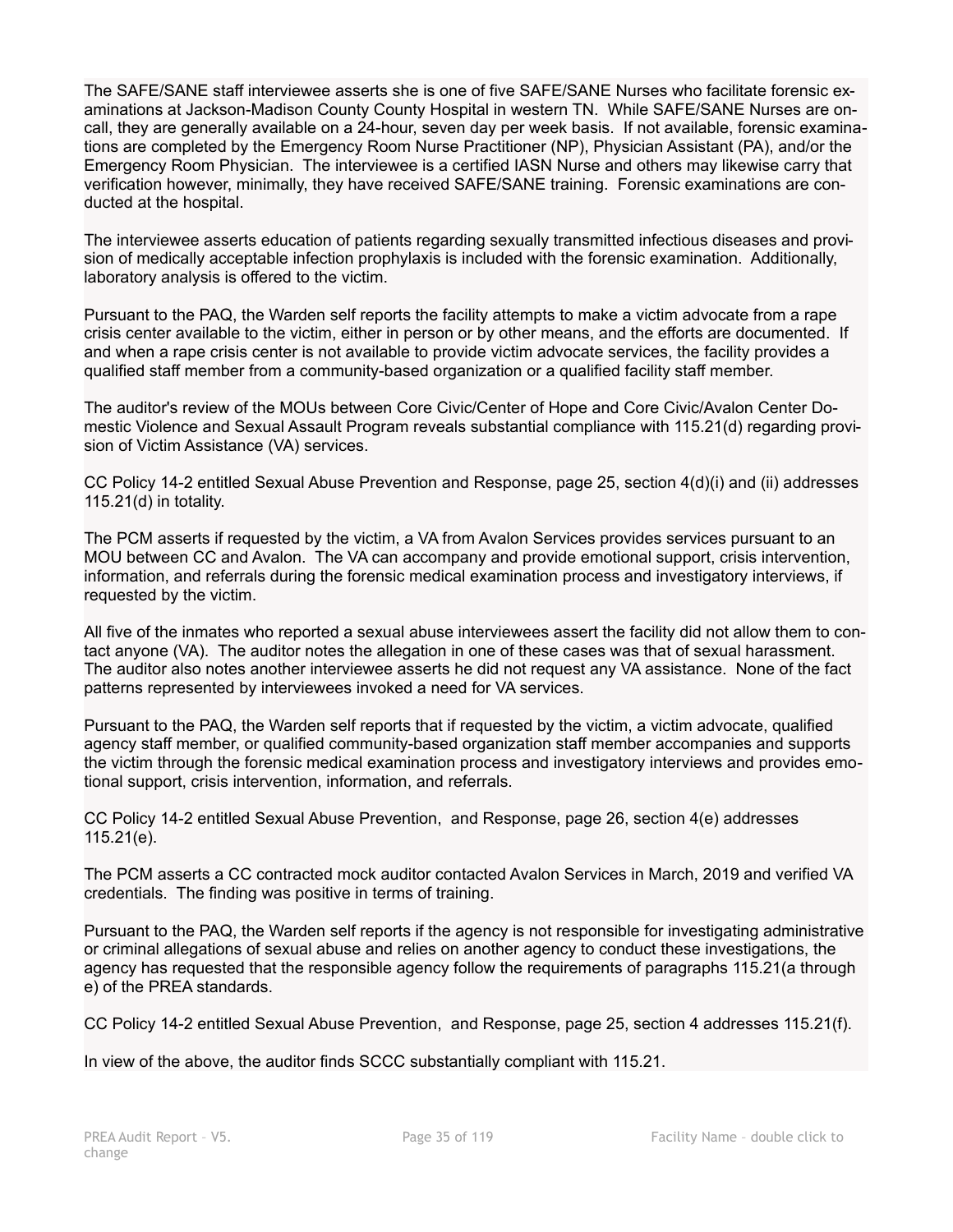## **Standard 115.22: Policies to ensure referrals of allegations for investigations**

### **All Yes/No Questions Must Be Answered by the Auditor to Complete the Report**

#### **115.22 (a)**

- Does the agency ensure an administrative or criminal investigation is completed for all allegations of sexual abuse? X☐ Yes ☐ No
- Does the agency ensure an administrative or criminal investigation is completed for all allegations of sexual harassment? X□ Yes □ No

#### **115.22 (b)**

- Does the agency have a policy and practice in place to ensure that allegations of sexual abuse or sexual harassment are referred for investigation to an agency with the legal authority to conduct criminal investigations, unless the allegation does not involve potentially criminal behavior? X☐ Yes ☐ No
- Has the agency published such policy on its website or, if it does not have one, made the policy available through other means?  $X \Box Y$ es  $\Box$  No
- Does the agency document all such referrals?  $X \Box Y$ es  $\Box$  No

#### **115.22 (c)**

**•** If a separate entity is responsible for conducting criminal investigations, does the policy describe the responsibilities of both the agency and the investigating entity? (N/A if the agency/facility is responsible for criminal investigations. See 115.21(a).)  $X\square$  Yes  $\square$  No  $\square$  NA

#### **115.22 (d)**

▪ Auditor is not required to audit this provision.

#### **115.22 (e)**

▪ Auditor is not required to audit this provision.

#### **Auditor Overall Compliance Determination**

- ☐ **Exceeds Standard** (*Substantially exceeds requirement of standards*)
- X☐ **Meets Standard** (*Substantial compliance; complies in all material ways with the standard for the relevant review period*)
- ☐ **Does Not Meet Standard** (*Requires Corrective Action*)

Pursuant to the PAQ, the Warden self reports the agency ensures an administrative or criminal investigation is completed for all allegations of sexual abuse and sexual harassment. According to the Warden, in the last 12 months (June, 2018-June 20, 2019), 33 allegations of sexual abuse were received and all were adminis-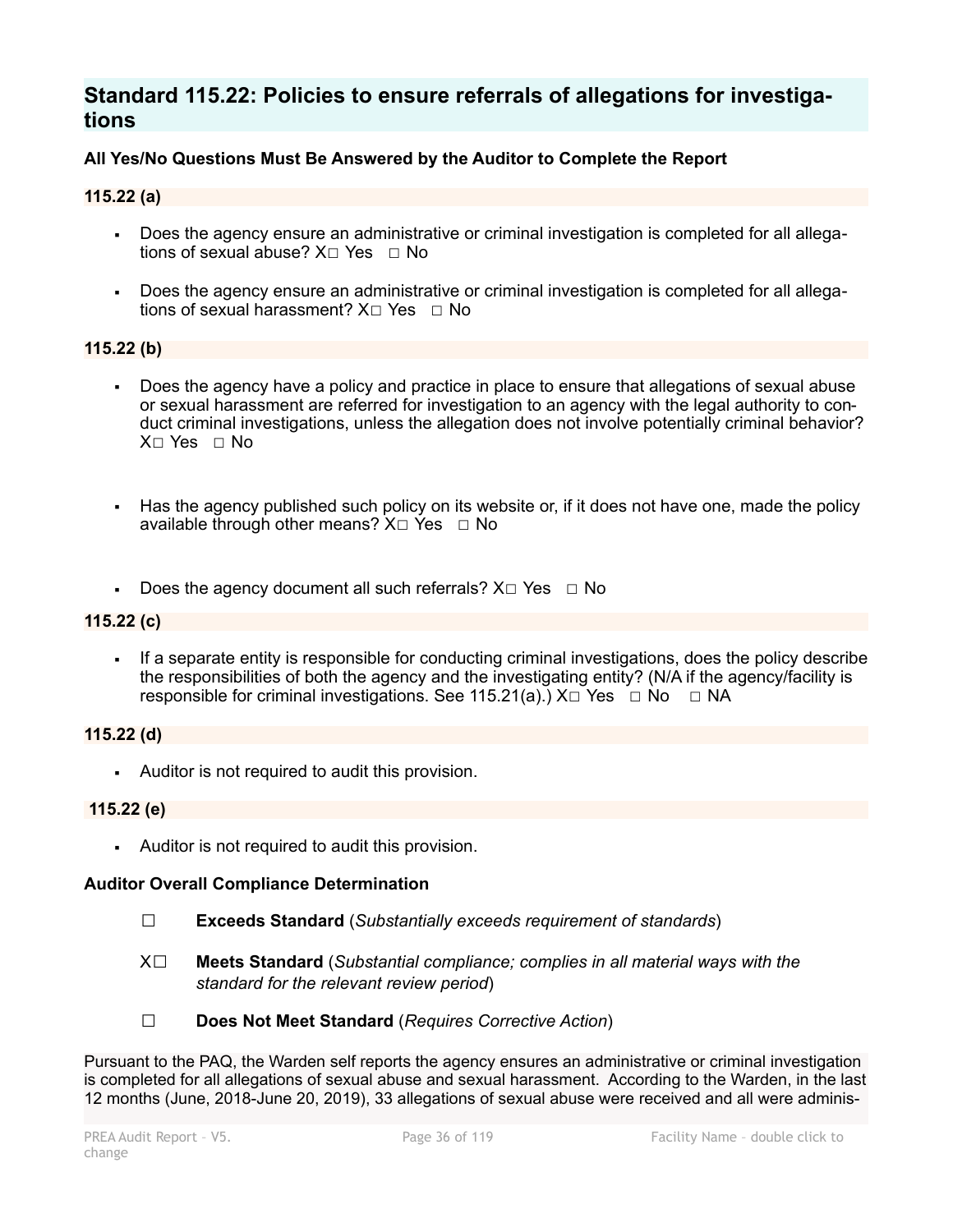tratively investigated. The Warden further self reports all of these administrative investigations were completed.

CC Policy 14-2 entitled Sexual Abuse Prevention, and Response, page 24, section (O) addresses 115.22(a) in totality.

According to the Agency Head interviewee, an administrative or criminal investigation is completed for all allegations of sexual abuse or sexual harassment. Administrative investigations are completed by a PREA trained investigator and whenever the investigative arm of the partner (as previously mentioned in the narrative for 115.21) is tasked with facilitation of criminal investigations, they are generally PREA trained pursuant to the contract.

In regard to the protocol relative to administrative/criminal sexual abuse or sexual harassment investigations, the Agency Head interviewee asserts the allegation triggers the rest of the investigative process. Medical examination and allegations the victim incurred physical harm may trigger a forensic examination as ordered by Medical professionals. The allegation is generally reported to the COS, Warden, and PCM. Notifications to the facility investigator and/or criminal investigating agency would ensue.

The Agency Head interviewee continued, stating first responders ensure the victim and perpetrator are separated and perpetrator, if known, is isolated. The victim would likewise remain under staff's physical supervision. Generally, physical evidence is collected by the criminal investigator in a criminal matter. If criminal, the criminal investigator determines interview status and whether the facility investigator assists. CC investigative staff would assist the criminal investigator in any way needed, inclusive of research and preservation of camera footage, inmate/staff file reviews, review of reports submitted by staff, review of inmate statements (if applicable), and coordination of investigative activities. Additionally, CC officials would support prosecution efforts of both staff and inmates.

The administrative investigation is generally completed by the facility investigator. He/she employs essentially the same protocol in comparison to a criminal investigation however, he/she does interview witnesses and assesses victim, perpetrator, and witness credibility. Finally, the investigator writes an investigative report.

The auditor's review of one administrative sexual abuse investigation reveals the same was completed in a timely manner. Criminal investigative agencies were contacted and they declined participation in and facilitation of the investigation as a criminal matter.

The auditor's on-site random review of five additional sexual abuse investigations also reveals timely initiation and completion of the investigations. In four of the five cases, the victim did not report the allegation within a time period allowing for collection of physical evidence. Accordingly, given the proximity of the time of report, the auditor concludes appropriate steps were taken in each case.

Pursuant to the PAQ, the Warden self reports the agency has a policy that requires allegations of sexual abuse and sexual harassment be referred for investigation to an agency with the legal authority to conduct criminal investigations, including the agency if it conducts its own investigations, unless the allegation does not involve potentially criminal behavior. The Warden further self reports agency policy regarding the referral of allegations of sexual abuse or sexual harassment for criminal investigation is published on the agency website or made publicly available via other means. The agency documents all referrals of sexual abuse or sexual harassment for criminal investigation. As mentioned in the narrative for 115.22(a), the auditor's review of one inmate-on-inmate allegation and accompanying documentation reveals the matter was properly referred to the appropriate criminal investigative entities and they declined interest. Documentation of the same is reflected in the actual investigative document.

CC Policy 14-2 entitled Sexual Abuse Prevention, and Response, pages 22 and 23, section M(4)(a) addresses 115.22(b).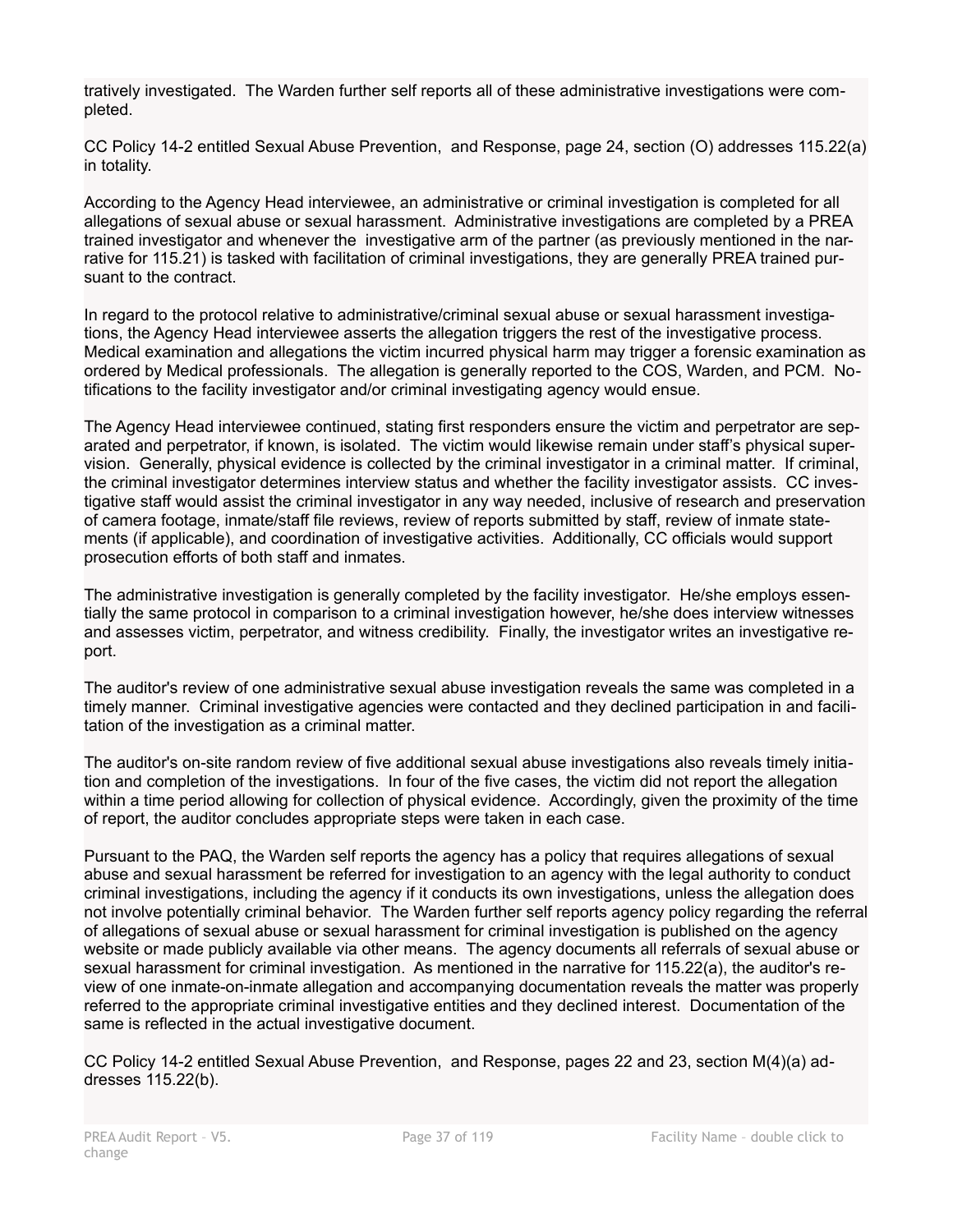The investigative staff interviewee asserts agency policy does require that allegations of sexual abuse/harassment be referred for investigation to an agency with the legal authority to conduct criminal investigations, unless the allegation does not involve potentially criminal behavior. Such referrals are made to CPD and TNDOC Office of Investigation Compliance (OIC).

The auditor's review of the CC website reveals CC Policy 14-2 is posted on the same. Accordingly, the afore-mentioned verbiage is available on the website.

CC Policy 14-2 entitled Sexual Abuse Prevention, and Response, pages 25 and 26, section 4(a-e) addresses 115.22(c).

As previously indicated in the narrative for 115.22(b), the auditor's review of the CC website clearly reveals SCCC is substantially compliant with 115.22(c).

In view of the above, the auditor finds SCCC substantially compliant with 115.22.

# **TRAINING AND EDUCATION**

## **Standard 115.31: Employee training**

## **All Yes/No Questions Must Be Answered by the Auditor to Complete the Report**

## **115.31 (a)**

- Does the agency train all employees who may have contact with inmates on its zero-tolerance policy for sexual abuse and sexual harassment?  $X \Box Y$ es  $\Box$  No
- Does the agency train all employees who may have contact with inmates on how to fulfill their responsibilities under agency sexual abuse and sexual harassment prevention, detection, reporting, and response policies and procedures?  $X \Box Y$ es  $\Box$  No
- Does the agency train all employees who may have contact with inmates on inmates' right to be free from sexual abuse and sexual harassment  $X \Box Y$ es  $\Box$  No
- Does the agency train all employees who may have contact with inmates on the right of inmates and employees to be free from retaliation for reporting sexual abuse and sexual harassment? X☐ Yes ☐ No
- Does the agency train all employees who may have contact with inmates on the dynamics of sexual abuse and sexual harassment in confinement? X□ Yes □ No
- Does the agency train all employees who may have contact with inmates on the common reactions of sexual abuse and sexual harassment victims?  $X \Box Y$ es  $\Box$  No
- Does the agency train all employees who may have contact with inmates on how to detect and respond to signs of threatened and actual sexual abuse?  $X \Box Y$ es  $\Box$  No
- Does the agency train all employees who may have contact with inmates on how to avoid inappropriate relationships with inmates?  $X \Box Y$ es  $\Box$  No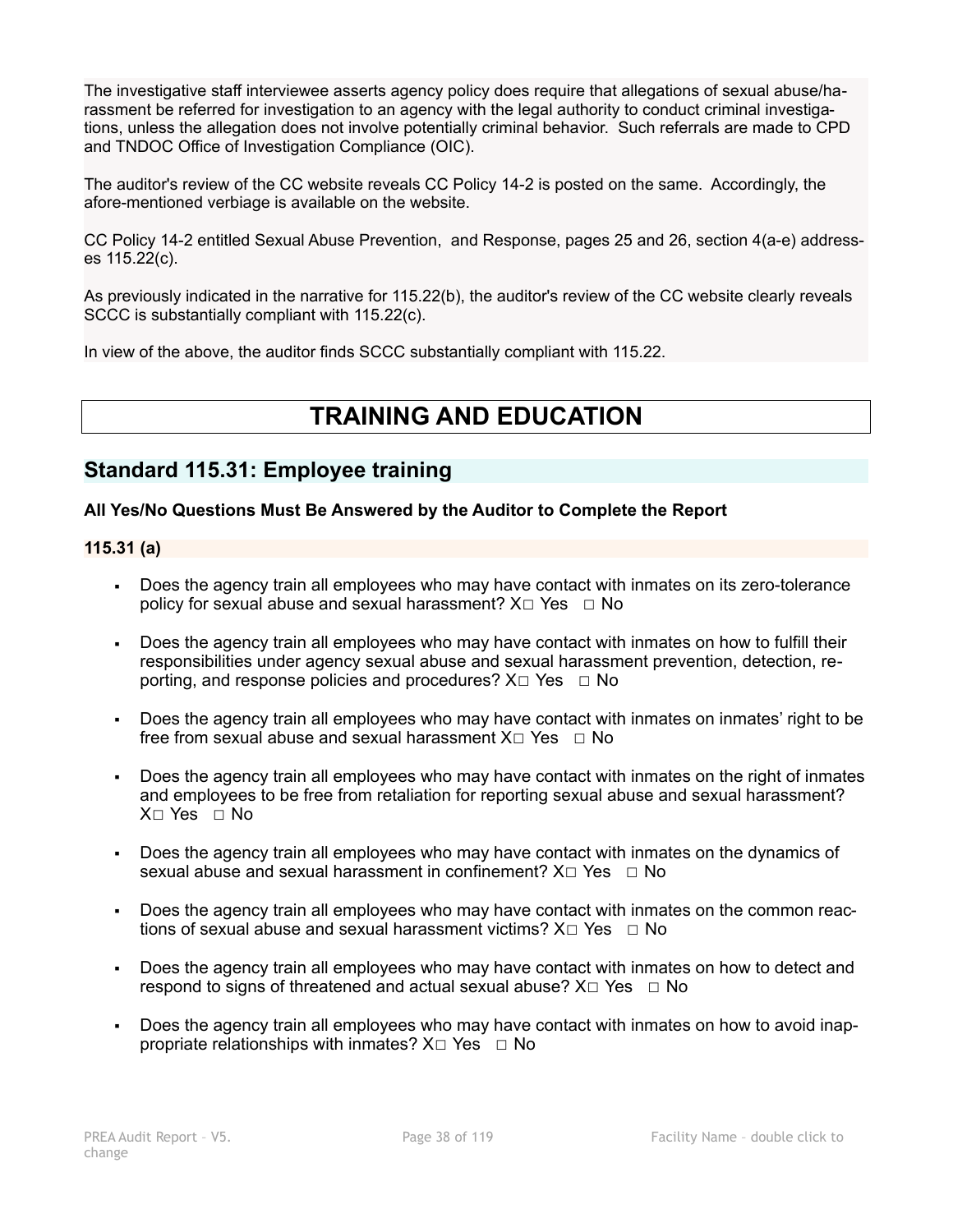- Does the agency train all employees who may have contact with inmates on how to communicate effectively and professionally with inmates, including lesbian, gay, bisexual, transgender, intersex, or gender nonconforming inmates?  $X \square Y$ es  $\square N$ o
- Does the agency train all employees who may have contact with inmates on how to comply with relevant laws related to mandatory reporting of sexual abuse to outside authorities? X☐ Yes ☐ No

## **115.31 (b)**

- **•** Is such training tailored to the gender of the inmates at the employee's facility?  $X \Box Y$ es  $\Box$  No
- Have employees received additional training if reassigned from a facility that houses only male inmates to a facility that houses only female inmates, or vice versa?  $X \square Ye$ s  $\square$  No

### **115.31 (c)**

- Have all current employees who may have contact with inmates received such training?  $X \cap Yes \cap No$
- Does the agency provide each employee with refresher training every two years to ensure that all employees know the agency's current sexual abuse and sexual harassment policies and procedures?  $X□$  Yes  $□$  No
- In years in which an employee does not receive refresher training, does the agency provide refresher information on current sexual abuse and sexual harassment policies?  $X \Box Y$ es  $\Box N$ o

### **115.31 (d)**

Does the agency document, through employee signature or electronic verification, that employees understand the training they have received?  $X \Box Y$ es  $\Box$  No

### **Auditor Overall Compliance Determination**

- X☐ **Exceeds Standard** (*Substantially exceeds requirement of standards*)
- ☐ **Meets Standard** (*Substantial compliance; complies in all material ways with the standard for the relevant review period*)
- ☐ **Does Not Meet Standard** (*Requires Corrective Action*)

Pursuant to the PAQ, the Warden self reports the agency trains all employees who may have contact with inmates regarding the ten topics listed in 115.31(a).

CC Policy 14-2 entitled Sexual Abuse Prevention, and Response, pages 6 and 7, section C(1)(a)(ii-xv) addresses 115.31(a).

The auditor's limited review of the CC PREA Overview Facilitator Guide reveals the requisite 10 topics are covered with narrative and slides. All requisite training [as applied to 115.31(a)] is provided at SCCC.

Eleven of 12 random staff interviewees assert they have been trained regarding the 10 topics referenced in 115.31(a) either during New Employee Orientation and/or annual PREA In-Service training. One interviewee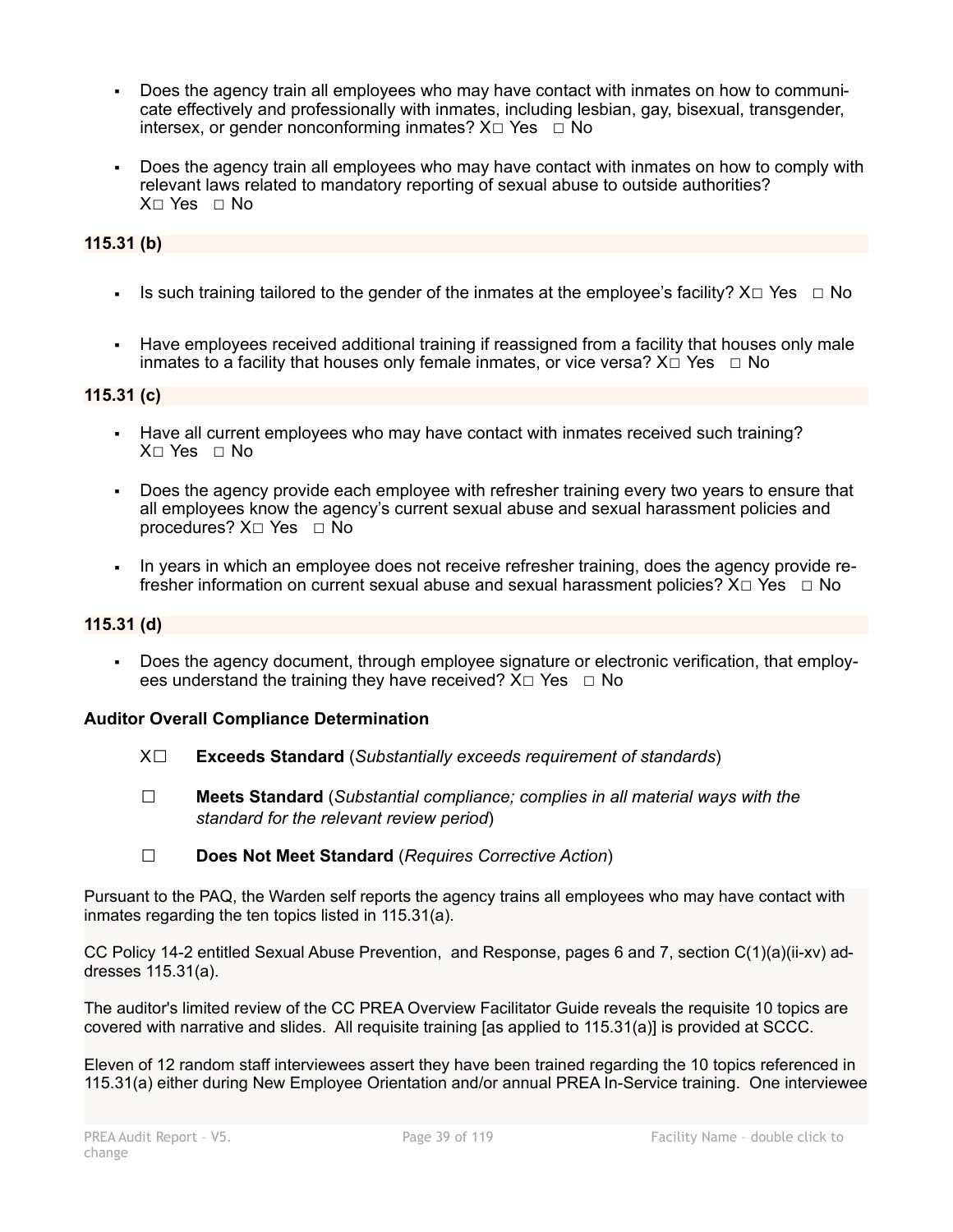asserts he did not participate in three of the 10 classes however, the auditor's review of his training file reveals he did complete all 10 topics during 2016, 2017, and 2018 In-Service training sessions.

The auditor's review of one Employee Orientation Training Acknowledgment and accompanying Training Activity Enrollment forms (dated October 23, 2018) and the same forms dated November 15, 2018 relative to a non-security staff In-Service completion reveals completion of requisite training in accordance with 115.31(a). The signed Core Civic PREA Training Acknowledgments reveal understanding of the subjectmatter presented during PREA training.

The auditor's review of 11 other random staff training files reveals substantial compliance with the requirements of 115.31(a).

Pursuant to the PAQ, the Warden self reports training is tailored to the gender of the inmates assigned to the facility. The Warden further self reports employees who are reassigned from facilities housing the opposite gender are given additional training.

CC Policy 14-2 entitled Sexual Abuse Prevention, and Response, page 8, section C(c) address 115.31(b).

The PCM self reports during the audit period, 0 staff transferred to SCCC from facilities wherein female inmates are housed.

The auditor finds training to be appropriate for the male gender inmates housed at SCCC. The Warden further self reports employees who are reassigned from facilities housing opposite gender inmates are given additional training.

Pursuant to the PAQ, the Warden self reports that 632 staff employed by the facility, who may have contact with inmates, were either trained or retrained in PREA requirements. This equates to 100% training completion.

All employees have received PREA booklets, cards, and receive refresher training during Department Head Meetings and Quarterly/Monthly PREA Meetings between refresher trainings.

According to the Warden, employees who may have contact with inmates, receive PREA refresher training on an annual basis. As 115.31(c) requires refresher training on a bi-annual basis and given the fact policy, interviews, and auditor review of relevant evidence demonstrates annual PREA training, the auditor finds SCCC exceeds standard requirements with respect to 115.31(c).

Pursuant to the PAQ, the Warden self reports the agency documents that employees who may have contact with inmates understand the training they have received through employee signature or electronic verification.

The requirements of this provision, in terms of actual signatures of understanding, are addressed in the narrative for 115.31(a). Specifically, the auditor's review of PAQ information, as well as, random on-site review of staff files substantiates compliance with 115.31(d).

In view of the above, the auditor finds SCCC exceeds standard expectations with respect to 115.31.

## **Standard 115.32: Volunteer and contractor training**

## **All Yes/No Questions Must Be Answered by the Auditor to Complete the Report**

**115.32 (a)**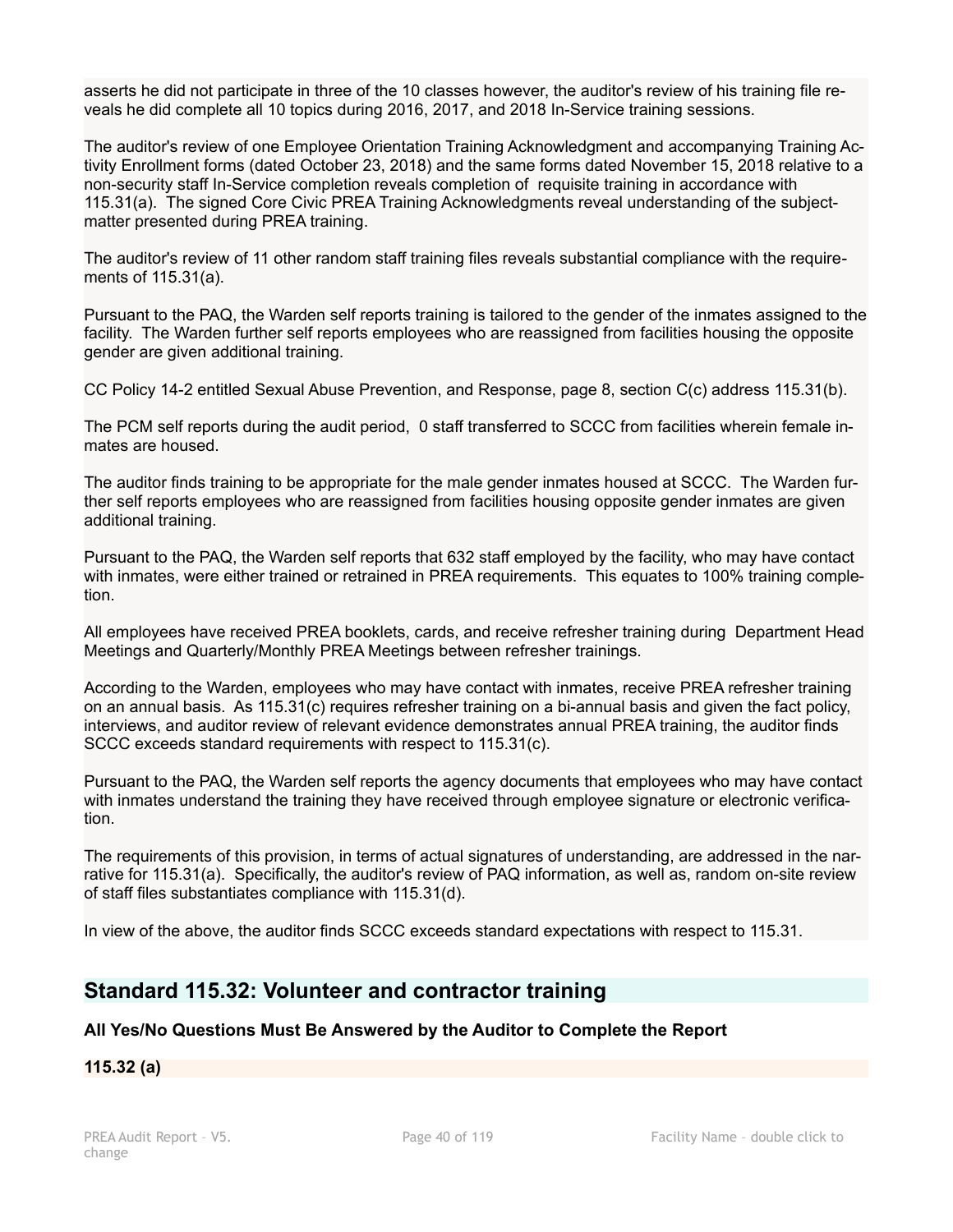▪ Has the agency ensured that all volunteers and contractors who have contact with inmates have been trained on their responsibilities under the agency's sexual abuse and sexual harassment prevention, detection, and response policies and procedures?  $X \Box Y$ es  $\Box N$ o

## **115.32 (b)**

▪ Have all volunteers and contractors who have contact with inmates been notified of the agency's zero-tolerance policy regarding sexual abuse and sexual harassment and informed how to report such incidents (the level and type of training provided to volunteers and contractors shall be based on the services they provide and level of contact they have with inmates)? X☐ Yes ☐ No

## **115.32 (c)**

▪ Does the agency maintain documentation confirming that volunteers and contractors understand the training they have received?  $X \Box Y$ es  $\Box$  No

### **Auditor Overall Compliance Determination**

- ☐ **Exceeds Standard** (*Substantially exceeds requirement of standards*)
- X☐ **Meets Standard** (*Substantial compliance; complies in all material ways with the standard for the relevant review period*)
- ☐ **Does Not Meet Standard** (*Requires Corrective Action*)

Pursuant to the PAQ, the Warden self reports all contractors who have contact with inmates have been trained on their responsibilities under the agency's policies and procedures regarding sexual abuse/harassment prevention, detection, and response. The Warden further self reports that 22 volunteers and individual contractors who have contact with inmates, have been trained in the agency's policies and procedures regarding sexual abuse/harassment prevention, detection, and response and all have been properly trained.

CC Policy 14-2 entitled Sexual Abuse Prevention, and Response, page 8, section C(2)(a) addresses 115.32(a).

Both volunteers who have contact with inmates interviewees assert they have been trained relative to their responsibilities regarding sexual abuse/harassment prevention, detection, and response per agency policy and procedure. They received their training during annual PREA refresher training this year. The Warden, PCM, and captain provided the training. The training consisted of reporting methods, survival in a PREA environment, and the SCCC zero tolerance policy regarding sexual abuse/harassment. Training participants completed a PREA scenario based questionnaire. The training was approximately two hours in duration.

The auditor's review of one PAQ volunteer training file reveals he received requisite annual PREA training. The volunteer signed and dated a Training Acknowledgment attesting to his understanding of the requisite PREA training information. Additionally, the auditor's review of documents dated April 9, 2019 corroborate the self reports of the "volunteer" interviewees mentioned above.

Pursuant to the PAQ, the Warden self reports the level and type of training provided to volunteers and contractors is based on the services they provide and level of contact they have with inmates. The Warden further self reports all volunteers and contractors who have contact with inmates have been notified of the agency's zero-tolerance policy regarding sexual abuse and sexual harassment and informed how to report such incidents.

CC Policy 14-2 entitled Sexual Abuse Prevention, and Response, page 8, section C(2)(b) addresses 115.32(b).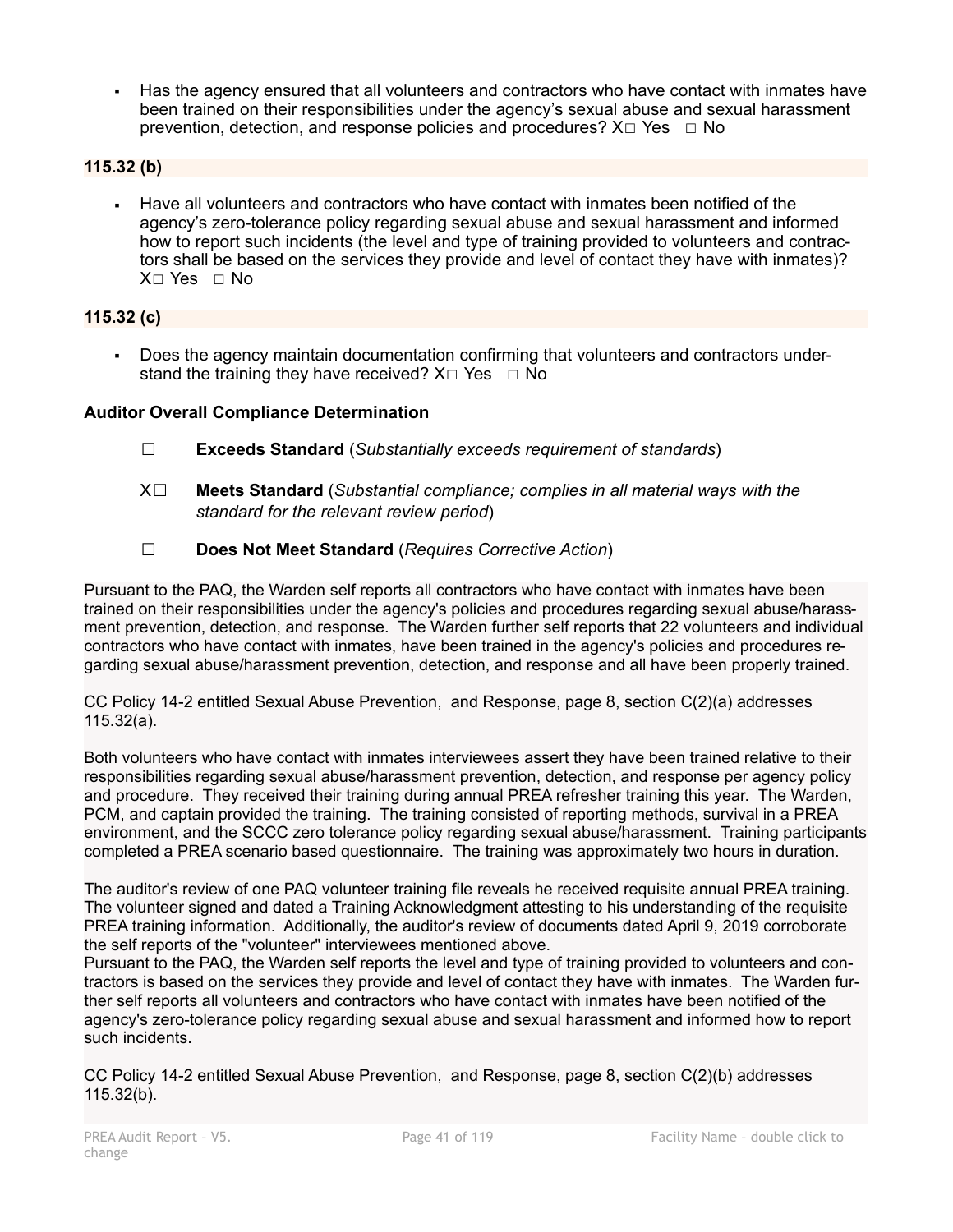The auditor's limited review of associated PREA lesson plans reveals contractors and volunteers receive very similar PREA training as compared to CC staff.

Pursuant to the PAQ, the Warden self reports the agency maintains documentation confirming that volunteers/contractors understand the training they have received.

CC Policy 14-2 entitled Sexual Abuse Prevention, and Response, page 8, section C(2)(c) addresses 115.32(c).

The auditor's review of requisite training documents, as described in the narrative for 115.32(a), reveals contractors sign and date the same, confirming they understand the training they received.

In view of the above, the auditor finds SCCC substantially compliant with 115.32.

## **Standard 115.33: Inmate education**

### **All Yes/No Questions Must Be Answered by the Auditor to Complete the Report**

### **115.33 (a)**

- During intake, do inmates receive information explaining the agency's zero-tolerance policy regarding sexual abuse and sexual harassment?  $X \Box Y$ es  $\Box$  No
- During intake, do inmates receive information explaining how to report incidents or suspicions of sexual abuse or sexual harassment?  $X \cap Yes \cap No$

### **115.33 (b)**

- Within 30 days of intake, does the agency provide comprehensive education to inmates either in person or through video regarding: Their rights to be free from sexual abuse and sexual harassment? X□ Yes □ No
- Within 30 days of intake, does the agency provide comprehensive education to inmates either in person or through video regarding: Their rights to be free from retaliation for reporting such incidents? X☐ Yes ☐ No
- Within 30 days of intake, does the agency provide comprehensive education to inmates either in person or through video regarding: Agency policies and procedures for responding to such incidents? X☐ Yes ☐ No

#### **115.33 (c)**

- **EXECT** Have all inmates received the comprehensive education referenced in 115.33(b)?  $X \Box Y$ es  $\Box$ No
- Do inmates receive education upon transfer to a different facility to the extent that the policies and procedures of the inmate's new facility differ from those of the previous facility? X□ Yes □ No

### **115.33 (d)**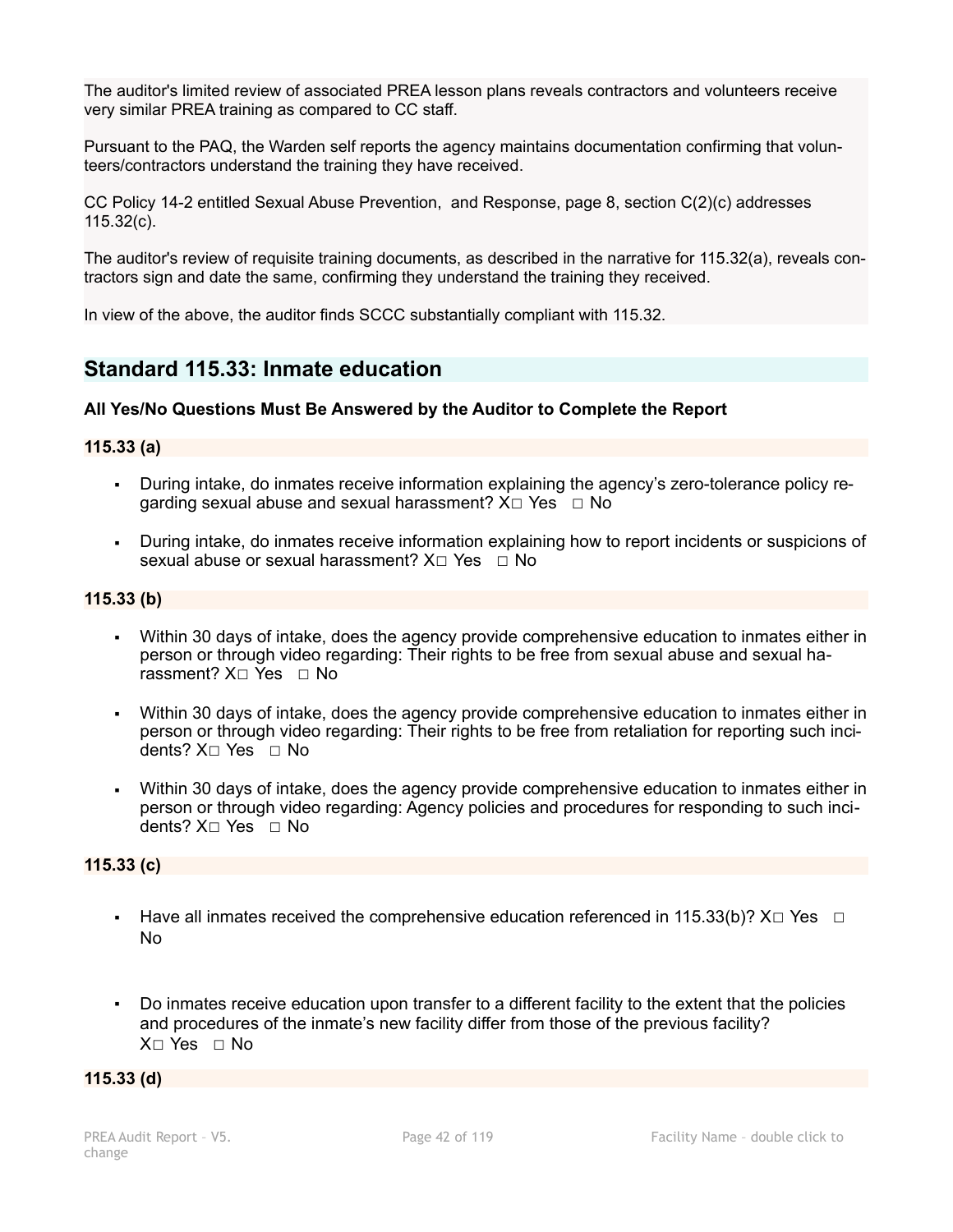- Does the agency provide inmate education in formats accessible to all inmates including those who are limited English proficient?  $X \Box Y$ es  $\Box$  No
- Does the agency provide inmate education in formats accessible to all inmates including those who are deaf?  $X \square Y$ es  $\square N$ o
- Does the agency provide inmate education in formats accessible to all inmates including those who are visually impaired?  $X \Box Y$ es  $\Box$  No
- Does the agency provide inmate education in formats accessible to all inmates including those who are otherwise disabled? X□ Yes □ No
- Does the agency provide inmate education in formats accessible to all inmates including those who have limited reading skills?  $X□$  Yes □ No

### **115.33 (e)**

▪ Does the agency maintain documentation of inmate participation in these education sessions? X□ Yes □ No

### **115.33 (f)**

▪ In addition to providing such education, does the agency ensure that key information is continuously and readily available or visible to inmates through posters, inmate handbooks, or other written formats? X□ Yes □ No

## **Auditor Overall Compliance Determination**

- ☐ **Exceeds Standard** (*Substantially exceeds requirement of standards*)
- X☐ **Meets Standard** (*Substantial compliance; complies in all material ways with the standard for the relevant review period*)
- ☐ **Does Not Meet Standard** (*Requires Corrective Action*)

Pursuant to the PAQ, the Warden self reports inmates receive information at time of intake about the zerotolerance policy and how to report incidents or suspicions of sexual abuse or sexual harassment. The Warden further self reports 712 inmates were admitted to SCCC during the last 12 months, of which 100% were provided the requisite information at intake. The PCM confirms this statement.

CC Policy 14-2 entitled Sexual Abuse Prevention, and Response, page 15, section I(1) addresses 115.33(a).

The intake staff interviewee asserts inmates are provided a tri-fold PREA pamphlet, inmate handbook, and they later view the PREA video at Orientation. These resources provide information about the zero-tolerance policy and how to report incidents or suspicions of sexual abuse/harassment. Provision of the above resources to the inmate is documented on a TNDOC Orientation form.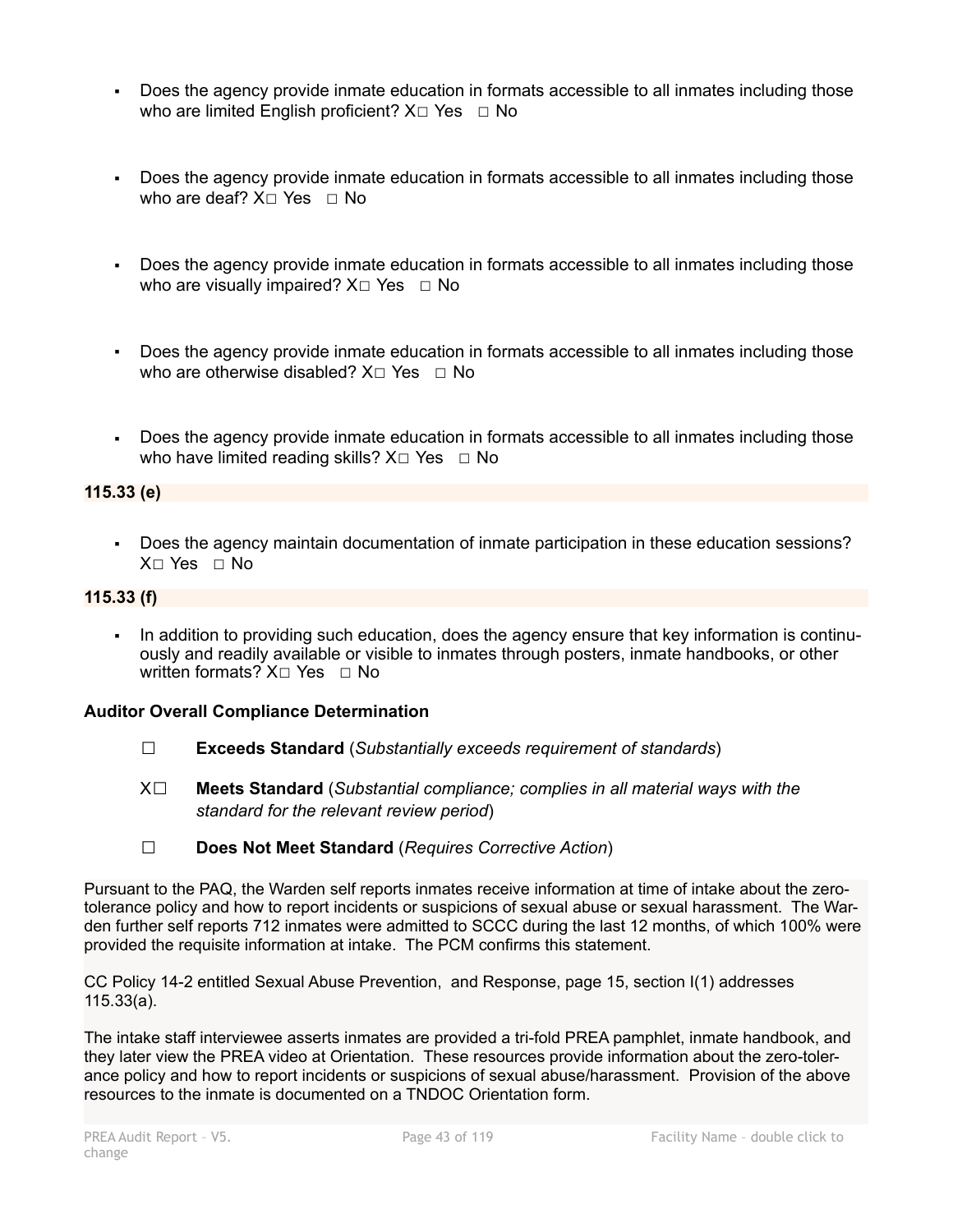Twenty-six of 26 applicable random inmate interviewees assert they received information about the facility's rules against sexual abuse/harassment. Of note, 15 interviewees assert they arrived at SCCC during or before 2016. Some interviewees assert they received the requisite information within one to four weeks of arrival.

The auditor's review of two TNDOC Orientation Acknowledgment forms reveals the affected inmates received the Inmate Handbook and PREA brochure upon arrival. Orientation, inclusive of viewing the PREA video, subsequently occurred within two weeks of arrival at SCCC.

The auditor's random review of 10 of 14 applicable random inmate files reveals all of the afore-mentioned PREA resources were provided to the inmates on the date of arrival, inclusive of the PREA video. Applicable cases refers to those who arrived at SCCC within the audit period.

The auditor's limited review of the materials referenced above reveals the content provided therein is commensurate with 115.33(a).

Pursuant to the PAQ, the Warden self reports 712 inmates were admitted to SCCC during the last 12 months whose length of stay was 30 days or more. According to the Warden, all of these inmates received comprehensive PREA education within 30 days of Intake. The PCM also reports the same to be accurate.

CC Policy 14-2 entitled Sexual Abuse Prevention, and Response, page 13, section I(1) addresses 115.33(b).

The intake staff interviewee asserts the facility ensures inmates are educated regarding their rights to be free from sexual abuse/harassment and to be free from retaliation for reporting such incidents, and regarding agency policies and procedures for responding to such incidents. This information is conveyed pursuant to the PREA video, and possibly the tri-fold pamphlet. Inmates are generally provided this information within 24 hours of arrival however, weekend days can be problematic.

Twenty-six of 41 applicable interviewees assert they received 115.33(b) information between the day of intake and one month later. The auditor notes this is the same interview group referenced in the narrative for 115.33(a).

The auditor's review of two TNDOC Orientation Acknowledgments dated February 1 and 11, 2019 reveals the inmate participant received PREA education, to include viewing the PREA video, within days of arrival. The inmate's name, signature, and date are affixed to the document, as well as, those of other designated staff.

A discussion regarding provision of Orientation, topics discussed, as well as, auditor findings pursuant to review of random inmate files, appears in the narrative for 115.33(a).

Pursuant to the PAQ, the Warden self reports all inmates, received within the last 12 months, have been properly educated. The Warden further self reports agency policy requires that inmates who are transferred from one facility to another be educated regarding their rights to be free from both sexual abuse/sexual harassment and retaliation for reporting such incidents and on agency policies and procedures for responding to such incidents to the extent that the policies and procedures for the new facility differ from those of the previous facility.

CC Policy 14-2 entitled Sexual Abuse Prevention, and Response, page 15, section I(1)(a-i) addresses 115.33(c).

The auditor notes applicable evidence cited in the narrative for 115.33(a) addresses calendar years 2016 through 2019.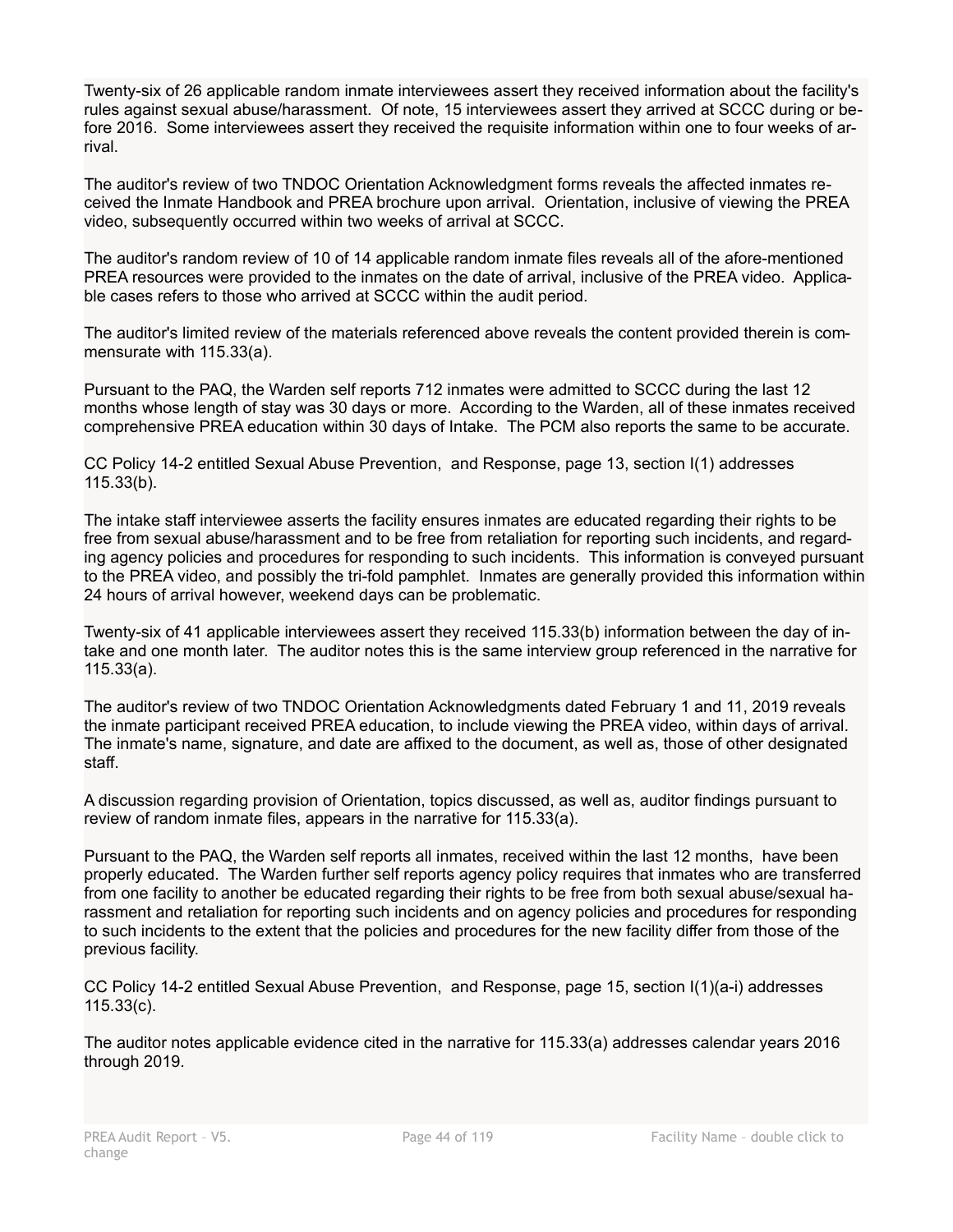Pursuant to the PAQ, the Warden self reports education is available in accessible formats for all inmates, including those specific groups listed in the verbiage of 115.33(d).

CC Policy 14-2 entitled Sexual Abuse Prevention, and Response, page 15, section I(2)(a) and (b) addresses 115.33(d).

The Language Line and other methods of training provision to groups of inmates described in 115.33(d) are delineated in the narrative for 115.16.

Pursuant to the PAQ, the Warden self reports the agency maintains documentation of inmate participation in PREA sessions.

CC Policy 14-2 entitled Sexual Abuse Prevention, and Response, page 15, section I(3) addresses 115.33(e).

With respect to the documentation identified in the narratives for 115.33(a-c), the auditor reviewed the same when reviewing random inmate files. Conclusions are based on the completed documents.

Pursuant to the PAQ, the Warden self reports the agency ensures that key information about the agency's PREA policies is continuously and readily available or visible through posters, inmate handbooks, or other written formats.

CC Policy 14-2 entitled Sexual Abuse Prevention, and Response, page 16, section I(4) addresses 115.33(f).

The auditor's review of one poster that was included in the PAQ packet reveals the same clearly advises inmates they have a right to be free from sexual abuse/harassment and provides a telephone number for reporting sexual abuse/harassment allegations. The Inmate Handbook and PREA brochures are addressed in the narrative for 115.33(a).

Throughout the facility tour, the auditor noted substantial poster placements in all housing areas, programming areas, and operational areas. Posters convey the relevant information required by 115.33.

In view of the above, the auditor finds SCCC substantially compliant with 115.33.

## **Standard 115.34: Specialized training: Investigations**

## **All Yes/No Questions Must Be Answered by the Auditor to Complete the Report**

### **115.34 (a)**

▪ In addition to the general training provided to all employees pursuant to §115.31, does the agency ensure that, to the extent the agency itself conducts sexual abuse investigations, its investigators receive training in conducting such investigations in confinement settings? (N/A if the agency does not conduct any form of administrative or criminal sexual abuse investigations. See 115.21(a).) X□ Yes □ No □ NA

### **115.34 (b)**

▪ Does this specialized training include techniques for interviewing sexual abuse victims? (N/A if the agency does not conduct any form of administrative or criminal sexual abuse investigations. See 115.21(a).) X□ Yes □ No □ NA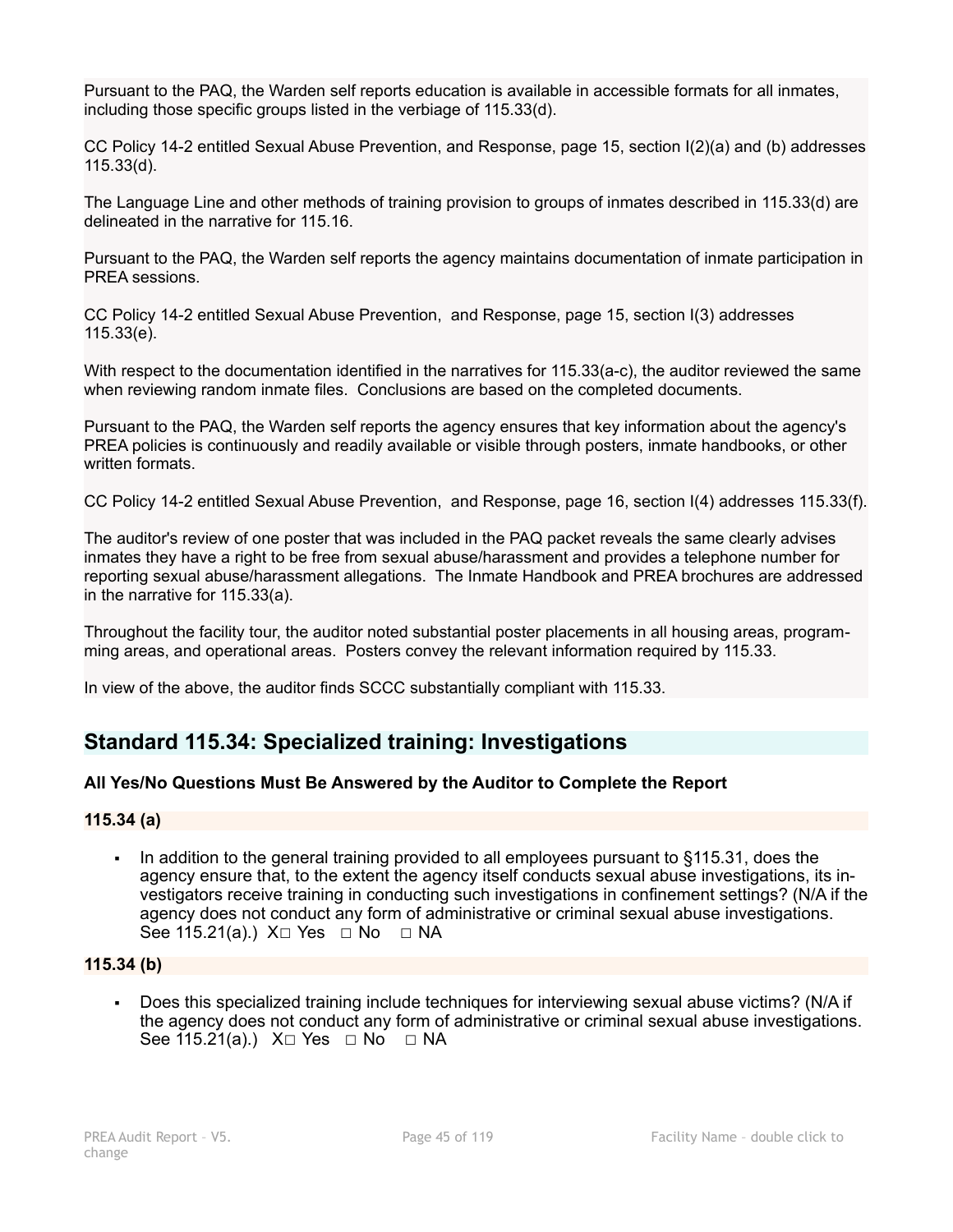- Does this specialized training include proper use of Miranda and Garrity warnings? (N/A if the agency does not conduct any form of administrative or criminal sexual abuse investigations. See 115.21(a).) X□ Yes □ No □ NA
- Does this specialized training include sexual abuse evidence collection in confinement settings? (N/A if the agency does not conduct any form of administrative or criminal sexual abuse investigations. See 115.21(a).)  $X\square$  Yes  $\square$  No  $\square$  NA
- Does this specialized training include the criteria and evidence required to substantiate a case for administrative action or prosecution referral? (N/A if the agency does not conduct any form of administrative or criminal sexual abuse investigations. See 115.21(a).) X□ Yes □ No □ NA

## **115.34 (c)**

▪ Does the agency maintain documentation that agency investigators have completed the required specialized training in conducting sexual abuse investigations? (N/A if the agency does not conduct any form of administrative or criminal sexual abuse investigations. See 115.21(a).) X□ Yes □ No □ NA

### **115.34 (d)**

▪ Auditor is not required to audit this provision.

### **Auditor Overall Compliance Determination**

- ☐ **Exceeds Standard** (*Substantially exceeds requirement of standards*)
- X☐ **Meets Standard** (*Substantial compliance; complies in all material ways with the standard for the relevant review period*)
- ☐ **Does Not Meet Standard** (*Requires Corrective Action*)

Pursuant to the PAQ, the Warden self reports agency policy requires that investigators are trained in conducting sexual abuse investigations in confinement settings.

CC Policy 14-2 entitled Sexual Abuse Prevention, and Response, page 7, section b(i) addresses 115.34(a).

The investigative staff interviewee asserts she received training specific to conducting sexual abuse investigations in confinement settings. The same was an on-line National Institute of Corrections (NIC) course entitled Investigating Sexual Abuse in a Confinement Setting. Additionally, she completed the advanced course.

The auditor's review of the SCCC PREA Investigator training records and a back-up investigator reveals they completed a three hour NIC PREA Investigator specialty training course entitled PREA: Investigating Sexual Abuse in a Confinement Setting. The auditor's review of the lesson plan includes the following:

Techniques for interviewing sexual abuse victims; Miranda and Garrity rights; Sexual abuse evidence collection in confinement settings; and The criteria and evidence required to substantiate a case for administrative action or prosecution referral, amongst other relevant topics.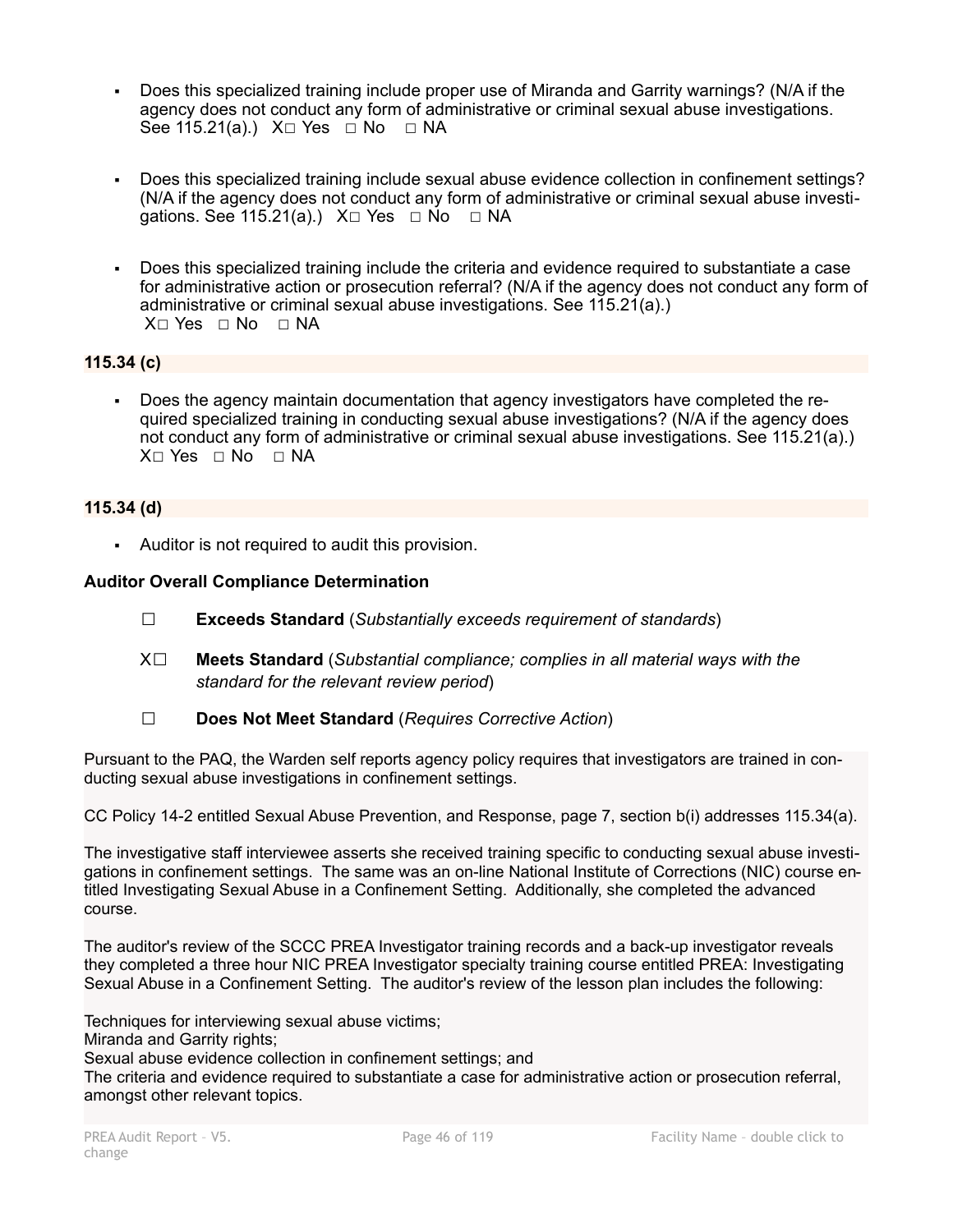CC Policy 14-2 entitled Sexual Abuse Prevention, and Response, page 7, section b(i) addresses 115.34(b).

The training curriculum and documentation of completion is addressed in the narrative for 115.34(a). The investigative staff interviewee asserts specialty training topics include:

Techniques for interviewing sexual abuse victims; Miranda and Garrity rights; Sexual abuse evidence collection in confinement settings; and The criteria and evidence required to substantiate a case for administrative action or prosecution referral.

Pursuant to the PAQ, the Warden self reports the agency maintains documentation showing that investigators have completed the required training. The Warden further self reports SCCC currently employs one PREA Investigator and she has completed the required training.

A discussion regarding credentials appears in the narrative for 115.34(a).

In view of the above, the auditor finds SCCC substantially compliant with 115.34.

## **Standard 115.35: Specialized training: Medical and mental health care**

## **All Yes/No Questions Must Be Answered by the Auditor to Complete the Report**

## **115.35 (a)**

- Does the agency ensure that all full- and part-time medical and mental health care practitioners who work regularly in its facilities have been trained in how to detect and assess signs of sexual abuse and sexual harassment? (N/A if the agency does not have any full- or part-time medical or mental health care practitioners who work regularly in its facilities.)  $X \Box Y$ es  $\Box$  No  $\Box$  NA
- Does the agency ensure that all full- and part-time medical and mental health care practitioners who work regularly in its facilities have been trained in how to preserve physical evidence of sexual abuse? (N/A if the agency does not have any full- or part-time medical or mental health care practitioners who work regularly in its facilities.)  $X \Box Y$ es  $\Box \text{No } \Box \text{NA}$
- Does the agency ensure that all full- and part-time medical and mental health care practitioners who work regularly in its facilities have been trained in how to respond effectively and professionally to victims of sexual abuse and sexual harassment? (N/A if the agency does not have any full- or part-time medical or mental health care practitioners who work regularly in its facilities.) X□ Yes □ No □ NA
- Does the agency ensure that all full- and part-time medical and mental health care practitioners who work regularly in its facilities have been trained in how and to whom to report allegations or suspicions of sexual abuse and sexual harassment? (N/A if the agency does not have any fullor part-time medical or mental health care practitioners who work regularly in its facilities.) X□ Yes □ No □ NA

**115.35 (b)**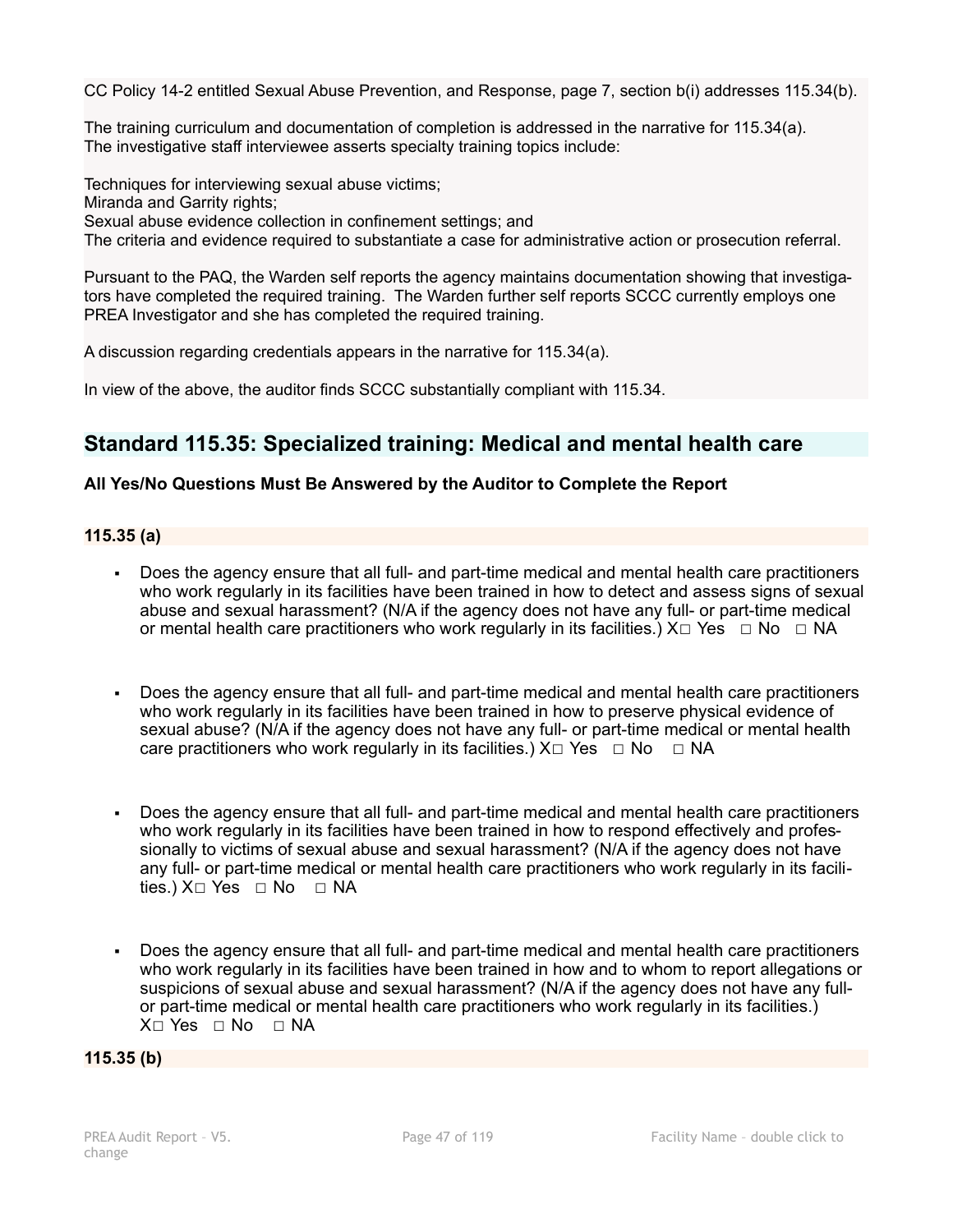▪ If medical staff employed by the agency conduct forensic examinations, do such medical staff receive appropriate training to conduct such examinations? (N/A if agency medical staff at the facility do not conduct forensic exams *or* the agency does not employ medical staff.)

☐ Yes ☐ No X☐ NA

### **115.35 (c)**

▪ Does the agency maintain documentation that medical and mental health practitioners have received the training referenced in this standard either from the agency or elsewhere? (N/A if the agency does not have any full- or part-time medical or mental health care practitioners who work regularly in its facilities.)  $X \square Y$ es  $\square$  No  $\square$  NA

## **115.35 (d)**

Do medical and mental health care practitioners employed by the agency also receive training mandated for employees by §115.31? (N/A if the agency does not have any full- or part-time medical or mental health care practitioners employed by the agency.)

X⊓ Yes ⊓ No ⊓ NA

▪ Do medical and mental health care practitioners contracted by or volunteering for the agency also receive training mandated for contractors and volunteers by §115.32? (N/A if the agency does not have any full- or part-time medical or mental health care practitioners contracted by or volunteering for the agency.) X $□$  Yes  $□$  No  $□$  NA

### **Auditor Overall Compliance Determination**

- ☐ **Exceeds Standard** (*Substantially exceeds requirement of standards*)
- X☐ **Meets Standard** (*Substantial compliance; complies in all material ways with the standard for the relevant review period*)
- ☐ **Does Not Meet Standard** (*Requires Corrective Action*)

Pursuant to the PAQ, the Warden self reports the agency has a policy related to the training of medical and mental health practitioners who work regularly in its facilities. According to the Warden, four medical and mental health care practitioners work regularly at the facility and have received the requisite training. Additionally, the auditor confirmed, pursuant to review of training documentation, that a contractor completed requisite specialty training during 2019. Reportedly, this equates to 100% of medical and mental health care practitioners who work regularly at the facility and have received training.

CC Policy 14-2 entitled Sexual Abuse Prevention, and Response, page 7, section b(1)(ii) addresses 115.35(a).

The auditor's review of the CC specialty medical/mental health PREA training DVD reveals coverage of all components of 115.35(a).

The medical and mental health staff interviewees assert forensic examinations are not facilitated at SCCC. Both interviewees assert they have received a three hour specialized on-line CC training regarding the following:

How to detect and assess signs of sexual abuse/harassment;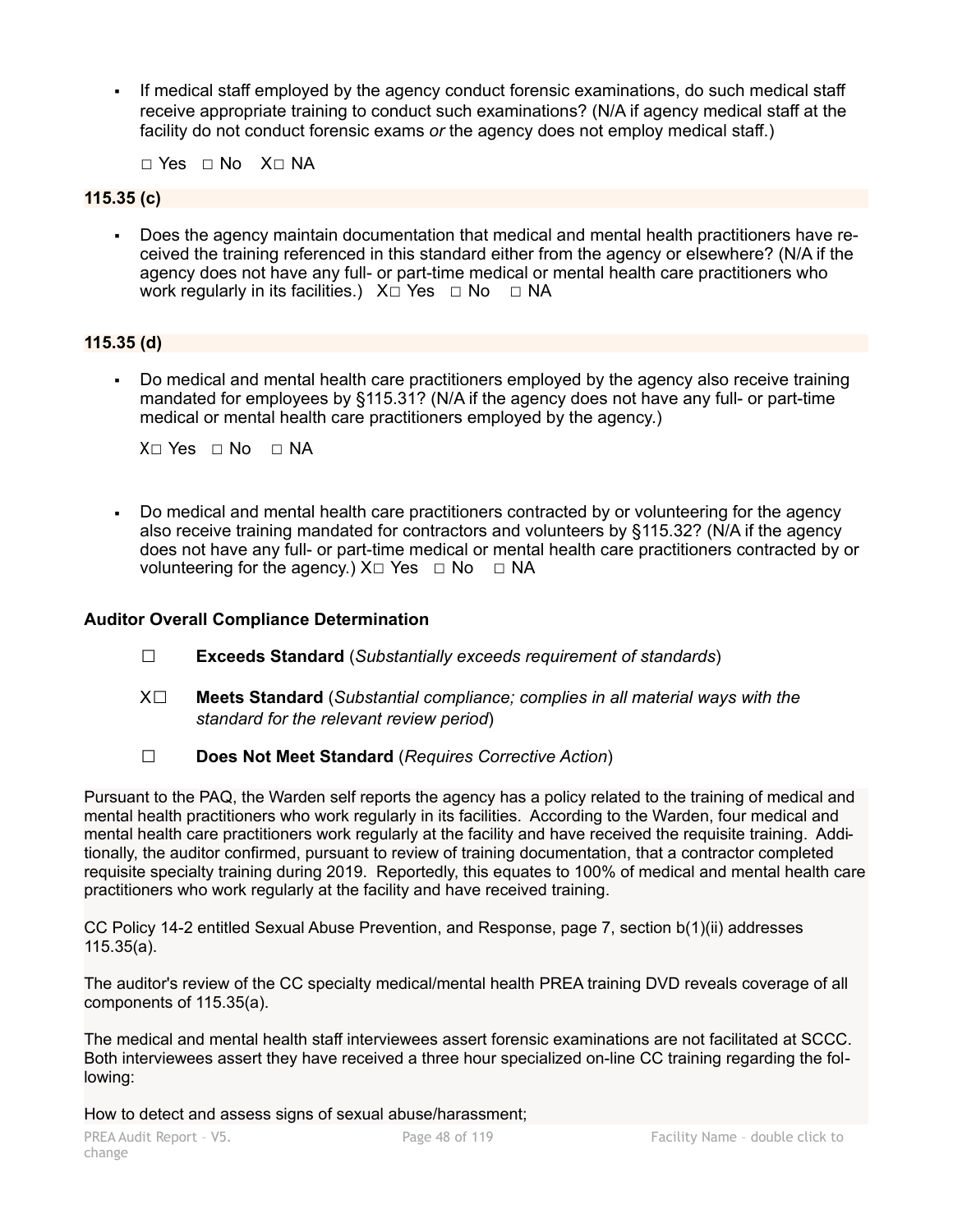How to preserve physical evidence of sexual abuse;

How to respond effectively and professionally to victims of sexual abuse/harassment; and How and to whom to report allegations or suspicions of sexual abuse/harassment.

The auditor's review of four Employee Education & Training Records for contractors reveals receipt of either Orientation or In-Service PREA training (all four cases), as well as, the requisite specialty training (all four cases). Review of three contractor transcripts reveals they received specialty training as required by 115.35(a). Additionally, documentation confirms one contract physician has completed specialty training.

Pursuant to the PAQ, the Warden self reports forensic examinations are not conducted at SCCC. Accordingly, the auditor finds 115.35(b) not applicable to SCCC.

Pursuant to the PAQ, the Warden self reports the agency maintains documentation showing that medical and mental health practitioners have completed the required training.

CC Policy 14-2 entitled Sexual Abuse Prevention, and Response, page 8, sections (e) and 2(a) address 115.35(d).

The auditor's review of relevant documentation in support of 115.35(d) is addressed in the narrative for 115.35(a).

In view of the above, the auditor finds SCCC substantially compliant with 115.35.

# **SCREENING FOR RISK OF SEXUAL VICTIMIZATION AND ABUSIVENESS**

## **Standard 115.41: Screening for risk of victimization and abusiveness**

## **All Yes/No Questions Must Be Answered by the Auditor to Complete the Report**

**115.41 (a)**

- Are all inmates assessed during an intake screening for their risk of being sexually abused by other inmates or sexually abusive toward other inmates?  $X \Box Y$ es  $\Box$  No
- Are all inmates assessed upon transfer to another facility for their risk of being sexually abused by other inmates or sexually abusive toward other inmates?  $X \Box Y$ es  $\Box$  No

## **115.41 (b)**

▪ Do intake screenings ordinarily take place within 72 hours of arrival at the facility? X☐ Yes ☐ No

## **115.41 (c)**

▪ Are all PREA screening assessments conducted using an objective screening instrument? X☐ Yes ☐ No

### **115.41 (d)**

change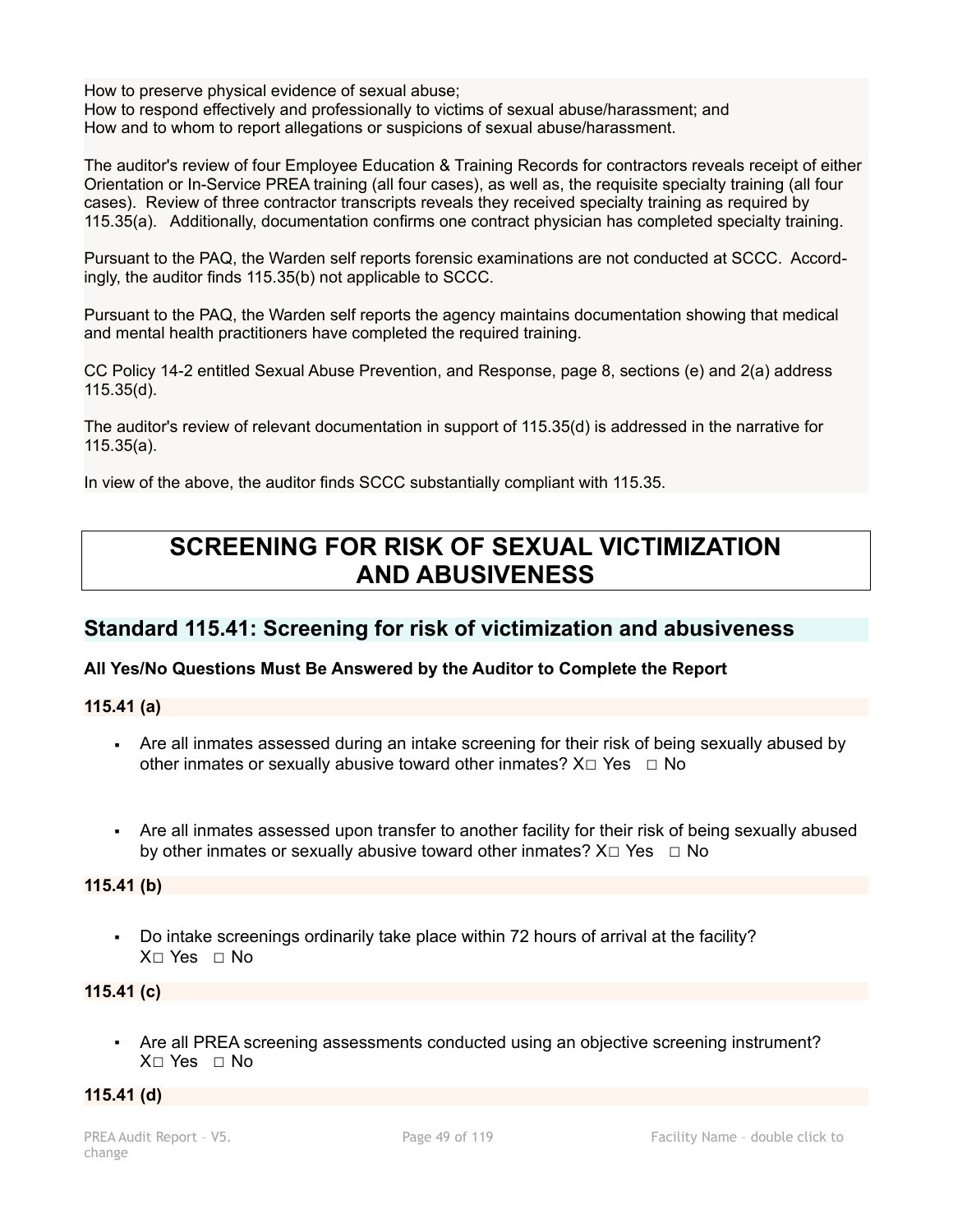- Does the intake screening consider, at a minimum, the following criteria to assess inmates for risk of sexual victimization: (1) Whether the inmate has a mental, physical, or developmental disability? X□ Yes □ No
- Does the intake screening consider, at a minimum, the following criteria to assess inmates for risk of sexual victimization: (2) The age of the inmate?  $X \Box Y$ es  $\Box$  No
- Does the intake screening consider, at a minimum, the following criteria to assess inmates for risk of sexual victimization: (3) The physical build of the inmate?  $X \Box Y$ es  $\Box$  No
- Does the intake screening consider, at a minimum, the following criteria to assess inmates for risk of sexual victimization: (4) Whether the inmate has previously been incarcerated? X☐ Yes ☐ No
- **Does the intake screening consider, at a minimum, the following criteria to assess inmates for** risk of sexual victimization: (5) Whether the inmate's criminal history is exclusively nonviolent?  $X \cap Yes \cap No$
- Does the intake screening consider, at a minimum, the following criteria to assess inmates for risk of sexual victimization: (6) Whether the inmate has prior convictions for sex offenses against an adult or child?  $X \square Y$ es  $\square$  No
- Does the intake screening consider, at a minimum, the following criteria to assess inmates for risk of sexual victimization: (7) Whether the inmate is or is perceived to be gay, lesbian, bisexual, transgender, intersex, or gender nonconforming (the facility affirmatively asks the inmate about his/her sexual orientation and gender identity AND makes a subjective determination based on the screener's perception whether the inmate is gender non-conforming or otherwise may be perceived to be LGBTI)?  $X \square Y$ es  $\square N$ o
- Does the intake screening consider, at a minimum, the following criteria to assess inmates for risk of sexual victimization: (8) Whether the inmate has previously experienced sexual victimization? X☐ Yes ☐ No
- Does the intake screening consider, at a minimum, the following criteria to assess inmates for risk of sexual victimization: (9) The inmate's own perception of vulnerability?  $X \Box Y$ es  $\Box$  No
- Does the intake screening consider, at a minimum, the following criteria to assess inmates for risk of sexual victimization: (10) Whether the inmate is detained solely for civil immigration purposes? X☐ Yes ☐ No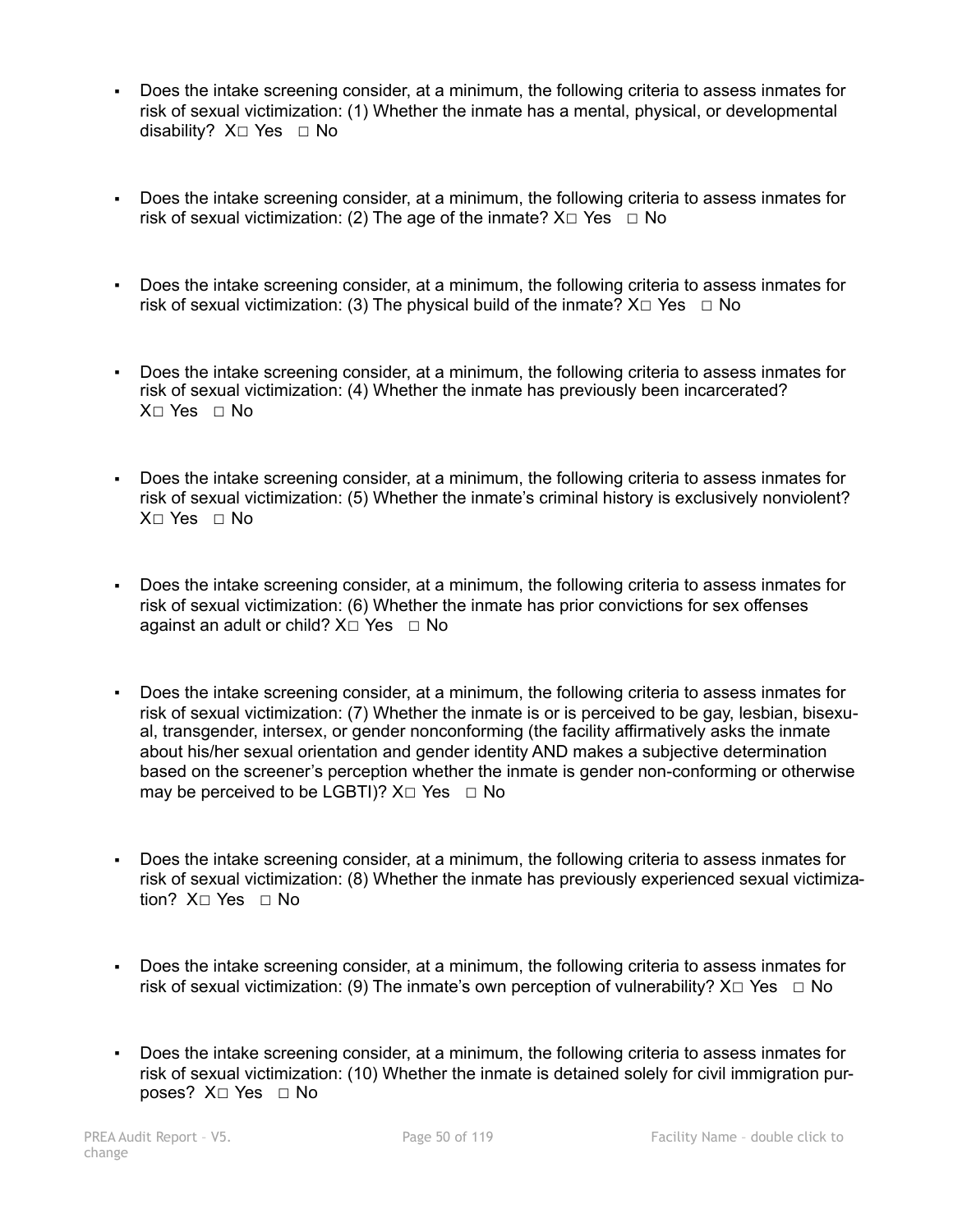### **115.41 (e)**

- In assessing inmates for risk of being sexually abusive, does the initial PREA risk screening consider, as known to the agency, prior acts of sexual abuse?  $X \Box Y$ es  $\Box$  No
- In assessing inmates for risk of being sexually abusive, does the initial PREA risk screening consider, as known to the agency, prior convictions for violent offenses?  $X \Box Y$ es  $\Box$  No
- In assessing inmates for risk of being sexually abusive, does the initial PREA risk screening consider, as known to the agency, history of prior institutional violence or sexual abuse? X☐ Yes ☐ No

### **115.41 (f)**

▪ Within a set time period not more than 30 days from the inmate's arrival at the facility, does the facility reassess the inmate's risk of victimization or abusiveness based upon any additional, relevant information received by the facility since the intake screening?  $X \Box Y$ es  $\Box$  No

### **115.41 (g)**

- Does the facility reassess an inmate's risk level when warranted due to a referral? X☐ Yes ☐ No
- Does the facility reassess an inmate's risk level when warranted due to a request? X☐ Yes ☐ No
- **•** Does the facility reassess an inmate's risk level when warranted due to an incident of sexual abuse? X☐ Yes ☐ No
- Does the facility reassess an inmate's risk level when warranted due to receipt of additional information that bears on the inmate's risk of sexual victimization or abusiveness? X☐ Yes ☐ No

## **115.41 (h)**

**•** Is it the case that inmates are not ever disciplined for refusing to answer, or for not disclosing complete information in response to, questions asked pursuant to paragraphs (d)(1), (d)(7), (d) (8), or (d)(9) of this section?  $X \square$  Yes  $\square$  No

### **115.41 (i)**

▪ Has the agency implemented appropriate controls on the dissemination within the facility of responses to questions asked pursuant to this standard in order to ensure that sensitive information is not exploited to the inmate's detriment by staff or other inmates?  $X \Box Y$ es  $\Box$  No

### **Auditor Overall Compliance Determination**

- ☐ **Exceeds Standard** (*Substantially exceeds requirement of standards*)
- X☐ **Meets Standard** (*Substantial compliance; complies in all material ways with the standard for the relevant review period*)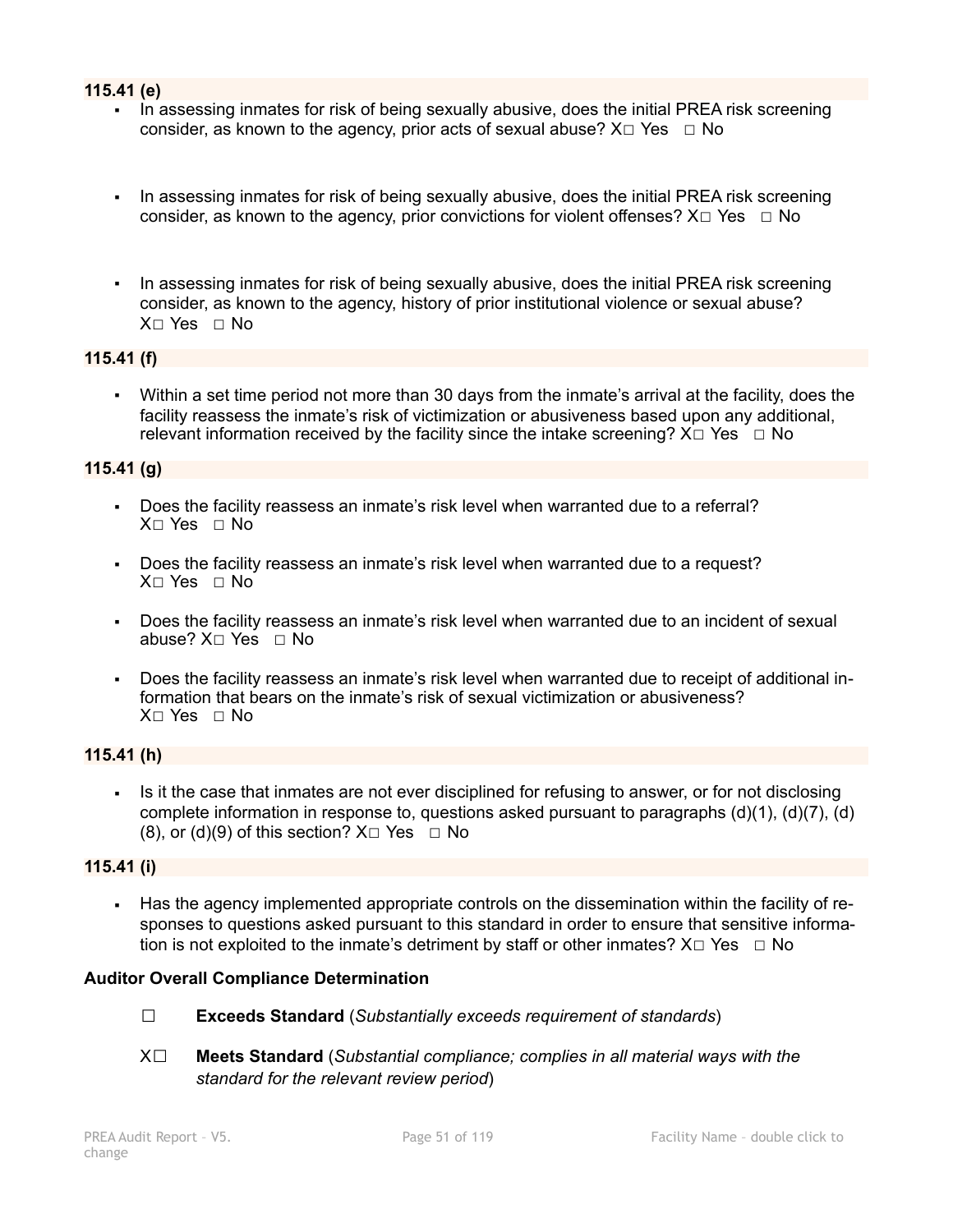## ☐ **Does Not Meet Standard** (*Requires Corrective Action*)

Pursuant to the PAQ, the Warden self reports the agency has a policy that requires screening (upon admission to a facility or transfer to another facility) for risk of sexual abuse victimization or sexual abusiveness toward other inmates.

CC Policy 14-2 entitled Sexual Abuse Prevention, and Response, page 12, section H(1) addresses 115.41(a).

The staff responsible for risk screening interviewee asserts she does screen inmates upon admission to SCCC or transfer from another facility for risk of sexual abuse victimization or sexual abusiveness toward other inmates.

Six of 20 applicable random inmate interviewees assert they were asked the following questions upon arrival at SCCC:

Whether they had been in jail or prison before; Whether they have ever been sexually abused; Whether they identify as lesbian, gay, bisexual; and Whether they think they might be in danger of sexual abuse at SCCC. Interviewees assert they were asked these questions either at intake or on the following day.

In accordance with the Random Inmate Interview Questionnaire, questions 7 and 8 are asked only if the inmate arrived at SCCC during the last 12 months and accordingly, those inmates constitute applicable cases.

The auditor's review of 14 applicable random resident files reveals timely assessments were conducted upon their arrival at SCCC (within 24 hours of arrival). Applicable files pertain to those inmates who arrived at SCCC during the audit period.

The auditor notes nine random resident files were reviewed with respect to inmate interviewees who had either stated the afore-mentioned questions were not asked or the same were asked within 5 days to four weeks of arrival at SCCC. Seven of these files reflect timely interviews wherein the relevant questions were asked. Accordingly, the auditor finds SCCC substantially compliant with 115.41(a).

The auditor's review of one PREA Screening Information screen reveals the inmate arrived at SCCC on February 15, 2018 and he was screened the same day. A screening reassessment was completed on March 7, 2018, well within 30 days of arrival. Of note, these processes are completed electronically in the Offender Management System (OMS). SCCC screeners complete the process in accordance with TNDOC procedures.

Pursuant to the PAQ, the Warden self reports policy requires inmates be screened for risk of sexual victimization or risk of abusing other inmates within 72 hours of their intake. In the past 12 months, the Warden self reports 712 inmates entered the facility (either through intake or transfer) whose length of stay in the facility was 72 hours or more who were screened for risk of sexual victimization or risk of sexually abusing other inmates, within 72 hours of entry into the facility. This equates to 100% of those screened pursuant to the criteria specified in the preceding sentence.

CC Policy 14-2 entitled Sexual Abuse Prevention, and Response, page 13, section H(1)(a) addresses 115.41(b). This policy stipulates all inmates will be screened within 24 hours of arrival at the facility.

The staff responsible for initial risk screening interviewee asserts she completes initial risk screening for sexual victimization or risk of sexually abusing other inmates, within 72 hours of intake.

Pursuant to the PAQ, the Warden self reports the risk assessment is conducted using an objective screening instrument.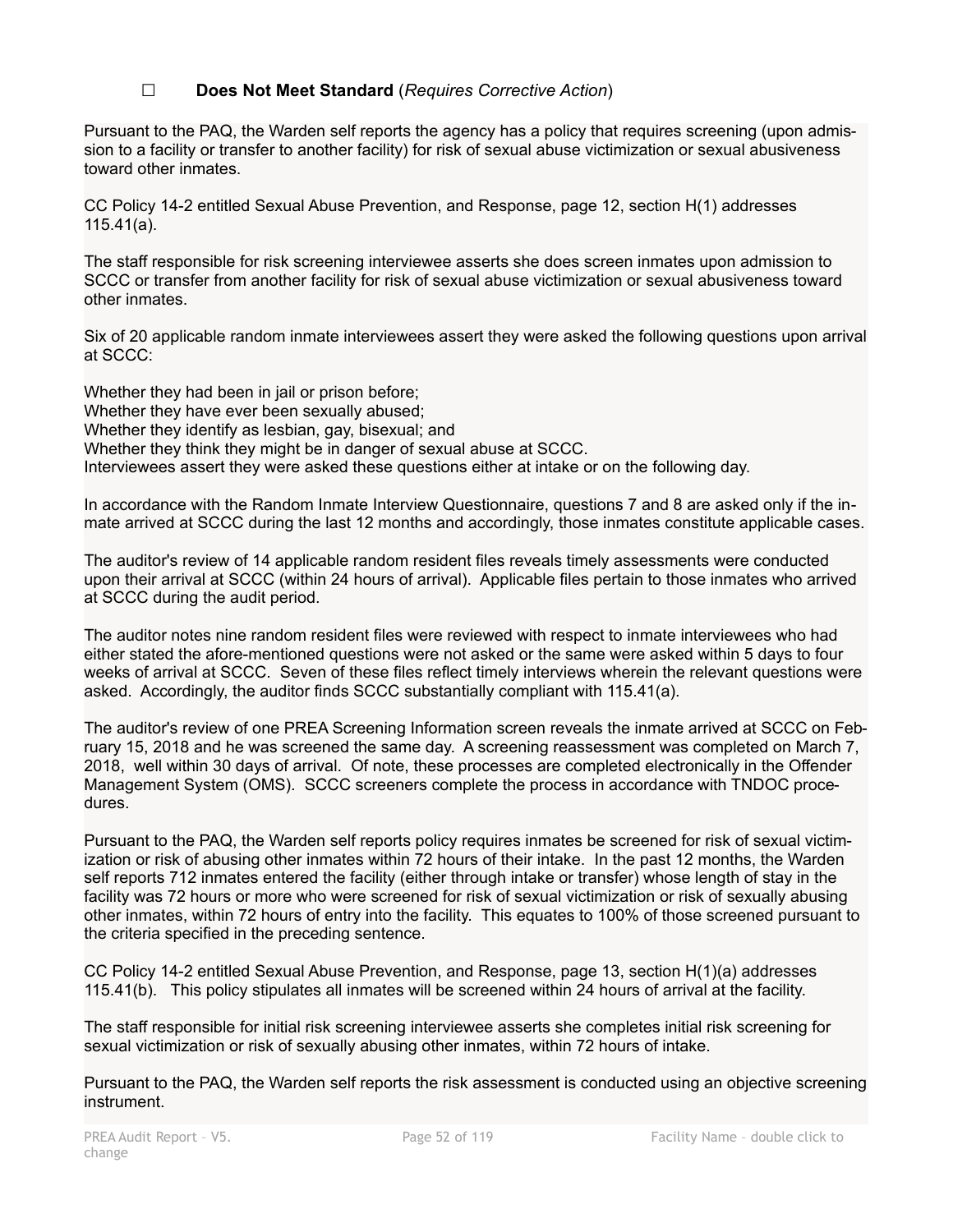CC Policy 14-2 entitled Sexual Abuse Prevention, and Response, page 13, section H(1)(c) addresses 115.41(c).

The auditor's review of the TNDOC Screening Information Form reveals the same is based on objective criteria.

The auditor's review of the TNDOC Screening Information Form reveals the intake screening considers, at a minimum, the following criteria to assess inmates for risk of sexual victimization:

- 1. Whether the inmate has a mental, physical, or developmental disability;
- 2. The age of the inmate;
- 3. The physical build of the inmate;
- 4. Whether the inmate has previously been incarcerated;
- 5. Whether the inmate's criminal history is exclusively nonviolent;
- 6. Whether the inmate has prior convictions for sex offenses against an adult or child;

7. Whether the inmate is or is perceived to be gay, lesbian, bisexual, transgender, intersex, or gender nonconforming;

- 8. Whether the inmate has previously experienced sexual victimization;
- 9. The inmate's own perception of vulnerability;
- 10. Whether the inmate is detained solely for civil immigration purposes.

The auditor notes inmates are not detained at SCCC solely for immigration purposes.

The staff responsible for risk screening interviewee asserts the initial risk screening considers the following:

Inmate build; History of prior victimization; Prior criminal history; Is the inmate convicted of a non-violent charge?; History of incarceration; Does the inmate have a physical/mental health disability?; Does the inmate identify or appear to be LGBTI?; Inmate's self perception of vulnerability.

In regard to the process for conducting the initial victimization/abusiveness screening, the interviewee asserts the new arrival is brought to Discovery B Unit following medical examination. All new intakes are placed in a room to watch the PREA video. One-by-one, each inmate is escorted to the case manager's office to complete the screening and interview. The office door remains open during screening however, other inmates cannot hear as there is a designated area where they must stand behind a painted "red line". The case manager keys information into the TN Offender Management Information System (TOMIS) while interviewing the inmate.

Auditor's Note: The auditor observed the "red line" and the articulated method of interviewing. He finds the process to be sufficiently confidential.

The case manager also advises she pre-answers questions pursuant to review of source documents and compares her findings against the statements of the inmate. If appropriate, she uses the information gleaned from sources to refresh the inmate's memory.

The auditor's review of the TNDOC Screening Information Form reveals the initial screening and reassessment minimally considers prior acts of sexual abuse, prior convictions for violent offenses, and history of prior institutional violence or sexual abuse, as known to the agency, in assessing inmates for risk of being sexually abusive. Prior convictions and administrative disciplinary actions are considered.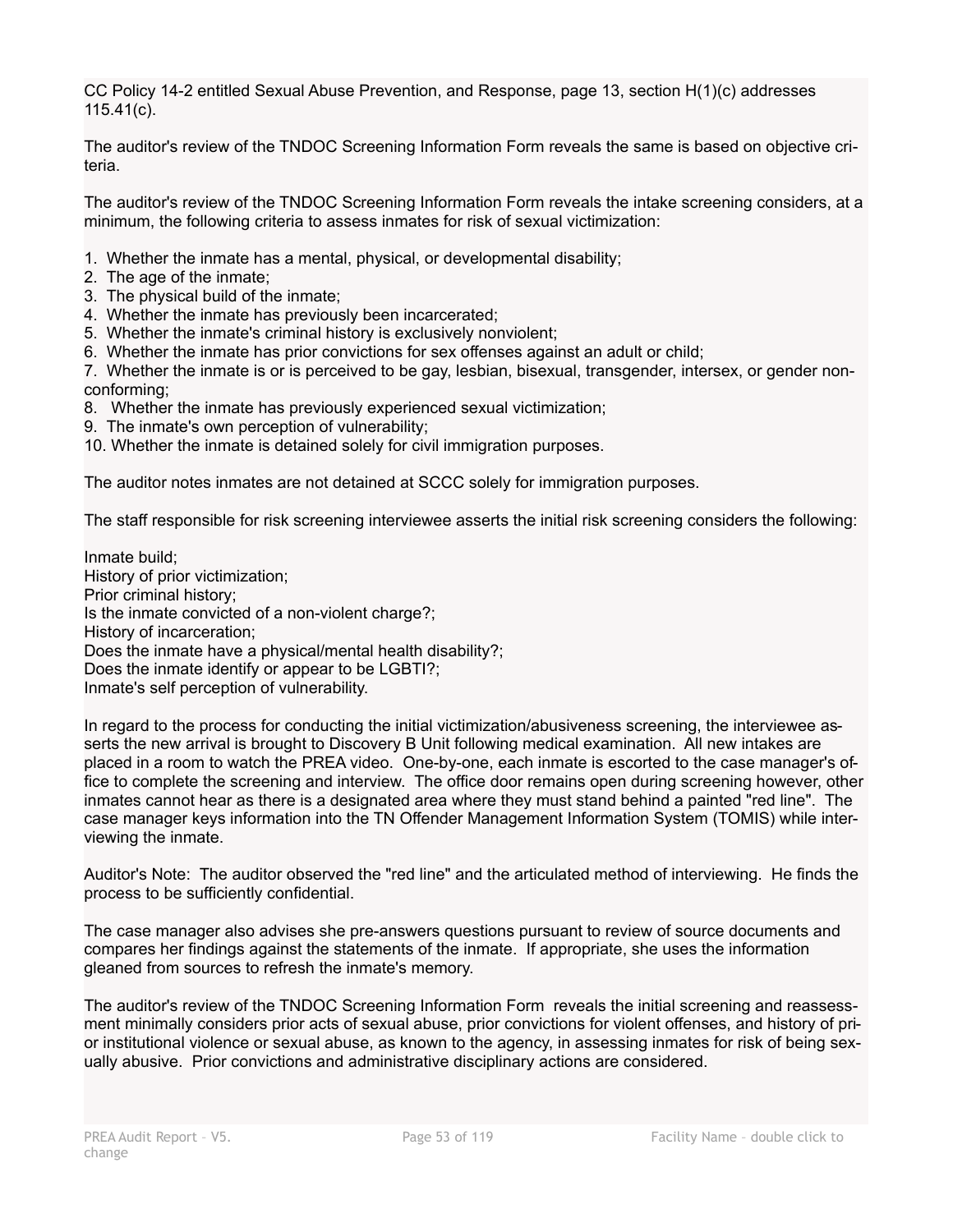Pursuant to the PAQ, the Warden self reports the policy requires the facility reassess each inmate's risk of victimization or abusiveness within a set time period, not to exceed 30 days after the inmate's arrival at the facility, based upon any additional, relevant information received by the facility since the intake screening. The Warden further self reports 712 inmates who were admitted to the facility during the last 12 months were reassessed for their risk of sexual victimization or of being sexually abusive, within 30 days of admission, based upon any additional, relevant information received since intake. Reportedly, this equates to 100% reassessments of all Intakes during the last 12 months.

CC Policy 14-2 entitled Sexual Abuse Prevention, and Response, page 13, section H(2)(a) addresses 115.41(f).

The staff responsible for risk screening interviewee asserts reassessment of risk levels is conducted within 30 days of arrival at SCCC.

Four of 20 applicable random inmate interviewees assert they were asked the questions articulated in 115.41(d) again since they have been at SCCC. One of the four interviewees asserts he was asked the questions within 30 days of arrival at SCCC.

The auditor's random review of 13 applicable random inmate files reveals four reassessments were completed within 30 days of arrival at SCCC. Accordingly, from a performance perspective, the auditor finds SCCC non-compliant with 115.41(f) as nine reassessments were completed outside standard expectations.

The auditor is imposing a 180-day corrective action period which must be completed on or before March 3, 2020. To ensure the auditor is reasonably assured this deficiency has been corrected, the PCM will provide a monthly inmate roster of inmates admitted since September 3, 2019. The auditor will randomly select inmates and SCCC staff will forward the initial PREA screening and 30-day reassessment for each inmate, to the auditor for review.

Additionally, the PCM will provide each staff stakeholder who facilitates PREA reassessments, with training regarding process and timeliness. A copy of the training plan will be provided to the auditor, as well as, training documentation for each stakeholder reflecting their understanding of the subject-matter presented. The documents must bear the stakeholder's signature and date.

When the auditor is satisfied the deficiency has been corrected, he will close the finding however, corrective action must be completed on or before March 3, 2020.

### **February 16, 2020 Update:**

**The auditor's review of a lesson plan regarding the administration of initial sexual vulnerability/ predatory vulnerability assessments reveals substantial compliance with 115.41. The information provided is commensurate with standard, CC and TNDOC policy.** 

**Two Training/Activity Attendance Roster reflect the printed names, signatures, and date of training (February 6, 2020) and the "I understand" caveat for 20 unit management staff. Accordingly, the auditor finds corrective action is complete with respect 115.41 staff training issues.** 

**The auditor randomly selected 15 inmate names, admitted to SCCC during January, 2020, and reviewed respective files. Both the initial screening and reassessment were completed in a timely manner.** 

**The auditor finds SCCC has completed requisite corrective action and compliance has been demonstrated.**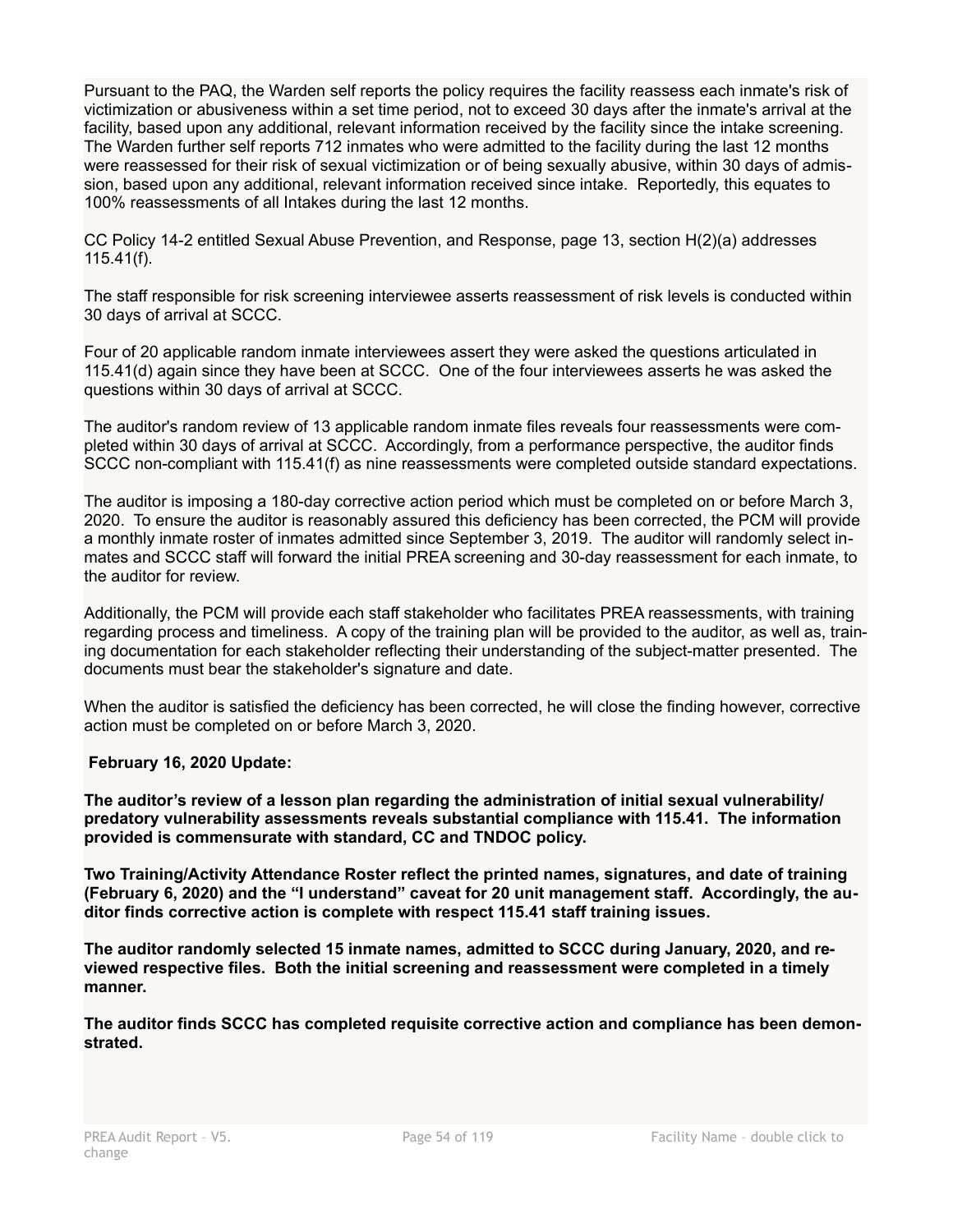Pursuant to the PAQ, the Warden self reports the policy requires an inmate's risk level be reassessed when warranted due to a referral, request, incident of sexual abuse, or receipt of additional information that bears on the inmate's risk of sexual victimization or abusiveness.

CC Policy 14-2 entitled Sexual Abuse Prevention, and Response, page 13, section H(2)(b) addresses  $115.41(g)$ .

The staff responsible for risk screening interviewee asserts she does reassess inmate risk levels as needed due to a referral, request, incident of sexual abuse, or receipt of additional information that bears on the inmate's risk of sexual victimization or abusiveness.

The auditor's review of a tracking spreadsheet reveals all investigations completed and the Warden asserts with every one of those incidents, a reassessment is completed when warranted.

Pursuant to the PAQ, the Warden self reports the policy prohibits disciplining inmates for refusing to answer (or for not disclosing complete information related to) questions regarding:

Whether or not the inmate has a mental, physical, or developmental disability; Whether or not the inmate is perceived to be gay, lesbian, bisexual, transgender, intersex, or gender nonconforming;

Whether or not the inmate has previously experienced sexual victimization; and The inmate's own perception of vulnerability.

CC Policy 14-2 entitled Sexual Abuse Prevention, and Response, page 13, section H(3)(a-d) addresses 115.41(h).

The PCM self reports during the last 24 months, 0 inmates have been disciplined for refusing to answer (or for not disclosing complete information related to) questions regarding:

Whether or not the inmate has a mental, physical, or developmental disability; Whether or not the inmate is perceived to be gay, lesbian, bisexual, transgender, intersex, or gender nonconforming;

Whether or not the inmate has previously experienced sexual victimization; and The inmate's own perception of vulnerability.

The staff responsible for initial risk screening interviewee asserts 0 inmates have been disciplined for refusing to respond to or for not disclosing complete information related to the afore-mentioned issues.

CC Policy 14-2 entitled Sexual Abuse Prevention, and Response, page 5, section A(2) addresses 115.41(i). Additionally, TNDOC APP 109.04, page 1, section VI(A); page 2, section B(1); and page 3, section B(3) also address 115.41(i).

According to the CCPC, SCCC PCM, and staff who perform screening for risk of victimization and abusiveness interviewees, the agency has outlined who should have access to an inmate's risk assessment within the facility in order to protect sensitive information from exploitation. Such information is shared on a "Need to Know" basis only with SCCC executive staff, both the Chief of Security and Unit Management, unit managers/case managers, captains, investigator, and the count room officer. TNDOC staff determine system rights for affected staff.

In view of the above, the auditor finds SCCC substantially compliant with 115.41.

## **Standard 115.42: Use of screening information**

## **All Yes/No Questions Must Be Answered by the Auditor to Complete the Report**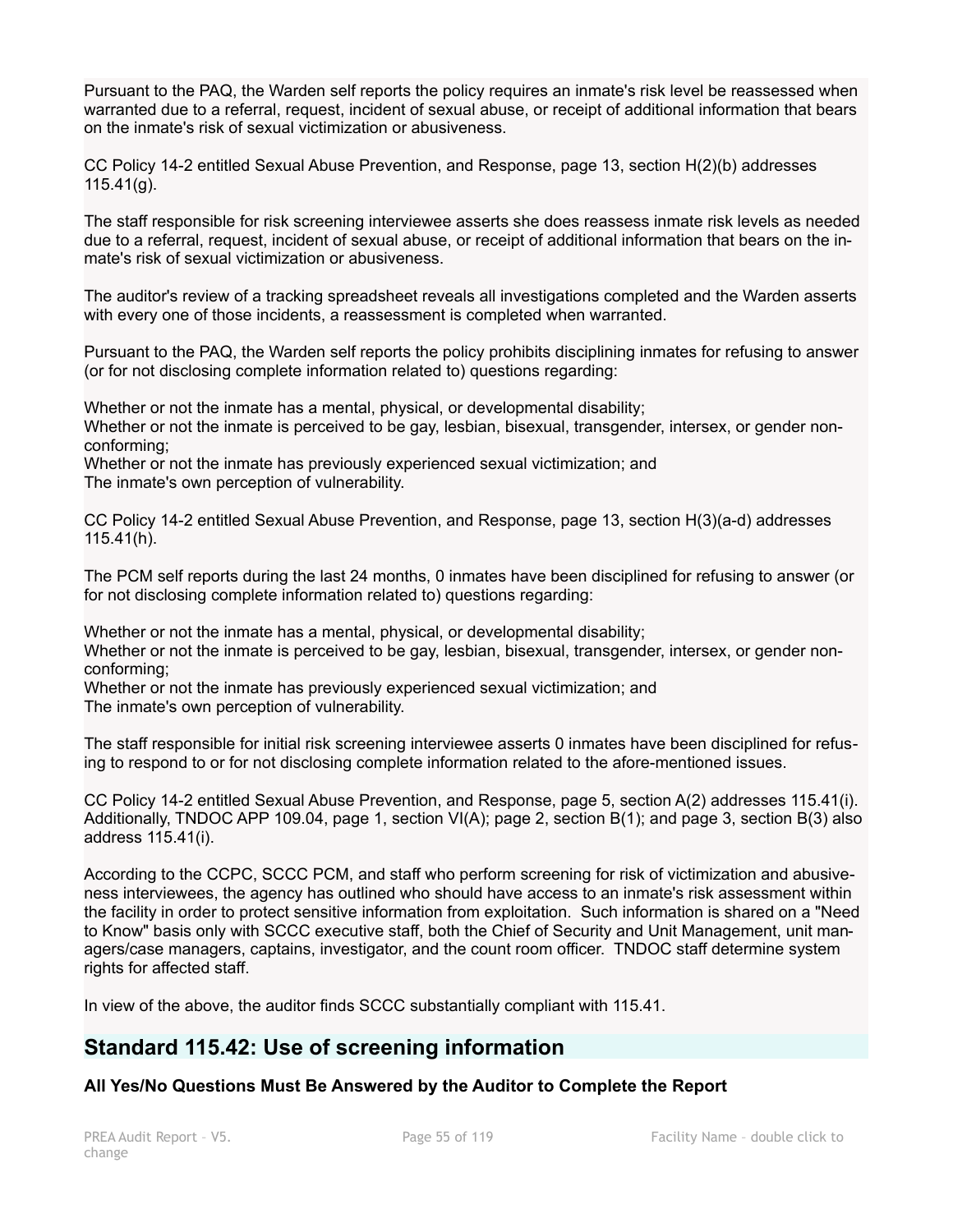## **115.42 (a)**

- Does the agency use information from the risk screening required by § 115.41, with the goal of keeping separate those inmates at high risk of being sexually victimized from those at high risk of being sexually abusive, to inform: Housing Assignments? X□ Yes □ No
- Does the agency use information from the risk screening required by § 115.41, with the goal of keeping separate those inmates at high risk of being sexually victimized from those at high risk of being sexually abusive, to inform: Bed assignments?  $X \Box Y$ es  $\Box$  No
- Does the agency use information from the risk screening required by § 115.41, with the goal of keeping separate those inmates at high risk of being sexually victimized from those at high risk of being sexually abusive, to inform: Work Assignments?  $X \Box Y$ es  $\Box$  No
- Does the agency use information from the risk screening required by  $\S$  115.41, with the goal of keeping separate those inmates at high risk of being sexually victimized from those at high risk of being sexually abusive, to inform: Education Assignments? X□ Yes □ No
- Does the agency use information from the risk screening required by § 115.41, with the goal of keeping separate those inmates at high risk of being sexually victimized from those at high risk of being sexually abusive, to inform: Program Assignments?  $X \Box Y$ es  $\Box$  No

## **115.42 (b)**

▪ Does the agency make individualized determinations about how to ensure the safety of each inmate? X☐ Yes ☐ No

### **115.42 (c)**

- When deciding whether to assign a transgender or intersex inmate to a facility for male or female inmates, does the **agency** consider, on a case-by-case basis whether a placement would ensure the inmate's health and safety, and whether a placement would present management or security problems (NOTE: if an agency by policy or practice assigns inmates to a male or female facility on the basis of anatomy alone, that agency is not in compliance with this standard)? X□ Yes □ No
- When making housing or other program assignments for transgender or intersex inmates, does the agency consider on a case-by-case basis whether a placement would ensure the inmate's health and safety, and whether a placement would present management or security problems? X☐ Yes ☐ No

### **115.42 (d)**

▪ Are placement and programming assignments for each transgender or intersex inmate reassessed at least twice each year to review any threats to safety experienced by the inmate? X☐ Yes ☐ No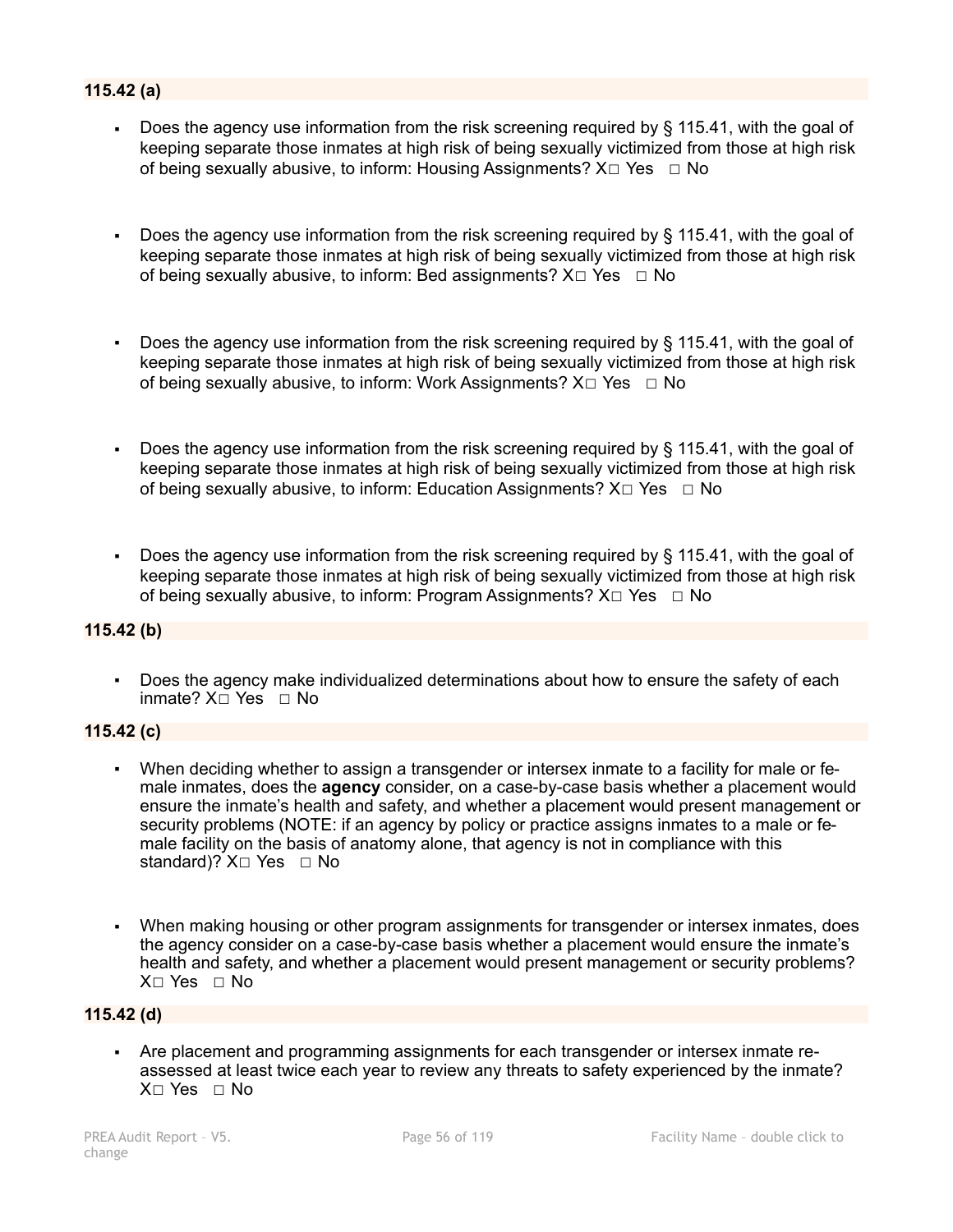## **115.42 (e)**

Are each transgender or intersex inmate's own views with respect to his or her own safety given serious consideration when making facility and housing placement decisions and programming assignments? X□ Yes □ No

#### **115.42 (f)**

▪ Are transgender and intersex inmates given the opportunity to shower separately from other inmates? X□ Yes □ No

### **115.42 (g)**

- Unless placement is in a dedicated facility, unit, or wing established in connection with a consent decree, legal settlement, or legal judgment for the purpose of protecting lesbian, gay, bisexual, transgender, or intersex inmates, does the agency always refrain from placing: lesbian, gay, and bisexual inmates in dedicated facilities, units, or wings solely on the basis of such identification or status? (N/A if the agency has a dedicated facility, unit, or wing solely for the placement of LGBT or I inmates pursuant to a consent decree, legal settlement, or legal judgement.) X□ Yes □ No □ NA
- Unless placement is in a dedicated facility, unit, or wing established in connection with a consent decree, legal settlement, or legal judgment for the purpose of protecting lesbian, gay, bisexual, transgender, or intersex inmates, does the agency always refrain from placing: transgender inmates in dedicated facilities, units, or wings solely on the basis of such identification or status? (N/A if the agency has a dedicated facility, unit, or wing solely for the placement of LGBT or I inmates pursuant to a consent decree, legal settlement, or legal judgement.) X□ Yes □ No ☐ NA
- Unless placement is in a dedicated facility, unit, or wing established in connection with a consent decree, legal settlement, or legal judgment for the purpose of protecting lesbian, gay, bisexual, transgender, or intersex inmates, does the agency always refrain from placing: intersex inmates in dedicated facilities, units, or wings solely on the basis of such identification or status? (N/A if the agency has a dedicated facility, unit, or wing solely for the placement of LGBT or I inmates pursuant to a consent decree, legal settlement, or legal judgement.)  $X \Box Y$ es  $\Box$  No ☐ NA

### **Auditor Overall Compliance Determination**

- ☐ **Exceeds Standard** (*Substantially exceeds requirement of standards*)
- X☐ **Meets Standard** (*Substantial compliance; complies in all material ways with the standard for the relevant review period*)
- ☐ **Does Not Meet Standard** (*Requires Corrective Action*)

Pursuant to the PAQ, the Warden self reports the facility uses information from the risk screening to inform housing, bed, work, education, and program assignments with the goal of keeping separate those inmates at high risk of being sexually victimized from those at high risk of being sexually abusive.

CC Policy 14-2 entitled Sexual Abuse Prevention, and Response, page 13, section H(1)addresses 115.42(a).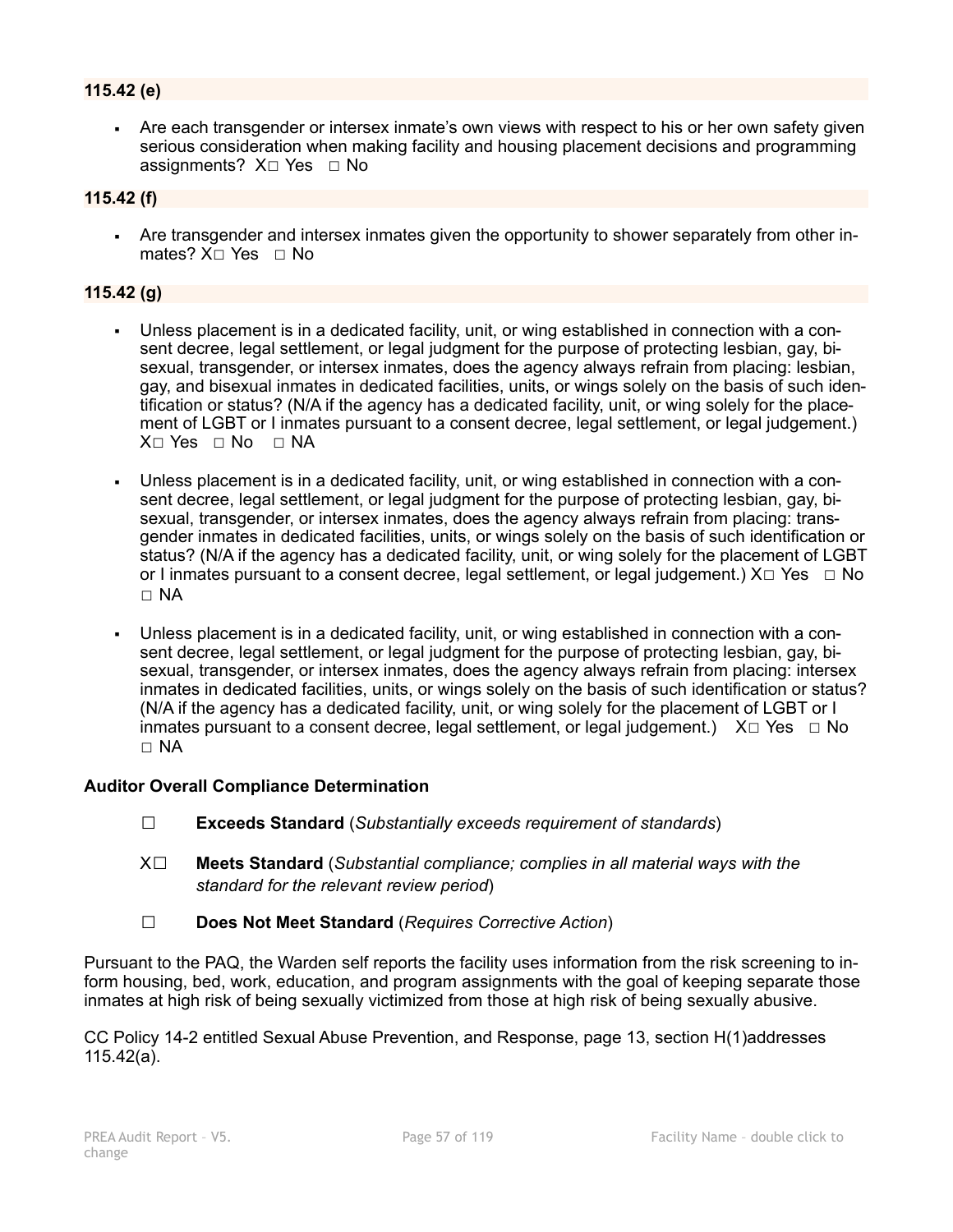The PCM asserts TOMIS will not allow victims and perpetrators to be housed in the same cell. Placement in the same cell would require a system override and the same is traceable/reportable. This aids to keep inmates from being sexually victimized or being sexually abusive.

According to the staff responsible for risk screening interviewee, TOMIS scores Victims/Aggressors (Vs/As) and classifies as such, Potential Victims/Aggressors (PVs and PAs). Vs/PVs cannot be housed in the same cell with As/PAs. TOMIS disallows such unauthorized placements. The case manager subsequently checks the Count Room Board to guard against any mechanical PREA issues.

The auditor's review of three sets of decision-making documents reveals all requisite information relied upon to make both housing and work assignments. The Initial Intake Screening and PREA Assessment Questionnaire Information are used in this process.

Pursuant to the PAQ, the Warden self reports the facility makes individualized determinations about how to ensure the safety of each inmate.

CC Policy 14-2 entitled Sexual Abuse Prevention, and Response, pages 13 and 14, section H(1)(c)(6) addresses 115.42(b).

Pursuant to the PAQ, the Warden self reports the facility makes housing and program assignments for transgender and intersex inmates in the facility on a case-by-case basis.

CC Policy 14-2 entitled Sexual Abuse Prevention, and Response, page 16, section J(1)(a) addresses 115.42(c).

The PCM asserts transgender and intersex inmate housing is dispersed throughout the facility. Transgender/intersex inmates are not housed with either those designated as A/PA or V/PV. Affected inmate's health and safety, as well as, whether the placement presents management or security issues, are considered.

All three transgender/intersex inmate interviewees assert SCCC staff ask questions about their safety at least twice per year during reclassifications. One of the three interviewees assert he meets with staff on a monthly basis and is asked relevant safety questions on those occasions.

All three interviewees assert they have not been placed in a housing area only for transgender/intersex inmates. Furthermore, they have no reason to believe they were strip-searched for the sole purpose of determining genital status.

CC Policy 14-2 entitled Sexual Abuse Prevention, and Response, page 16, section J(1)(b) addresses 115.42(d).

The PCM asserts transgender/intersex placement and programming assignments are reviewed twice per year.

The staff responsible for facilitating follow-up transgender/intersex inmate reassessments asserts the same are completed at least twice each year to review any threats to safety experienced by the inmate.

The Classification Department maintains a list of transgender/intersex inmates and per TNDOC classification policy, they are reclassified every 6 months, as opposed to, annually. Reclassification is accomplished in TOMIS and the auditor's review of one such reclassification validates the above.

CC Policy 14-2 entitled Sexual Abuse Prevention, and Response, page 16, section J(1)(a) addresses 115.42(e).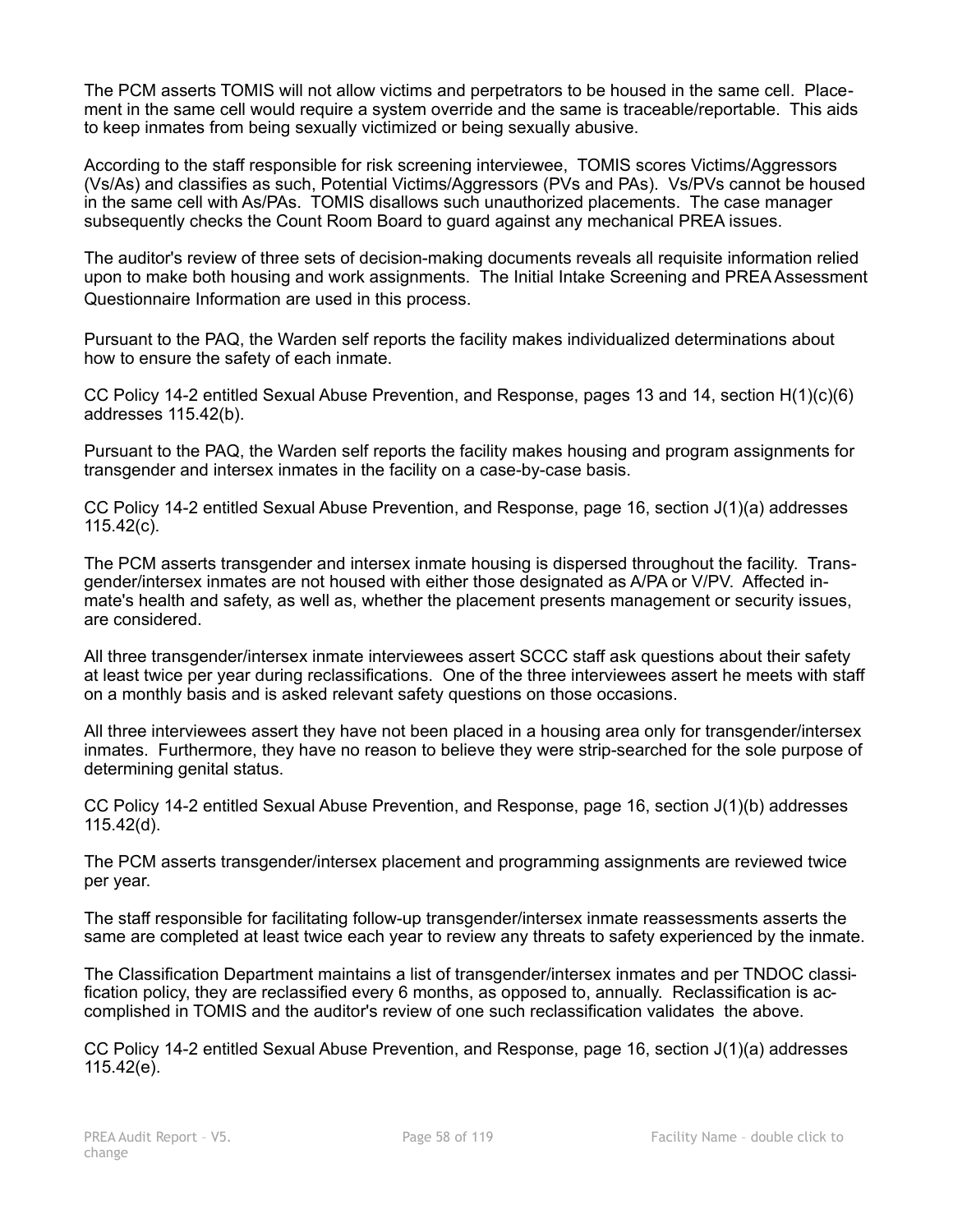The PCM, staff responsible for risk screening interviewee, and, as previously mentioned, all transgender/intersex inmate interviewees, assert transgender/intersex inmate's views with respect to his/her own safety are given serious consideration in placement/programming assignments.

CC Policy 14-2 entitled Sexual Abuse Prevention, and Response, page 18, section K6) addresses 115.42(f).

The auditor's review of a memorandum from the PCM dated March 12, 2019 identifies eight inmates who are authorized to shower separately from the general population following two counts. These showers are offered at times when other inmates are not out of their cells.

The PCM and both staff responsible for risk screening interviewees assert transgender/intersex inmates are given the opportunity to shower separately (during Count times) from other inmates. They shower at either 5:00AM or 9:00PM, showering one time per day. All three transgender inmates assert other inmates get out of their cells when they are showering. Interviewees did not assert when this occurs that any threat persists or that they are subject to any form of sexual harassment/abuse.

Of note, pursuant to various sidebar conversations, the auditor learned there are issues with cell door locking mechanisms requiring repair. Apparently, this has been brought to the attention of the contracting partner however, repair has not been approved/addressed. While the auditor did not observe this condition in practice, the executive staff devoted numerous non-regular business hours to count monitoring and security rounds, addressing the matter. Given the contractual ramifications, this issue requires attention to ensure the same does not fester into a serious sexual safety and security issue.

CC Policy 14-2 entitled Sexual Abuse Prevention, and Response, page 16, section J(1)(c) addresses 115.42(g).

According to the CCPC, facility staff in all CC facilities are keenly aware designated facilities, wings, etc. are unacceptable for the housing of lesbian, gay, bisexual, transgender, or intersex inmates unless the agency is subject to a consent decree, legal settlement, or legal judgment for the purpose of protecting such inmates. The PCM asserts the facility is not subject to a consent decree, legal settlement, or legal judgment requiring that it establish a dedicated facility, unit, or wing for lesbian, gay, bisexual, transgender, or intersex inmates. Three transgender and two gay inmate interviewees assert they have not been placed in a housing area only for transgender/intersex, lesbian, gay, bisexual inmates.

During the facility tour and pursuant to review of housing assignments for LGBTI interviewees, the auditor found no dedicated housing areas as defined in 115.42(g).

In view of the above, the auditor finds SCCC substantially compliant with 115.42.

## **Standard 115.43: Protective Custody**

## **All Yes/No Questions Must Be Answered by the Auditor to Complete the Report**

## **115.43 (a)**

- Does the facility always refrain from placing inmates at high risk for sexual victimization in involuntary segregated housing unless an assessment of all available alternatives has been made, and a determination has been made that there is no available alternative means of separation from likely abusers?  $X□$  Yes  $□$  No
- If a facility cannot conduct such an assessment immediately, does the facility hold the inmate in involuntary segregated housing for less than 24 hours while completing the assessment? X☐ Yes ☐ No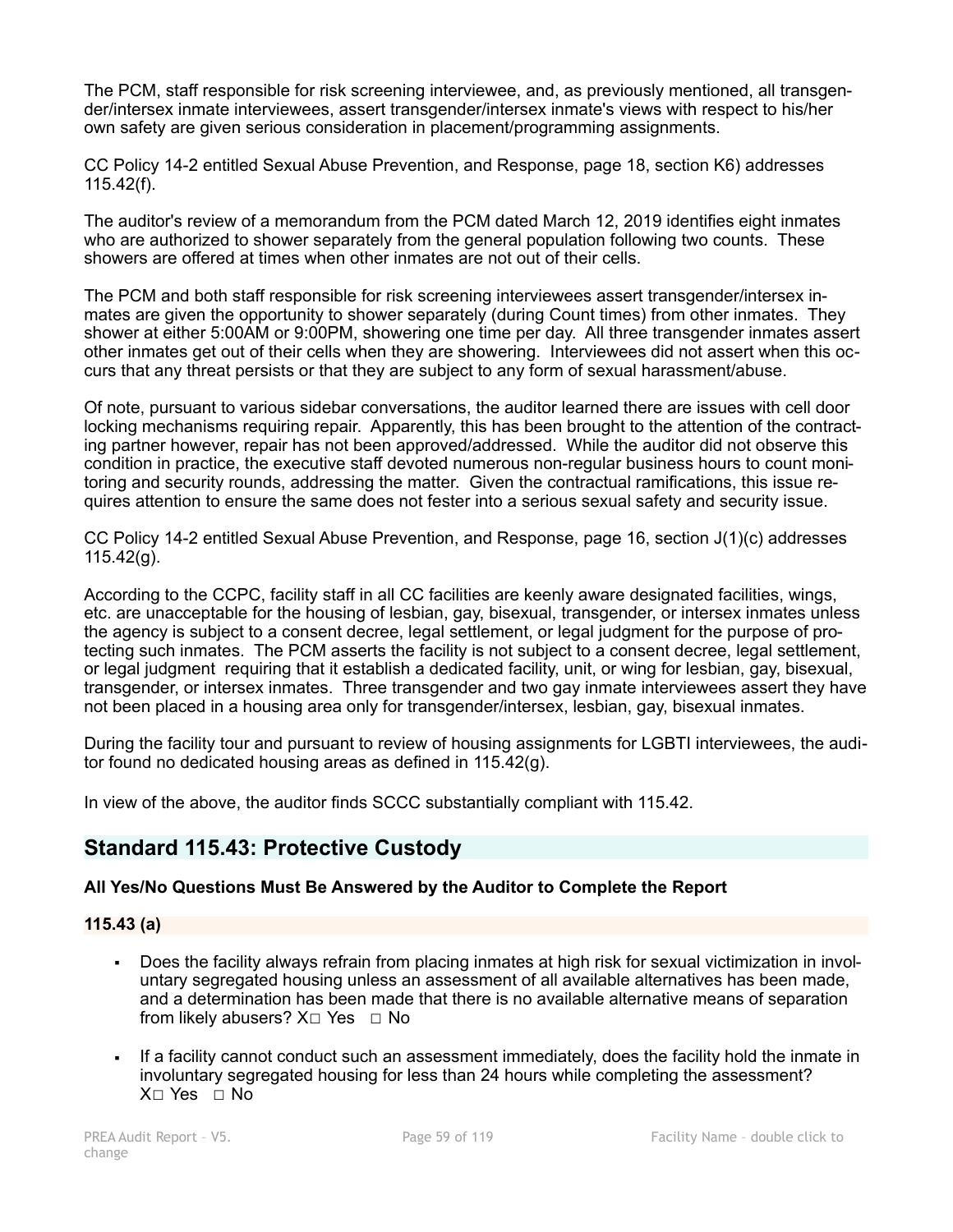## **115.43 (b)**

- Do inmates who are placed in segregated housing because they are at high risk of sexual victimization have access to: Programs to the extent possible?  $X \Box Y$ es  $\Box N$ o
- Do inmates who are placed in segregated housing because they are at high risk of sexual victimization have access to: Privileges to the extent possible?  $X \Box Y$ es  $\Box N$ o
- Do inmates who are placed in segregated housing because they are at high risk of sexual victimization have access to: Education to the extent possible?  $X \Box Y$ es  $\Box N$ o
- Do inmates who are placed in segregated housing because they are at high risk of sexual victimization have access to: Work opportunities to the extent possible?  $X \Box Y$ es  $\Box$  No
- If the facility restricts any access to programs, privileges, education, or work opportunities, does the facility document the opportunities that have been limited? (N/A if the facility *never* restricts access to programs, privileges, education, or work opportunities.)  $X \Box Y$ es  $\Box \overline{N}$ o  $\Box \overline{N}$ A
- If the facility restricts any access to programs, privileges, education, or work opportunities, does the facility document the duration of the limitation? (N/A if the facility *never* restricts access to programs, privileges, education, or work opportunities.)  $X \Box Y$ es  $\Box \text{No } \Box \text{NA}$
- If the facility restricts any access to programs, privileges, education, or work opportunities, does the facility document the reasons for such limitations? (N/A if the facility *never* restricts access to programs, privileges, education, or work opportunities.)  $X \Box Y$ es  $\Box \text{No } \Box \text{NA}$

### **115.43 (c)**

- Does the facility assign inmates at high risk of sexual victimization to involuntary segregated housing only until an alternative means of separation from likely abusers can be arranged? X☐ Yes ☐ No
- **•** Does such an assignment not ordinarily exceed a period of 30 days?  $X \square Y$ es  $\Box$  No

### **115.43 (d)**

- If an involuntary segregated housing assignment is made pursuant to paragraph (a) of this section, does the facility clearly document the basis for the facility's concern for the inmate's safety? X☐ Yes ☐ No
- If an involuntary segregated housing assignment is made pursuant to paragraph (a) of this section, does the facility clearly document the reason why no alternative means of separation can be arranged? X□ Yes □ No

### **115.43 (e)**

In the case of each inmate who is placed in involuntary segregation because he/she is at high risk of sexual victimization, does the facility afford a review to determine whether there is a continuing need for separation from the general population EVERY 30 DAYS?  $X \Box Y$ es  $\Box$  No

### **Auditor Overall Compliance Determination**

☐ **Exceeds Standard** (*Substantially exceeds requirement of standards*)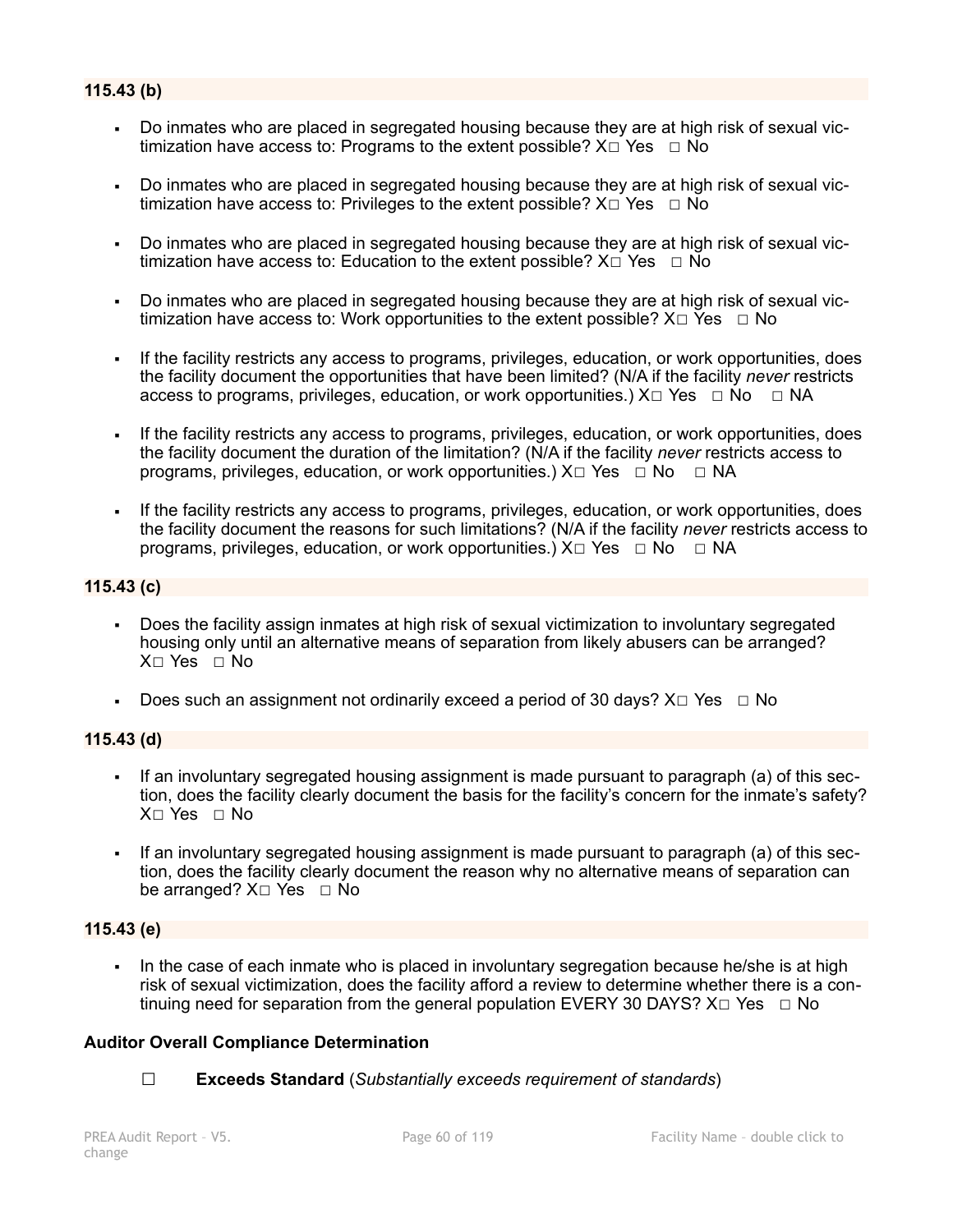### X☐ **Meets Standard** (*Substantial compliance; complies in all material ways with the standard for the relevant review period*)

## ☐ **Does Not Meet Standard** (*Requires Corrective Action*)

Pursuant to the PAQ, the Warden self reports the agency has a policy prohibiting the placement of inmates at high risk for sexual victimization in involuntary segregated housing unless an assessment of all available alternatives has been made and a determination has been made there is no available alternative means of separation from likely abusers. The Warden further self reports 0 inmates at risk of sexual victimization were held in involuntary segregated housing, within the past 12 months, for one to 24 hours awaiting completion of assessment.

CC Policy 14-2 entitled Sexual Abuse Prevention, and Response, page 16, section J(2)(b) addresses 115.43(a).

The Warden self reports agency policy prohibits placing inmates at high risk for sexual victimization or who have alleged sexual abuse in involuntary segregated housing in lieu of other housing areas, unless an assessment has determined there are no available alternative means of separation from potential abusers.

CC Policy 14-2 entitled Sexual Abuse Prevention, and Response, pages 16 and 17, section J(2)(f)(i-iii) addresses 115.43(b).

The staff who supervises inmates in segregated housing interviewee asserts when inmates are placed in segregated housing for protection from sexual abuse or after having incurred alleged sexual abuse, they have access to programs, privileges, and education. Due to the nature of the unit, privileges are limited to telephone. The interviewee was unsure regarding education. No work opportunities are available to inmates housed in the unit with the exception of porters. The unit manager or assistant chief of security selects porters.

The interviewee further asserts if the facility restricts access to programs, privileges, education, or work opportunities, staff document the opportunities that have been limited, the duration of the limitations, and the reasons for such limitations.

During the course of the on-site audit, the auditor did not find any inmates housed in segregated housing at high risk for sexual victimization.

Pursuant to the PAQ, the Warden self reports in the past 12 months, 0 inmates at risk of sexual victimization were assigned to involuntary segregated housing for longer than 30 days while awaiting alternative placement.

CC Policy 14-2 entitled Sexual Abuse Prevention, and Response, page 16, section J(2)(c) addresses 115.43(c).

The Warden asserts Enterprise Unit can be used for placement of inmates in "safe keeping". Inmate placement is accommodated only until an alternative means of separation from likely abusers can be arranged. Inmates, at high risk for sexual victimization or who have alleged sexual abuse, would be placed in this status for 0 days, in practice.

The staff who supervise inmates in segregated housing interviewee asserts inmates are placed in involuntary segregated housing only until an alternative means of separation from likely abusers can be arranged. He further asserts inmates can be placed in involuntary segregated housing as a means of separation from likely abusers for an estimated range of 10-30 days.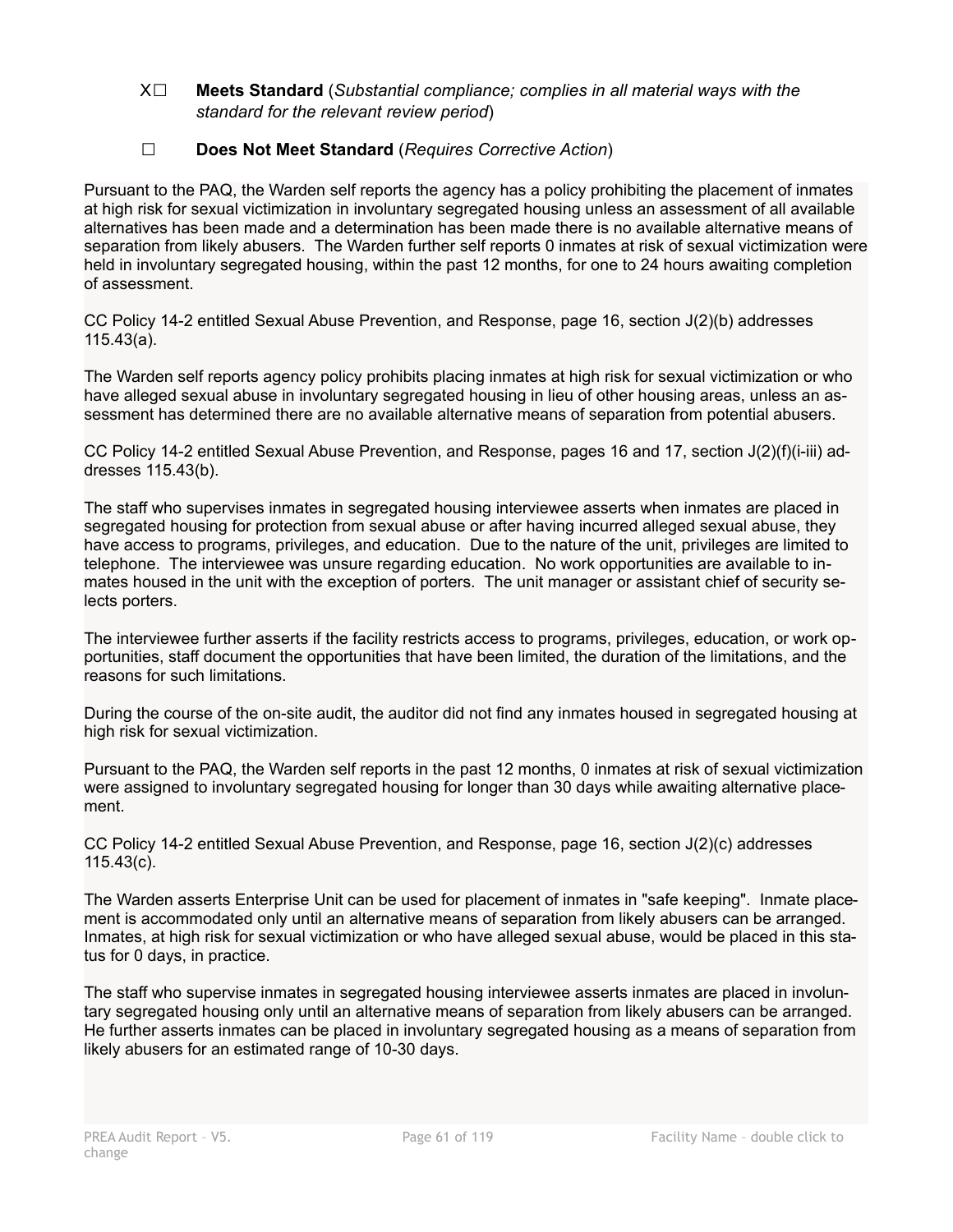As previously indicated in the narrative for 115.43(a), the Warden self reports 0 inmates at risk for sexual victimization were held in involuntary segregated housing within the past 12 months for one to 24 hours awaiting completion of assessment.

CC Policy 14-2 entitled Sexual Abuse Prevention, and Response, page 16, section J(2)(d(i and ii) addresses 115.43(d).

As previously indicated in the narrative for 115.43(a), the Warden self reports 0 inmates at risk for sexual victimization were held in involuntary segregated housing within the past 12 months for one to 24 hours awaiting completion of assessment.

CC Policy 14-2 entitled Sexual Abuse Prevention, and Response, page 16, section J(2)(d(i and ii) addresses 115.43(d).

In view of the above, the auditor finds SCCC substantially compliant with 115.43.

# **REPORTING**

## **Standard 115.51: Inmate reporting**

## **All Yes/No Questions Must Be Answered by the Auditor to Complete the Report**

### **115.51 (a)**

- Does the agency provide multiple internal ways for inmates to privately report sexual abuse and sexual harassment? X□ Yes □ No
- Does the agency provide multiple internal ways for inmates to privately report retaliation by other inmates or staff for reporting sexual abuse and sexual harassment?  $X \Box Y$ es  $\Box$  No
- Does the agency provide multiple internal ways for inmates to privately report staff neglect or violation of responsibilities that may have contributed to such incidents?  $X \Box Y$ es  $\Box \text{No}$

## **115.51 (b)**

- Does the agency also provide at least one way for inmates to report sexual abuse or sexual harassment to a public or private entity or office that is not part of the agency?  $X \Box Y$ es  $\Box$  No
- Is that private entity or office able to receive and immediately forward inmate reports of sexual abuse and sexual harassment to agency officials?  $X \Box Y$ es  $\Box$  No
- Does that private entity or office allow the inmate to remain anonymous upon request?  $X \cap Yes \cap No$
- Are inmates detained solely for civil immigration purposes provided information on how to contact relevant consular officials and relevant officials at the Department of Homeland Security? (N/A if the facility *never* houses inmates detained solely for civil immigration purposes) ☐ Yes ☐ No X☐ NA

## **115.51 (c)**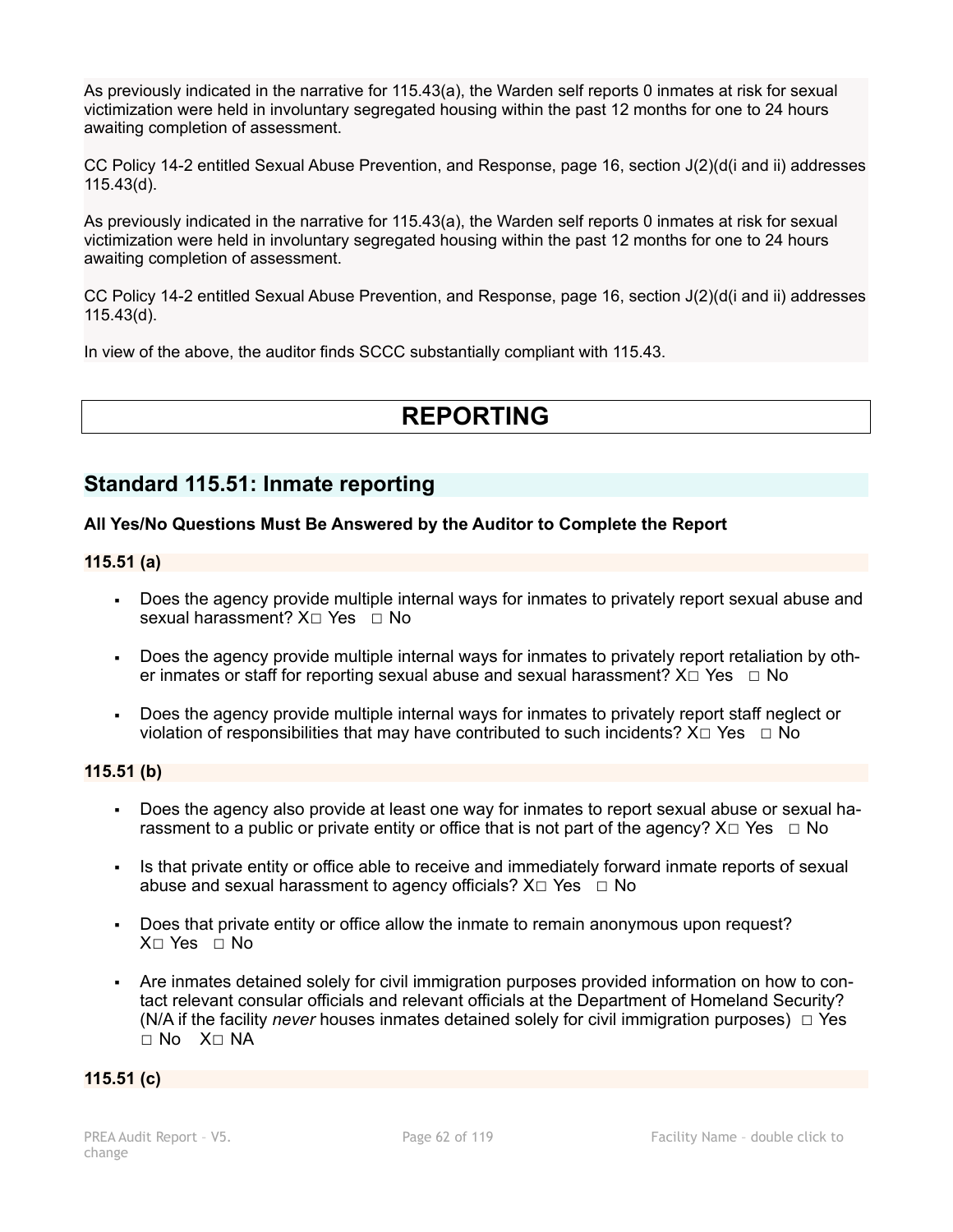- Does staff accept reports of sexual abuse and sexual harassment made verbally, in writing, anonymously, and from third parties?  $X \Box Y$ es  $\Box$  No
- Does staff promptly document any verbal reports of sexual abuse and sexual harassment? X☐ Yes ☐ No

## **115.51 (d)**

Does the agency provide a method for staff to privately report sexual abuse and sexual harassment of inmates?  $X□$  Yes □ No

### **Auditor Overall Compliance Determination**

- ☐ **Exceeds Standard** (*Substantially exceeds requirement of standards*)
- X☐ **Meets Standard** (*Substantial compliance; complies in all material ways with the standard for the relevant review period*)
- ☐ **Does Not Meet Standard** (*Requires Corrective Action*)

Pursuant to the PAQ, the Warden self reports the agency has established procedures allowing for multiple internal ways for inmates to report privately to agency officials about:

Sexual abuse or sexual harassment;

Retaliation by other inmates or staff for reporting sexual abuse and sexual harassment; and Staff neglect or violation of responsibilities that may have contributed to such incidents.

CC Policy 14-2 entitled Sexual Abuse Prevention, and Response, page 18, section L(1)(a)(i-vi) addresses 115.51(a). This policy stipulates inmates shall be encouraged to immediately report pressure, threats, or instances of sexual abuse/harassment, as well as, possible retaliation from staff or inmates for reporting incidents of sexual abuse/harassment, and staff neglect or violation of responsibilities that may have contributed to such incidents. They have the option to report an incident to a designated employee other than an immediate point of contact line officer by using any of the following methods:

Submitting a request to meet with Health Services staff and/or reporting to a Health Services staff member during sick call;

Calling the facility's 24 hour toll-free notification telephone number;

Verbally telling any employee, including the facility Chaplain; Forwarding a letter, sealed and marked "confidential" to the Warden/Facility Administrator or any other employee;

Calling or writing someone outside the facility who can notify facility staff;

Forwarding a letter to the Core Civic Managing Director, Facility Operations at the following address;

10 Burton Hills Boulevard Nashville, TN 37215

The auditor's review of page 4 of the SCCC Inmate Handbook addresses reporting options for inmates. Eleven of the 12 random staff interviewees were able to identify at least two methods wherein inmates can privately report sexual abuse/harassment, retaliation by other inmates or staff for reporting sexual abuse/harassment, or staff neglect or violation of responsibilities that may have contributed to an incident of sexual abuse/harassment. Cited methods of reporting are as follows; PREA Hotline, verbal report to staff, written report, and third-party report.

Twenty-nine of 41 random resident interviewees were able to identify at least two options for reporting sexual abuse/harassment. The auditor notes several of the 12 remaining inmates cited one option and others related they wouldn't report or they were not aware of reporting options.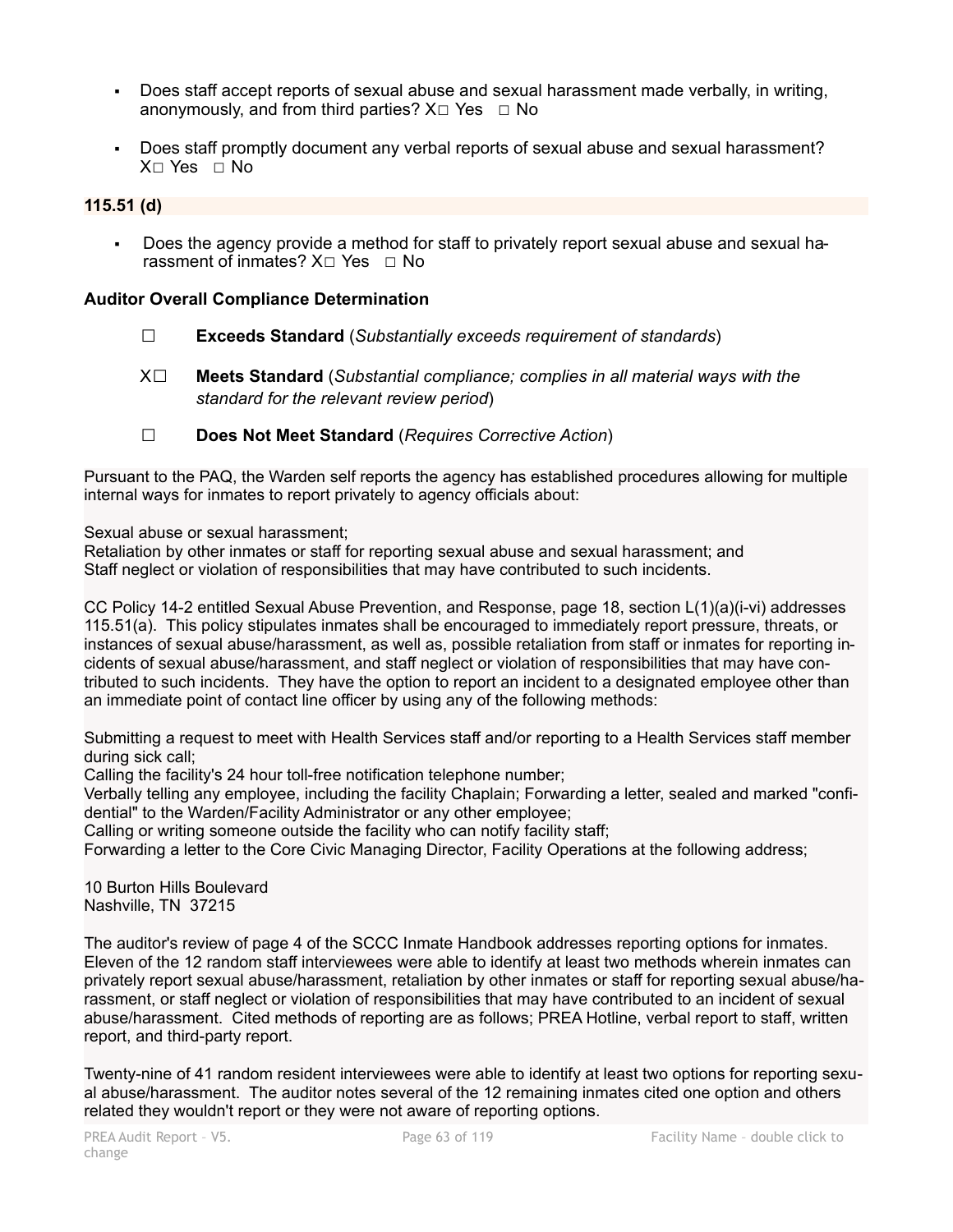Options cited are PREA Hotline, written report, verbal report to staff, third-party report, and write to TNDOC and/or CC. The most common options cited were the Hotline and verbal to staff. Some interviewees cited the posters located above inmate telephones in the housing units as a source for relevant telephone numbers.

Inmates cited the Hotline, family, and friends as reporting options to individuals not affiliated with SCCC.

As previously mentioned, the auditor's review of one PREA poster included in the PAQ reveals reporting names, addresses, and telephone numbers. The auditor noted these posters are plentiful throughout the facility.

Pursuant to the PAQ, the Warden self reports the agency provides at least one way for inmates to report abuse or harassment to a public or private entity or office that is not part of the agency. The Warden further self reports the agency does have a policy requiring inmates detained solely for civil immigration purposes be provided information on how to contact relevant consular officials and relevant officials of the Department of Homeland Security. However, no detainees, housed solely for civil immigration purposes, are confined at SCCC.

CC Policy 14-2 entitled Sexual Abuse Prevention, and Response, page 20, section L(3) addresses 115.51(b). This policy stipulates inmates/detainees who are victims of sexual abuse/sexual harassment as defined in this provision, retaliation from staff or inmates for reporting incidents as defined in this provision, or staff neglect for violation of responsibilities as defined in this provision, have the option to report an incident to a designated employee other than an immediate point of contact line officer by using any of the following methods:

Anonymous reporting to PREA Hot Line Global- Telephone #9222; Avalon- Telephone #9555; Rape Crisis Center- 1-931-381-8580 and address is 2441 Park Plus Drive, Columbia, TN 38401

The auditor's review of the MOU between CC (SCCC) and Center of Hope reveals substantial compliance with 115.51(b).

The PCM self reports the Center of Hope Hotline is not toll-free however, they accept collect calls for purposes of sexual abuse/harassment calls from SCCC inmates. Such calls are unmonitored and the administrative duty officer or shift captain receives reports.

The PCM self reports 0 inmates were confined at SCCC solely for civil immigration purposes during the last 24 months.

The PCM asserts these procedures enable receipt and immediate transmission of inmate reports of sexual abuse/harassment to agency officials that allow the inmate to remain anonymous upon request. During the on-site audit, the auditor tested the process. The allegation (test) was transmitted to the PCM via e-mail.

Twenty-three of 41 random resident interviewees assert they either do not know if they are allowed or they cannot make a report without giving their name. As mentioned in the narrative for 115.33, the auditor finds inmates have sufficient resources from which to receive PREA information.

Pursuant to the PAQ, the Warden self reports the agency has a policy mandating that staff accept reports of sexual abuse and sexual harassment made verbally, in writing, anonymously, and from third parties. The Warden further self reports staff are required to immediately document verbal reports, although policy requires prompt documentation.

CC Policy 14-2 entitled Sexual Abuse Prevention, and Response, pages 18 and 19, section L(2) addresses 115.51(c).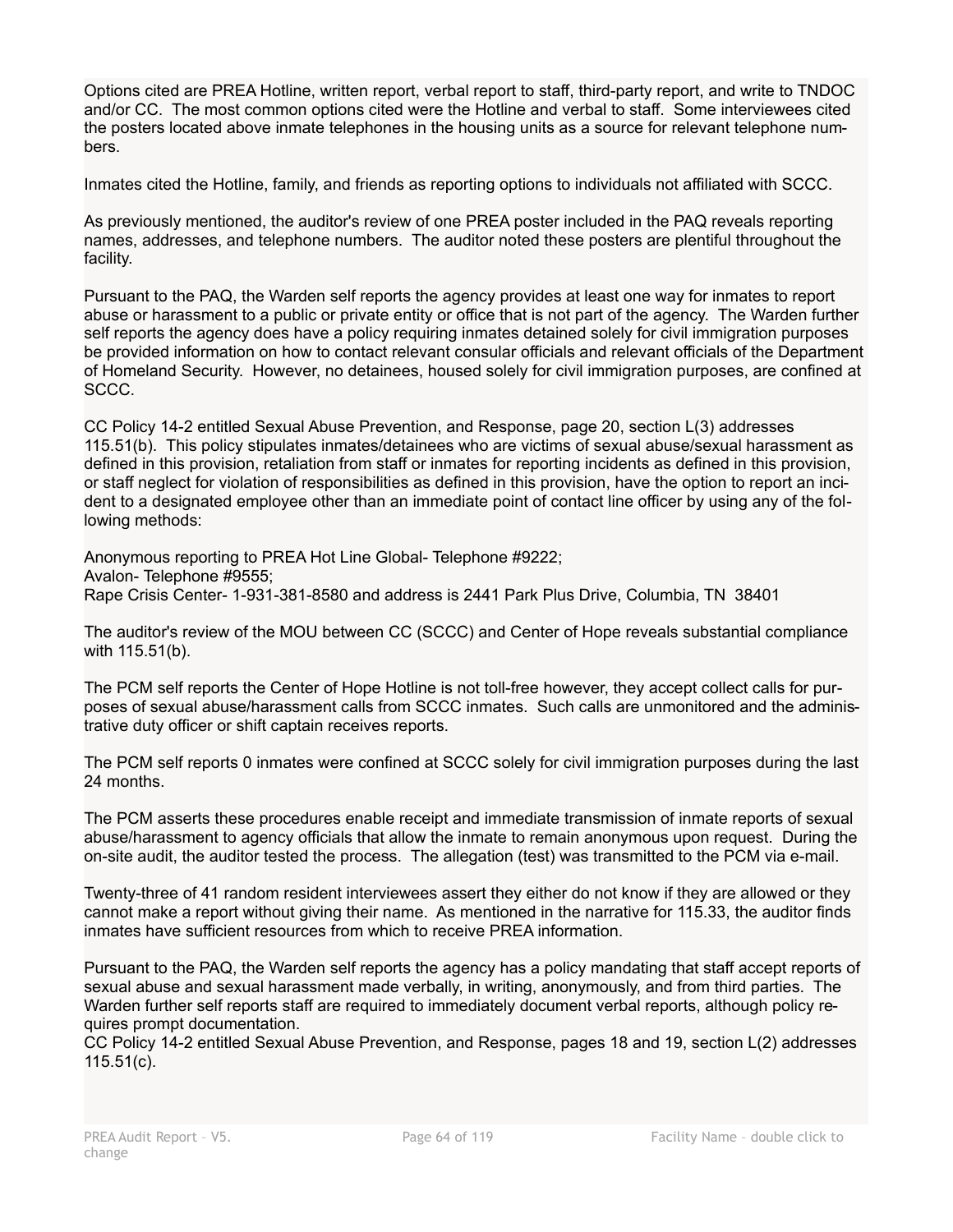Eleven of 12 random staff interviewees assert when an inmate alleges sexual abuse/harassment, he/she can do so verbally, in writing, anonymously, and from third parties. All 12 interviewees assert they document verbal reports. Nine interviewees assert they document such reports immediately following receipt of the same.

Thirty of 41 random inmate interviewees assert they can make reports of sexual abuse/harassment in person and in writing. Twenty-six interviewees assert someone else (e.g. friend or relative) can make the report for them without mentioning their name.

Pursuant to the PAQ, the Warden self reports the agency has established procedures for staff to privately report sexual abuse and sexual harassment of inmates. The Warden further reports staff are directed to contact the PREA Hot Line, submit letters and grievances, and verbally report to management. Finally, the auditor's review of the CC Code of Ethics publication and poster reveals the telephone number for the Ethics Hotline to facilitate such reporting.

CC Policy 3-3 entitled Core Civic Code of Ethics, pages 1 and 2, section A(1) and (2) addresses 115.51(d).

The auditor's review of a CC Ethics Line poster provides a method staff can access for private reporting of sexual abuse/harassment issues.

Ten of 12 random staff interviewees are able to articulate two methods to facilitate private reporting of sexual abuse/harassment of inmates. Options cited are verbal report to supervisor behind closed doors, call Ethics Hotline, call supervisor, call inmate PREA Hotline, and a written report.

In view of the above, the auditor finds SCCC substantially compliant with 115.51.

## **Standard 115.52: Exhaustion of administrative remedies**

## **All Yes/No Questions Must Be Answered by the Auditor to Complete the Report**

## **115.52 (a)**

▪ Is the agency exempt from this standard? NOTE: The agency is exempt ONLY if it does not have administrative procedures to address inmate grievances regarding sexual abuse. This does not mean the agency is exempt simply because an inmate does not have to or is not ordinarily expected to submit a grievance to report sexual abuse. This means that as a matter of explicit policy, the agency does not have an administrative remedies process to address sexual abuse. X☐ Yes ☐ No

## **115.52 (b)**

- Does the agency permit inmates to submit a grievance regarding an allegation of sexual abuse without any type of time limits? (The agency may apply otherwise-applicable time limits to any portion of a grievance that does not allege an incident of sexual abuse.) (N/A if agency is exempt from this standard.)  $□$  Yes  $□$  No  $X□$  NA
- Does the agency always refrain from requiring an inmate to use any informal grievance process, or to otherwise attempt to resolve with staff, an alleged incident of sexual abuse? (N/A if agency is exempt from this standard.)  $\Box$  Yes  $\Box$  No X $\Box$  NA

### **115.52 (c)**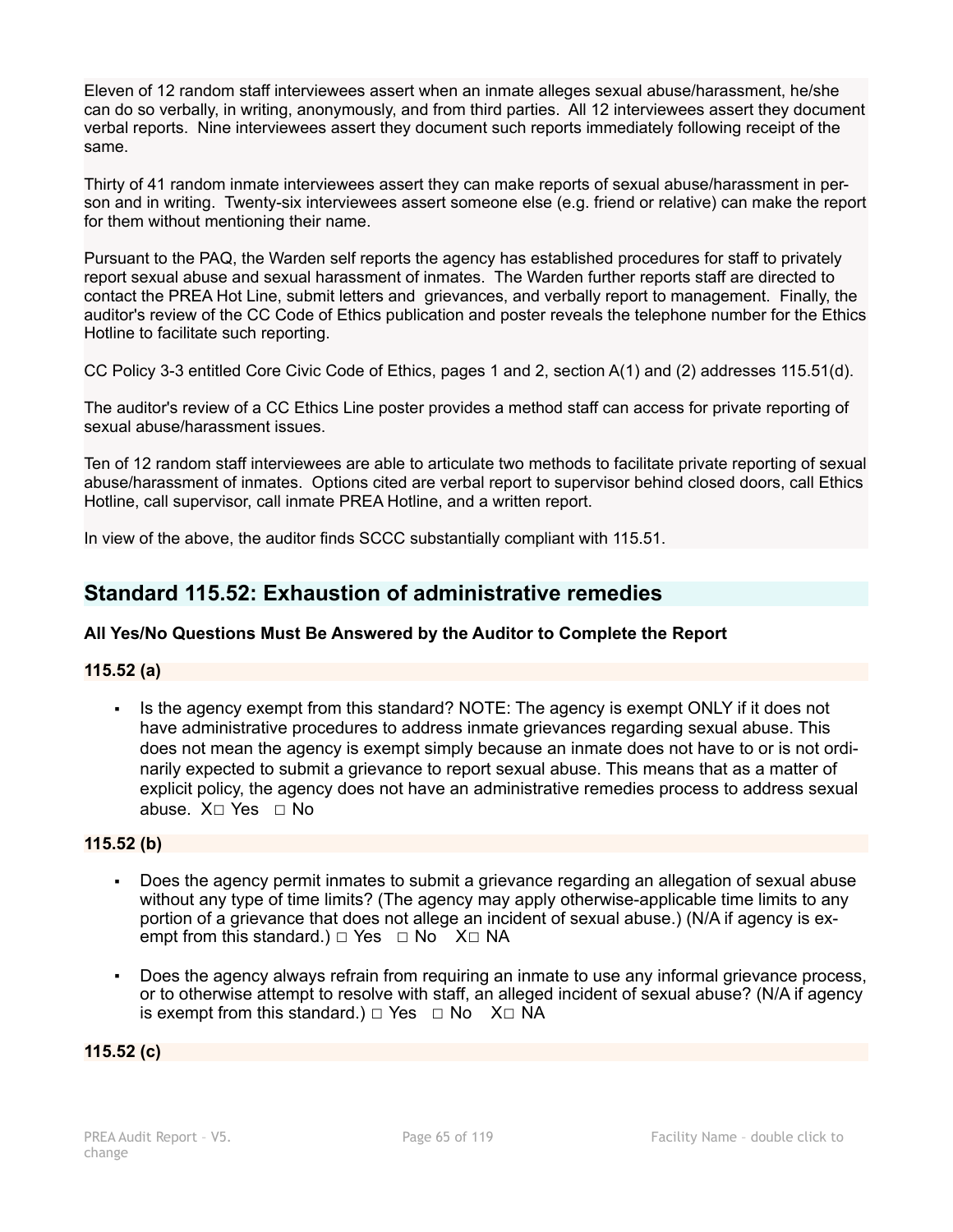- Does the agency ensure that: An inmate who alleges sexual abuse may submit a grievance without submitting it to a staff member who is the subject of the complaint? (N/A if agency is exempt from this standard.)  $\Box$  Yes  $\Box$  No X $\Box$  NA
- Does the agency ensure that: Such grievance is not referred to a staff member who is the subject of the complaint? (N/A if agency is exempt from this standard.)  $\Box$  Yes  $\Box$  No X $\Box$  NA

## **115.52 (d)**

- Does the agency issue a final agency decision on the merits of any portion of a grievance alleging sexual abuse within 90 days of the initial filing of the grievance? (Computation of the 90-day time period does not include time consumed by inmates in preparing any administrative appeal.) (N/A if agency is exempt from this standard.)  $\Box$  Yes  $\Box$  No X $\Box$  NA
- If the agency claims the maximum allowable extension of time to respond of up to 70 days per 115.52(d)(3) when the normal time period for response is insufficient to make an appropriate decision, does the agency notify the inmate in writing of any such extension and provide a date by which a decision will be made? (N/A if agency is exempt from this standard.) ☐ Yes ☐ No X☐ NA
- At any level of the administrative process, including the final level, if the inmate does not receive a response within the time allotted for reply, including any properly noticed extension, may an inmate consider the absence of a response to be a denial at that level? (N/A if agency is exempt from this standard.)  $\Box$  Yes  $\Box$  No X $\Box$  NA

## **115.52 (e)**

- Are third parties, including fellow inmates, staff members, family members, attorneys, and outside advocates, permitted to assist inmates in filing requests for administrative remedies relating to allegations of sexual abuse? (N/A if agency is exempt from this standard.) ☐ Yes ☐ No X☐ NA
- Are those third parties also permitted to file such requests on behalf of inmates? (If a third-party files such a request on behalf of an inmate, the facility may require as a condition of processing the request that the alleged victim agree to have the request filed on his or her behalf, and may also require the alleged victim to personally pursue any subsequent steps in the administrative remedy process.) (N/A if agency is exempt from this standard.)  $\Box$  Yes  $\Box$  No X $\Box$  NA
- If the inmate declines to have the request processed on his or her behalf, does the agency document the inmate's decision? (N/A if agency is exempt from this standard.) ☐ Yes ☐ No X☐ NA

## **115.52 (f)**

- Has the agency established procedures for the filing of an emergency grievance alleging that an inmate is subject to a substantial risk of imminent sexual abuse? (N/A if agency is exempt from this standard.)  $\Box$  Yes  $\Box$  No X $\Box$  NA
- After receiving an emergency grievance alleging an inmate is subject to a substantial risk of imminent sexual abuse, does the agency immediately forward the grievance (or any portion thereof that alleges the substantial risk of imminent sexual abuse) to a level of review at which immediate corrective action may be taken? (N/A if agency is exempt from this standard.). ☐ Yes ☐ No X☐ NA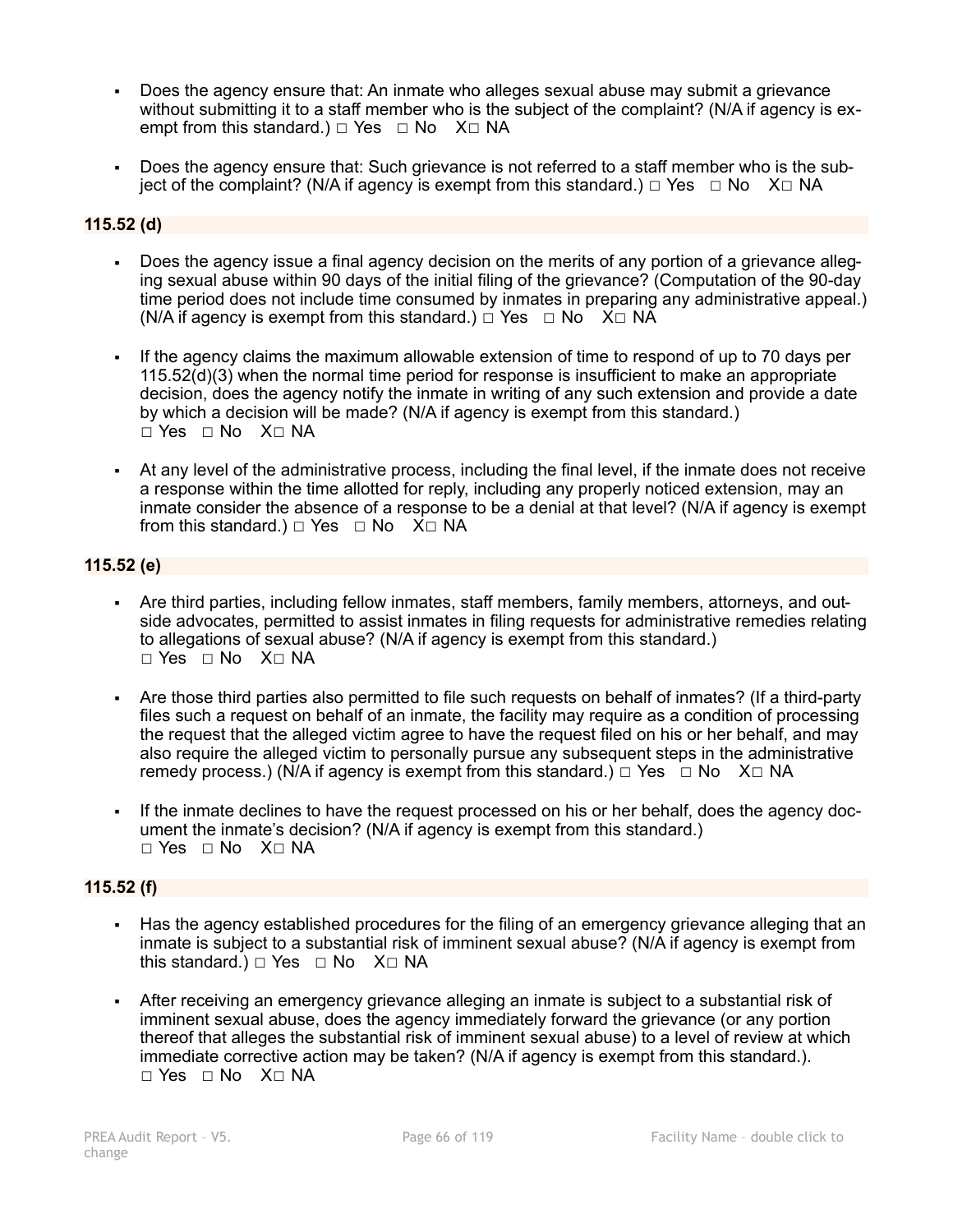- After receiving an emergency grievance described above, does the agency provide an initial response within 48 hours? (N/A if agency is exempt from this standard.)  $\Box$  Yes  $\Box$  No X $\Box$  NA
- After receiving an emergency grievance described above, does the agency issue a final agency decision within 5 calendar days? (N/A if agency is exempt from this standard.) ☐ Yes ☐ No X☐ NA
- Does the initial response and final agency decision document the agency's determination whether the inmate is in substantial risk of imminent sexual abuse? (N/A if agency is exempt from this standard.)  $\Box$  Yes  $\Box$  No X $\Box$  NA
- Does the initial response document the agency's action(s) taken in response to the emergency grievance? (N/A if agency is exempt from this standard.)  $\Box$  Yes  $\Box$  No X $\Box$  NA
- Does the agency's final decision document the agency's action(s) taken in response to the emergency grievance? (N/A if agency is exempt from this standard.)  $\Box$  Yes  $\Box$  No X $\Box$  NA

### **115.52 (g)**

▪ If the agency disciplines an inmate for filing a grievance related to alleged sexual abuse, does it do so ONLY where the agency demonstrates that the inmate filed the grievance in bad faith? (N/ A if agency is exempt from this standard.)  $\Box$  Yes  $\Box$  No X $\Box$  NA

### **Auditor Overall Compliance Determination**

- ☐ **Exceeds Standard** (*Substantially exceeds requirement of standards*)
- X☐ **Meets Standard** (*Substantial compliance; complies in all material ways with the standard for the relevant review period*)
- ☐ **Does Not Meet Standard** (*Requires Corrective Action*)

CC Policy 14-2 entitled Sexual Abuse Prevention and Response, pages 18 and 19, section L(1)(c) addresses 115.52. This policy stipulates as follows:

Unless otherwise mandated by contract, alleged PREA incidents will not be processed through the facility's inmate/detainee grievance process. Should a report be submitted and received as an inmate/detainee grievance, whether inadvertently or due to contracting agency requirements, it will immediately be referred to the facility investigator or Administrative Duty Officer (ADO).

The PCM asserts within the last 12 months, zero inmates have filed or attempted to file PREA-related issues pursuant to the facility grievance policy. The auditor finds the same to be synonymous with the above policy stipulation.

In view of the above, the auditor finds SCCC substantially compliant with 115.52 as the facility is exempt.

## **Standard 115.53: Inmate access to outside confidential support services**

## **All Yes/No Questions Must Be Answered by the Auditor to Complete the Report**

### **115.53 (a)**

▪ Does the facility provide inmates with access to outside victim advocates for emotional support services related to sexual abuse by giving inmates mailing addresses and telephone numbers,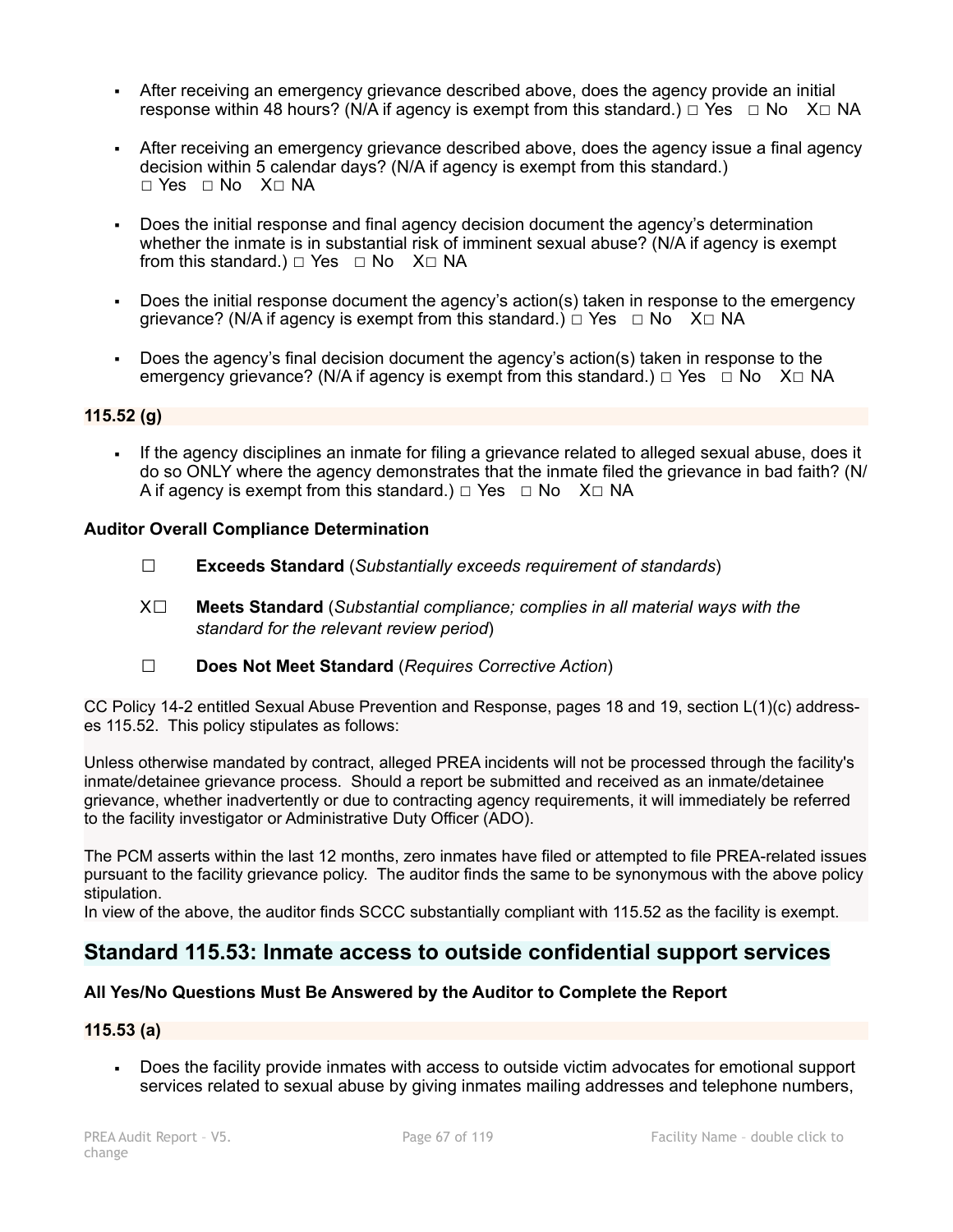including toll-free hotline numbers where available, of local, State, or national victim advocacy or rape crisis organizations?  $X \square Y$ es  $\square$  No

- Does the facility provide persons detained solely for civil immigration purposes mailing addresses and telephone numbers, including toll-free hotline numbers where available of local, State, or national immigrant services agencies? (N/A if the facility *never* has persons detained solely for civil immigration purposes.) □ Yes □ No X□ NA
- Does the facility enable reasonable communication between inmates and these organizations and agencies, in as confidential a manner as possible?  $X \Box Y$ es  $\Box$  No

## **115.53 (b)**

▪ Does the facility inform inmates, prior to giving them access, of the extent to which such communications will be monitored and the extent to which reports of abuse will be forwarded to authorities in accordance with mandatory reporting laws?  $X \Box Y$ es  $\Box$  No

### **115.53 (c)**

- Does the agency maintain or attempt to enter into memoranda of understanding or other agreements with community service providers that are able to provide inmates with confidential emotional support services related to sexual abuse?  $X \Box Y$ es  $\Box$  No
- Does the agency maintain copies of agreements or documentation showing attempts to enter into such agreements?  $X \Box Y$ es  $\Box N$ o

### **Auditor Overall Compliance Determination**

- ☐ **Exceeds Standard** (*Substantially exceeds requirement of standards*)
- X☐ **Meets Standard** (*Substantial compliance; complies in all material ways with the standard for the relevant review period*)
- ☐ **Does Not Meet Standard** (*Requires Corrective Action*)

Pursuant to the PAQ, the Warden self reports the facility provides inmates with access to outside victim advocates for emotional support services related to sexual abuse by:

Giving inmates mailing addresses and telephone numbers (including toll-free Hotline numbers where available) for local, state, or national advocacy or rape organizations;

Giving inmates mailing addresses and telephone numbers (including toll-free Hotline numbers where available) for immigrant services agencies for persons detained solely for civil immigration purposes; and Enabling reasonable communication between inmates and these organizations in as confidential a manner as possible.

CC Policy 14-2 entitled Sexual Abuse Prevention, and Response, page 10, section F(1) and (2) addresses 115.53(a).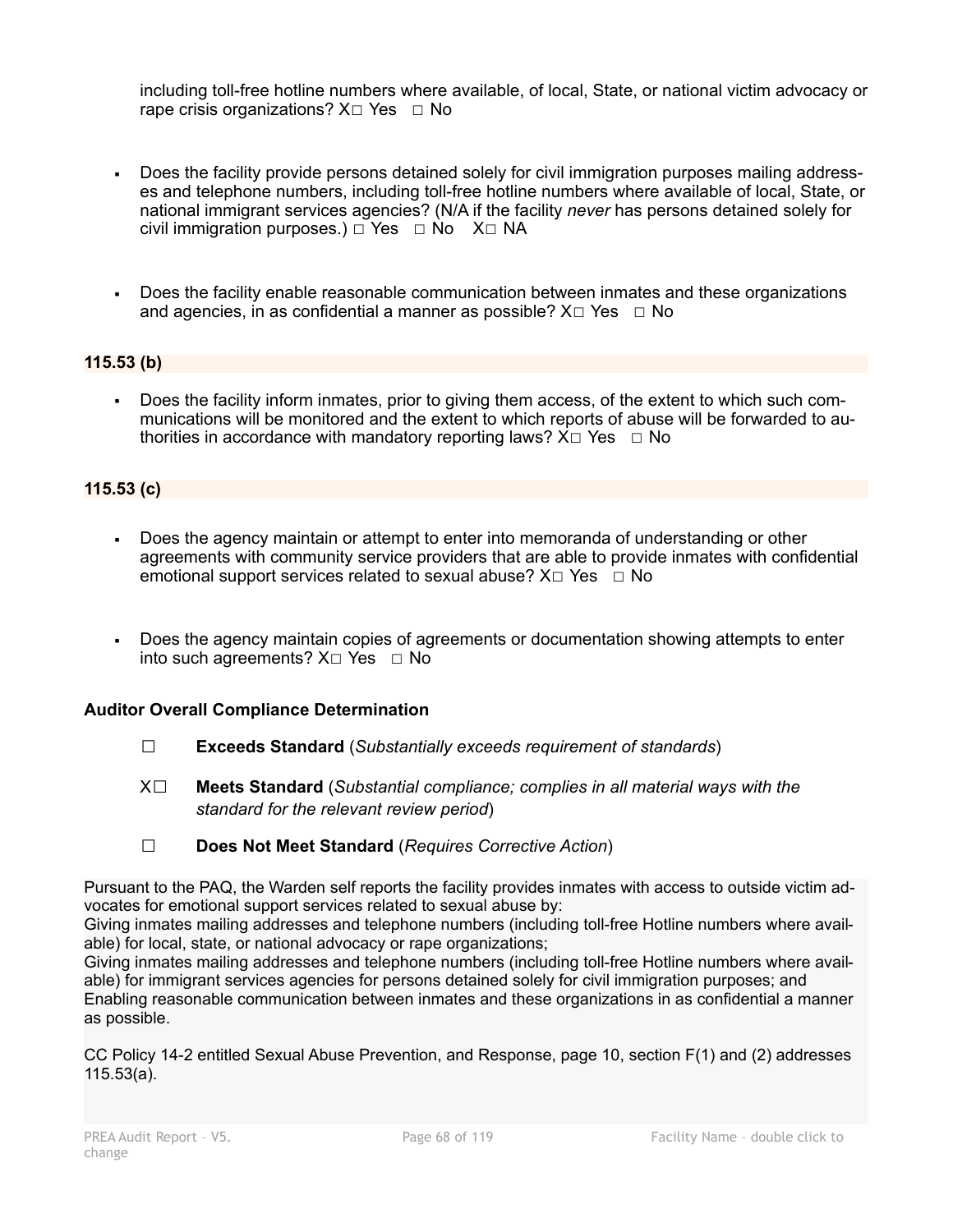The auditor's review of the SCCC Inmate Handbook reveals the telephone number and address for Center of Hope is noted on page 5. However, pursuant to subsequent contact with facility staff, the auditor has learned Center of Hope does not provide 115.53(a) services. Rather, Avalon Center of Domestic Violence and Assault provides such services.

The auditor's review of a new tri-fold and poster reveals information validating 115.53(a) and (b). This information, with the implementation of both documents, will result in substantial compliance with 115.53. Additionally, MOUs with Avalon regarding the subject-matter of 115.53 are pending signature. They were forwarded to Avalon on May 5, 2019.

In response to whether they know if there are services available outside the facility for dealing with sexual abuse if they needed them, nine of 35 random residents interviewed pursuant to the random inmate interview questionnaire, responded in the affirmative. Only three of those interviewees were able to identify the kind(s) of services available to them. All three mentioned Avalon Services was the primary provider. However, the auditor notes eight additional interviewees assert the information is posted on the unit walls/bulletin boards and noted in the Inmate Handbook.

Eleven interviewees assert the facility provides mailing addresses and telephone numbers for the outside services. As previously mentioned, three interviewees cited Avalon as the provider of such services. Ten interviewees assert the numbers are free to call and 15 assert calls to the service(s) can be facilitated anytime.

Two of the six interviewees who reported a sexual abuse/harassment incident at SCCC assert the facility provides mailing addresses and telephone numbers for outside services. A discussion regarding the breakdown of sexual abuse and sexual harassment allegations within the context of 115.53(a) appears throughout this report. One interviewee asserts the numbers are free to call. One interviewee also asserts he can talk anytime with people from those services while five interviewees did not know.

In view of the above, the auditor finds SCCC non-compliant with 115.53(a-c). Accordingly, the auditor is imposing a 180-day corrective action period in which facility staff must demonstrate compliance with the provisions and institutionalization of the subject-matter therein. The due date for completion of corrective action is March 3, 2020.

Pursuant to standard procedure, inmate receipt of the tri-fold and other PREA materials is documented. The PCM will forward a copy of an inmate roster reflecting inmates received subsequent to the date on which the revised tri-fold is implemented. The auditor will randomly select names and the PCM will provide the auditor with relevant documentation certifying the inmate's receipt of the updated tri-fold.

In addition to the above, this information will be included in the Orientation presentation. Accordingly, the Orientation lesson plan must be modified to address the same. The PCM will forward a copy of the amended plan to the auditor for inclusion in the record. In conjunction with the corrective action identified in the preceding paragraph, the PCM will forward relevant documentation validating the selected inmate's completion of Orientation wherein the new subject-matter was presented.

To ensure inmates currently housed at SCCC receive this information, the auditor recommends the PCM author an instructional memorandum articulating these changes and/or updates, providing the same to all SCCC inmates. Upon completion of distribution of the same, the PCM will provide an e-mail or memorandum to the auditor specifying the completion date for distribution, as well as, a copy of the memorandum. NOTE: This step is part of the corrective action plan.

Finally, staff stakeholders must be notified regarding this information. Accordingly, a memorandum can be developed, articulating the parameters as referenced above, and distributed to the Warden, PCM, Quality Assurance Manager, PREA Investigator, all unit and case management staff, and any other stakeholders. A copy of the memorandum, inclusive of all stakeholders' signatures and date(s) of receipt (inclusive of the "I understand the subject-matter" caveat), will be forwarded to the auditor for inclusion in the record. In the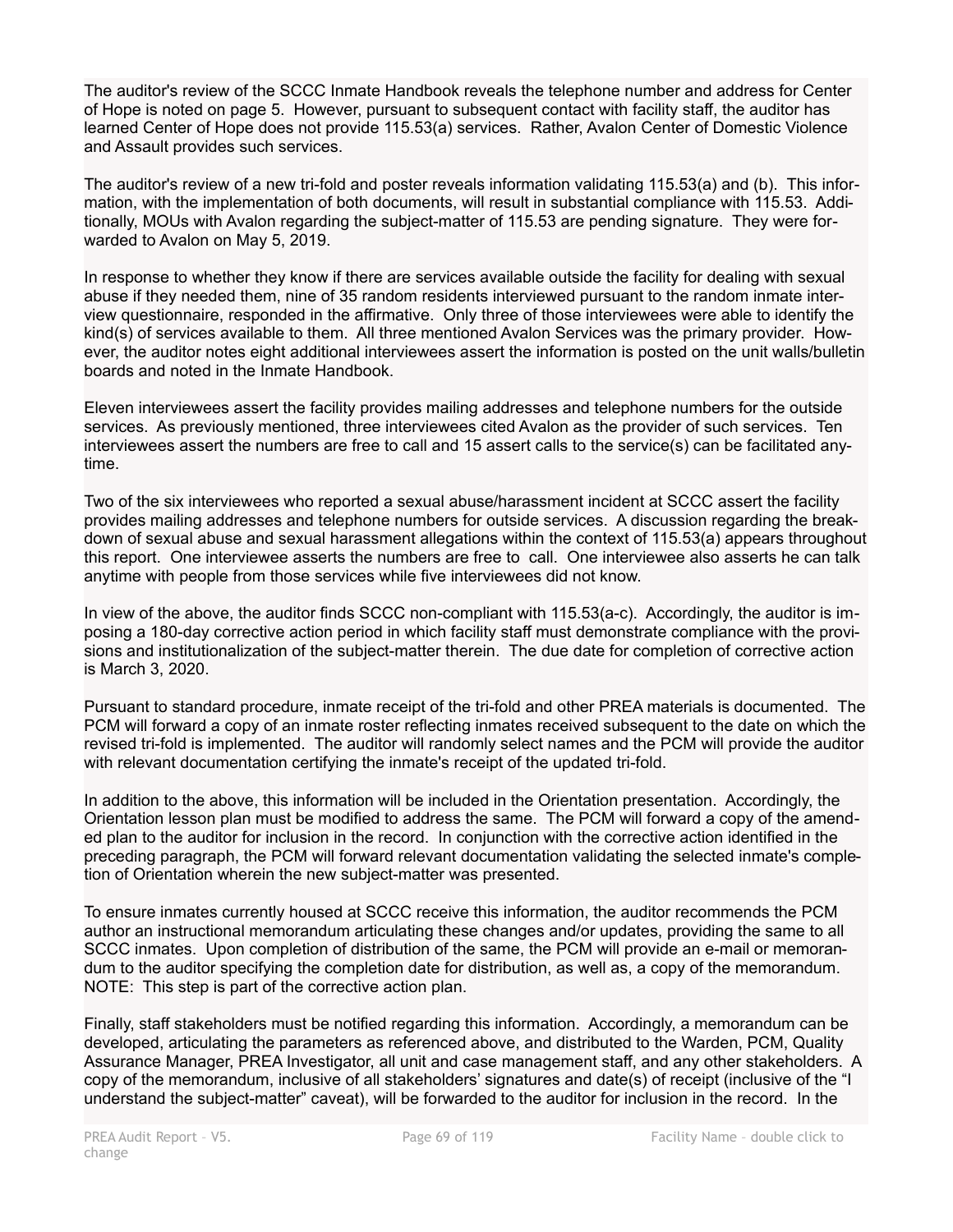alternative, the PCM can develop a training syllabus and forward the same to the auditor, inclusive of training documents reflecting staff completion of the training.

### **January 30, 2020 Update:**

**The auditor's review of the updated CC PREA trifold (distributed to all inmates upon intake) reveals an excellent overview of requisite information that may be shared as the result of an inmate's conversation with victim advocacy providers. Such conversations normally occur following an incident of sexual abuse and activation of such services by the inmate.**

**The auditor's review of a training memorandum dated January 15, 2020, authored by the PCM, reveals discussion regarding the provision of the trifold to the inmate upon arrival and documentation for receipt of the same. An attached Training/Activity Attendance Roster bearing the printed names/ signatures of case management and classification staff reveals they understand the subject-matter presented.** 

### **February 18, 2020 Update:**

**The auditor's review of the updated SCCC PREA Orientation Plan (inmates) clearly reflects reference to the tri-fold that is attached to the Handbook. Additionally, the auditor's review of 15 random inmate files (gleaned from a roster generated in January, 2020) reveals 13 inmates received the new trifold. Two of the 15 forms could not be located.** 

### **In view of the above, the auditor finds SCCC staff have completed all requisite corrective action.**

Pursuant to the PAQ, the Warden self reports the facility informs inmates, prior to giving them access to outside support services, the extent to which such communications will be monitored. The Warden also self reports the facility informs inmates, prior to giving them access to outside support services, of the mandatory reporting rules governing privacy, confidentiality, and/or privilege that apply to disclosures of sexual abuse made to outside victim advocates, including any limits to confidentiality under relevant federal, state, or local law.

CC Policy 14-2 entitled Sexual Abuse Prevention, and Response, page 10, section F(3) addresses 115.53(b).

Of the 35 random resident interviewees, 23 assert what they say to people from the services mentioned in the narrative for 115.53(a) remains private. Seven interviewees assert the conversations with staff from these services may be listened to or shared with someone else. Four interviewees assert criminal-related content and threats of self-injurious behavior are reasons for listening to and sharing conversations with someone else.

Of the six inmates who reported an incident of sexual abuse/harassment at SCCC, two related they can communicate with staff from the above services in a confidential manner. One of these interviewees asserts conversations with them can be told to or listened to by someone else. The one rationale cited for listening to or sharing with someone else occurs only when the victim authorizes the same.

The corrective action plan for 115.53(b) is clearly articulated in the narrative for 115.53(a).

Pursuant to the PAQ, the Warden self reports the facility maintains MOUs or other agreements with community service providers that are able to provide inmates with emotional support services related to sexual abuse. The Warden further self reports the facility maintains copies of the agreement(s).

As noted above, confidential emotional support is not provided through the Center of Hope. That agency is a resource used by TNDOC, but not SCCC. This service is provided through an MOU with Avalon Center and the MOU is addressed in the narrative for 115.53(a).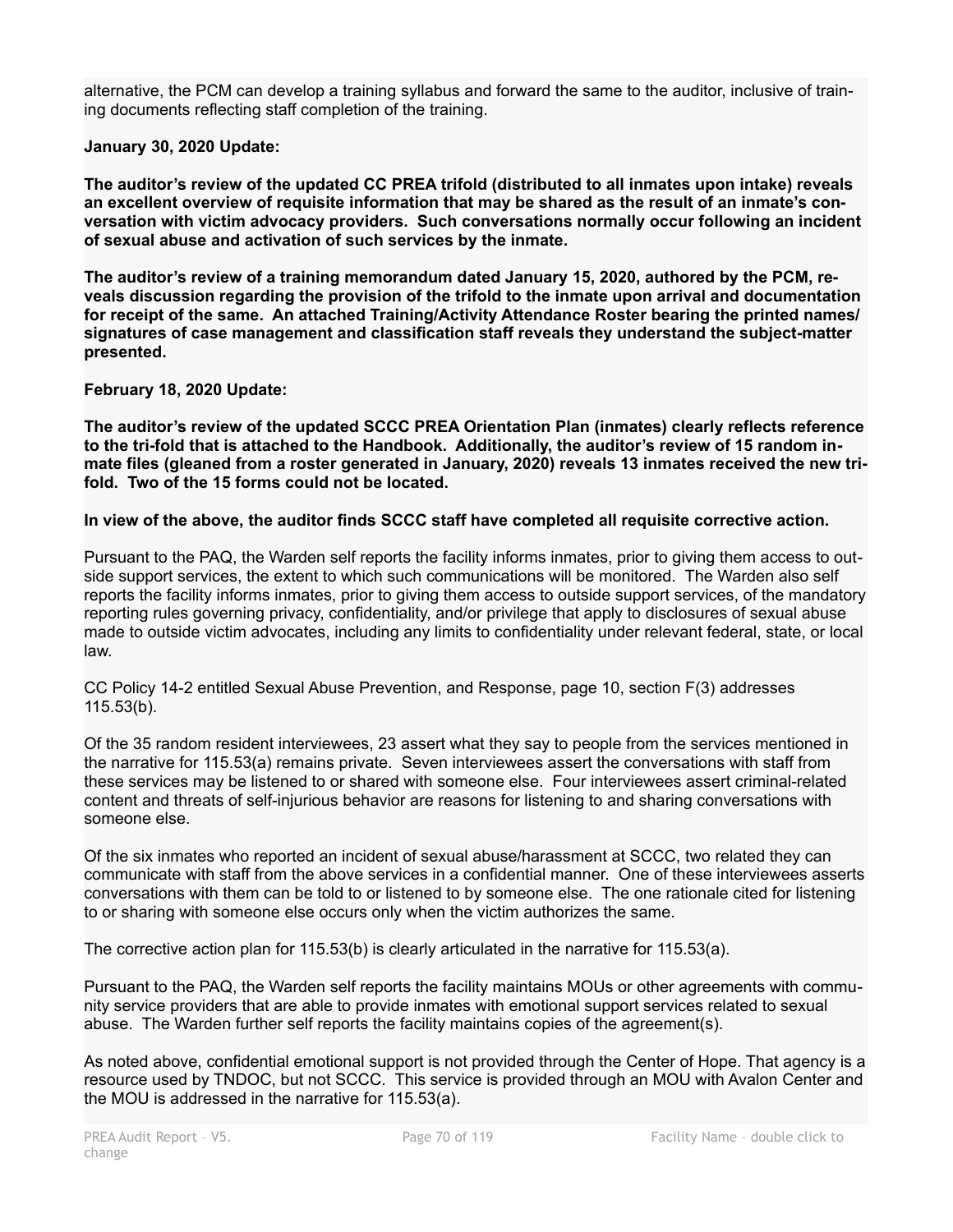The auditor has reviewed that MOU and finds the same, once signed, will ensure substantial compliance with 115.53.

As reflected throughout, the auditor finds SCCC substantially compliant with 115.53.

## **Standard 115.54: Third-party reporting**

## **All Yes/No Questions Must Be Answered by the Auditor to Complete the Report**

## **115.54 (a)**

- **EXTER 15 Has the agency established a method to receive third-party reports of sexual abuse and sexual** harassment? X□ Yes □ No
- **Example 2** Has the agency distributed publicly information on how to report sexual abuse and sexual harassment on behalf of an inmate?  $X \cap Yes \cap No$

## **Auditor Overall Compliance Determination**

- ☐ **Exceeds Standard** (*Substantially exceeds requirement of standards*)
- X☐ **Meets Standard** (*Substantial compliance; complies in all material ways with the standard for the relevant review period*)
- ☐ **Does Not Meet Standard** (*Requires Corrective Action*)

Pursuant to the PAQ, the Warden self reports the facility provides a method to receive third-party reports of inmate sexual abuse or sexual harassment. Pursuant to the auditor's review of the CC website, any inmate sexual abuse/sexual harassment reporter may report anonymously to the Warden or TNDOC officials (via letter). The facility address and name of the Warden, as well as, the appropriate TNDOC address are clearly documented on the website. Additionally, reporters may contact the National Sexual Assault Hotline and an additional CC Ethics Hotline [hosted by a third-party Hotline provider (number posted on the CC website)], and the TNDOC Tip Line. Reports can also be reported on-line to the CC Ethics Division.

The Warden further self reports the facility publicly distributes information on how to report inmate sexual abuse or sexual harassment on behalf of inmates. Information is available pursuant to PREA posters hung throughout the facility where inmates, staff, and visitors have access.

CC Policy 14-2 entitled Sexual Abuse Prevention, and Response, page 20, section L(4) addresses 115.54(a).

The auditor's review of a sexual abuse investigation dated January 22, 2019 reveals an anonymous thirdparty report was the impetus for commencement of the investigation.

The auditor notes PREA information and reporting options for visitors, attorneys, etc. are posted in the inmate visiting room.

In view of the above, the auditor finds SCCC substantially compliant with 115.54.

# **OFFICIAL RESPONSE FOLLOWING AN INMATE REPORT**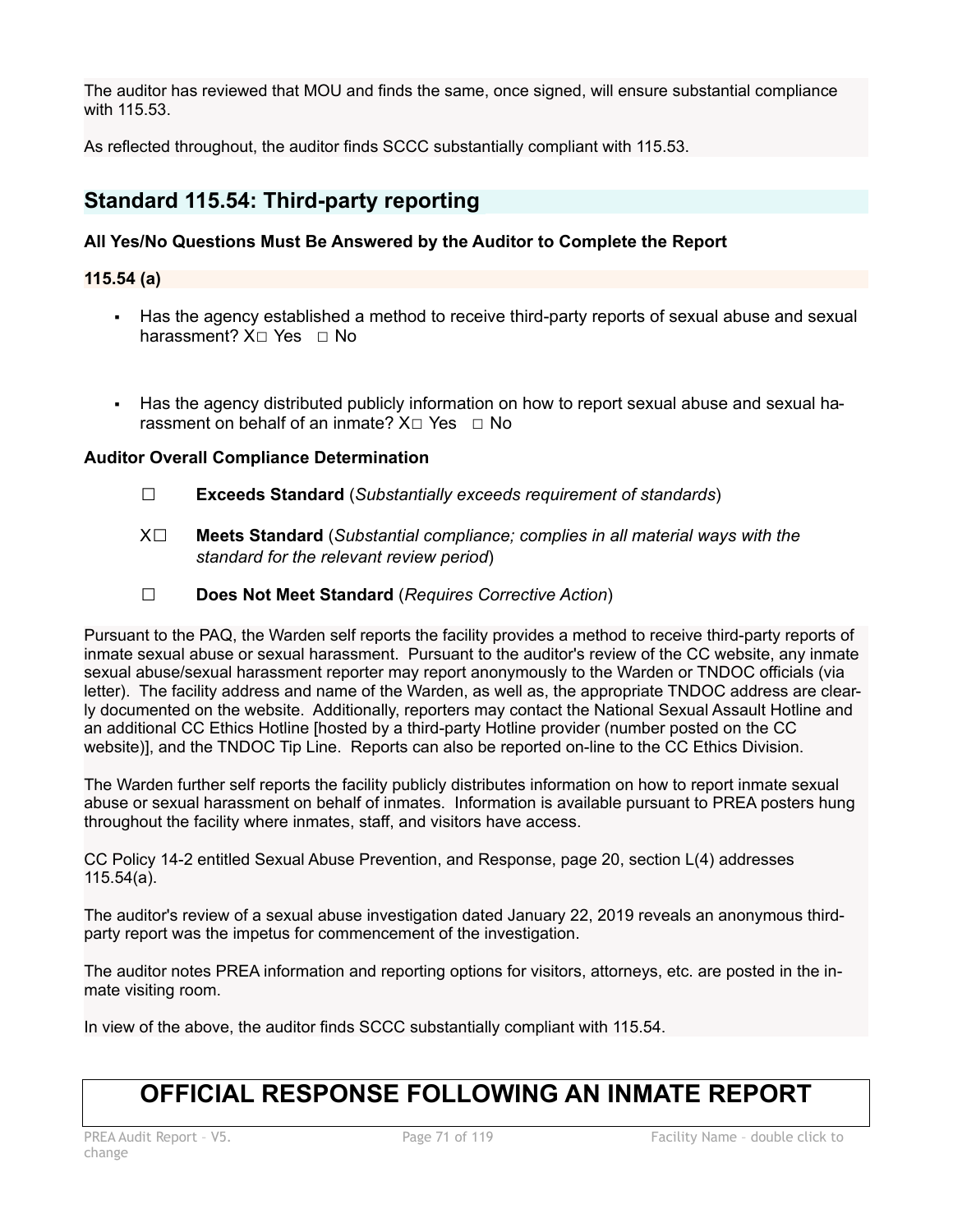## **Standard 115.61: Staff and agency reporting duties**

## **All Yes/No Questions Must Be Answered by the Auditor to Complete the Report**

## **115.61 (a)**

- Does the agency require all staff to report immediately and according to agency policy any knowledge, suspicion, or information regarding an incident of sexual abuse or sexual harassment that occurred in a facility, whether or not it is part of the agency?  $X \Box Y$ es  $\Box$  No
- Does the agency require all staff to report immediately and according to agency policy any knowledge, suspicion, or information regarding retaliation against inmates or staff who reported an incident of sexual abuse or sexual harassment?  $X \Box Y$ es  $\Box$  No
- Does the agency require all staff to report immediately and according to agency policy any knowledge, suspicion, or information regarding any staff neglect or violation of responsibilities that may have contributed to an incident of sexual abuse or sexual harassment or retaliation? X☐ Yes ☐ No

## **115.61 (b)**

▪ Apart from reporting to designated supervisors or officials, does staff always refrain from revealing any information related to a sexual abuse report to anyone other than to the extent necessary, as specified in agency policy, to make treatment, investigation, and other security and management decisions?  $X \square$  Yes  $\square$  No

## **115.61 (c)**

- Unless otherwise precluded by Federal, State, or local law, are medical and mental health prac-<br>titioners required to report sexual abuse pursuant to paragraph (a) of this section?  $X□$ titioners required to report sexual abuse pursuant to paragraph (a) of this section? Yes □ No
- Are medical and mental health practitioners required to inform inmates of the practitioner's duty to report, and the limitations of confidentiality, at the initiation of services?  $X□$  Yes □ No

## **115.61 (d)**

▪ If the alleged victim is under the age of 18 or considered a vulnerable adult under a State or local vulnerable persons statute, does the agency report the allegation to the designated State or local services agency under applicable mandatory reporting laws?  $X \Box Y$ es  $\Box$  No

## **115.61 (e)**

Does the facility report all allegations of sexual abuse and sexual harassment, including thirdparty and anonymous reports, to the facility's designated investigators?  $X \Box Y$ es  $\Box \text{No}$ 

## **Auditor Overall Compliance Determination**

☐ **Exceeds Standard** (*Substantially exceeds requirement of standards*)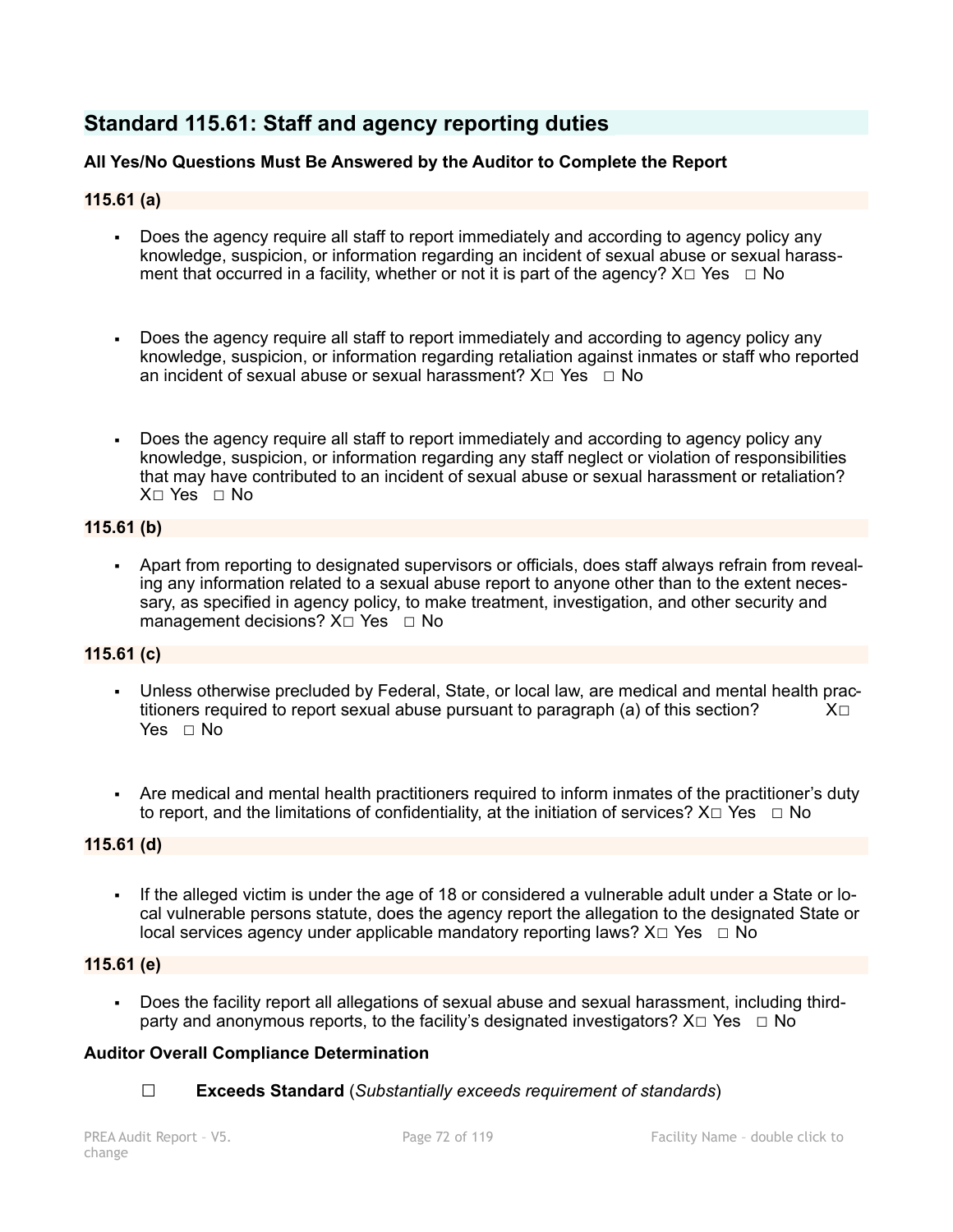X☐ **Meets Standard** (*Substantial compliance; complies in all material ways with the standard for the relevant review period*)

# ☐ **Does Not Meet Standard** (*Requires Corrective Action*)

Pursuant to the PAQ, the Warden self reports the agency requires all staff to report immediately and according to agency policy:

Any knowledge, suspicion or information they receive regarding an incident of sexual abuse or sexual harassment that occurred in a facility, whether or not it is part of the agency;

Any retaliation against inmates or staff who reported such an incident; and

Any staff neglect or violation of responsibilities that may have contributed to an incident or retaliation.

CC Policy 14-2 entitled Sexual Abuse Prevention, and Response, pages 18 and 19, section L(2)(a)(i-iii) addresses 115.61(a).

All 12 random staff interviewees assert they are required to report the following:

Any knowledge, suspicion, or information they receive regarding an incident of sexual abuse/harassment that occurred in a facility, whether or not it is part of the agency;

Any retaliation against inmates or staff who reported such an incident; and

Any staff neglect or violation of responsibilities that may have contributed to an incident or retaliation.

Eleven interviewees assert they immediately report the above to the shift captain, zone senior, a supervisor, unit manager, or medical/mental health staff.

Pursuant to the PAQ, the Warden self reports that apart from reporting to designated supervisors or officials and designated local service agencies, agency policy prohibits staff from revealing any information related to a sexual abuse report to anyone other than to the extent necessary to make treatment, investigation, and other security and management decisions.

CC Policy 14-2 entitled Sexual Abuse Prevention, and Response, page 19, section L(2)(c) addresses 115.61(b).

The PCM self reports access to information regarding reports of sexual abuse is limited by virtue of the fact TNDOC approves who has access to the PREA reporting system.

CC Policy 14-2 entitled Sexual Abuse Prevention, and Response, page 19, section L(2)(e) addresses 115.61(c). TNDOC APP 113.52 entitled Release of Protected Health Information, page 5, section 7(b) also addresses 115.61(c).

The medical/mental health staff interviewees assert that at the initiation of services to an inmate, they do disclose the limitations of confidentiality and their duty to report. That duty to disclose limitations is driven by HIPPA, CC policy, licensure, and the Code of Ethics.

In addition to the above, they are required to report any knowledge, suspicion, or information regarding an incident of sexual abuse/harassment to a designated supervisor or official immediately upon learning of it. Each interviewee asserts they would report to a supervisor.

The mental health staff interviewee asserts she did receive a sexual abuse allegation from an inmate and she reported the same to a supervisor.

Of note, the auditor reviewed the relevant investigation and finds the interviewee's actions were appropriate.

CC Policy 14-2 entitled Sexual Abuse Prevention, and Response, page 19, section L(2)(f) addresses 115.61(d). This policy stipulates such reports are forwarded to the same agencies as articulated in the narrative for 115.21(a) regarding the conduct of criminal investigations.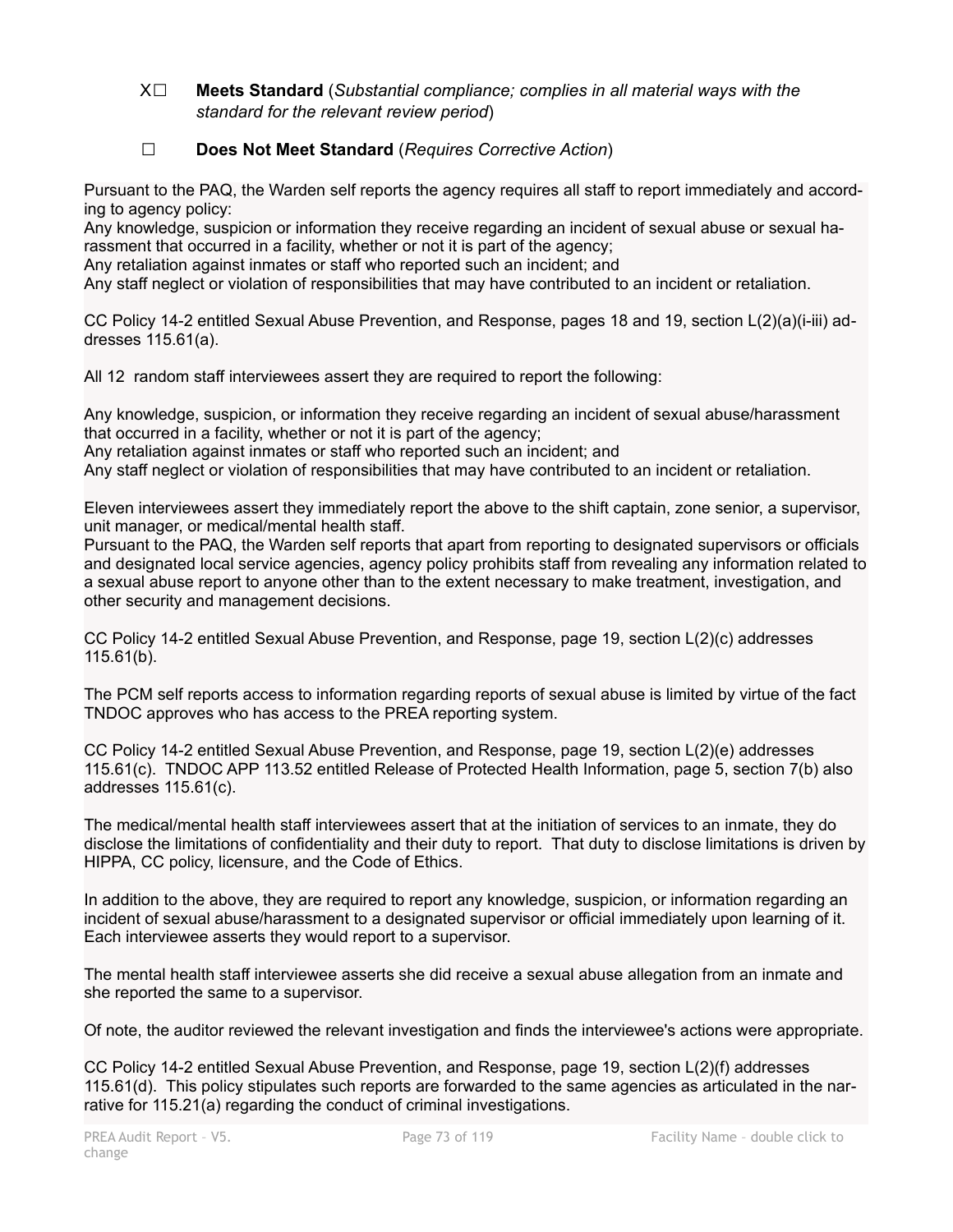The Warden asserts no inmates under the age of 18 are housed at SCCC. With respect to vulnerable adults, the investigator works with OIC investigator(s) and they contact appropriate agencies.

According to the CCPC, if an inmate under the age of 18 or a vulnerable adult were housed at a CC facility, he would ensure facility staff notify either Child Protective Services or Adult Protective Services or applicable agency, based on the situation.

CC Policy 14-2 entitled Sexual Abuse Prevention, and Response, pages 18 and 19, section L(2) addresses 115.61(e).

The Warden asserts all allegations of sexual abuse/harassment (including those from third-party and anonymous sources) are reported directly to designated facility investigator(s). All Administrative Duty Officers (ADOs) refer such allegations to the investigator. They must verify the investigator received the report.

The auditor's review of random sexual abuse/harassment investigations, as described in the narrative for 115.71, reveals allegations were forwarded to the investigator.

In view of the above, the auditor finds SCCC substantially compliant with 115.61.

# **Standard 115.62: Agency protection duties**

# **All Yes/No Questions Must Be Answered by the Auditor to Complete the Report**

# **115.62 (a)**

▪ When the agency learns that an inmate is subject to a substantial risk of imminent sexual abuse, does it take immediate action to protect the inmate?  $X \Box Y$ es  $\Box$  No

# **Auditor Overall Compliance Determination**

- ☐ **Exceeds Standard** (*Substantially exceeds requirement of standards*)
- X☐ **Meets Standard** (*Substantial compliance; complies in all material ways with the standard for the relevant review period*)
- ☐ **Does Not Meet Standard** (*Requires Corrective Action*)

Pursuant to the PAQ, the Warden self reports when the agency or facility learns an inmate is subject to substantial risk of imminent sexual abuse, it takes immediate action to protect the inmate (e.g. it takes some action to assess and implement appropriate protective measures without unreasonable delay). The Warden further self reports in the past 12 months, there was 0 instances wherein the facility determined an inmate was at substantial risk of imminent sexual abuse.

CC Policy 14-2 entitled Sexual Abuse Prevention, and Response, page 1, section entitled Policy addresses 115.62(a).

The Agency Head interviewee advises immediate isolation of the potential victim is the initial response to a report of substantial risk of imminent sexual abuse. It may be feasible to move the potential victim to another housing unit within the facility, dependent upon the circumstances. The potential perpetrator may be placed in Segregation status. The contractual requirements of the partner will dictate the ability to transfer both the potential victim and potential perpetrator. Minimally, we would work with on-site contract monitors to make the best decision under the circumstances.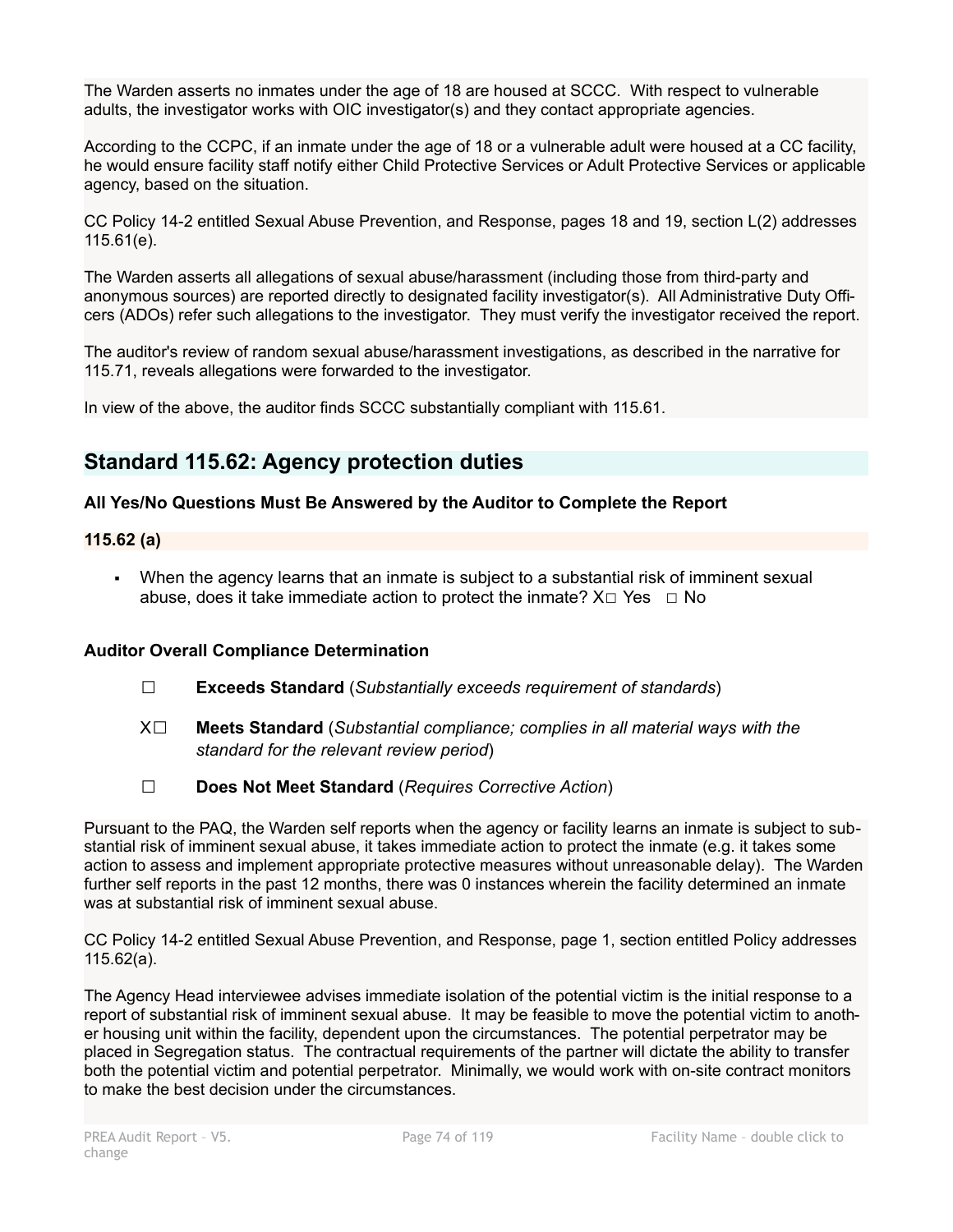The Warden asserts when he learns an inmate is subject to a substantial risk of imminent sexual abuse, he is removed from the danger zone. The matter is subsequently investigated with or by OIC, if appropriate. The potential may be moved to another unit within the facility or the Warden may be able to facilitate a Warden-to-Warden transfer.

All 12 random staff interviewees assert when they learn an inmate is at risk of imminent sexual abuse, he is removed from the danger zone and monitored. Eleven of 12 random staff interviewees assert this action is accomplished immediately following learning of the situation.

In view of the above, the auditor finds SCCC substantially compliant with 115.62.

# **Standard 115.63: Reporting to other confinement facilities**

# **All Yes/No Questions Must Be Answered by the Auditor to Complete the Report**

# **115.63 (a)**

▪ Upon receiving an allegation that an inmate was sexually abused while confined at another facility, does the head of the facility that received the allegation notify the head of the facility or appropriate office of the agency where the alleged abuse occurred?  $X \Box Y$ es  $\Box$  No

# **115.63 (b)**

**•** Is such notification provided as soon as possible, but no later than 72 hours after receiving the allegation? X□ Yes □ No

# **115.63 (c)**

**•** Does the agency document that it has provided such notification?  $X \Box Y$ es  $\Box$  No

# **115.63 (d)**

▪ Does the facility head or agency office that receives such notification ensure that the allegation is investigated in accordance with these standards?  $X \Box Y$ es  $\Box$  No

# **Auditor Overall Compliance Determination**

- ☐ **Exceeds Standard** (*Substantially exceeds requirement of standards*)
- X☐ **Meets Standard** (*Substantial compliance; complies in all material ways with the standard for the relevant review period*)
- ☐ **Does Not Meet Standard** (*Requires Corrective Action*)

Pursuant to the PAQ, the Warden self reports the agency has a policy requiring that, upon receiving an allegation an inmate was sexually abused while confined at another facility, the head of the facility must notify the head of the facility or appropriate office of the agency or facility where sexual abuse is alleged to have occurred. The Warden further self reports in the past 12 months, there was 1 allegation received at the facility wherein an inmate was abused while confined at another facility.

CC Policy 14-2 entitled Sexual Abuse Prevention, and Response, page 21, section 3(a) addresses 115.63(a).

The auditor's review of a Form CC 5-1B investigative form reveals an alleged incident of sexual abuse, occurring at Northwest Complex (a TNDOC State facility) was reported to the SCCC investigator on February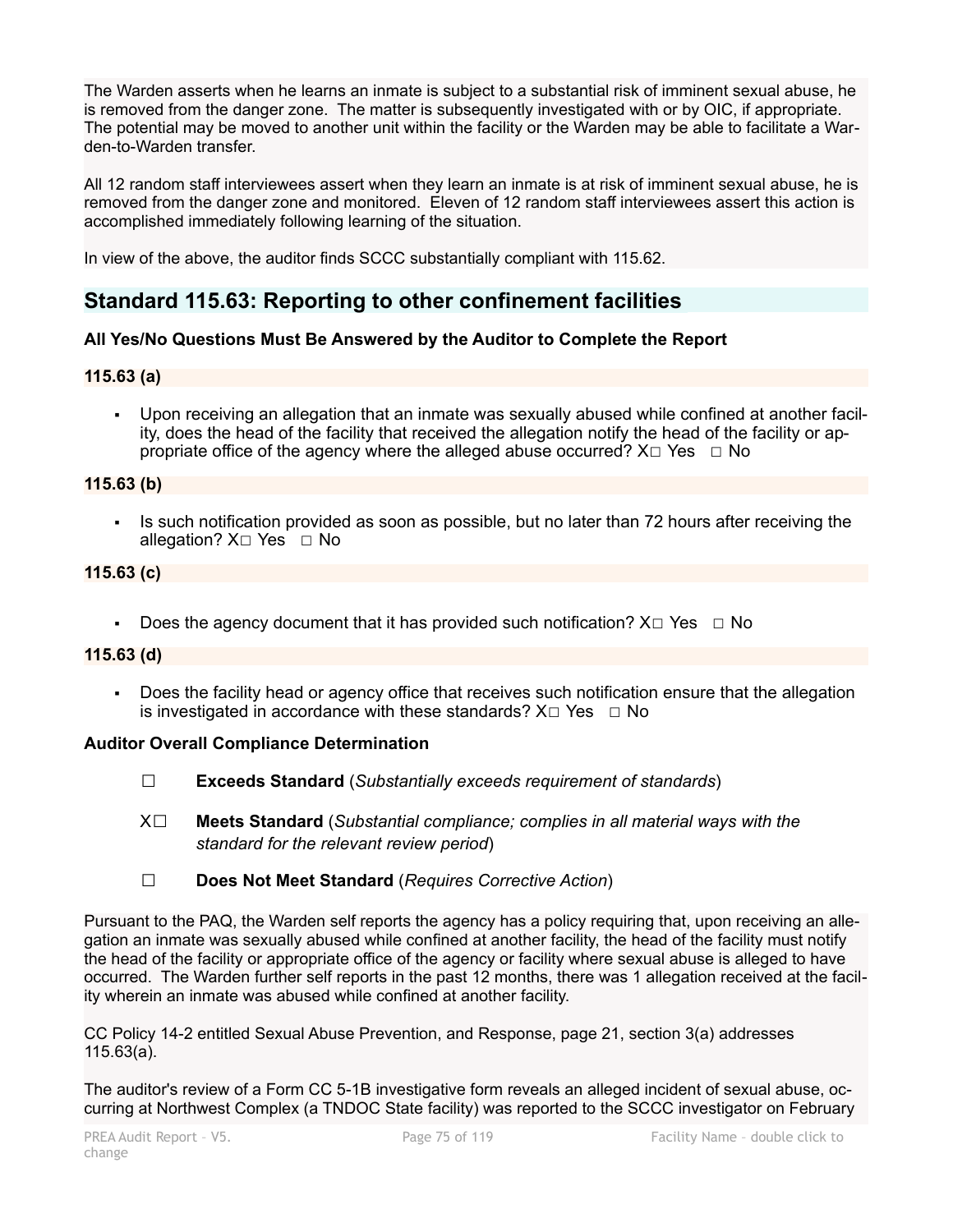27, 2018. Documentation reflects the same was reported to TNDOC officials at 5:52PM and 6:35PM on the same date.

Pursuant to the PAQ, the Warden self reports agency policy requires the facility head provides such notification as soon as possible, but no later than 72 hours after receiving the allegation.

CC Policy 14-2 entitled Sexual Abuse Prevention, and Response, page 21, section 3(a) addresses 115.63(b).

Pursuant to the PAQ, the Warden self reports the facility documents that it has provided such notification within 72 hours of receiving the allegation.

CC Policy 14-2 entitled Sexual Abuse Prevention, and Response, page 22, section 3(c) addresses 115.63(c).

Pursuant to the PAQ, the Warden self reports the facility requires that allegations received from other facilities/agencies are investigated in accordance with the PREA standards. The Warden further self reports in the past 24 months, one allegation of sexual abuse was received from other facilities regarding an incident alleged to have originated at SCCC.

CC Policy 14-2 entitled Sexual Abuse Prevention, and Response, page 22, section 3(d) addresses 115.63(d).

The auditor's review of an e-mail dated September 4, 2018 reveals an executive at a TNDOC facility did alert an executive at SCCC of a prior SCCC inmate's allegation of being sexually abused at the facility. The auditor has not been provided a copy of the investigation and subsequent proceedings surrounding the allegation. Accordingly, the auditor finds SCCC non-compliant with 115.63(d).

The auditor is imposing a 180-day corrective action period, ending on or before March 3, 2020. To prove substantial compliance with 115.63(d), the SCCC PCM will author a training memorandum directed to all stakeholders in the process [e.g. Warden, Assistant Wardens, investigator(s)], articulating the requirements when such reports are received from other jurisdictions. A copy of the training certifications (inclusive of the "I understand the subject-matter" caveat) will be provided to the auditor for retention in the audit file.

Additionally, throughout the corrective action period, the PCM will forward to the auditor copies of all such 115.63(d) reports (e-mails, memorandums capturing telephonic conversations, etc.) and follow-up investigations, etc. The auditor will review these documents, ensuring compliance with the provision and subsequently including the same in the audit file.

### **January 23, 2020 Update:**

**The auditor has been provided a copy of a Form Form CC 5-1B wherein specifics regarding an alleged sexual abuse allegation (allegedly occurred at SCCC) were received from TNDOC authorities. The victim was housed at another TN CC facility at the time. The record reflects the SCCC PCM initiated and completed PREA investigative steps to address the allegation. The record reflects coordination between the SCCC PCM and the PCM at the other facility. Corrective action is also addressed in the record.**

**Additionally, the PCM submitted to the auditor a January 15, 2020 lesson plan regarding the nuances of 115.63 along with a Training/Activity Attendance Roster dated January 14, 2020 bearing printed names/signatures of administrators and key PREA player(s), signifying receipt and understanding of the training.**

**In view of the above, the auditor finds SCCC staff have completed all defined corrective action.**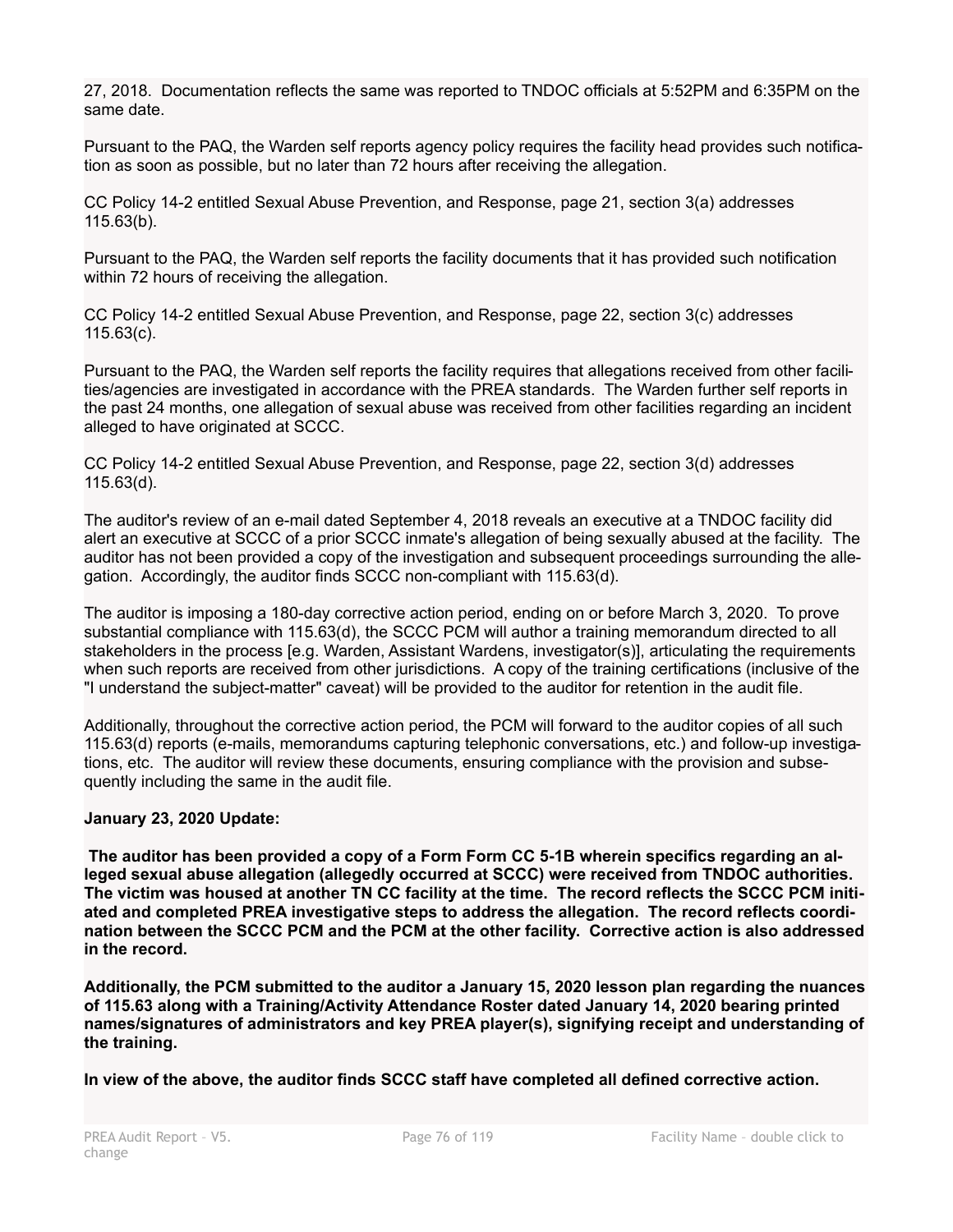The Agency Head interviewee advises if another agency or facility within another agency refers allegations of sexual abuse or sexual harassment that occurred within a CC facility, the Warden is generally the administrator who receives the call. Subsequent to receipt of such a call, the Warden would advise the facility investigator to open an investigation. Dependent upon the circumstances, the investigator would initiate an administrative investigation or contact the entity(ies) identified in the narrative for 115.21.

The Warden asserts when he is notified (from the Warden at another facility or agency) of an incident of sexual abuse/harassment allegedly occurring at SCCC, a full blown investigation is initiated. Subsequent to completion of the investigation, he advises the referring Warden of the disposition.

As reflected above, within the last 24 months, one such allegation was forwarded to SCCC relative to an alleged sexual abuse event that occurred at SCCC. The auditor has not been provided a copy of the investigation or notification of disposition to the referring CEO, in that matter, despite a request. Accordingly, the auditor finds SCCC non-compliant with 115.63(d).

The auditor is imposing a 180-day corrective action period, terminating on March 3, 2020. To demonstrate compliance with and institutionalization of 115.63(d), the PCM will provide copies of any similar reports received from other facilities between the dates of September 3, 2019 and March 3, 2020. Additionally, the PCM will provide a copy of the requisite investigation in each matter.

The auditor will review each incident for closure and include relevant documentation in the audit file.

In view of the finding for 115.63(d), the auditor finds SCCC substantially compliant with 115.63.

# **Standard 115.64: Staff first responder duties**

# **All Yes/No Questions Must Be Answered by the Auditor to Complete the Report**

### **115.64 (a)**

- Upon learning of an allegation that an inmate was sexually abused, is the first security staff member to respond to the report required to: Separate the alleged victim and abuser? X☐ Yes ☐ No
- Upon learning of an allegation that an inmate was sexually abused, is the first security staff member to respond to the report required to: Preserve and protect any crime scene until appropriate steps can be taken to collect any evidence?  $X \Box Y$ es  $\Box N$ o
- Upon learning of an allegation that an inmate was sexually abused, is the first security staff member to respond to the report required to: Request that the alleged victim not take any actions that could destroy physical evidence, including, as appropriate, washing, brushing teeth, changing clothes, urinating, defecating, smoking, drinking, or eating, if the abuse occurred within a time period that still allows for the collection of physical evidence?  $X \Box Y$ es  $\Box N$ o
- Upon learning of an allegation that an inmate was sexually abused, is the first security staff member to respond to the report required to: Ensure that the alleged abuser does not take any actions that could destroy physical evidence, including, as appropriate, washing, brushing teeth, changing clothes, urinating, defecating, smoking, drinking, or eating, if the abuse occurred within a time period that still allows for the collection of physical evidence?  $X \Box Y$ es  $\Box$  No

### **115.64 (b)**

▪ If the first staff responder is not a security staff member, is the responder required to request that the alleged victim not take any actions that could destroy physical evidence, and then notify security staff?  $X□$  Yes  $□$  No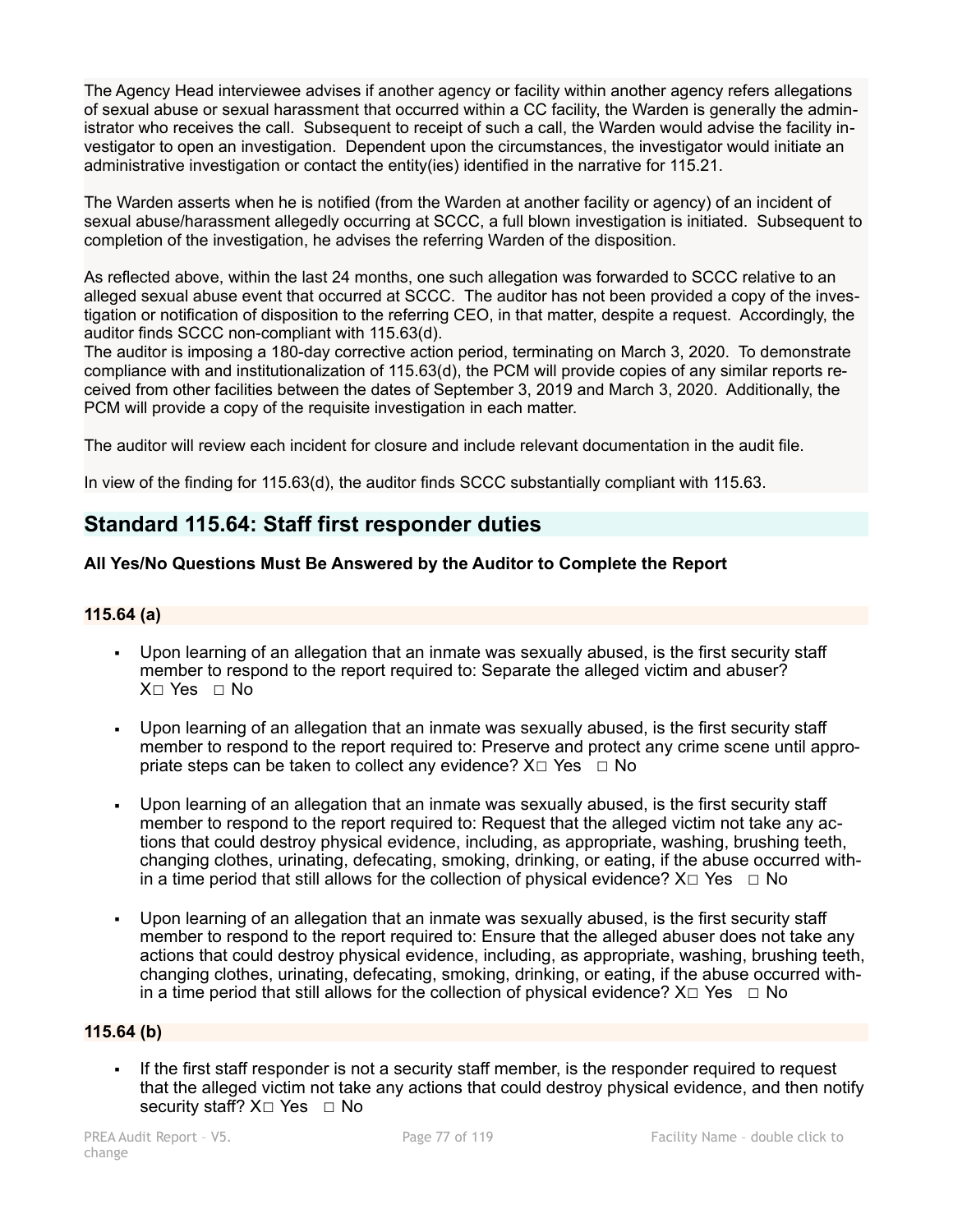# **Auditor Overall Compliance Determination**

- ☐ **Exceeds Standard** (*Substantially exceeds requirement of standards*)
- X☐ **Meets Standard** (*Substantial compliance; complies in all material ways with the standard for the relevant review period*)
- ☐ **Does Not Meet Standard** (*Requires Corrective Action*)

Pursuant to the PAQ, the Warden self reports the agency has a first responder policy for allegations of sexual abuse. The Warden further self reports agency policy requires, upon learning of an allegation that an inmate was sexually abused, the first security staff member to respond to the report shall be required to: 1. Separate the alleged victim and abuser;

2. Preserve and protect any crime scene until appropriate steps can be taken to collect the evidence;

3. If the abuse occurred within a time period that still allows for the collection of physical evidence, request that the alleged victim not take any actions that could destroy physical evidence, including, as appropriate, washing, brushing teeth, changing clothes, urinating, defecating, smoking, drinking, or eating; and 4. If the abuse occurred within a time period that still allows for the collection of physical evidence, ensure that the alleged abuser does not take any actions that could destroy physical evidence, including, as appropriate, washing, brushing teeth, changing clothes, urinating, defecating, smoking , drinking, or eating. In the past 12 months, there were 20 allegations that an inmate was sexually abused. Reportedly, in all 20 of these incidents, the first security staff member to respond to the report separated the alleged victim and abuser and preserved and protected the crime scene until appropriate steps could be taken to collect any physical evidence.

Additionally, the first responded reportedly requested that the alleged victim not take any actions that could destroy physical evidence, including, as appropriate, washing, brushing teeth, changing clothes, urinating, defecating, smoking drinking or eating, and ensured the alleged abuser did not take any actions that could destroy physical evidence, including, as appropriate, washing, brushing teeth, changing clothes, urinating, defecating, smoking, and eating.

The auditor notes pursuant to his random review of investigations, he found only one situation wherein the inmate articulated steps 3 and 4 of 115.64(a) were invoked. Specifically, the incident fact patterns did not support the same or the incidents were determined to be sexual harassment cases.

CC Policy 14-2 entitled Sexual Abuse Prevention, and Response, pages 20 and 21, sections M(1)(a), (ii), (b), and 2(a) address 115.64(a).

The auditor's review of the PREA SCCC Coordinated Response Plan reveals language consistent with 115.64(a).

Neither of the two non-security staff first responders nor the two security staff first responders articulated the steps as presented in 115.64(a). All interviewees assert they would not allow both the victim and perpetrator to destroy physical evidence.

It is noted eight of the 12 random staff interviewees properly articulated the four first responder steps as identified in 115.64(a). Their responses are reflected in the narrative for 115.21(a). The auditor notes the interviewee pool for that group was comprised of both security and non-security staff.

The auditor notes he interviewed six inmates who reported sexual abuse/harassment incidents at SCCC. Of those six incidents, the auditor reviewed five sexual abuse investigations and pursuant to the interviews, he determined two of the six allegations constituted sexual harassment. In the alleged sexual abuse cases, one incident was not reported for 3-4 days following the date on which the alleged incident occurred.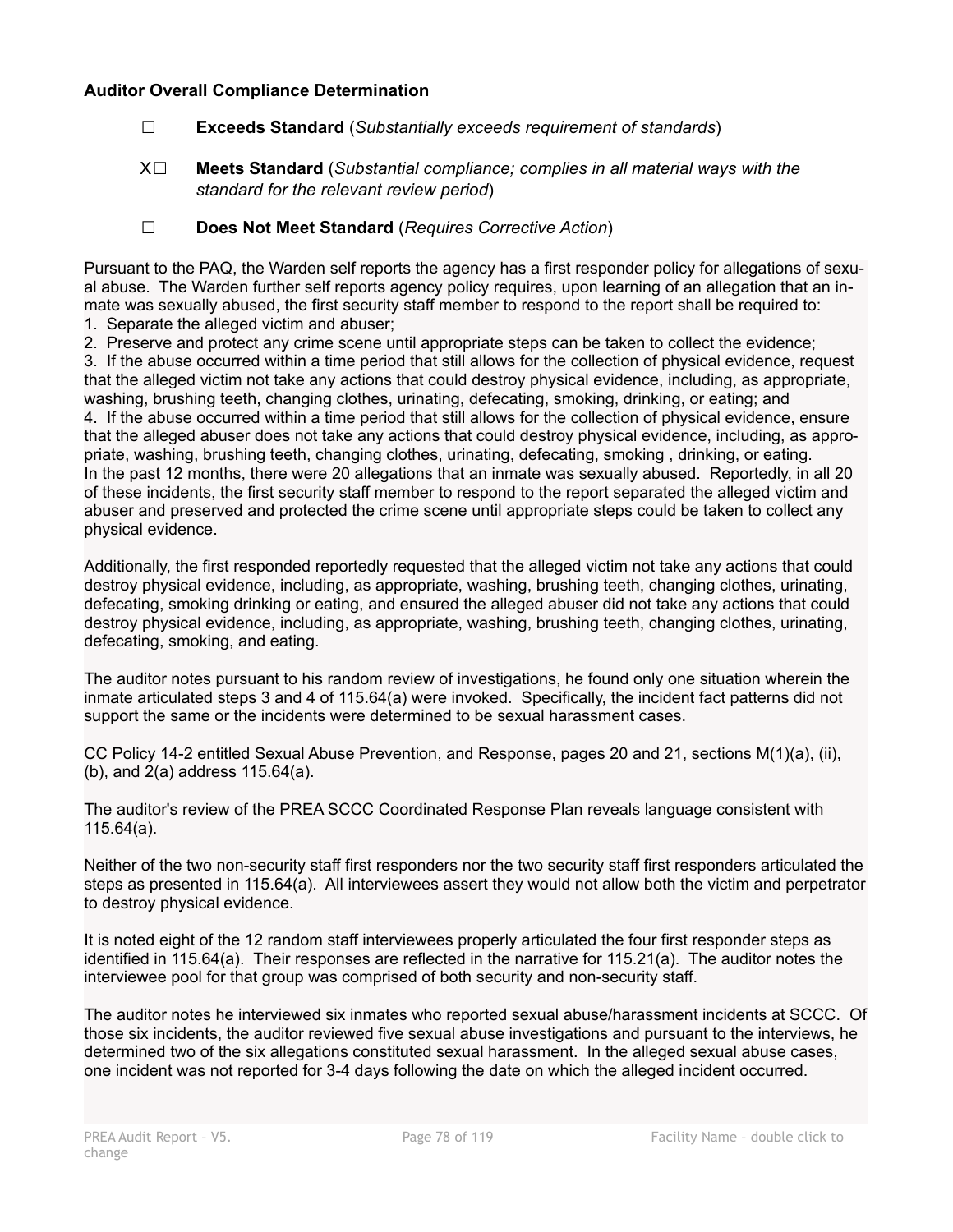In response to the length of time that transpired between report of sexual abuse and when staff came to help them, two interviewees assert assistance was immediate and two other interviewees assert assistance did not arrive for two hours to one day. Of note, one of these allegations (the one wherein assistance was not provided for one day) was described as a threat. All of the relevant allegations were reported.

In response to whether interviewees feel staff responders addressed the allegation quickly, two victims assert staff did act quickly and appropriately.

Pursuant to the interviewees, evidence collection was appropriate in one case. Based on the interviewee's statement, all four tenets of the first responder protocol were followed.

Pursuant to the PAQ, the Warden self reports agency policy requires that if the first responder is not a security staff member, the responder shall be required to request the alleged victim not take any actions that could destroy physical evidence, and then notify security staff. The Warden further self reports of the allegations made that an inmate was sexually abused within the last 12 months, 0 non-security staff members were the first responders.

CC Policy 14-2 entitled Sexual Abuse Prevention, and Response, page 21, section M(1)(e) addresses 115.64(b).

The auditor notes, pursuant to his observation and investigation, all security and non-security staff receive the same first responder training.

In view of the above, the auditor finds SCCC substantially compliant with 115.64.

# **Standard 115.65: Coordinated response**

# **All Yes/No Questions Must Be Answered by the Auditor to Complete the Report**

# **115.65 (a)**

▪ Has the facility developed a written institutional plan to coordinate actions among staff first responders, medical and mental health practitioners, investigators, and facility leadership taken in response to an incident of sexual abuse?  $X \Box Y$ es  $\Box$  No

# **Auditor Overall Compliance Determination**

- ☐ **Exceeds Standard** (*Substantially exceeds requirement of standards*)
- X☐ **Meets Standard** (*Substantial compliance; complies in all material ways with the standard for the relevant review period*)
- ☐ **Does Not Meet Standard** (*Requires Corrective Action*)

Pursuant to the PAQ, the Warden self reports the facility has developed a written institutional plan to coordinate actions taken in response to an incident of sexual abuse, among staff first responders, medical and mental health practitioners, investigators, and facility leadership.

CC Policy 14-2 entitled Sexual Abuse Prevention, and Response, pages 20-23, sections M(1), (2), and (4), in entirety addresses 115.65(a).

The auditor's review of one investigation reveals substantial compliance with 115.65(a). First Responder duties, as articulated in 115.64 were properly implemented in accordance with policy. The alleged victim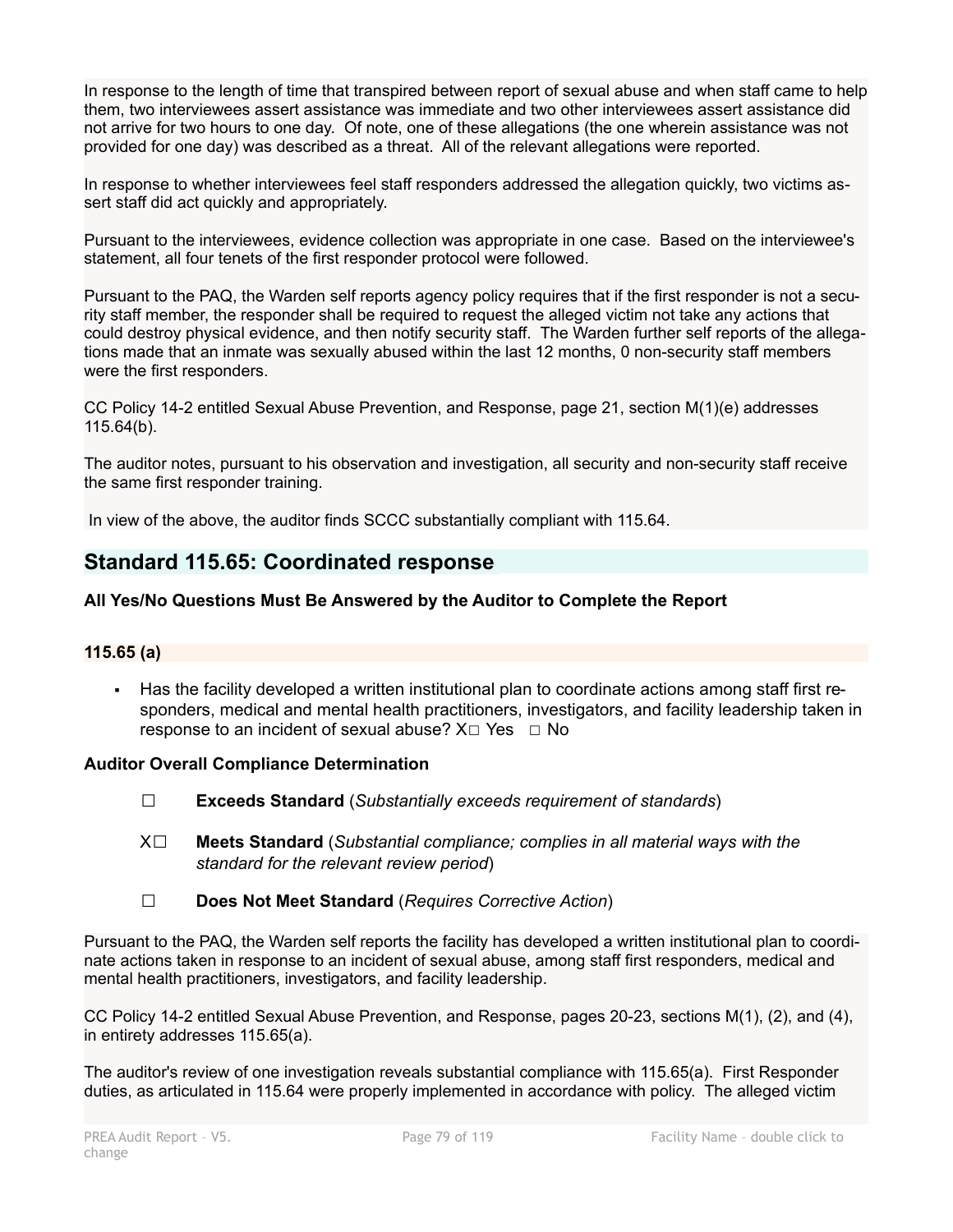was examined by SCCC medical, moved to the appropriate hospital facility, and criminal investigators were also contacted and activated.

The auditor's on-site review of eight sexual abuse/harassment investigations reveals substantial compliance with the afore-mentioned policy and consequently, standard 115.65(a). The auditor finds in-place protocols to be sufficient in accordance with the standard.

The Warden asserts the facility has a plan to coordinate actions among staff first responders, medical and mental health practitioners, investigators, and facility leadership in response to an incident of sexual abuse. The same is articulated in CC Policy 14-2 entitled Sexual Abuse Prevention and Response.

In view of the above, the auditor finds SCCC substantially compliant with 115.65(a).

# **Standard 115.66: Preservation of ability to protect inmates from contact with abusers**

# **All Yes/No Questions Must Be Answered by the Auditor to Complete the Report**

# **115.66 (a)**

▪ Are both the agency and any other governmental entities responsible for collective bargaining on the agency's behalf prohibited from entering into or renewing any collective bargaining agreement or other agreement that limits the agency's ability to remove alleged staff sexual abusers from contact with any inmates pending the outcome of an investigation or of a determination of whether and to what extent discipline is warranted?  $X \Box Y$ es  $\Box$  No

# **115.66 (b)**

▪ Auditor is not required to audit this provision.

# **Auditor Overall Compliance Determination**

- ☐ **Exceeds Standard** (*Substantially exceeds requirement of standards*)
- X☐ **Meets Standard** (*Substantial compliance; complies in all material ways with the standard for the relevant review period*)
- ☐ **Does Not Meet Standard** (*Requires Corrective Action*)

Pursuant to PAQ documentation, the Warden relates there is no collective bargaining unit at SCCC.

The Agency Head interviewee advises there are five or fewer facilities under the CC umbrella which are unionized. Collective Bargaining Agreements permit the agency to remove alleged staff sexual abusers from contact with any inmate pending an investigation or a determination of whether and to what extent discipline is warranted.

In view of the above, the auditor finds SCCC substantially compliant with 115.66.

# **Standard 115.67: Agency protection against retaliation**

# **All Yes/No Questions Must Be Answered by the Auditor to Complete the Report**

# **115.67 (a)**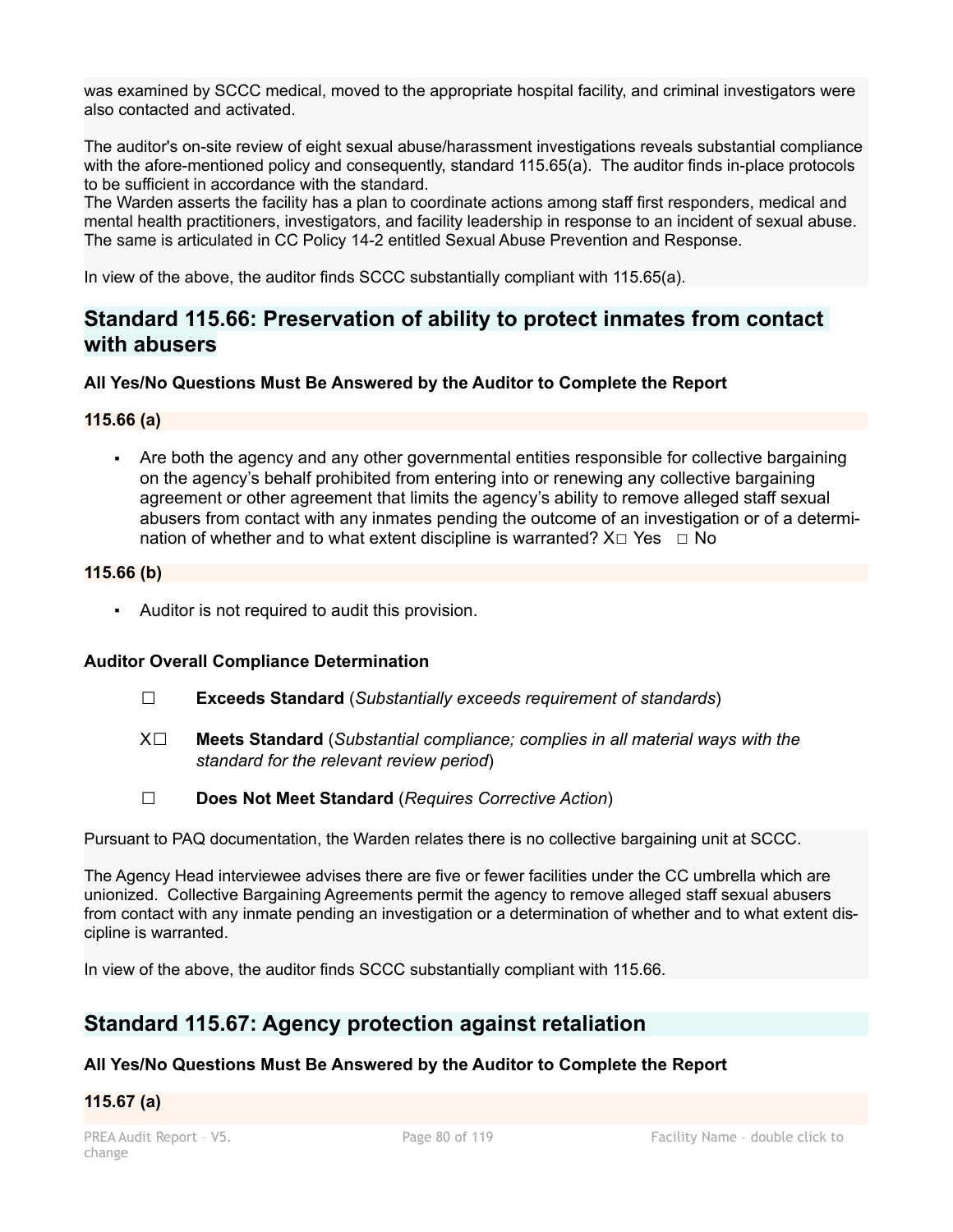- Has the agency established a policy to protect all inmates and staff who report sexual abuse or sexual harassment or cooperate with sexual abuse or sexual harassment investigations from retaliation by other inmates or staff?  $X \Box Y$ es  $\Box$  No
- Has the agency designated which staff members or departments are charged with monitoring retaliation? X □ Yes □ No

# **115.67 (b)**

▪ Does the agency employ multiple protection measures, such as housing changes or transfers for inmate victims or abusers, removal of alleged staff or inmate abusers from contact with victims, and emotional support services, for inmates or staff who fear retaliation for reporting sexual abuse or sexual harassment or for cooperating with investigations?  $X \Box Y$ es  $\Box$  No

### **115.67 (c)**

- **Except in instances where the agency determines that a report of sexual abuse is unfounded,** for at least 90 days following a report of sexual abuse, does the agency: Monitor the conduct and treatment of inmates or staff who reported the sexual abuse to see if there are changes that may suggest possible retaliation by inmates or staff?  $X \Box Y$ es  $\Box$  No
- Except in instances where the agency determines that a report of sexual abuse is unfounded, for at least 90 days following a report of sexual abuse, does the agency: Monitor the conduct and treatment of inmates who were reported to have suffered sexual abuse to see if there are changes that may suggest possible retaliation by inmates or staff?  $X \Box Y$ es  $\Box$  No
- Except in instances where the agency determines that a report of sexual abuse is unfounded, for at least 90 days following a report of sexual abuse, does the agency: Act promptly to remedy any such retaliation?  $X□$  Yes  $□$  No
- Except in instances where the agency determines that a report of sexual abuse is unfounded, for at least 90 days following a report of sexual abuse, does the agency: Monitor any inmate disciplinary reports? X□ Yes □ No
- Except in instances where the agency determines that a report of sexual abuse is unfounded, for at least 90 days following a report of sexual abuse, does the agency: Monitor inmate housing changes? X□ Yes □ No
- Except in instances where the agency determines that a report of sexual abuse is unfounded, for at least 90 days following a report of sexual abuse, does the agency: Monitor inmate program changes?  $X□$  Yes □ No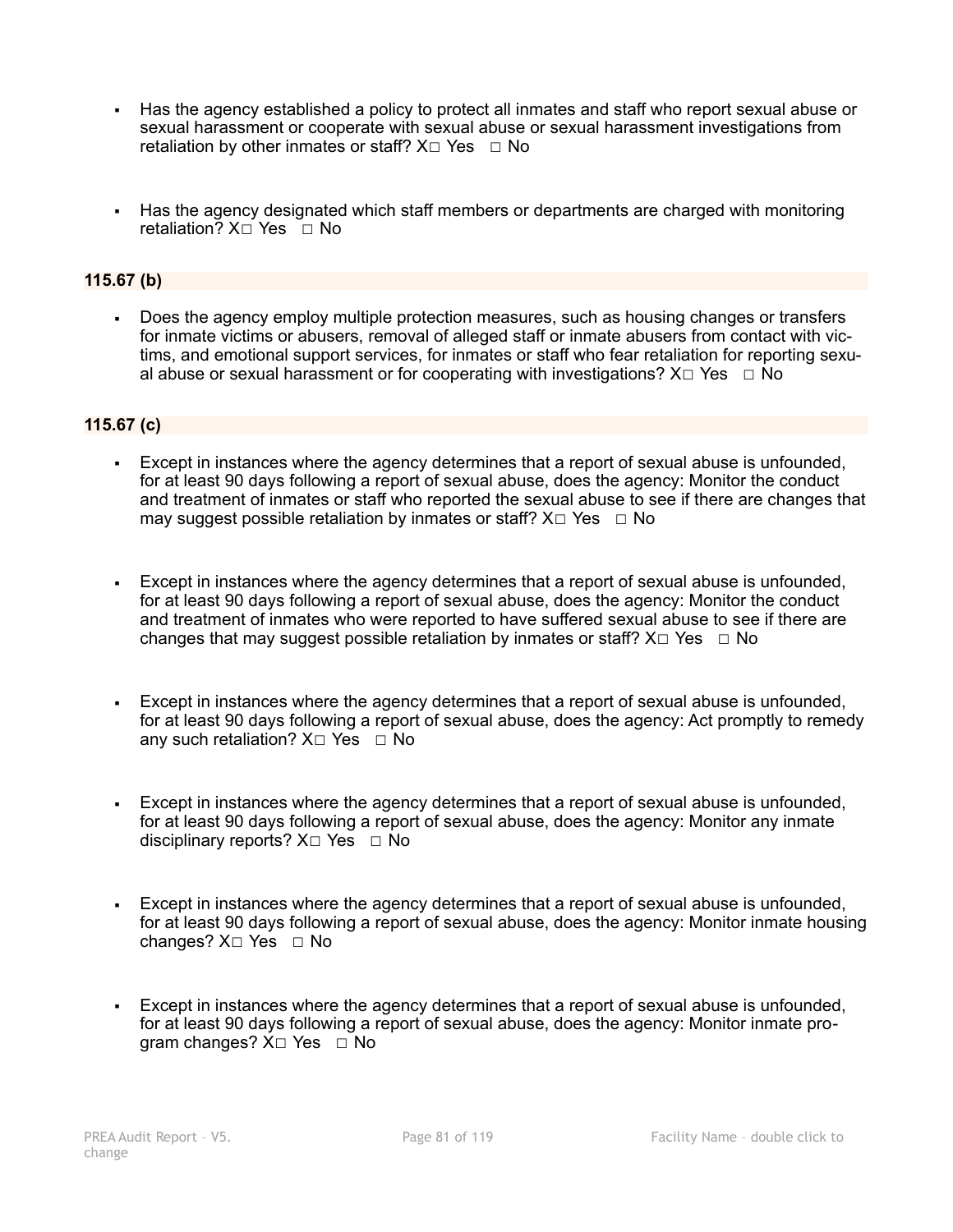- Except in instances where the agency determines that a report of sexual abuse is unfounded, for at least 90 days following a report of sexual abuse, does the agency: Monitor negative performance reviews of staff?  $X□$  Yes  $□$  No
- Except in instances where the agency determines that a report of sexual abuse is unfounded, for at least 90 days following a report of sexual abuse, does the agency: Monitor reassignments of staff?  $X□$  Yes □ No
- Does the agency continue such monitoring beyond 90 days if the initial monitoring indicates a continuing need?  $X□$  Yes □ No

# **115.67 (d)**

▪ In the case of inmates, does such monitoring also include periodic status checks? X□ Yes □ No

# **115.67 (e)**

▪ If any other individual who cooperates with an investigation expresses a fear of retaliation, does the agency take appropriate measures to protect that individual against retaliation? X☐ Yes ☐ No

# **115.67 (f)**

▪ Auditor is not required to audit this provision.

# **Auditor Overall Compliance Determination**

- ☐ **Exceeds Standard** (*Substantially exceeds requirement of standards*)
- X☐ **Meets Standard** (*Substantial compliance; complies in all material ways with the standard for the relevant review period*)
- ☐ **Does Not Meet Standard** (*Requires Corrective Action*)

Pursuant to the PAQ, the Warden self reports the agency has a policy to protect all inmates and staff who report sexual abuse or sexual harassment or cooperate with sexual abuse or sexual harassment investigations, from retaliation by other staff and inmates. The Warden further self reports the agency designates staff member(s) or charges department(s) with monitoring for possible retaliation. At SCCC, the investigator is designated as the Retaliation Monitor.

CC Policy 14-2 entitled Sexual Abuse Prevention, and Response, page 12, section G(3)(a)(iv-vi) addresses 115.67(a).

CC Form 14-02D-TN Combined entitled PREA Retaliation Monitoring Report (30/60/90) reflects narrative regarding multiple protection measures to be employed to ensure the safety of alleged victims and those who report sexual abuse/harassment incidents. The same verbiage is reflected on the Sexual Abuse Incident Check Sheet, and the same includes date assigned/to whom assigned.

According to the Agency Head interviewee, staff and inmates who report sexual abuse/sexual harassment allegations are protected from retaliation pursuant to frequent retaliation monitoring check-ins (inmates/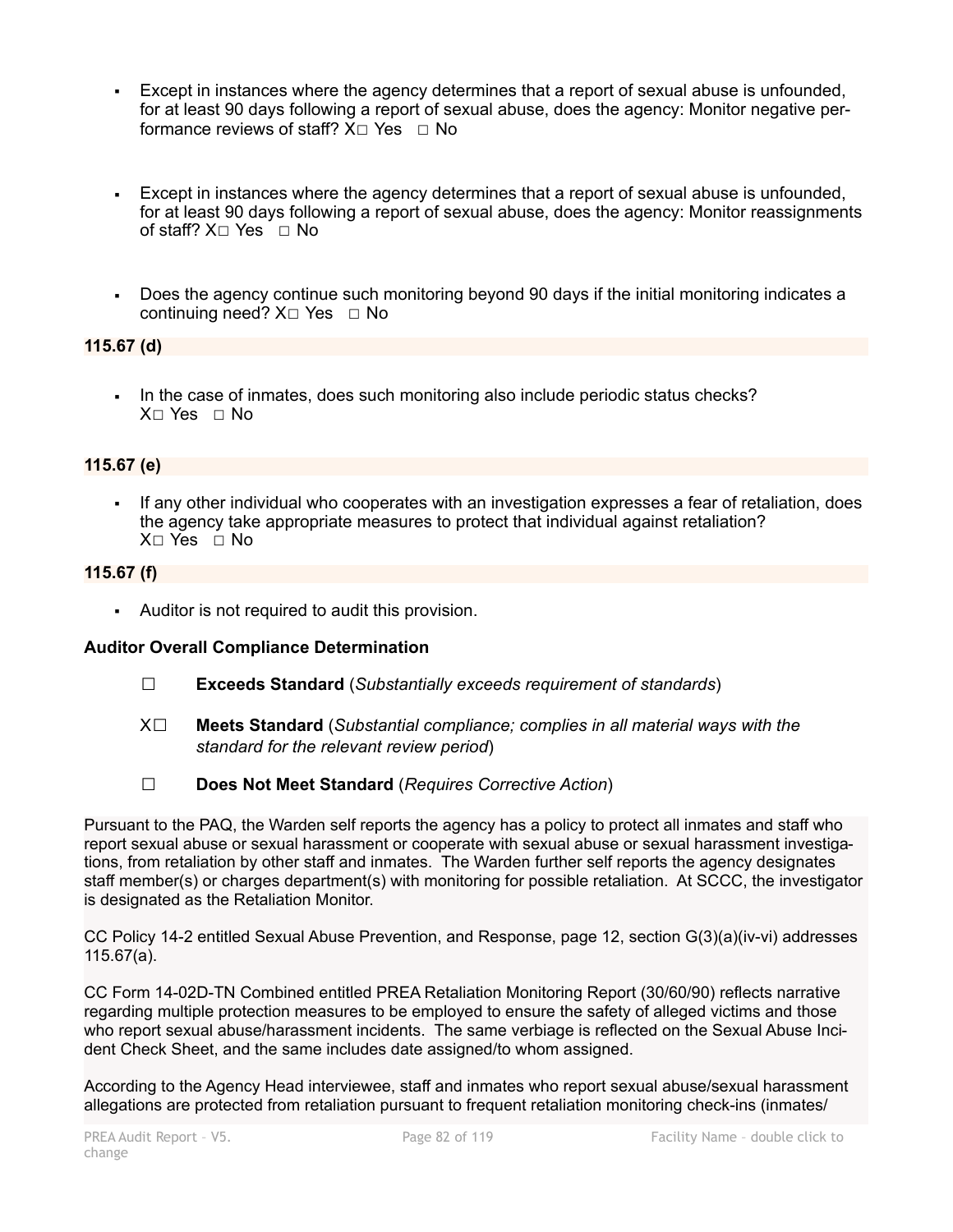staff), in addition to a 30/60/90 day formal review schedule. Staff charged with retaliation monitoring responsibilities follow disciplinary action(s), housing unit changes, removal of perpetrator(s) from area of victim housing, transfer of alleged abuser(s), and change in programming. In regard to alleged staff perpetrators, monitoring and follow-up regarding staff conduct is a primary consideration to the inmate safety equation.

In regard to allegations of sexual abuse/harassment, the Warden asserts the facility imposes 30/60/90 day reviews as a mechanism to protect inmate and staff victims from retaliation. Other strategies for assessment of inmates are increases in disciplinary reports, work assignment history, and inmate movement(s). To protect inmate victims or potential victims, they may be moved from pod to pod or unit to unit. The perpetrator, if known, will generally be moved, perhaps even transferred to another facility if approved by the customer. Staff victims and/or perpetrators may be moved to different posts/shifts or placed in an inmate noncontact post in the event of a staff perpetrator. Alleged staff perpetrators may also be placed on administrative leave.

The designated staff member charged with retaliation monitoring interviewee asserts her role in the process is that of monitoring inmates. She checks housing unit assignments, work assignment history, and programming history to assess potential retaliation. She meets with victims, minimally, at 30/60/90 day intervals and if retaliation is suspected, she meets with them more frequently. Such meetings are documented. She contacts supervisors, etc. if retaliation is suspected in an effort to assess conditions/behavioral changes.

In terms of corrective measures to protect inmates against retaliation, transfer to another unit or pod is the most common strategy. Recommended work assignment/programming changes, and recommended mental health services are other strategies. With respect to staff victims of retaliation, referral to EAP is a common strategy, in addition to, work assignment/hours of work/ and post changes.

The interviewee also asserts she reaches out to victims who reported sexual abuse. Formal contacts are conducted, minimally, at 30/60/90 day intervals.

During the course of the on-site audit, the auditor did not find any inmates housed in segregated housing at high risk for sexual victimization.

Four of six inmates who reported a sexual abuse at SCCC interviewees assert they feel protected enough against possible revenge from staff or other inmates because they reported what happened to them. One inmate asserts retaliation monitoring was initiated with him, and completed. The remaining three assert they were separated from the perpetrator, some by movement to another unit or pod.

Pursuant to the PAQ, the Warden self reports the facility monitors the conduct and treatment of inmates or staff who reported sexual abuse and of inmates who were reported to have suffered sexual abuse to see if there are any changes that may suggest possible retaliation by inmates or staff. The Warden further self reports the facility monitors the conduct or treatment for 30/60/90 days or more, if necessary. The facility acts promptly to remedy any such retaliation.

As reflected above, the facility continues such monitoring beyond 90 days if the initial monitoring indicates a continuing need. Reportedly, there were zero times an incident of retaliation occurred in the past 12 months.

CC Policy 14-2 entitled Sexual Abuse Prevention, and Response, page 12, section G(3)(a)(iv) and (v) addresses 115.67(c).

The designated staff member charged with monitoring retaliation interviewee asserts she assesses the frequency of work assignment/housing unit changes, excessive receipt of misconduct reports, isolation, decrease in hygiene, and weight loss as indicators of potential retaliation.

As previously indicated, she monitors inmates, the majority of whom requested protective custody, and others who are close custody due to security issues.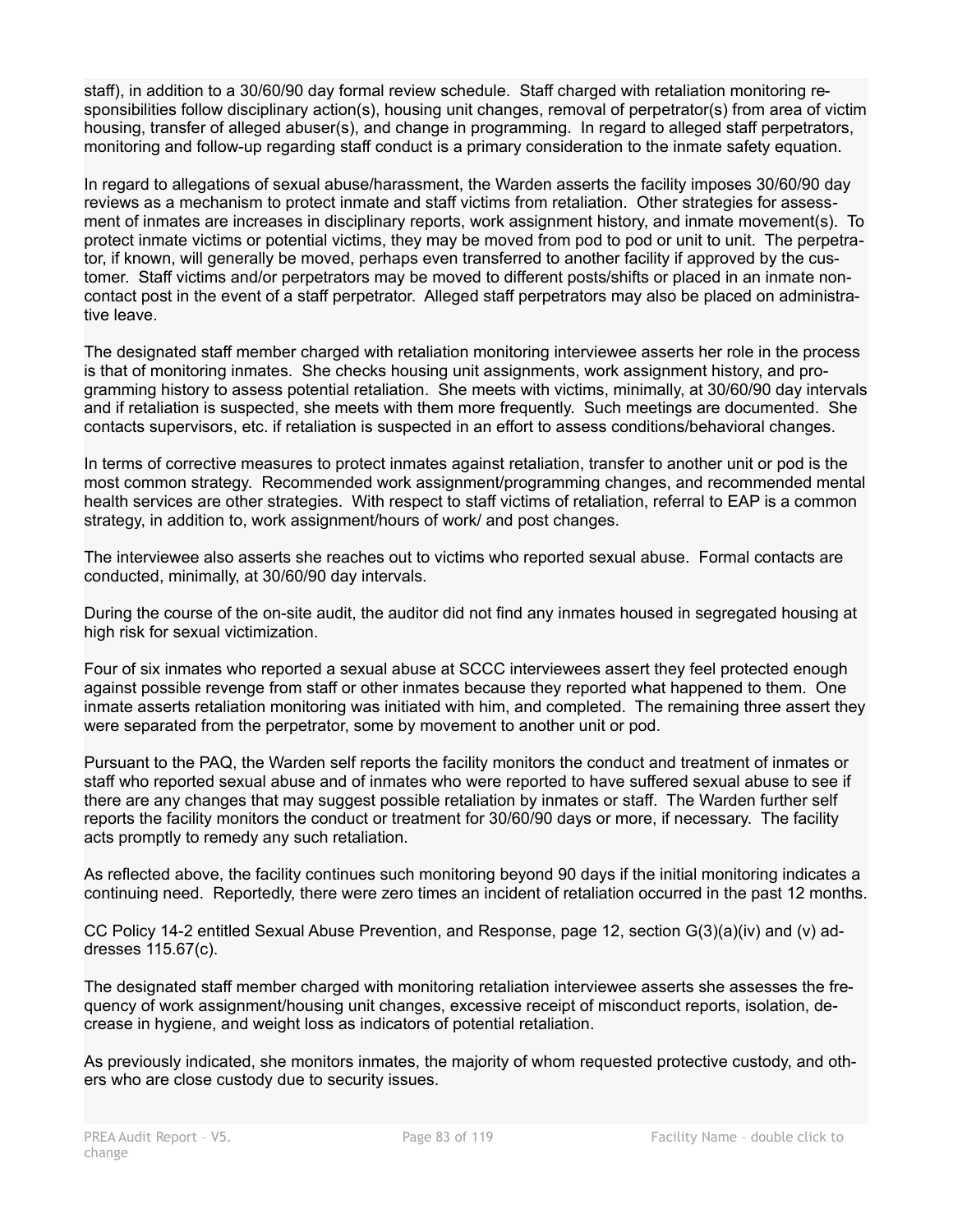The interviewee also asserts she monitors applicable inmates for 90 days and the same can be extended based on a perceived threat of retaliation.

The auditor's review of two PAQ PREA Retaliation Monitoring Report reveals the incident occurred on January 19, 2019 and documented monitoring checks were conducted on February 19, 2019, March 20, 2019, and April 19, 2019. With respect to the second inmate, another incident occurred on September 15, 2018 with documented monitoring checks conducted on October 15, 2018, November 14, 2018, and December 14, 2018.

The auditor's random on-site review of five sexual abuse investigation files reveals 30/60/90 day retaliation monitoring meetings did not occur in one case. In three additional cases, all three meetings occurred and were properly documented. In one case, only two monitoring meetings occurred.

CC Policy 14-2 entitled Sexual Abuse Prevention, and Response, page 12, section G(3)(a)(iv) addresses 115.67(d).

CC Policy 14-2 entitled Sexual Abuse Prevention, and Response, page 12, section G(3)(a)(vi) addresses 115.67(e).

The PCM self reports there has been no such situations, wherein individuals who cooperated in an investigation have alleged fear of retaliation, during this audit period.

The Agency Head interviewee asserts when an inmate who cooperates with an investigation expresses a fear of retaliation, the Agency Head interviewee asserts he receives the same benefits and treatment as articulated in the narrative for 115.67(b) above.

In view of the above, the auditor finds SCCC substantially compliant with 115.67.

# **Standard 115.68: Post-allegation protective custody**

# **All Yes/No Questions Must Be Answered by the Auditor to Complete the Report**

### **115.68 (a)**

▪ Is any and all use of segregated housing to protect an inmate who is alleged to have suffered sexual abuse subject to the requirements of § 115.43?  $X \Box Y$ es  $\Box$  No

# **Auditor Overall Compliance Determination**

- ☐ **Exceeds Standard** (*Substantially exceeds requirement of standards*)
- X☐ **Meets Standard** (*Substantial compliance; complies in all material ways with the standard for the relevant review period*)
- ☐ **Does Not Meet Standard** (*Requires Corrective Action*)

Pursuant to the PAQ, the Warden self reports the agency has a policy prohibiting the placement of inmates who allege to have suffered sexual abuse in involuntary segregated housing unless an assessment of all available alternatives has been made and a determination has been made that there is no available alternative means of separation from likely abusers. The Warden further self reports 0 inmates alleged to have suffered sexual abuse were held in involuntary segregated housing in the past 12 months for one to 24 hours awaiting completion of assessment. If an involuntary segregated housing assignment is made, the facility affords each such inmate a review every 30 days to determine whether there is a continuing need for separation from the general population.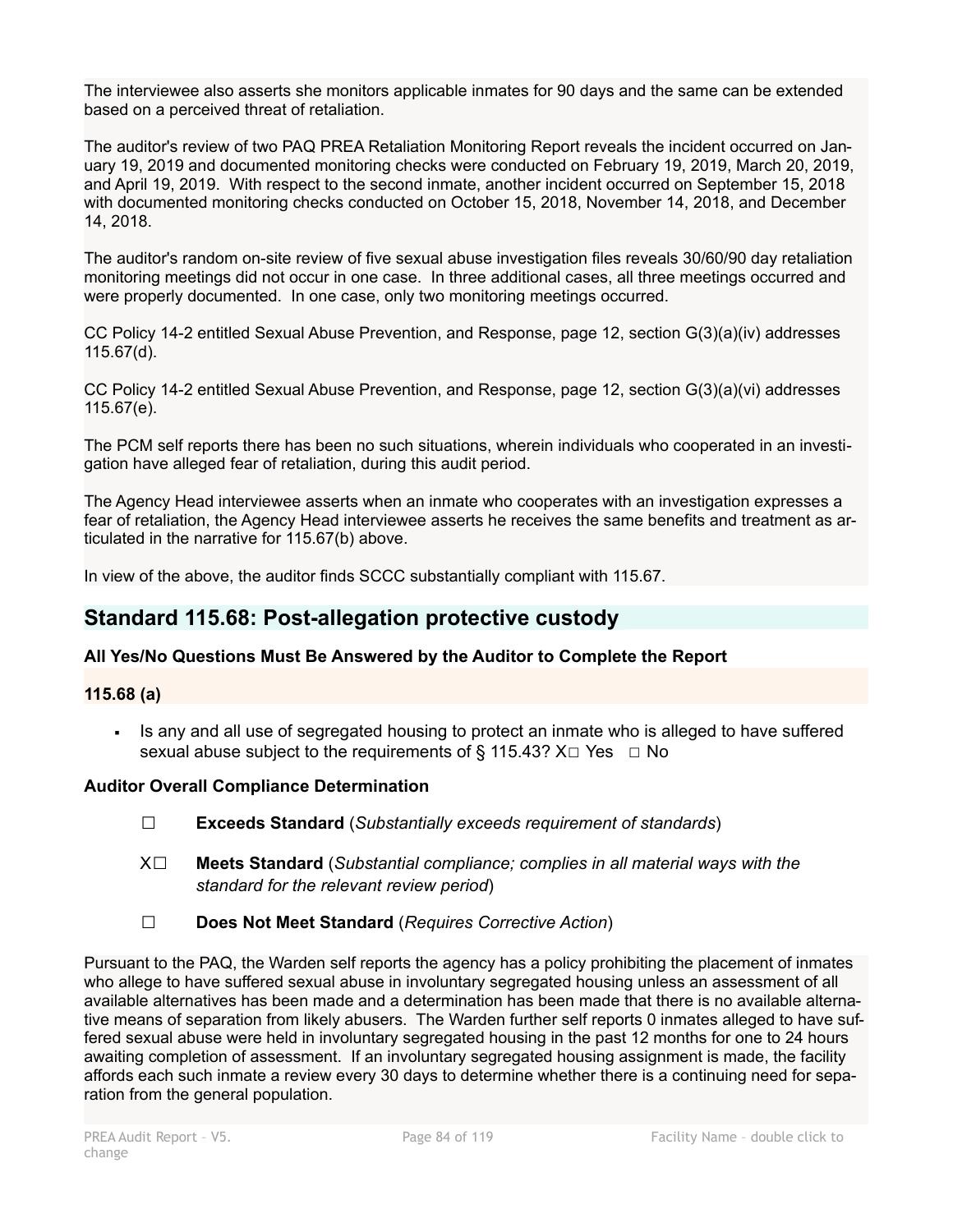CC Policy 14-02 entitled Sexual Abuse Prevention and Response, page 16, sections J(2)(b-f) address 115.68(a).

The Warden self reports agency policy prohibits placing inmates at high risk for sexual victimization or who have alleged sexual abuse in involuntary segregated housing in lieu of other housing areas, unless an assessment has determined there are no available alternative means of separation from potential abusers. The Warden asserts Enterprise Unit can be used for placement of inmates in "safe keeping".

Inmate placement is accommodated only until an alternative means of separation from likely abusers can be arranged. Inmates, at high risk for sexual victimization or who have alleged sexual abuse, would be placed in this status for 0 days, in practice. Accordingly, there were no incidents, within the last 12 months, wherein inmates were placed in involuntary segregated status pursuant to 115.68(a).

The staff who supervise inmates in segregated housing interviewee asserts when inmates are placed in segregated housing for protection from sexual abuse or after having incurred alleged sexual abuse, they have access to programs, privileges, and education. Due to the nature of the unit, privileges are limited to telephone. The interviewee was unsure regarding education. No work opportunities are available to inmates housed in the unit with the exception of porters. The unit manager or assistant chief of security select porters.

The interviewee further asserts if the facility restricts access to programs, privileges, education, or work opportunities, staff document the opportunities that have been limited, the duration of the limitations, and the reasons for such limitations.

The staff who supervise inmates in segregated housing interviewee asserts inmates are placed in involuntary segregated housing only until an alternative means of separation from likely abusers can be arranged. He further asserts inmates can be placed in involuntary segregated housing as a means of separation from likely abusers for an estimated range of 10-30 days.

The staff who supervise inmates in segregated housing interviewee asserts once an inmate is assigned to involuntary segregated housing, the facility reviews the inmate's circumstances every 30 days to determine if continued placement in involuntary segregated housing is needed.

The auditor notes 0 inmates were housed in segregated housing at the time of the on-site audit to protect him as the result of alleged sexual abuse.

In view of the above, the auditor finds SCCC substantially compliant with 115.68.

# **INVESTIGATIONS**

# **Standard 115.71: Criminal and administrative agency investigations**

# **All Yes/No Questions Must Be Answered by the Auditor to Complete the Report**

# **115.71 (a)**

▪ When the agency conducts its own investigations into allegations of sexual abuse and sexual harassment, does it do so promptly, thoroughly, and objectively? [N/A if the agency/facility is not responsible for conducting any form of criminal OR administrative sexual abuse investigations. See 115.21(a).] X□ Yes □ No □ NA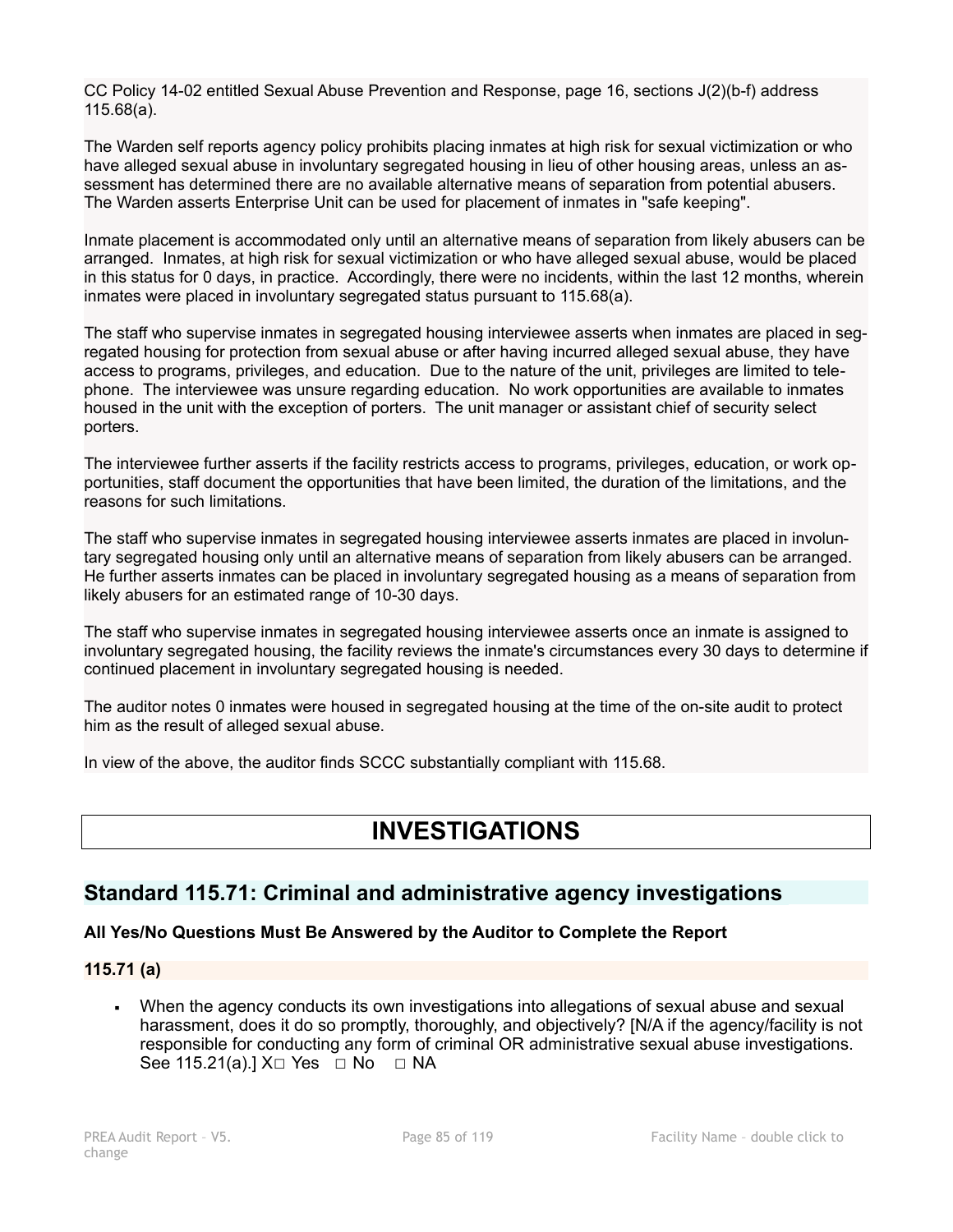▪ Does the agency conduct such investigations for all allegations, including third party and anonymous reports? [N/A if the agency/facility is not responsible for conducting any form of criminal OR administrative sexual abuse investigations. See 115.21(a).]  $X \Box Y$ es  $\Box$  No  $\Box$  NA

# **115.71 (b)**

Where sexual abuse is alleged, does the agency use investigators who have received specialized training in sexual abuse investigations as required by 115.34?  $X \Box Y$ es  $\Box$  No

### **115.71 (c)**

- Do investigators gather and preserve direct and circumstantial evidence, including any available physical and DNA evidence and any available electronic monitoring data?  $X \Box Y$ es  $\Box$  No
- Do investigators interview alleged victims, suspected perpetrators, and witnesses? X☐ Yes ☐ No
- Do investigators review prior reports and complaints of sexual abuse involving the suspected perpetrator? X□ Yes □ No

### **115.71 (d)**

When the quality of evidence appears to support criminal prosecution, does the agency conduct compelled interviews only after consulting with prosecutors as to whether compelled interviews may be an obstacle for subsequent criminal prosecution?  $X \Box Y$ es  $\Box$  No

### **115.71 (e)**

- Do agency investigators assess the credibility of an alleged victim, suspect, or witness on an individual basis and not on the basis of that individual's status as inmate or staff?  $X \Box Y$ es  $\Box$ No
- Does the agency investigate allegations of sexual abuse without requiring an inmate who alleges sexual abuse to submit to a polygraph examination or other truth-telling device as a condition for proceeding?  $X \square$  Yes  $\square$  No

# **115.71 (f)**

- Do administrative investigations include an effort to determine whether staff actions or failures to act contributed to the abuse?  $X \Box Y$ es  $\Box$  No
- Are administrative investigations documented in written reports that include a description of the physical evidence and testimonial evidence, the reasoning behind credibility assessments, and investigative facts and findings?  $X \square$  Yes  $\square$  No

# **115.71 (g)**

Are criminal investigations documented in a written report that contains a thorough description of the physical, testimonial, and documentary evidence and attaches copies of all documentary evidence where feasible?  $X \square Y$ es  $\square N$ o

### **115.71 (h)**

▪ Are all substantiated allegations of conduct that appears to be criminal referred for prosecution? X□ Yes □ No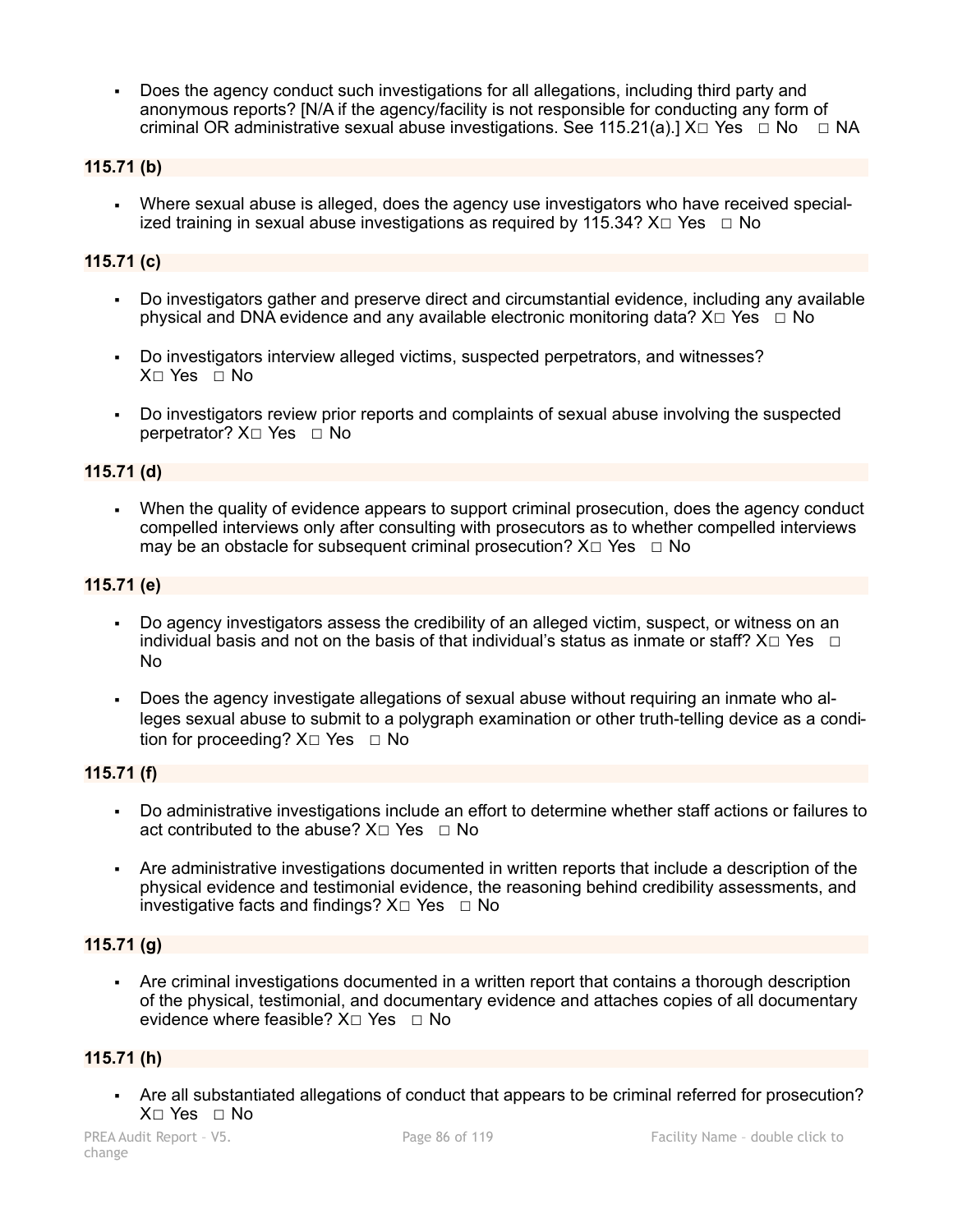### **115.71 (i)**

Does the agency retain all written reports referenced in  $115.71(f)$  and (g) for as long as the alleged abuser is incarcerated or employed by the agency, plus five years?  $X \Box Y$ es  $\Box$  No

### **115.71 (j)**

Does the agency ensure that the departure of an alleged abuser or victim from the employment or control of the agency does not provide a basis for terminating an investigation? X☐ Yes ☐ No

### **115.71 (k)**

▪ Auditor is not required to audit this provision.

### **115.71 (l)**

▪ When an outside entity investigates sexual abuse, does the facility cooperate with outside investigators and endeavor to remain informed about the progress of the investigation? (N/A if an outside agency does not conduct administrative or criminal sexual abuse investigations. See 115.21(a).) X□ Yes □ No □ NA

### **Auditor Overall Compliance Determination**

- ☐ **Exceeds Standard** (*Substantially exceeds requirement of standards*)
- X☐ **Meets Standard** (*Substantial compliance; complies in all material ways with the standard for the relevant review period*)
- ☐ **Does Not Meet Standard** (*Requires Corrective Action*)

Pursuant to the PAQ, the Warden self reports the facility has a policy related to criminal and administrative agency investigations.

CC Policy 14-2 entitled Sexual Abuse Prevention, and Response, pages 24 and 25, section O addresses 115.71(a).

The investigative staff interviewee asserts she initiates an investigation as soon as she is notified. Dependent upon the circumstances, an investigation of sexual harassment allegations may not commence until the next day, if received during non-regular business hours. In the event of a sexual abuse allegation and dependent upon when the incident occurred, transportation for a forensic examination may be the first step, preceded by securing the crime scene. In the event of a sexual abuse allegation, the interviewee asserts she would report to the crime scene, even if during non-regular business hours.

In regard to anonymous or third-party reports of sexual abuse/harassment, the investigation proceeds as any other such investigation. However, the analysis and development of the fact pattern would be facilitated in reverse. In other words, analyze the fact pattern from the thought process of a predator, leading back to the victim.

The auditor's review of the PAQ sexual abuse investigation reveals the same was conducted in a timely manner following information received by staff. The same was very thorough and inclusive of information sufficient to assess victim and perpetrator credibility. The investigation encompassed a review of several investigative tools which essentially corroborated credibility. The investigation was jointly facilitated by the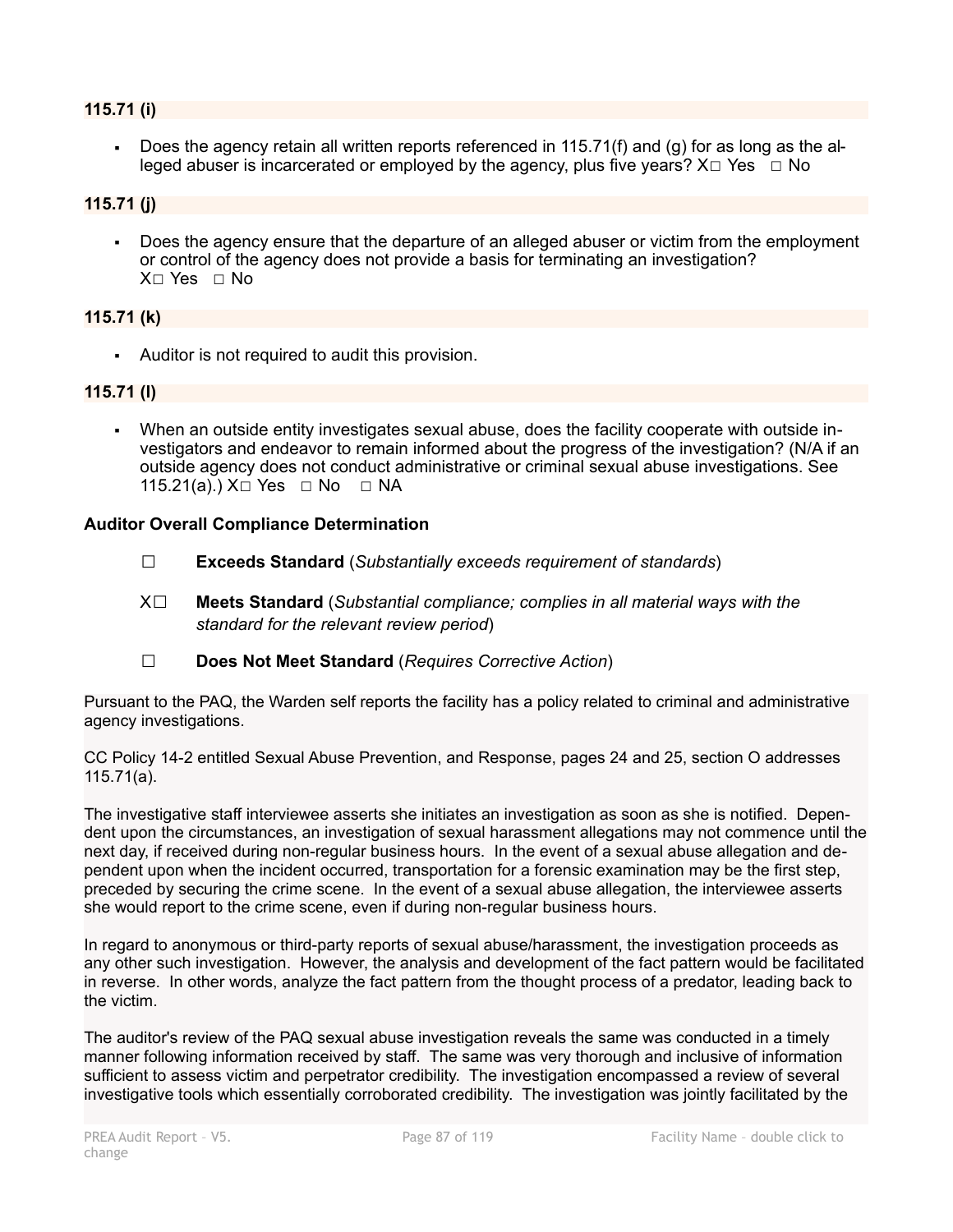SCCC investigator and a criminal investigator. The PCM self reports the matter was also referred for prosecution.

CC Policy 14-2 entitled Sexual Abuse Prevention, and Response, page 7, section b(i) addresses 115.71(b).

The auditor's review of the investigator's NIC Certificate of Completion for the on-line PREA: Investigating Sexual Abuse in a Confinement Setting reveals substantial compliance with 115.71(b). Additionally, the investigator completed a Corrections Corporation of America (CCA) Investigations Manager Training course, as validated by a Certificate. The auditor's review of the afore-referenced investigation reveals the properly trained investigator completed the investigation.

The investigative staff interviewee asserts she did receive training specific to conducting sexual abuse investigations in confinement settings. The same was an on-line NIC course entitled PREA: Investigating Sexual Abuse in a Confinement Setting. Additionally, she asserts she completed the Advanced Course.

CC Policy 14-2 entitled Sexual Abuse Prevention, and Response, pages 24 and 25, section O addresses 115.71(c). An Internal Investigation Handbook and Emergency Plans are also utilized to facilitate evidence collection, etc.

The auditor's review of the MOU between CC and Clifton P.D. (CPD) specifically addresses gathering and preserving evidence by CPD investigators. Additionally, first responder responsibilities regarding ensuring preservation of the crime scene, are discussed.

The auditor's review of the afore-mentioned investigation reveals substantial compliance with 115.71(c). Direct and circumstantial evidence collection is addressed in the investigation narrative.

The investigative staff interviewee asserts the investigative process is as follows:

Ensure crime scene is secure upon reporting to the facility; Check telephone monitoring, the camera system (Milestone), and TOMIS screens for up to three days; Report allegation to TNDOC OIC prior to interviewing victim; Interview victim for skeleton information (30 minutes); Interview witness(es) (two hours); Interview perpetrator (up to two hours); Follow-up interviews (30 minutes per person); and Write report (one hour).

TNDOC authorizes the issuance of a misconduct report.

In response to physical evidence collected by the interviewee, she collects none of the same. Circumstantial and direct evidence is described above (e.g. telephone surveillance, Milestone footage, TOMIS screens).

CC Policy 14-2 entitled Sexual Abuse Prevention, and Response, page 24, section O partially addresses 115.71(d).

The auditor's review of the MOU between CC and CPD reveals compelled interviews are specifically addressed in the same. Compelled interviews fall under the specific purview of CPD.

The investigative staff interviewee asserts she does not conduct compelled interviews pursuant to investigative protocol. The same falls under the purview of TNDOC OIC.

The auditor's review of investigations, as previously described, reveals compelled interviews were not facilitated by the facility investigator in any cases reviewed.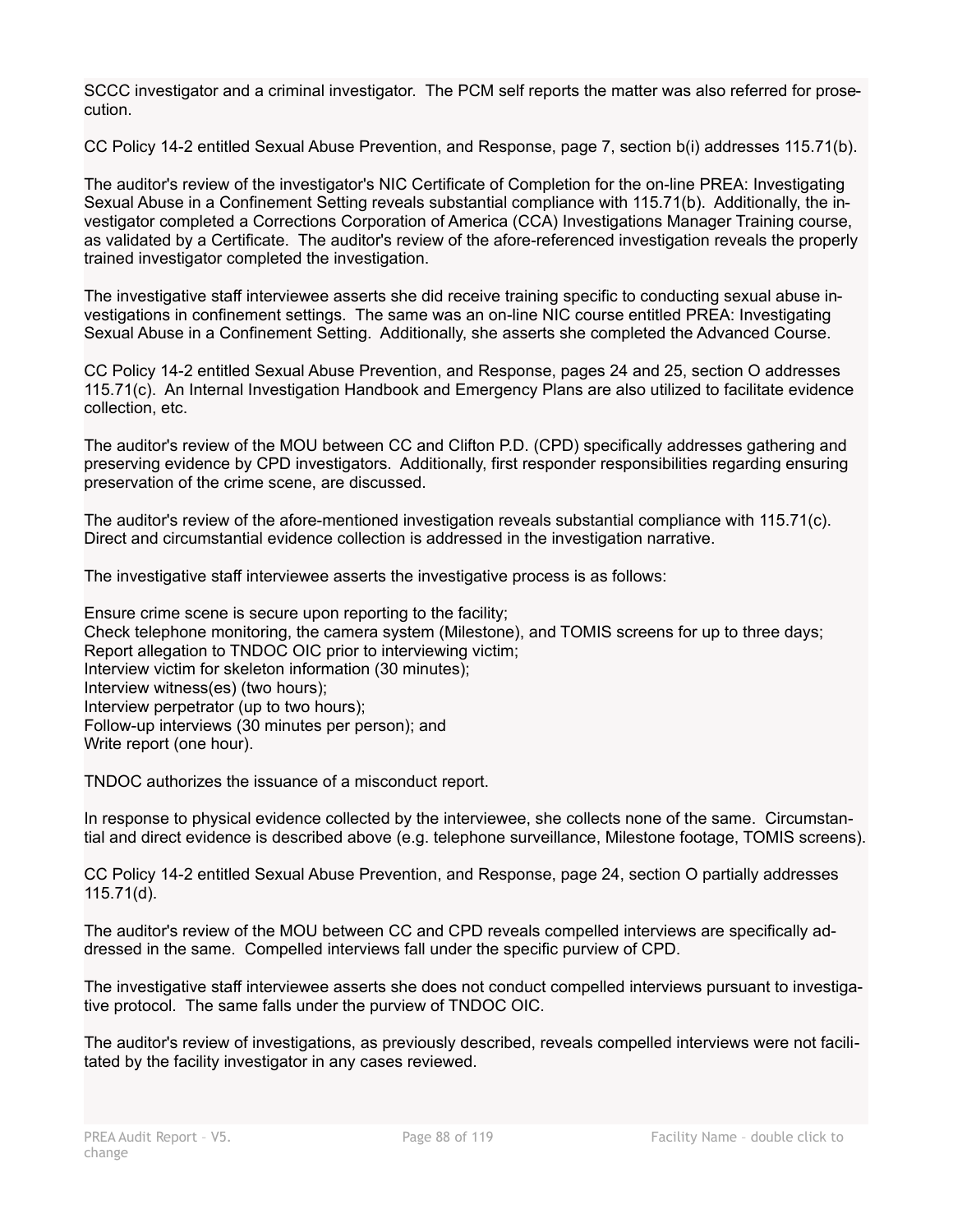CC Policy 14-2 entitled Sexual Abuse Prevention, and Response, page 24, section O(1)(d) partially addresses 115.71(e).

The auditor's review of the MOU between CC and CPD reveals submission to a polygraph examination or other truth-telling device as a condition for proceeding with the investigation of such an allegation, is not required per the MOU.

The investigative staff interviewee asserts she judges the credibility of an alleged victim, suspect, or witness on an individual basis, not status as a staff member or inmate. The interviewee further asserts she would not, under any circumstances, require an inmate who alleges sexual abuse to submit to a polygraph examination or truth-telling device as a condition for proceeding with an investigation. The same does not fall within her purview of responsibilities.

None of the six inmates who reported a sexual abuse interviewees assert they were required to take a polygraph examination as a condition for proceeding with a sexual abuse investigation. CC Policy 14-2 entitled Sexual Abuse Prevention, and Response, page 24, section O(1)and (f) addresses 115.71(f).

With the respect to the PAQ sexual abuse investigation reviewed by the auditor, staff actions directly contributed to the alleged sexual abuse incident. The investigation is well documented in a report wherein the Investigator determined the allegation to be Substantiated.

The investigative staff interviewee asserts she watches video and assesses the fact pattern, comparing the same against staff conduct expectations and ethics, to determine whether staff actions or failure to act contributed to the sexual abuse.

The interviewee does document administrative investigations in written reports, synopsizing the following:

Allegation Synopsis; (Executive Digest) Interviews; Victim, witness, and perpetrator statements; Disciplinary reviews; Assessment of telephone monitoring, Milestone, and file reviews; Credibility analysis; Findings analysis; and Determination regarding Substantiated/Unsubstantiated/Unfounded.

The auditor's review of 9 total sexual abuse/harassment investigation reports (one included in the PAQ materials and eight random on-site) reveals substantial compliance with 115.71(f).

Pursuant to the auditor's review of the MOU between CC and CPD, documentation of criminal reports and provision of the same to SCCC are clearly addressed in the same.

The investigative staff interviewee asserts criminal investigations are documented. They are essentially a mirror of the administrative report.

Pursuant to the PAQ, the Warden self reports substantiated allegations of conduct that appear to be criminal shall be referred for prosecution. The Warden further self reports zero substantiated allegations of conduct that appeared to be criminal were referred for prosecution since the last PREA audit.

Pursuant to the MOU between CC and CPD, the latter entity agrees to facilitate criminal investigations of SCCC sexual abuse/harassment allegations referred to them and refer appropriate cases for prosecution.

The investigative staff interviewee asserts she does not refer cases for prosecution rather, the TNDOC OIC refers cases for prosecution.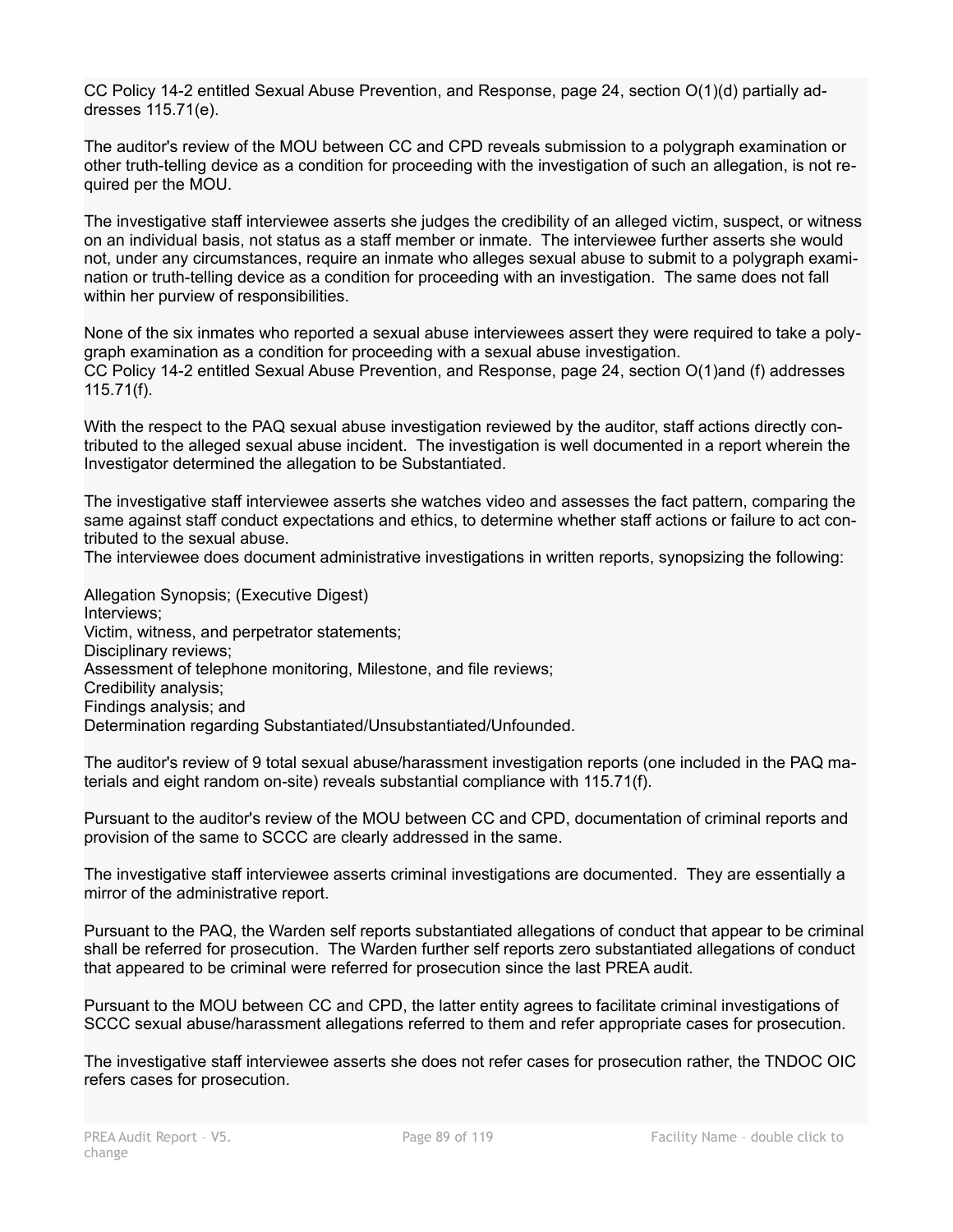Pursuant to the PAQ, the Warden self reports the agency retains all written reports pertaining to the administrative or criminal investigation of alleged sexual abuse or sexual harassment for as long as the alleged abuser is incarcerated or employed by the agency, plus five years.

CC Policy 1-15 entitled Retention of Records, page 3, section D(1)and Core Civic Record Retention Schedule addresses 115.71(i).

The auditor's review of the MOU between CC and CPD reveals the departure of the alleged abuser or victim from the employment or control of the facility or agency shall not be a basis for terminating an investigation.

The investigative staff interviewee asserts when a staff member, victim, or perpetrator leave either employment prior to the conduct of a compelled interview or confinement prior to a completed investigation into the incident, she forwards all information to TNDOC OIC for their follow-up. The investigation does not end.

CC Policy 14-2 entitled Sexual Abuse Prevention, and Response, page 24, section O(2)(a)(i) addresses 115.71(l).

The Warden and PCM assert the investigator has a very good rapport with TNDOC OIC and she maintains close contact regarding the status and progress of the investigation.

The CCPC relates, on a global basis, it depends on the customer as to how the agency remains abreast of the progress of an investigation facilitated by an outside agency. Designated facility staff follow-up with the outside agency on a schedule determined at the local level.

The investigative staff interviewee asserts she is the liaison between outside investigative agencies and the facility. She assists in any way possible. She researches information any provides the same, as requested.

In view of the above, the auditor finds SCCC substantially compliant with 115.71.

# **Standard 115.72: Evidentiary standard for administrative investigations**

# **All Yes/No Questions Must Be Answered by the Auditor to Complete the Report**

# **115.72 (a)**

▪ Is it true that the agency does not impose a standard higher than a preponderance of the evidence in determining whether allegations of sexual abuse or sexual harassment are substantiated? X□ Yes □ No

# **Auditor Overall Compliance Determination**

- ☐ **Exceeds Standard** (*Substantially exceeds requirement of standards*)
- X☐ **Meets Standard** (*Substantial compliance; complies in all material ways with the standard for the relevant review period*)
- ☐ **Does Not Meet Standard** (*Requires Corrective Action*)

Pursuant to the PAQ, the Warden self reports the agency imposes a standard of a preponderance of the evidence or a lower standard of proof when determining whether allegations of sexual abuse or sexual harassment are substantiated.

CC Policy 14-2 entitled Sexual Abuse Prevention and Response, page 26, section O(5) addresses 115.72(a).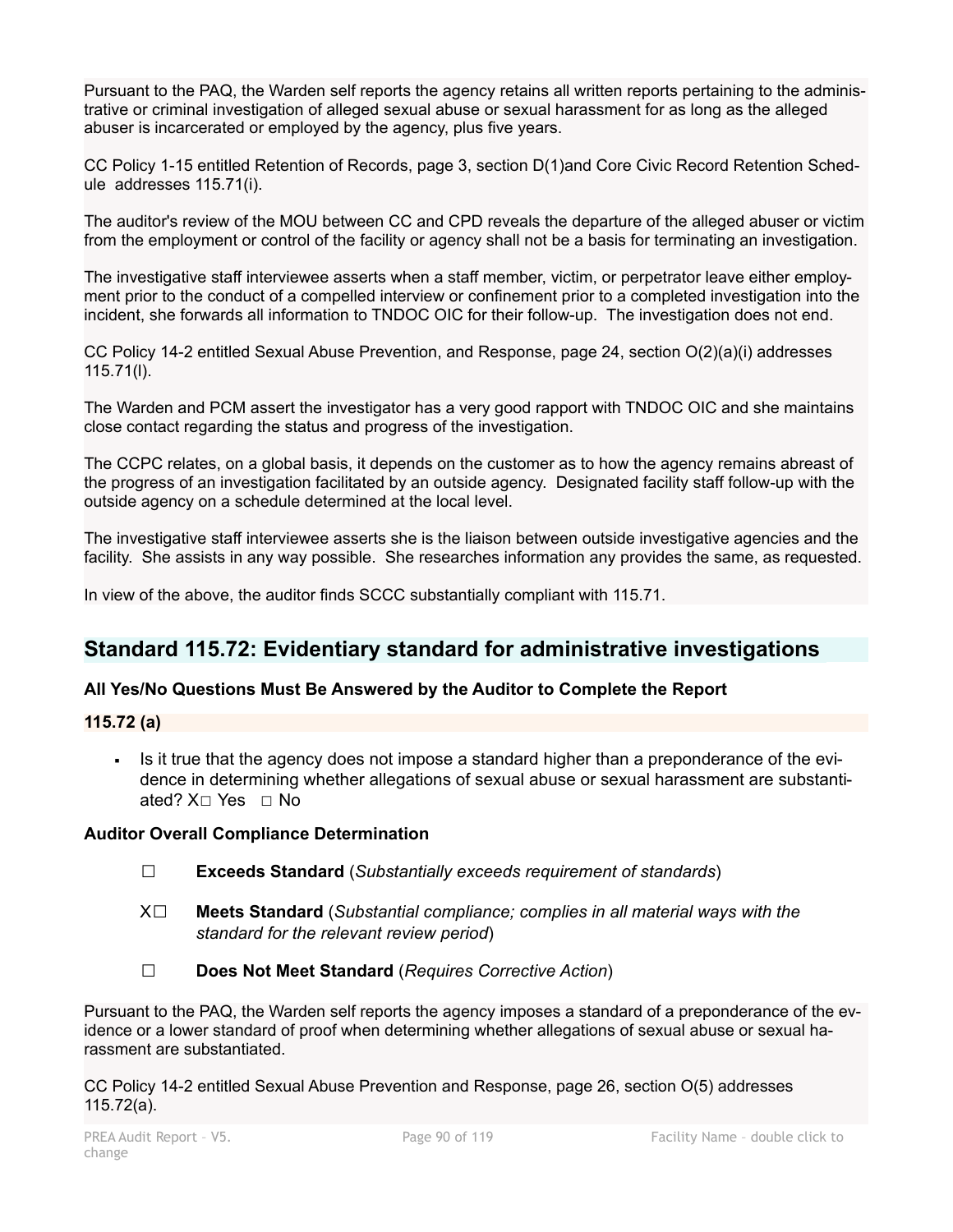The investigative staff interviewee asserts a preponderance of the evidence is required to substantiate allegations of sexual abuse/harassment. In other words, it is more likely, than not, that the incident occurred.

The auditor's review of 10 total sexual abuse/harassment investigations (two included in the PAQ materials and eight random on-site) reveals substantial compliance with 115.72(a).

In view of the above, the auditor finds SCCC substantially compliant with 115.72.

# **Standard 115.73: Reporting to inmates**

# **All Yes/No Questions Must Be Answered by the Auditor to Complete the Report**

# **115.73 (a)**

• Following an investigation into an inmate's allegation that he or she suffered sexual abuse in an agency facility, does the agency inform the inmate as to whether the allegation has been determined to be substantiated, unsubstantiated, or unfounded?  $X \Box Y$ es  $\Box$  No

### **115.73 (b)**

If the agency did not conduct the investigation into an inmate's allegation of sexual abuse in an agency facility, does the agency request the relevant information from the investigative agency in order to inform the inmate? (N/A if the agency/facility is responsible for conducting administrative and criminal investigations.)  $X \Box Y$ es  $\Box$  No  $\Box$  NA

### **115.73 (c)**

- Following an inmate's allegation that a staff member has committed sexual abuse against the inmate, unless the agency has determined that the allegation is unfounded, or unless the inmate has been released from custody, does the agency subsequently inform the inmate whenever: The staff member is no longer posted within the inmate's unit?  $X \Box Y$ es  $\Box$  No
- Following an inmate's allegation that a staff member has committed sexual abuse against the inmate, unless the agency has determined that the allegation is unfounded, or unless the inmate has been released from custody, does the agency subsequently inform the inmate whenever: The staff member is no longer employed at the facility?  $X \Box Y$ es  $\Box$  No
- Following an inmate's allegation that a staff member has committed sexual abuse against the inmate, unless the agency has determined that the allegation is unfounded, or unless the inmate has been released from custody, does the agency subsequently inform the inmate whenever: The agency learns that the staff member has been indicted on a charge related to sexual abuse in the facility?  $X \square$  Yes  $\square$  No
- Following an inmate's allegation that a staff member has committed sexual abuse against the inmate, unless the agency has determined that the allegation is unfounded, or unless the inmate has been released from custody, does the agency subsequently inform the inmate whenever: The agency learns that the staff member has been convicted on a charge related to sexual abuse within the facility?  $X \Box Y$ es  $\Box$  No

### **115.73 (d)**

▪ Following an inmate's allegation that he or she has been sexually abused by another inmate, does the agency subsequently inform the alleged victim whenever: The agency learns that the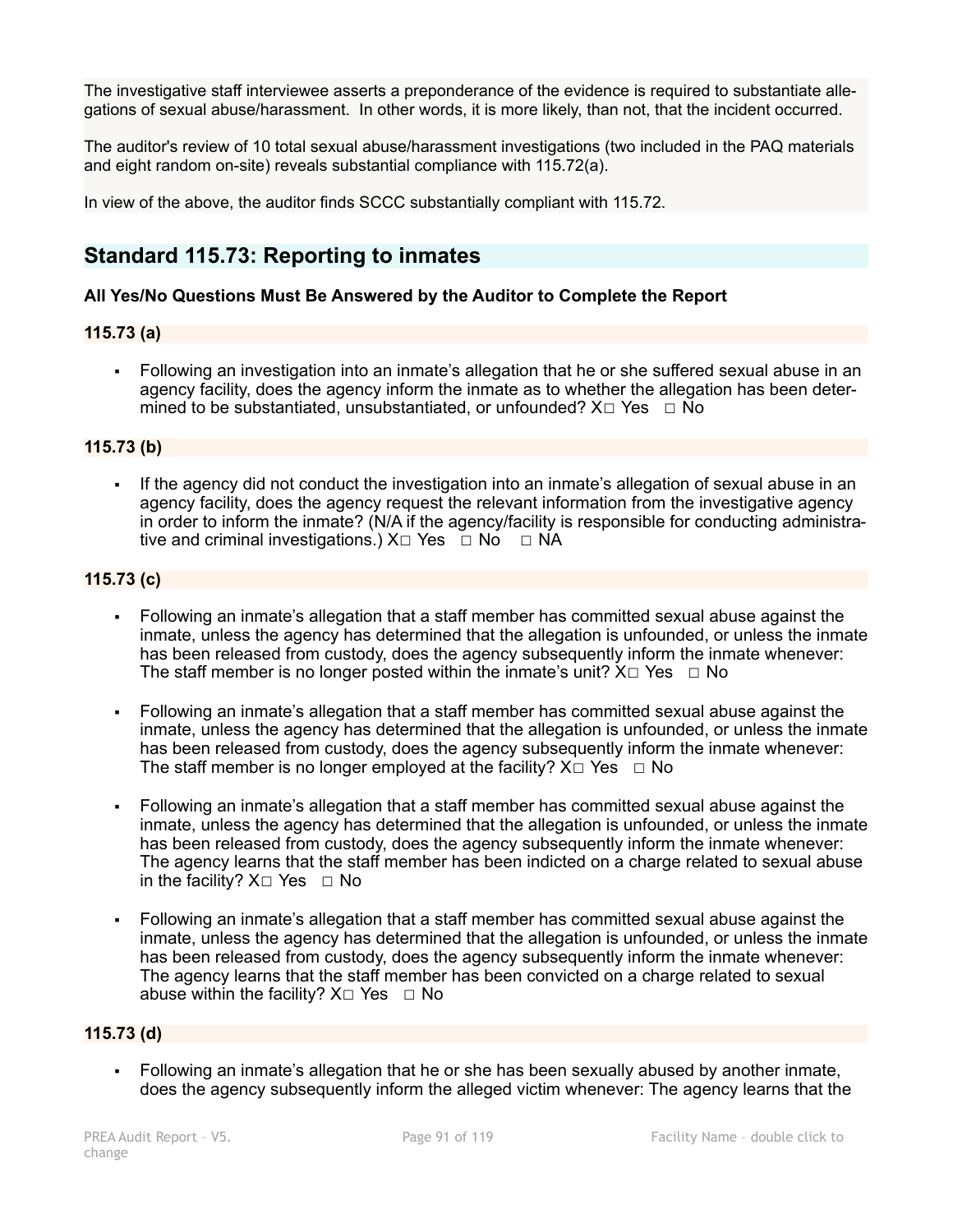alleged abuser has been indicted on a charge related to sexual abuse within the facility? X☐ Yes ☐ No

▪ Following an inmate's allegation that he or she has been sexually abused by another inmate, does the agency subsequently inform the alleged victim whenever: The agency learns that the alleged abuser has been convicted on a charge related to sexual abuse within the facility? X☐ Yes ☐ No

### **115.73 (e)**

**•** Does the agency document all such notifications or attempted notifications?  $\Box$  Yes  $\Box$  No

### **115.73 (f)**

▪ Auditor is not required to audit this provision.

### **Auditor Overall Compliance Determination**

- ☐ **Exceeds Standard** (*Substantially exceeds requirement of standards*)
- X☐ **Meets Standard** (*Substantial compliance; complies in all material ways with the standard for the relevant review period*)
- ☐ **Does Not Meet Standard** (*Requires Corrective Action*)

Pursuant to the PAQ, the Warden self reports the agency has a policy requiring that any inmate who makes an allegation he suffered sexual abuse in an agency facility is informed verbally, or in writing, as to whether the allegation has been determined to be substantiated, unsubstantiated, or unfounded following an investigation by the agency. The Warden further self reports twenty criminal and/or administrative investigations of alleged sexual abuse were completed by the facility during the last 12 months, with twenty alleged inmate victims notified verbally, or in writing, upon completion of the sexual abuse investigation.

CC Policy 14-2 entitled Sexual Abuse Prevention and Response, page 26, section Q(1) addresses 115.73(a).

The Warden and investigator assert the investigator makes notification to alleged inmate victims whenever the investigation is determined to be substantiated, unsubstantiated, or unfounded.

One inmate who reported a sexual abuse interviewee asserts the facility is required to notify him when his sexual abuse allegation is determined to be substantiated, unsubstantiated, or unfounded. Three additional interviewees assert they do not know the answer.

The auditor's review of an Inmate/Detainee PREA Allegation Status Notification dated November 8, 2018, signed and dated by the alleged victim and the staff providing notification demonstrates substantial compliance with 115.73(a).

Additionally, the auditor's on-site review of four random inmate sexual abuse investigations reveals requisite notifications, inclusive of one alerting the inmate to the fact a contractor had been removed from the facility pursuant to 115.73(c), were issued to the inmate in a timely manner in each case.

Pursuant to the PAQ, if an outside entity conducts such investigations, the agency requests the relevant information from the investigative entity in order to inform the inmate of the outcome of the investigation. The Warden further self reports three alleged inmate sexual abuse investigations were completed by an outside agency and of those three investigations, notifications were provided to the inmate victims in all cases.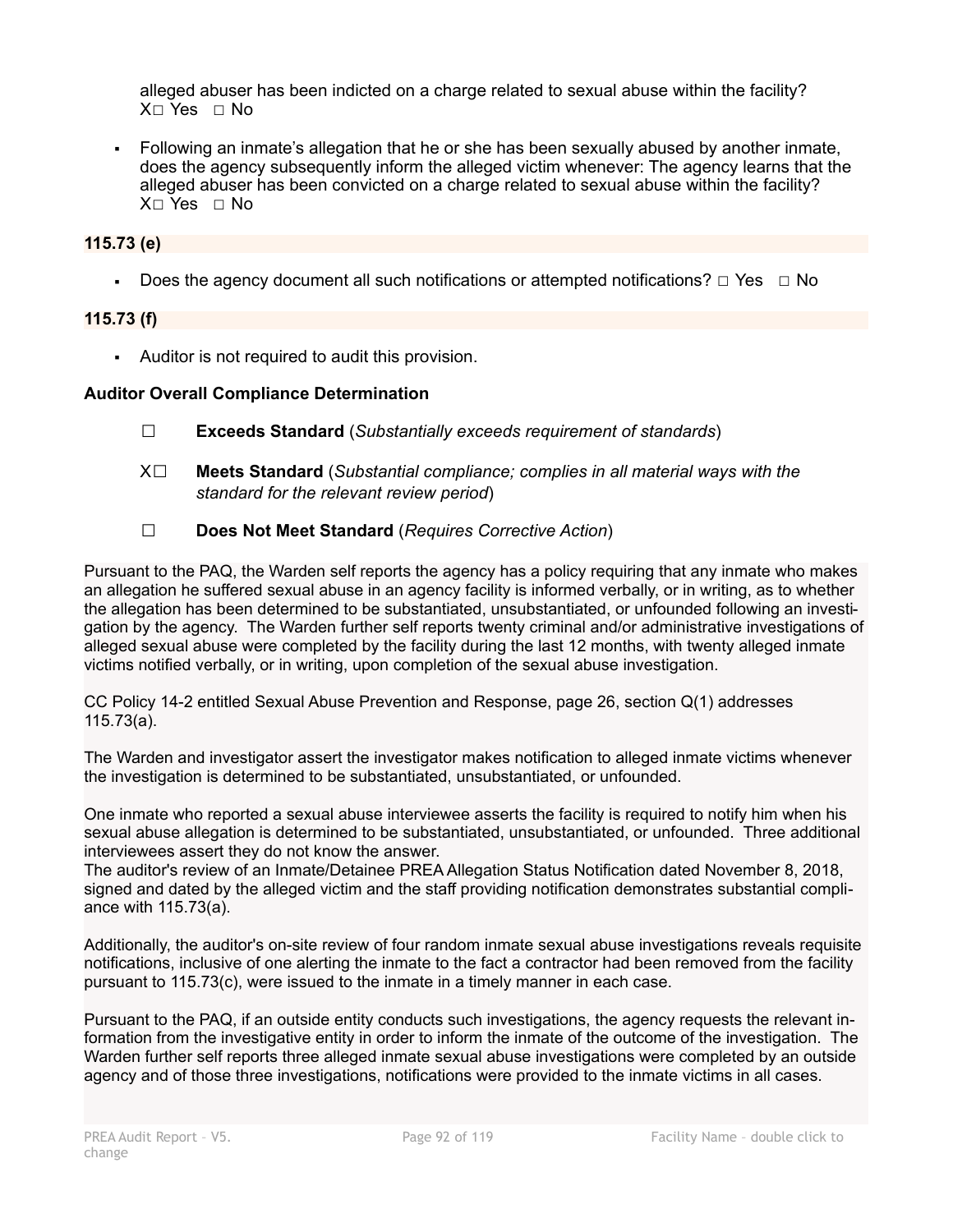Pursuant to the PAQ, the Warden self reports following an inmate's allegation that a staff member has committed sexual abuse against the inmate, the facility subsequently informs the inmate (unless the agency has determined that the allegation is unfounded) whenever:

the staff member is no longer posted within the inmate's unit;

the staff member is no longer employed at the facility;

the agency learns that the staff member has been indicted on a charge related to sexual abuse within the facility; or

the agency learns that the staff member has been convicted on a charge related to sexual abuse within the facility.

The Warden further self reports there has been a substantiated or unsubstantiated complaint (i.e. not unfounded) of sexual misconduct committed by a staff member against an inmate in an agency facility within the past 12 months. According to the Warden, the agency subsequently informed the inmate victim whenever the staff member was no longer posted within the inmate's unit; the staff member was no longer employed at the facility.

CC Policy 14-2 entitled Sexual Abuse Prevention and Response, page 26, sections Q(2)(a-d) addresses 115.73(c).

The auditor notes the previously mentioned four inmates who reported a sexual abuse interviewees assert their sexual abuse incidents were inmate-on-inmate. Accordingly, provision 115.73(c) does not apply to their set of circumstances.

The notification referenced in the narrative for 115.73(a) also contains the information referenced above.

Pursuant to the PAQ, the Warden self reports following an inmate's allegation he has been sexually abused by another inmate in an agency facility, the agency subsequently informs the alleged victim whenever:

the agency learns the alleged abuser has been indicted on a charge related to sexual abuse within the facility; or

the agency learns the alleged abuser has been convicted on a charge related to sexual abuse within the facility.

CC Policy 14-2 entitled Sexual Abuse Prevention and Response, pages 26 and 27, section Q(3)(a and b) addresses 115.73(d).

The auditor notes the previously mentioned four inmates who reported a sexual abuse interviewees assert they have received no notifications regarding their inmate-on-inmate abusers, as prescribed in 115.73(d).

The auditor has been provided no written notifications meeting the criteria established in 115.73(d). No indictments or convictions meeting the criteria identified in 115.73(d) were rendered during the last 12 months.

Pursuant to the PAQ, the Warden self reports the agency has a policy that all notifications to inmates described pursuant to 115.73 are documented. The Warden further self reports in the past 12 months, 29 written notifications were provided to inmates.

CC Policy 14-2 entitled Sexual Abuse Prevention and Response, page 27, section Q(4) addresses 115.73(e).

The auditor notes all notifications identified throughout the provisions of 115.73, are written on a Form 14-2E. However, as reflected in the narrative for 115.73(a), notifications were not provided in all circumstances researched.

In view of the above, the auditor finds SCCC substantially compliant with 115.73.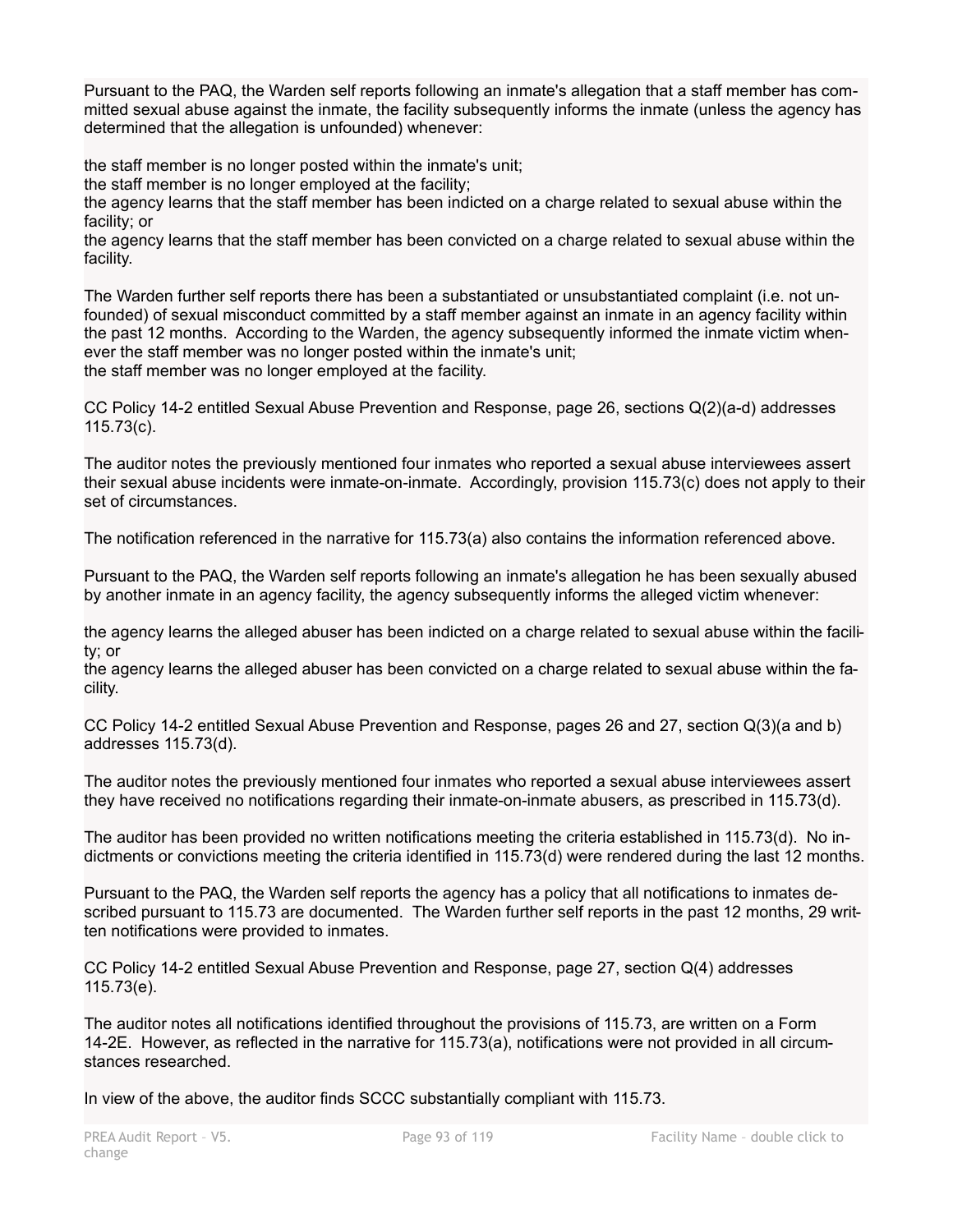# **DISCIPLINE**

# **Standard 115.76: Disciplinary sanctions for staff**

# **All Yes/No Questions Must Be Answered by the Auditor to Complete the Report**

### **115.76 (a)**

• Are staff subject to disciplinary sanctions up to and including termination for violating agency sexual abuse or sexual harassment policies? X□ Yes □ No

### **115.76 (b)**

Is termination the presumptive disciplinary sanction for staff who have engaged in sexual abuse? X□ Yes □ No

# **115.76 (c)**

▪ Are disciplinary sanctions for violations of agency policies relating to sexual abuse or sexual harassment (other than actually engaging in sexual abuse) commensurate with the nature and circumstances of the acts committed, the staff member's disciplinary history, and the sanctions imposed for comparable offenses by other staff with similar histories?  $X\square$  Yes  $\square$  No

### **115.76 (d)**

- Are all terminations for violations of agency sexual abuse or sexual harassment policies, or resignations by staff who would have been terminated if not for their resignation, reported to: Law enforcement agencies (unless the activity was clearly not criminal)?  $X \square Y$ es  $\square$  No
- Are all terminations for violations of agency sexual abuse or sexual harassment policies, or resignations by staff who would have been terminated if not for their resignation, reported to: Relevant licensing bodies?  $X□$  Yes  $□$  No

### **Auditor Overall Compliance Determination**

- ☐ **Exceeds Standard** (*Substantially exceeds requirement of standards*)
- X☐ **Meets Standard** (*Substantial compliance; complies in all material ways with the standard for the relevant review period*)
- ☐ **Does Not Meet Standard** (*Requires Corrective Action*)

Pursuant to the PAQ, the Warden self reports staff is subject to disciplinary sanctions up to and including termination for violating agency sexual abuse or sexual harassment policies.

CC Policy 14-2 entitled Sexual Abuse Prevention and Response, page 28, section 2(a) addresses 115.76(a).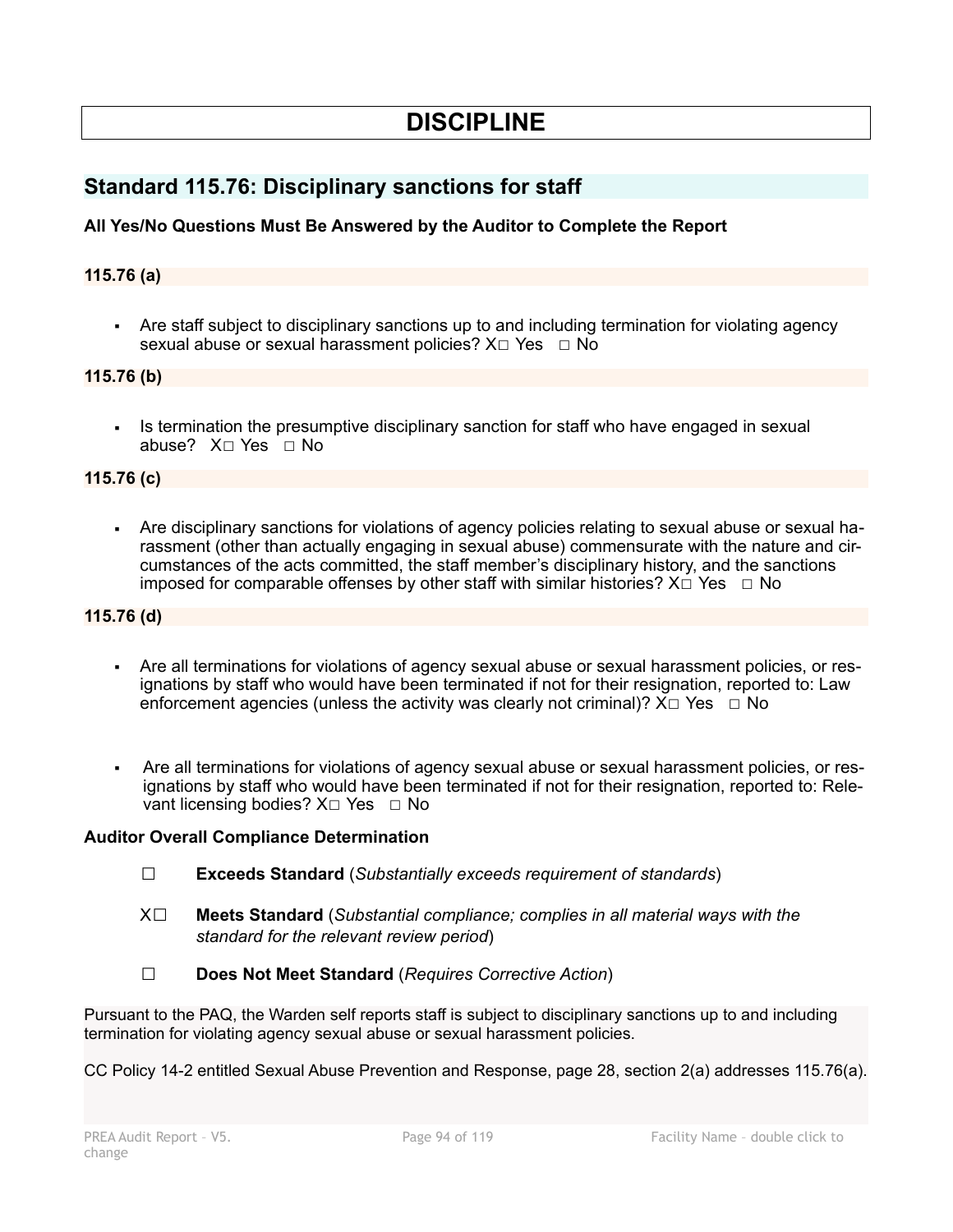Pursuant to the PAQ, the Warden self reports nine facility staff members have violated agency sexual abuse or sexual harassment policies during the last 12 months. The Warden further self reports three of these staff have been terminated (or resigned prior to termination) for violating agency sexual abuse/harassment policies.

CC Policy 14-2 entitled Sexual Abuse Prevention and Response, page 28, section 2(a) addresses 115.76(b).

The auditor's review of one termination notice reveals SCCC is substantially compliant with 115.76(b). The termination followed a substantiated investigation in which the employee engaged in sexual abuse with an inmate.

Pursuant to the PAQ [115.76(b)], the Warden self reports nine facility staff members have violated agency sexual abuse or sexual harassment policies during the last 12 months. The Warden further self reports three of these staff have been terminated (or resigned prior to termination) for violating agency sexual abuse/harassment policies. In the PAQ narrative for 115.76(c), the Warden asserts 0 facility staff have been disciplined, short of termination, for violation of agency sexual abuse or sexual harassment policies.

To clarify the above confusion, the auditor requested employee disciplinary documents addressing the sexual abuse/harassment findings. The auditor has not been provided the requested documents and therefore, he cannot render a compliance determination relative to 115.76(c). Accordingly, the auditor finds SCCC non-compliant with 115.76(c).

The auditor imposes a 180-day corrective action period, terminating on March 3, 2020. To substantiate compliance with and institutionalization of 115.76(c), the PCM will provide the auditor a spreadsheet reflecting all PREA investigations involving staff-on-inmate sexual abuse/harassment between the dates of September 3, 2019 and March 3, 2020. The spreadsheet will include specifics regarding the investigations, inclusive of the finding of either Substantiated, Unsubstantiated, or Unfounded. From that spreadsheet, the auditor will randomly select investigations and a copy of the same will be forwarded to the auditor.

In addition to the investigation, the auditor will select involved staff (only in those cases of Substantiated investigations) and the PCM will forward to the auditor relevant disciplinary documents. Subsequent to review and a determination regarding compliance, the auditor will file the documents in the audit file.

# **January 24, 2020 Update:**

**Since September 3, 2019, one staff-on-resident sexual abuse incident has been investigated and determined to be substantiated. The auditor's review of the investigation reveals substantial compliance with 115.76, inclusive of notification of law enforcement authorities. Additionally, the auditor's review of the CC Facility Employee Problem Solving Notice (termination notice) in this case reveals SCCC is compliant with 115.76(b).**

**The PCM asserts this particular case is the only staff-on-resident sexual abuse case meeting the parameters of the corrective action.**

# **In view of the above, the auditor finds SCCC staff have completed all defined corrective action.**

CC Policy 14-2 entitled Sexual Abuse Prevention and Response, page 28, section 2(b) addresses 115.76(c).

Pursuant to the PAQ, the Warden self reports all terminations for violations of sexual abuse or sexual harassment policies, or resignations by staff who would have been terminated if not for their resignation, are reported to law enforcement agencies, unless the activity was clearly not criminal, and to any relevant licensing bodies. The Warden further self reports in the past 12 months, 29 staff from the facility have been reported to law enforcement or licensing boards following their termination (or resignation prior to termination) for violating agency sexual abuse or sexual harassment policies. The auditor requested clarification regarding this number as they appears to be abnormally high however, clarification was not provided.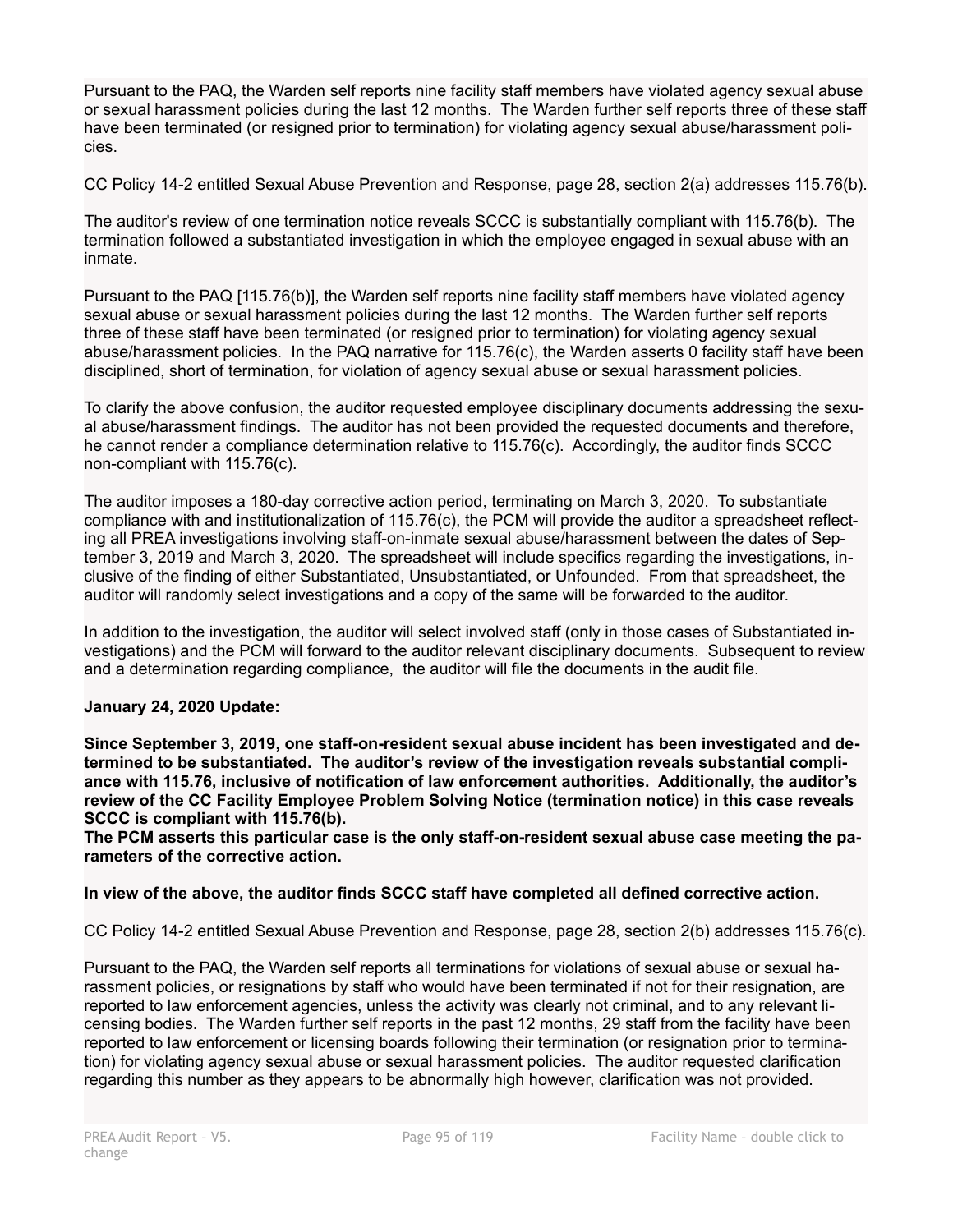As the auditor is issuing an Interim Report, the PCM will have the opportunity to address the accuracy of 29 staff reports to law enforcement and/or licensing bodies during the last 12 months. The auditor will subsequently render a finding in regard to the same.

CC Policy 14-2 entitled Sexual Abuse Prevention and Response, page 28, section 2(c) addresses 115.76(d).

The auditor notes referral for criminal investigation (law enforcement) is documented in the 5-1E regarding the investigation referenced throughout 115.76.

In view of the above, the auditor finds SCCC substantially compliant with 115.76.

# **Standard 115.77: Corrective action for contractors and volunteers**

# **All Yes/No Questions Must Be Answered by the Auditor to Complete the Report**

# **115.77 (a)**

- Is any contractor or volunteer who engages in sexual abuse prohibited from contact with inmates? X <del>□</del> Yes □ No
- Is any contractor or volunteer who engages in sexual abuse reported to: Law enforcement agencies (unless the activity was clearly not criminal)?  $X \Box Y$ es  $\Box$  No
- Is any contractor or volunteer who engages in sexual abuse reported to: Relevant licensing bodies? X□ Yes □ No

# **115.77 (b)**

▪ In the case of any other violation of agency sexual abuse or sexual harassment policies by a contractor or volunteer, does the facility take appropriate remedial measures, and consider whether to prohibit further contact with inmates?  $X \Box Y$ es  $\Box$  No

### **Auditor Overall Compliance Determination**

- ☐ **Exceeds Standard** (*Substantially exceeds requirement of standards*)
- X☐ **Meets Standard** (*Substantial compliance; complies in all material ways with the standard for the relevant review period*)
- ☐ **Does Not Meet Standard** (*Requires Corrective Action*)

Pursuant to the PAQ, the Warden self reports any contractor or volunteer who engages in sexual abuse is prohibited from contact with inmates and shall be reported to law enforcement agencies, unless the activity was clearly not criminal, and to relevant licensing bodies. In the last 12 months, zero contractors or volunteers have been reported to law enforcement agencies and relevant licensing bodies for engaging in sexual abuse of inmates.

CC Policy 14-2 entitled Sexual Abuse Prevention and Response, page 29, section 3 addresses 115.77(a).

Pursuant to the PAQ, the Warden self reports the facility takes appropriate remedial measures and considers whether to prohibit further contact with inmates in the case of any other violation of agency sexual abuse or sexual harassment policies by a contractor or volunteer.

CC Policy 14-2 entitled Sexual Abuse Prevention and Response, page 29, section 3 addresses 115.77(b).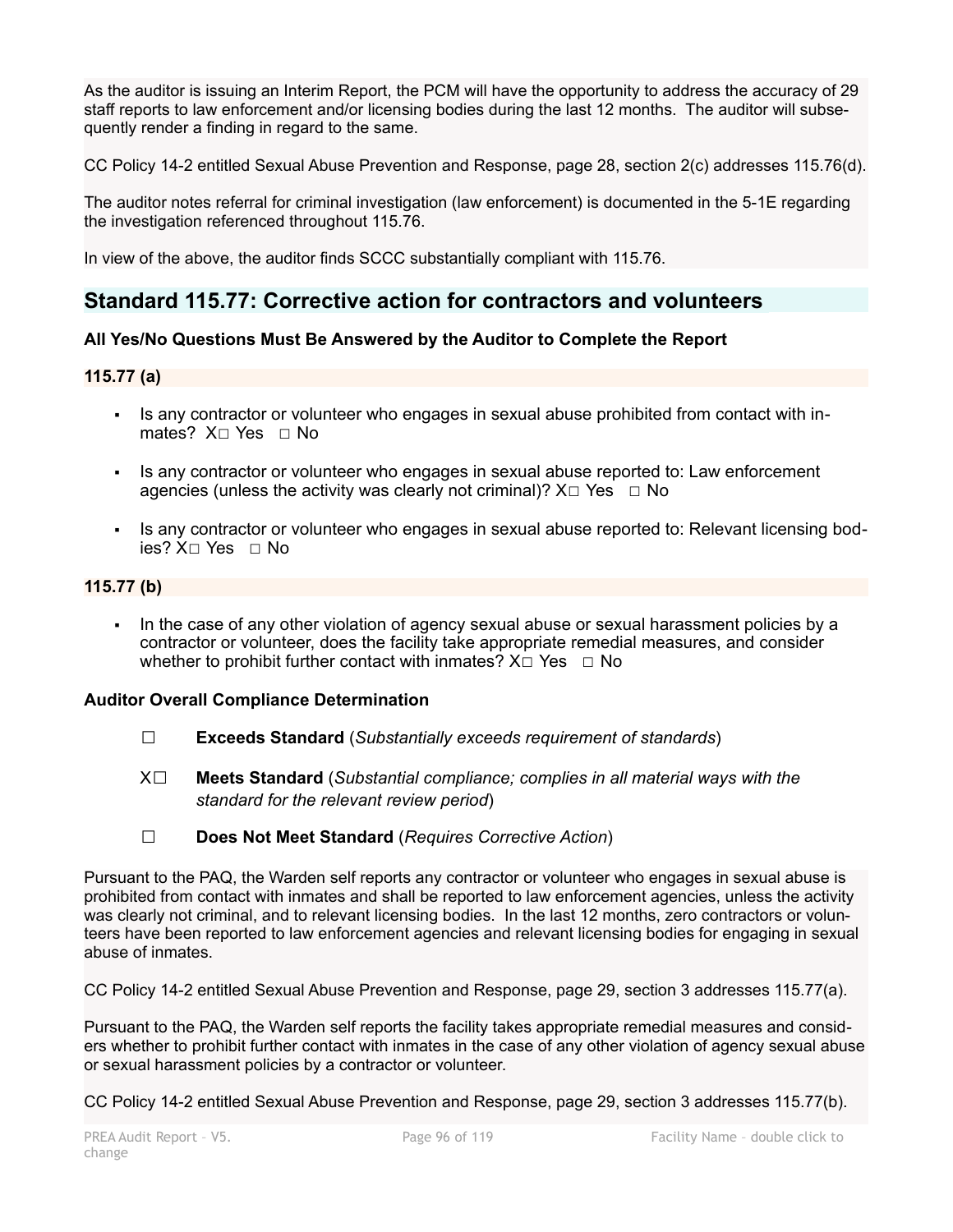The Warden asserts in the case of any violation of agency sexual abuse/harassment policies by a contractor or volunteer, local law enforcement would be inserted into the scenario and facility access would be terminated pending the result of an investigation.

In view of the above, the auditor finds SCCC substantially compliant with 115.77(b).

# **Standard 115.78: Disciplinary sanctions for inmates**

# **All Yes/No Questions Must Be Answered by the Auditor to Complete the Report**

# **115.78 (a)**

▪ Following an administrative finding that an inmate engaged in inmate-on-inmate sexual abuse, or following a criminal finding of guilt for inmate-on-inmate sexual abuse, are inmates subject to disciplinary sanctions pursuant to a formal disciplinary process?  $X \Box Y$ es  $\Box$  No

### **115.78 (b)**

▪ Are sanctions commensurate with the nature and circumstances of the abuse committed, the inmate's disciplinary history, and the sanctions imposed for comparable offenses by other inmates with similar histories?  $X \square$  Yes  $□$  No

### **115.78 (c)**

▪ When determining what types of sanction, if any, should be imposed, does the disciplinary process consider whether an inmate's mental disabilities or mental illness contributed to his or her behavior? X□ Yes □ No

# **115.78 (d)**

If the facility offers therapy, counseling, or other interventions designed to address and correct underlying reasons or motivations for the abuse, does the facility consider whether to require the offending inmate to participate in such interventions as a condition of access to programming and other benefits? X□ Yes □ No

### **115.78 (e)**

▪ Does the agency discipline an inmate for sexual contact with staff only upon a finding that the staff member did not consent to such contact?  $X \square$  Yes  $\square$  No

### **115.78 (f)**

For the purpose of disciplinary action does a report of sexual abuse made in good faith based upon a reasonable belief that the alleged conduct occurred NOT constitute falsely reporting an incident or lying, even if an investigation does not establish evidence sufficient to substantiate the allegation?  $X□$  Yes □ No

# **115.78 (g)**

▪ If the agency prohibits all sexual activity between inmates, does the agency always refrain from considering non-coercive sexual activity between inmates to be sexual abuse? (N/A if the agency does not prohibit all sexual activity between inmates.)  $X \Box Y$ es  $\Box$  No  $\Box$  NA

# **Auditor Overall Compliance Determination**

change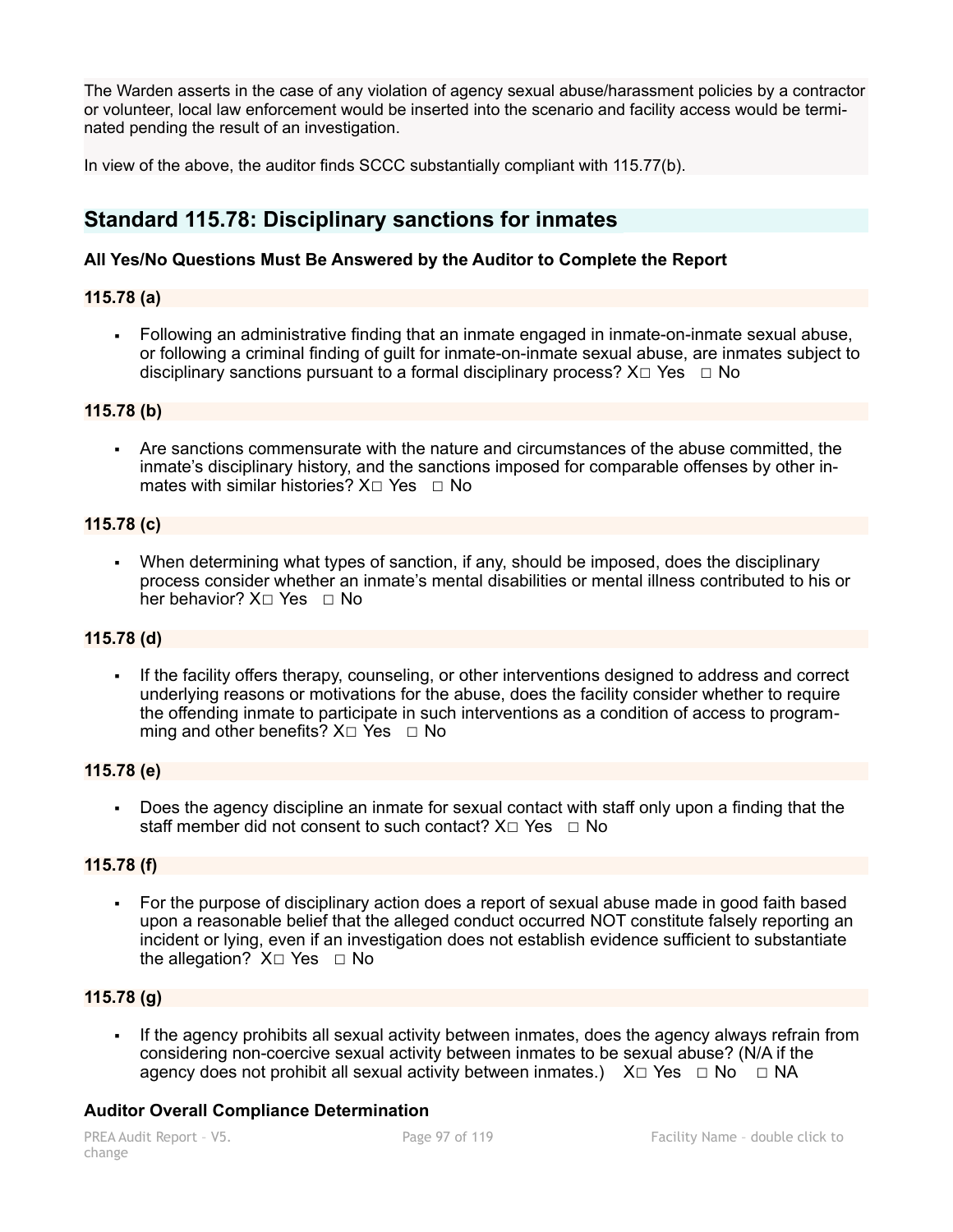- ☐ **Exceeds Standard** (*Substantially exceeds requirement of standards*)
- X☐ **Meets Standard** (*Substantial compliance; complies in all material ways with the standard for the relevant review period*)
- ☐ **Does Not Meet Standard** (*Requires Corrective Action*)

Pursuant to the PAQ, the Warden self reports inmates are subject to disciplinary sanctions only pursuant to a formal disciplinary process following an administrative finding that the inmate engaged in inmate-on-inmate sexual abuse. The Warden further self reports inmates are subject to disciplinary sanctions only pursuant to a formal disciplinary process following a criminal finding of guilt for inmateon-inmate sexual abuse.

In the past 12 months, the Warden self reports there were 18 administrative findings of inmate-on-inmate sexual abuse that occurred at the facility. Pursuant to follow-up with the PCM, the auditor determined there were only two substantiated inmate-on-inmate administrative findings at SCCC during the last 12 months. There were 0 criminal findings (inmate) of guilt for inmate-on-inmate sexual abuse that occurred within the facility during the past 12 months.

CC Policy 14-2 entitled Sexual Abuse Prevention and Response, page 27, section R(1)(a)(i and ii) addresses 115.78(a).

The auditor's review of one sexual abuse investigation dated May 21, 2018 and accompanying administrative disciplinary packet dated October 18, 2018 reveals the incident did not pertain to inmate-oninmate sexual abuse but rather, Filing a False Report.

The auditor has not been provided any documentation regarding the afore-mentioned administrative findings of inmate-on-inmate sexual abuse. He has not been provided a copy of the investigations nor disciplinary report materials. Accordingly, an assessment of operational compliance with 115.78(a) cannot be facilitated. Accordingly, the auditor finds SCCC non-compliant with 115.78(a).

The auditor imposes a 180-day corrective action period, terminating on March 3, 2020, wherein SCCC will demonstrate operational compliance with 115.78(a). To demonstrate compliance and institutionalization of the provision, the PCM will provide training to all staff involved in the inmate disciplinary process (inclusive of those responsible for referral of administrative charges to a disciplinary committee) at SCCC regarding the nuances of administrative investigation findings and Policy 14-2 requirements. A copy of training documentation for participants, reflective of the "I understand the subjectmatter" caveat will be provided to the auditor for retention in the audit file. Additionally, a copy of the training plan will be provided to the auditor for retention in the audit file.

In addition to the above, the PCM will provide to the auditor a spreadsheet of sexual abuse disciplinary actions from September 3, 2019 through March 3, 2020. The auditor will randomly select investigations and accompanying disciplinary actions from this spreadsheet and provide those names to the PCM. The PCM will subsequently provide to the auditor the corresponding investigations and disciplinary report materials.

The auditor will subsequently review the same and render a determination regarding compliance with 115.78(a). The materials will be included in the audit file.

# **January 27, 2020 Update:**

**The auditor's review of one inmate-on-inmate sexual misconduct investigation (incident occurred on April 30, 2019) and subsequent administrative disciplinary documentation reveals substantial compliance with 115.78. The hearing followed a finding of substantiated with re-**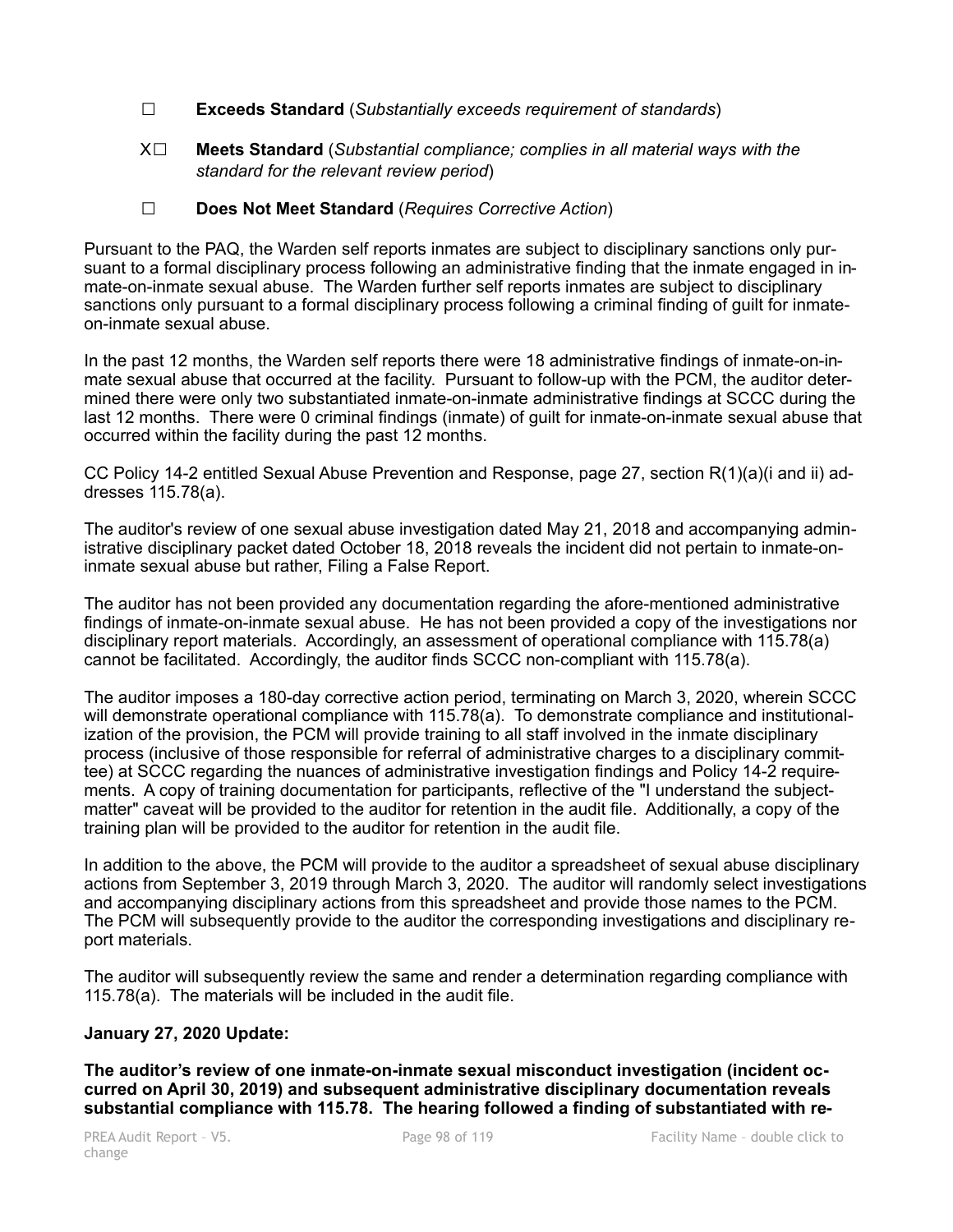**spect to the investigation. The auditor finds all due process requirements, as articulated in 115.78, are present in the record. Of note, the PCM asserts this record is the only applicable matter meeting the parameters of corrective action.** 

**The auditor's review of relevant training materials reveals training was provided to the Facility Investigator, Disciplinary Board Chairman, and Back-up Disciplinary Board Chairman/Grievance Coordinator. The PCM asserts these individuals are the only stakeholders in such matters.**

**In view of the above, the auditor finds corrective action to be complete with respect to 115.78.**

CC Policy 14-2 entitled Sexual Abuse Prevention and Response, page 29, section R(1)(a)(iii) addresses 115.78(b).

The Warden asserts inmates are subject to loss of 12 months Good Time, placement in Disciplinary Segregation for up to 30 days, and/or transfer to a Close or Maximum Security facility. The sanctions are proportionate to the nature and circumstances of the abuses committed, the inmates' disciplinary histories, and the sanctions imposed for similar offenses by other inmates with similar histories.

Mental disability or mental illness is considered when imposing sanctions. Specifically, the hearing would be stopped and the inmate would be assessed prior to resuming the hearing.

The PCM self reports there were 0 instances wherein a disciplinary hearing regarding sexual abuse was stopped or continued pending completion of mental health evaluation, during the last 12 months.

CC Policy 14-2 entitled Sexual Abuse Prevention and Response, page 28, section R(1)(a)(iv) addresses 115.78(c).

The PCM relates there are no examples wherein perpetrators of inmate-on-inmate sexual abuse (during the last 12 months) presented with psychological/psychiatric issues requiring assessment prior to imposition of sanctions.

Pursuant to the PAQ, the Warden self reports the facility offers therapy, counseling, or other interventions designed to address and correct the underlying reasons or motivations for abuse. The Warden further self reports if the facility offers therapy, counseling, or other interventions designed to address and correct the underlying reasons or motivations for abuse, the facility considers whether to require the offending inmate to participate in such interventions as a condition of access to programming or other benefits.

CC Policy 14-2 entitled Sexual Abuse Prevention and Response, page 28, section R(1)(c) addresses 115.78(d).

The mental health interviewee asserts the facility offers voluntary therapy, counseling, or other intervention services designed to address and correct the underlying reasons or motivations for sexual abuse and, if appropriate, the aggressor may be referred for Sex Offender Treatment at a special needs facility.

Pursuant to the PAQ, the Warden self reports the agency disciplines an inmate for sexual contact with staff only upon a finding that the staff member did not consent to such contact.

CC Policy 14-2 entitled Sexual Abuse Prevention and Response, page 28, section R(1)(a)(v) addresses 115.78(e).

The PCM self reports there has been no incidents of inmate discipline for sexual contact with a staff member during the last 24 months.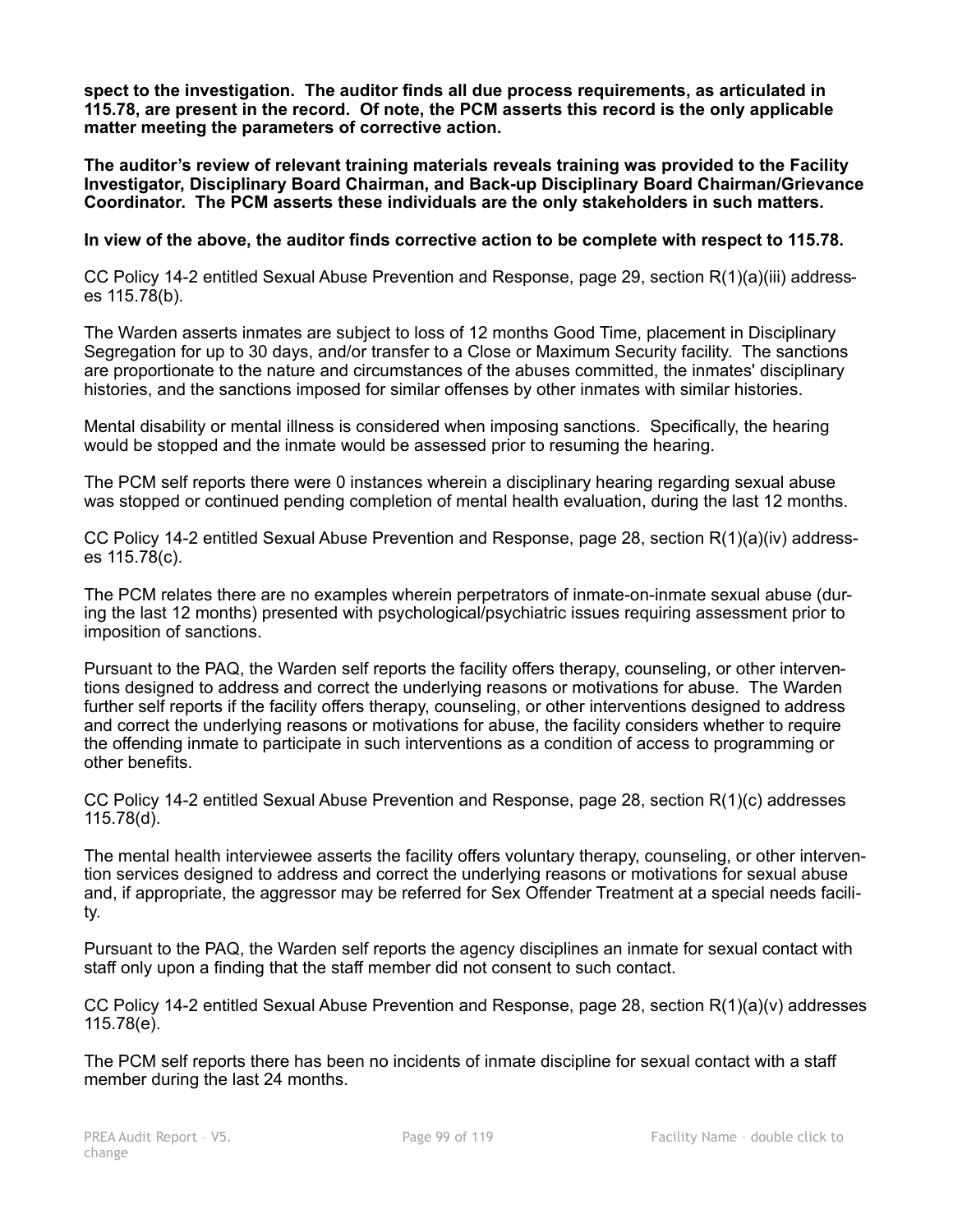Pursuant to the PAQ, the Warden self reports the agency prohibits disciplinary action for a report of sexual abuse made in good faith based upon a reasonable belief that the alleged conduct occurred, even if an investigation does not establish evidence sufficient to substantiate the allegation.

CC Policy 14-2 entitled Sexual Abuse Prevention and Response, page 28, section R(1)(b)(i) addresses 115.78(f).

Pursuant to the PAQ, the Warden self reports the agency prohibits all sexual activity between inmates. The Warden further self reports the agency disciplines inmates for such activity only if it determines the sexual abuse activity is coerced.

CC Policy 14-2 entitled Sexual Abuse Prevention and Response, page 29, section R(1)(a)(vi) addresses 115.78(b).

In view of the above, the auditor finds SCCC substantially compliant with 115.78.

# **MEDICAL AND MENTAL CARE**

# **Standard 115.81: Medical and mental health screenings; history of sexual abuse**

# **All Yes/No Questions Must Be Answered by the Auditor to Complete the Report**

### **115.81 (a)**

If the screening pursuant to  $\S$  115.41 indicates that a prison inmate has experienced prior sexual victimization, whether it occurred in an institutional setting or in the community, do staff ensure that the inmate is offered a follow-up meeting with a medical or mental health practitioner within 14 days of the intake screening? (N/A if the facility is not a prison.)  $X \square Y$ es  $\Box$  No  $\Box$  NA

### **115.81 (b)**

**•** If the screening pursuant to  $\S$  115.41 indicates that a prison inmate has previously perpetrated sexual abuse, whether it occurred in an institutional setting or in the community, do staff ensure that the inmate is offered a follow-up meeting with a mental health practitioner within 14 days of the intake screening? (N/A if the facility is not a prison.)  $X \Box Y$ es  $\Box$  No  $\Box$  NA

### **115.81 (c)**

**•** If the screening pursuant to  $\S$  115.41 indicates that a jail inmate has experienced prior sexual victimization, whether it occurred in an institutional setting or in the community, do staff ensure that the inmate is offered a follow-up meeting with a medical or mental health practitioner within 14 days of the intake screening?  $X \Box Y$ es  $\Box$  No

# **115.81 (d)**

▪ Is any information related to sexual victimization or abusiveness that occurred in an institutional setting strictly limited to medical and mental health practitioners and other staff as necessary to inform treatment plans and security management decisions, including housing, bed, work, edu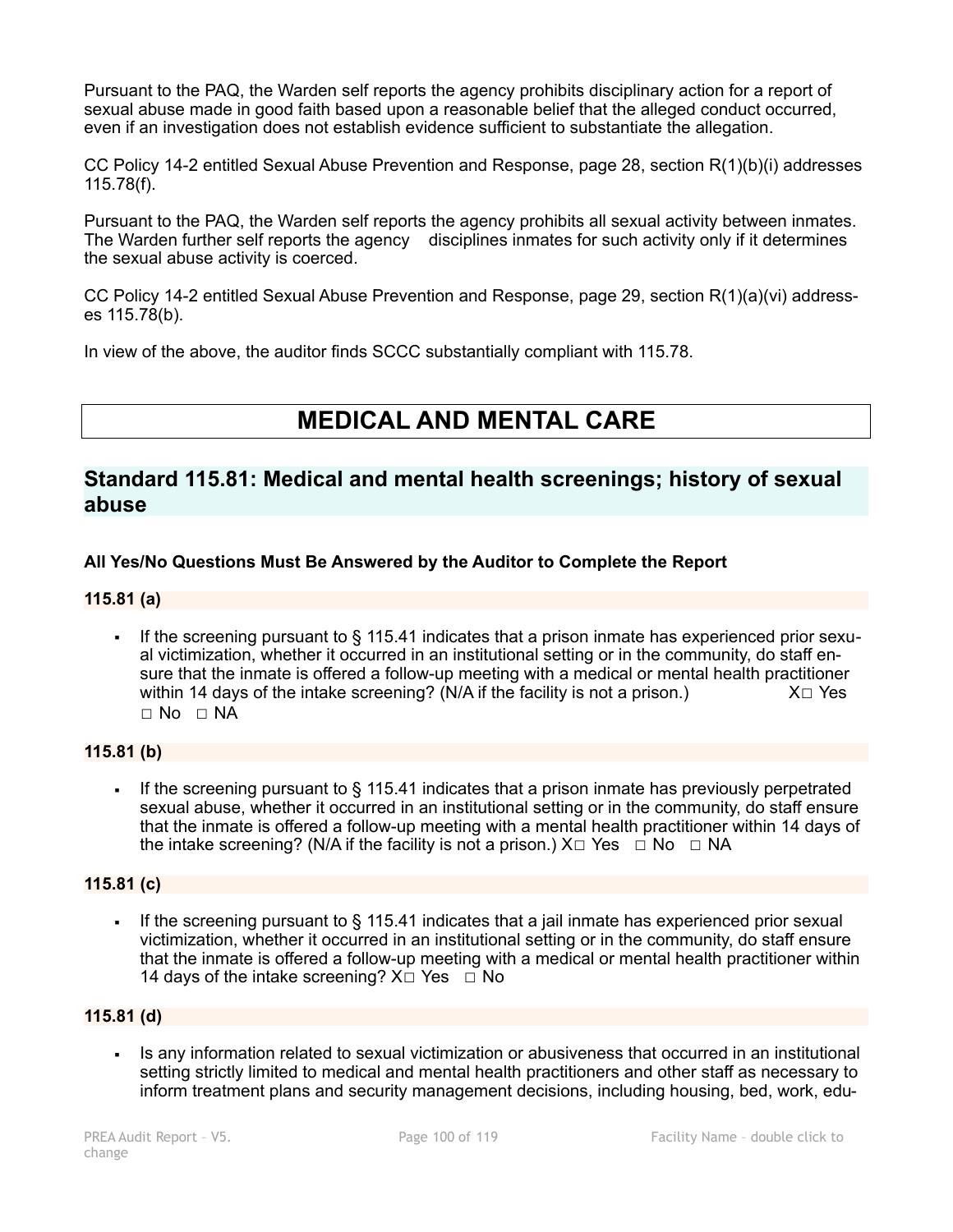cation, and program assignments, or as otherwise required by Federal, State, or local law?  $X\square$ Yes □ No

# **115.81 (e)**

▪ Do medical and mental health practitioners obtain informed consent from inmates before reporting information about prior sexual victimization that did not occur in an institutional setting, unless the inmate is under the age of 18?  $X \Box Y$ es  $\Box$  No

### **Auditor Overall Compliance Determination**

- ☐ **Exceeds Standard** (*Substantially exceeds requirement of standards*)
- X☐ **Meets Standard** (*Substantial compliance; complies in all material ways with the standard for the relevant review period*)
- ☐ **Does Not Meet Standard** (*Requires Corrective Action*)

Pursuant to the PAQ, the Warden self reports all inmates at this facility who have disclosed any prior sexual victimization during a screening pursuant to 115.41, are offered a follow-up meeting with a medical or mental health practitioner. The Warden further self reports the follow-up meeting is offered within 14 days of the intake screening. Reportedly, medical and mental health staff maintain secondary materials (e.g., form, log) documenting compliance with the above required services.

In the past 12 months, 0 inmates who disclosed prior victimization during screening were offered a follow-up meeting with a medical or mental health practitioner.

The auditor interviewed an inmate on-site who disclosed prior sexual victimization (see below). The interviewee is no longer confined at SCCC and the auditor has not been provided requested information regarding the individual in view of logistical issues associated with the transfer.

The auditor notes he identified one other inmate who was identified as both a potential victim and aggressor. Referral documentation reveals the inmate was referred for mental health consultation and assessment within the requisite 14 days of the intake screening.

CC Policy 14-2 entitled Sexual Abuse Prevention and Response, page 10, section E(2)(b) addresses 115.81(a/c).

The inmate who disclosed sexual victimization at risk screening interviewee asserts he was not subsequently seen by mental health relative to his disclosure of prior sexual victimization.

The staff responsible for initial risk screening interviewee asserts if a screening indicates an inmate has experienced prior sexual victimization, whether in an institutional setting or in the community, a mental health referral form is initiated with the box checked for prior sexual victimization or aggression. She places the form in the Administration box. The interviewee asserts she presumes the meeting is offered within a couple days of referral however, the meeting must be completed within 14 days of referral.

Pursuant to the PAQ, the Warden self reports all prison inmates who have previously perpetrated sexual abuse, as indicated during the screening pursuant to 115.41, are offered a follow-up meeting with a mental health practitioner. The Warden further self reports the follow-up meeting is offered within 14 days of intake screening. Reportedly, mental health staff maintain secondary materials (e.g., form, log) documenting compliance with the above required services.

According to the Warden, during the last 12 months, 100% of inmates meeting this definition were offered a follow-up meeting with a mental health practitioner.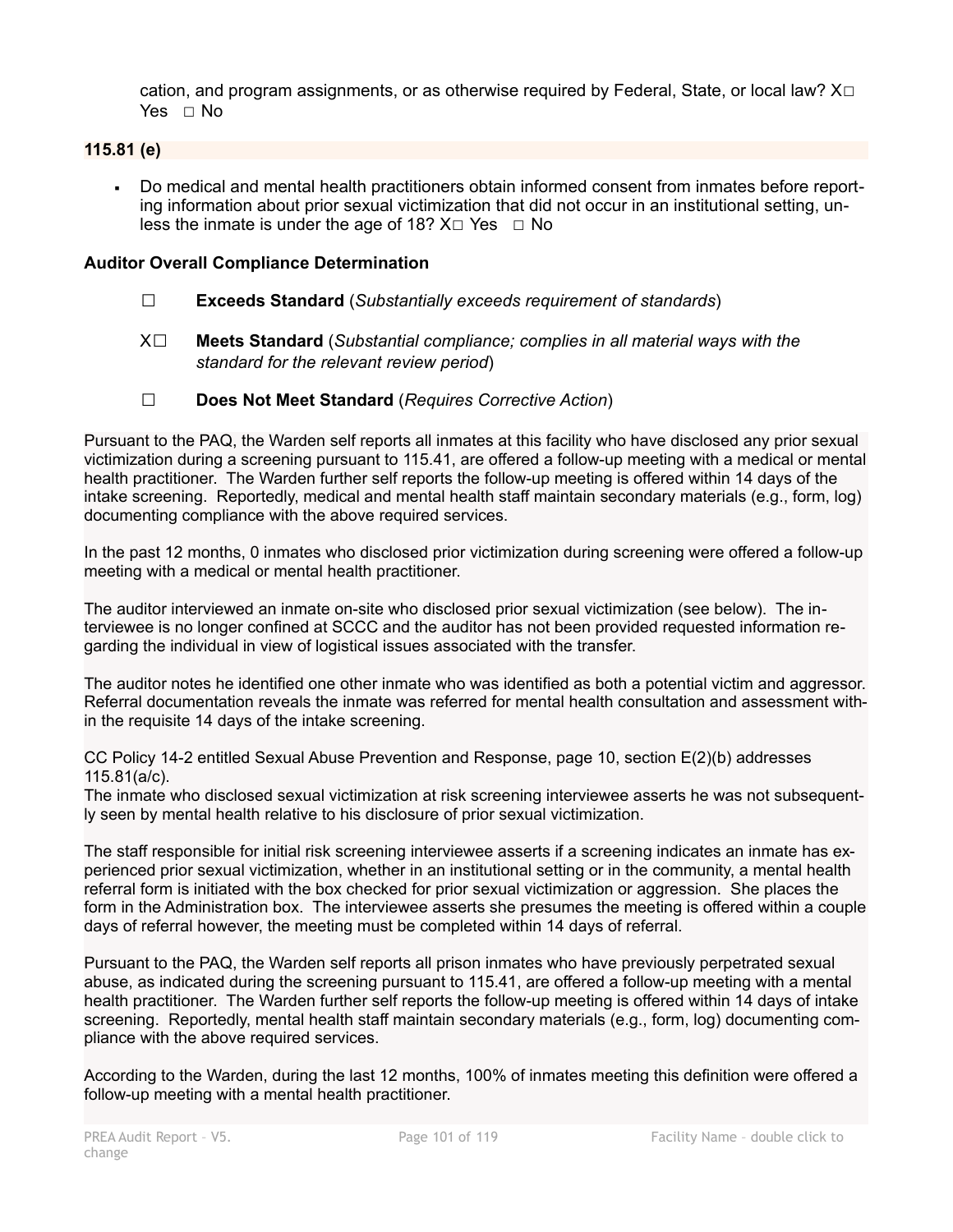CC Policy 14-2 entitled Sexual Abuse Prevention and Response, page 10, section E(2)(a) addresses 115.81(b).

In addition to the above, TDOC Policy 502.06.01, Section VI.C.6.a referencing TNDOC Contracted Facilities reflects the following:

Any inmate identified as a sexual aggressor shall be monitored quarterly by the unit management team and documented on TOMIS screen LIBC for a minimum of one calendar year and is to be re-evaluated at annual classification.

The auditor's review of screens and documentation regarding two inmates who were identified as aggressors during initial screening reveals substantial compliance with 115.81(b). One inmate arrived at SCCC on April 8, 2019, screened on the same date, and referred to MH staff by the case manager. An initial meeting with MH staff occurred on April 10, 2019 and the inmate was referred for follow-up with additional MH staff.

In another case, the inmate arrived at SCCC on April 26, 2019, was screened the next day, and the initial meeting was conducted on May 6, 2019. He was referred for follow-up on May 7, 2019.

A third inmate who was assessed as both a potential victim and aggressor is addressed in the narrative for 115.81(a/c).

Pursuant to the PAQ, the Warden self reports information related to sexual victimization or abusiveness that occurred in an institutional setting is strictly limited to medical and mental health practitioners and other staff, as necessary, to inform treatment plans and security and management decisions, including housing, bed, work, education, and program assignments, or as otherwise required by Federal, State, or local law.

CC Policy 14-2 entitled Sexual Abuse Prevention and Response, page 5, section A(1) addresses 115.81(d). CC Policy 13-74 entitled Privacy of Protected Health Information, page 3, section B(1)(a-e) partially addresses 115.81(d), identifying the Health Services staff classifications with whom PHI can be shared.

Throughout the facility tour and audit, the auditor identified no deviations from 115.81(d).

Pursuant to the PAQ, the Warden self reports medical and mental health practitioners obtain informed consent from inmates before reporting information about prior sexual victimization that did not occur in an institutional setting, unless the inmate is under the age of 18.

CC Policy 14-2 entitled Sexual Abuse Prevention and Response, page 19, section L(2)(e) addresses 115.81(e).

The medical and mental health interviewees assert they do obtain informed consent from inmates before reporting about prior sexual victimization that did not occur in an institutional setting. Inmates under the age of 18 are not housed at SCCC.

In view of the above, the auditor finds SCCC substantially compliant with 115.81.

# **Standard 115.82: Access to emergency medical and mental health services**

# **All Yes/No Questions Must Be Answered by the Auditor to Complete the Report**

### **115.82 (a)**

▪ Do inmate victims of sexual abuse receive timely, unimpeded access to emergency medical treatment and crisis intervention services, the nature and scope of which are determined by medical and mental health practitioners according to their professional judgment? X☐ Yes ☐ No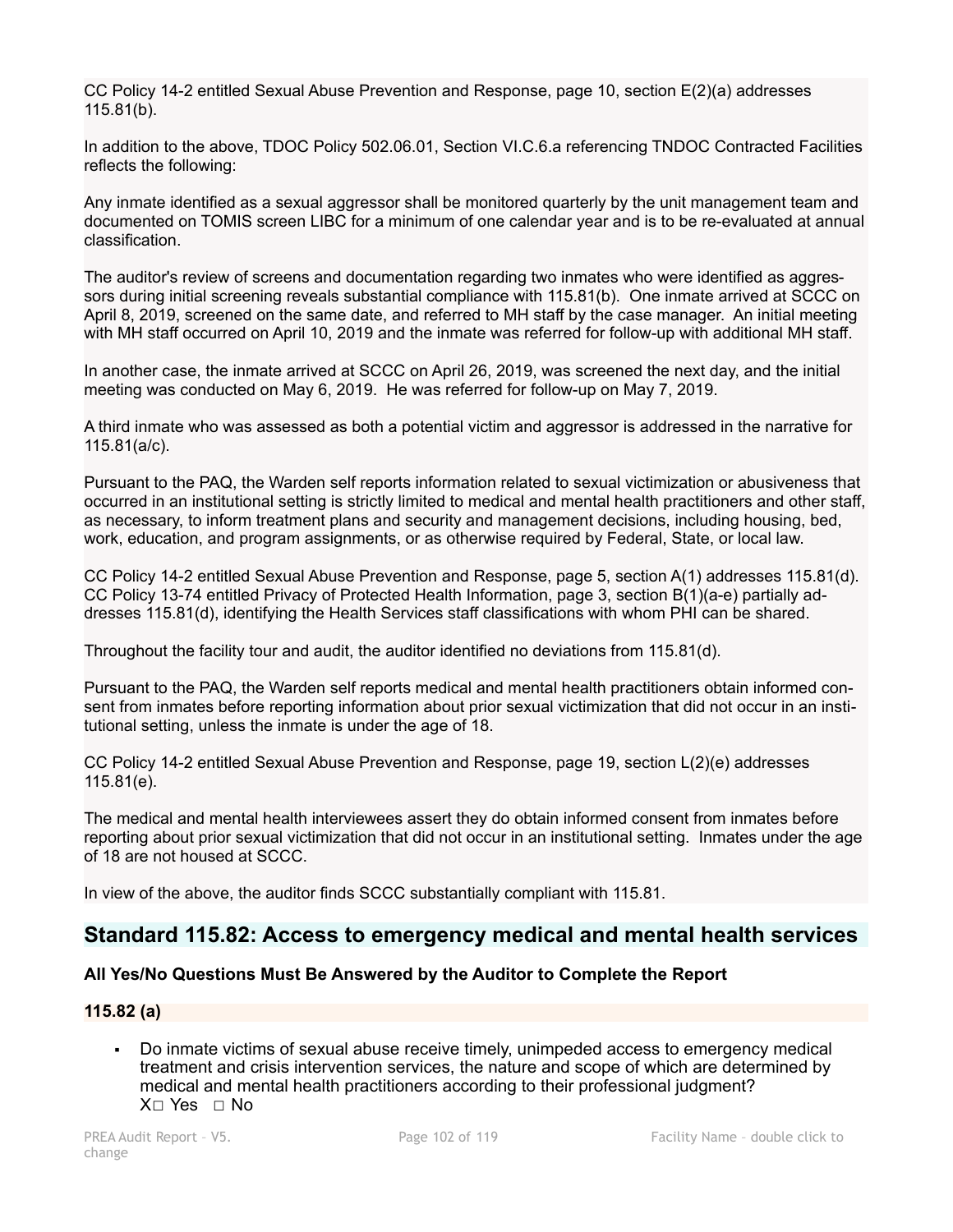### **115.82 (b)**

- If no qualified medical or mental health practitioners are on duty at the time a report of recent sexual abuse is made, do security staff first responders take preliminary steps to protect the victim pursuant to § 115.62?  $X \square$  Yes  $\square$  No
- Do security staff first responders immediately notify the appropriate medical and mental health practitioners? X☐ Yes ☐ No

### **115.82 (c)**

▪ Are inmate victims of sexual abuse offered timely information about and timely access to emergency contraception and sexually transmitted infections prophylaxis, in accordance with professionally accepted standards of care, where medically appropriate?  $X \Box Y$ es  $\Box$  No

### **115.82 (d)**

▪ Are treatment services provided to the victim without financial cost and regardless of whether the victim names the abuser or cooperates with any investigation arising out of the incident? X☐ Yes ☐ No

### **Auditor Overall Compliance Determination**

- ☐ **Exceeds Standard** (*Substantially exceeds requirement of standards*)
- X☐ **Meets Standard** (*Substantial compliance; complies in all material ways with the standard for the relevant review period*)
- ☐ **Does Not Meet Standard** (*Requires Corrective Action*)

Pursuant to the PAQ, the Warden self reports inmate victims of sexual abuse receive timely, unimpeded access to emergency medical treatment and crisis intervention services. The Warden further self reports the nature and scope of such services are determined by medical and mental health practitioners according to their professional judgment. Medical and mental health staff maintain secondary materials (e.g., form, log) documenting the timeliness of emergency medical treatment and crisis intervention services that were provided; the appropriate response by non-health staff in the event health staff are not present at the time the incident is reported; and the provision of appropriate and timely information and services concerning contraception and sexually transmitted infection prophylaxis.

CC Policy 14-2 entitled Sexual Abuse Prevention and Response, page 20, section M(1)(a)(i) address 115.82(a).

The auditor's review of the Rape/Sexual Assault Protocol and Sexual Abuse Incident Check Sheet documents reveals substantial compliance with 115.82. The same is specific in terms of action steps to be taken, ensuring compliance with 115.82(a).

Additionally, the auditor's review of the MOU between CCA and Jackson-Madison County SANE/SART addresses the conduct of forensic examinations at no cost to the victim, as well as, the conduct of the forensic examination by a SAFE/SANE Nurse.

The medical/mental health interviewees assert inmate victims of sexual abuse receive timely and unimpeded access to emergency medical treatment and crisis intervention services. Such services commence immediately upon report. The victim is assessed by SCCC medical staff and, if appropriate, the victim is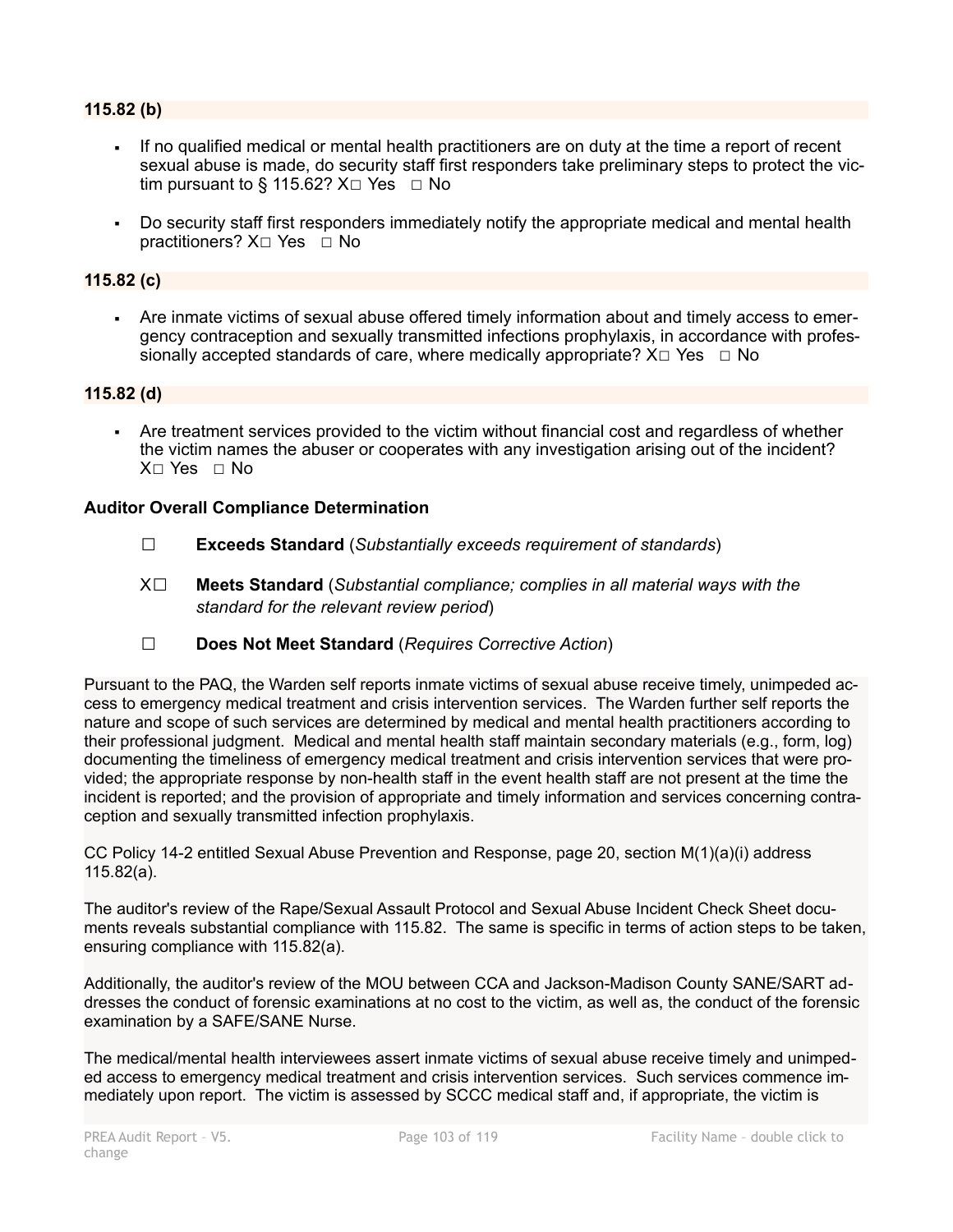transported for forensic examination. Generally, a collaborative approach is used regarding the forensic examination.

The nature and scope of services are determined according to the interviewee's professional judgment.

As previously indicated in the narrative for 115.21, five interviewees assert they were sexually abused by another inmate and one victim alleges sexual harassment by staff. Two interviewees assert they were examined by medical/mental health staff in a timely fashion after reporting sexual abuse. Three victims reported they were not examined by medical/mental health staff. In-depth analysis of investigation results is reflected throughout this report.

The auditor requested information as to whether, during the last 24 months, any sexual abuse victims had been removed from the facility and transported to Jackson-Madison County SAFE/SANE for a forensic examination. The auditor has not been provided a response to the inquiry nor has he received any documentation validating the alleged victim received timely, unimpeded access to emergency medical treatment and crisis intervention services. Accordingly, the auditor finds SCCC non-compliant with 115.82(a). Given the lack of response and evidence, the auditor also finds SCCC non-compliant with 115.82(c). The auditor imposes a 180-day corrective action period which terminates on March 3, 2020. To demonstrate compliance with these provisions, the PCM will include any medical documentation with sexual abuse investigations completed and forwarded to the auditor between September 3, 2019 and March 3, 2020. This also includes any documentation regarding co-pays and other associated charges.

### **January 23, 2020 Update:**

**The auditor's review of five 2018 and 2019 community hospital referrals and supporting documentation for SANE examinations and other 115.82 requirements, reveals substantial compliance with 115.82. In one case, the inmate refused SANE examination, the same being clearly documented in the record. Specifics regarding prophylaxis, etc. is also clearly articulated in supporting documentation. It is noted documentation addresses three of the inmates interviewed regarding allegations of sexual abuse.**

### **In view of the above, the auditor finds all corrective action with respect to 115.82 to be complete.**

The auditor will review all documentation, including the same in the audit file.

CC Policy 14-2 entitled Sexual Abuse Prevention and Response, page 21, section M(1)(b) address 115.82(b).

Security and non-security first responder duties are articulated in the narrative for 115.64(a). Specific responses are articulated by interviewees therein.

Pursuant to the PAQ, the Warden self reports inmate victims of sexual abuse while incarcerated are offered timely information about and timely access to emergency contraception and sexually transmitted infections prophylaxis, in accordance with professionally accepted standards of care, where medically appropriate. Medical and mental health staff maintain secondary materials (e.g., form, log) documenting timeliness of emergency medical treatment and crisis intervention services that were provided; the appropriate response by non-health staff in the event health staff are not present at the time the incident is reported; and the provision of appropriate and timely information and services concerning contraception and sexually transmitted infection prophylaxis.

CC Policy 13-79 entitled Sexual Assault Response, page 3, section A(1)(c)(i) addresses 115.82(c). Page 1, section II(A) of the afore-mentioned MOU clearly addresses the verbiage of 115.82(c).

Of note, pursuant to the CCPC, CC Policy 13-79 is not applicable at SCCC however, CC staff adhere to the same during performance of daily duties.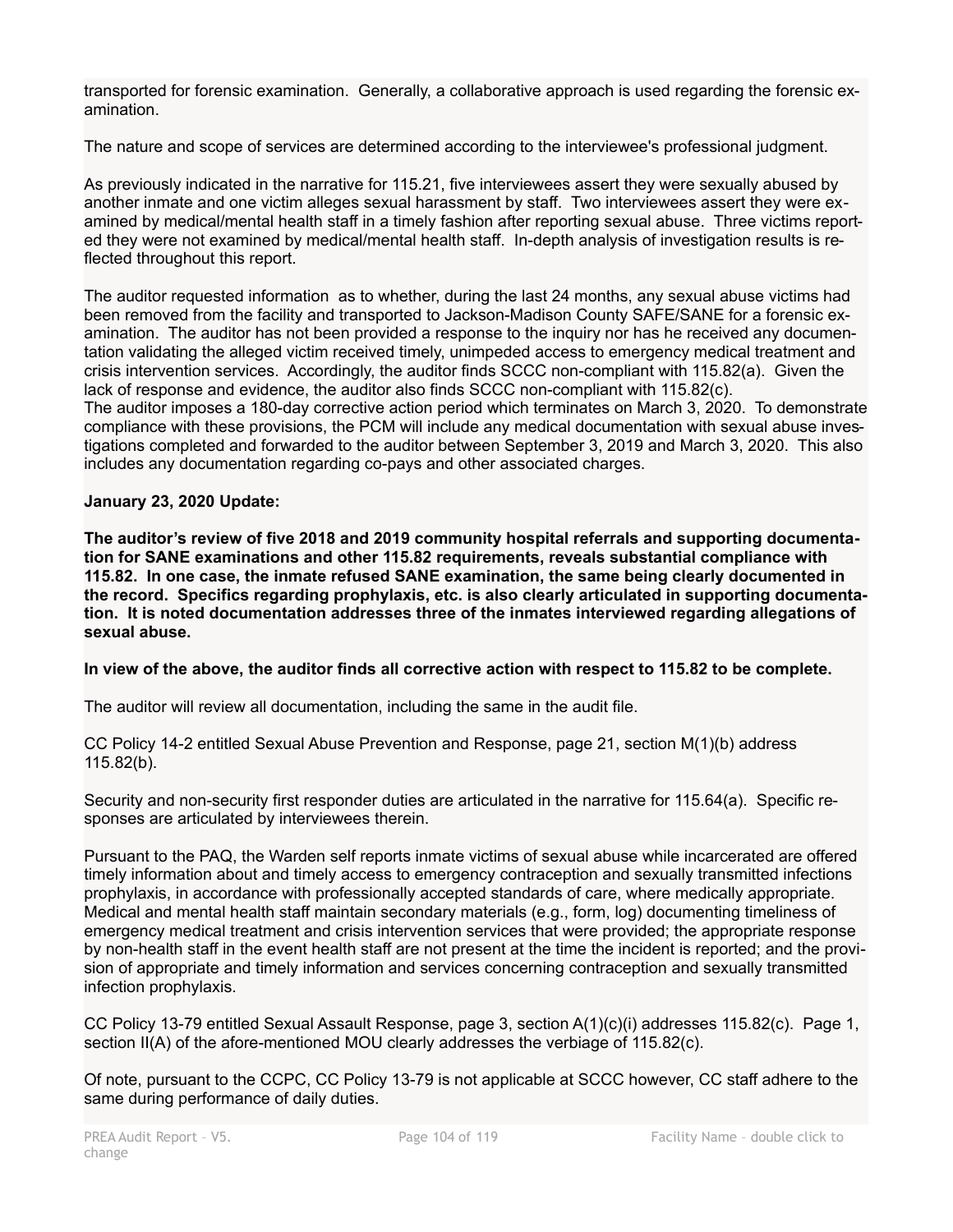The medical staff interviewee asserts victims of sexual abuse are offered timely information about access to emergency contraception and sexually transmitted infection prophylaxis.

One of the six inmates who reported a sexual abuse interviewee asserts he did receive a forensic examination and information was provided at the hospital regarding emergency contraception and/or sexually transmitted infection prophylaxis. The information and access to the same were reportedly provided in conjunction with the forensic examination.

Pursuant to the PAQ, the Warden self reports treatment services shall be provided to the victim without financial cost and regardless of whether the victim names the abuser or cooperates with any investigation arising out of the incident.

CC Policy 13-79 entitled Sexual Assault Response, page 4, section A(1)(d) addresses 115.82(d).

The provision of 115.82(d) is also addressed in bullet 8 of the SCCC Instructions for Access to Medical Services document dated January 1, 2019.

Page 2, section III of the afore-mentioned MOU clearly addresses the verbiage of 115.82(d).

In view of the above, the auditor finds SCCC substantially compliant with 115.82.

# **Standard 115.83: Ongoing medical and mental health care for sexual abuse victims and abusers**

# **All Yes/No Questions Must Be Answered by the Auditor to Complete the Report**

### **115.83 (a)**

Does the facility offer medical and mental health evaluation and, as appropriate, treatment to all inmates who have been victimized by sexual abuse in any prison, jail, lockup, or juvenile facility? X□ Yes □ No

# **115.83 (b)**

Does the evaluation and treatment of such victims include, as appropriate, follow-up services, treatment plans, and, when necessary, referrals for continued care following their transfer to, or placement in, other facilities, or their release from custody?  $X \Box Y$ es  $\Box N$ o

### **115.83 (c)**

▪ Does the facility provide such victims with medical and mental health services consistent with the community level of care?  $X \square Y$ es  $\square$  No

# **115.83 (d)**

Are inmate victims of sexually abusive vaginal penetration while incarcerated offered pregnancy tests? (N/A if "all-male" facility. *Note: in "all-male" facilities, there may be inmates who identify as transgender men who may have female genitalia. Auditors should be sure to know whether such individuals may be in the population and whether this provision may apply in specific circumstances.*) □ Yes □ No X□ NA

# **115.83 (e)**

▪ If pregnancy results from the conduct described in paragraph § 115.83(d), do such victims receive timely and comprehensive information about and timely access to all lawful pregnancy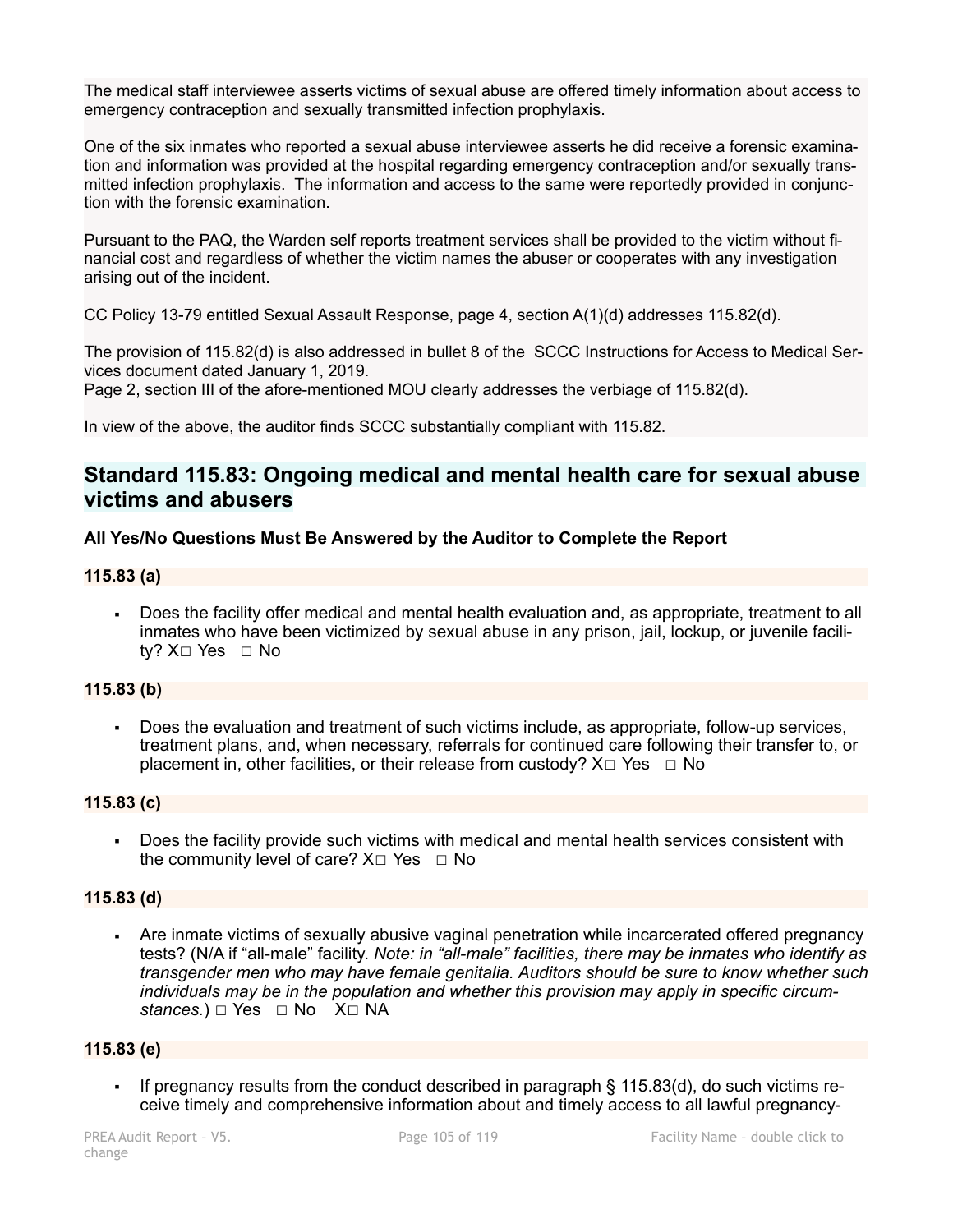related medical services? (N/A if "all-male" facility. *Note: in "all-male" facilities, there may be inmates who identify as transgender men who may have female genitalia. Auditors should be sure to know whether such individuals may be in the population and whether this provision may apply in specific circumstances.*)  $\Box$  Yes  $\Box$  No X $\Box$  NA

### **115.83 (f)**

▪ Are inmate victims of sexual abuse while incarcerated offered tests for sexually transmitted infections as medically appropriate?  $X \Box Y$ es  $\Box$  No

### **115.83 (g)**

▪ Are treatment services provided to the victim without financial cost and regardless of whether the victim names the abuser or cooperates with any investigation arising out of the incident? X☐ Yes ☐ No

### **115.83 (h)**

▪ If the facility is a prison, does it attempt to conduct a mental health evaluation of all known inmate-on-inmate abusers within 60 days of learning of such abuse history and offer treatment when deemed appropriate by mental health practitioners? (NA if the facility is a jail.) X□ Yes □ No □ NA

### **Auditor Overall Compliance Determination**

- ☐ **Exceeds Standard** (*Substantially exceeds requirement of standards*)
- X☐ **Meets Standard** (*Substantial compliance; complies in all material ways with the standard for the relevant review period*)
- ☐ **Does Not Meet Standard** (*Requires Corrective Action*)

Pursuant to the PAQ, the Warden self reports the facility offers medical and mental health evaluation and, as appropriate, treatment to all inmates who have been victimized by sexual abuse in any prison, jail, lockup, or juvenile facility.

CC Policy 14-2 entitled Sexual Abuse Prevention and Response, page 12, sections G(3)(b)(i and ii) and (d)(i and ii) address 115.83(a). CC Policy 13-79 entitled Sexual Assault Response, page 2, section  $A(1)(a)(i)$  and page 4, section  $C(1)$ , also addresses 115.83 $(a)$ .

CC Policy 14-2 entitled Sexual Abuse Prevention and Response, page 12, sections G(3)(b)(i and ii) and (d)(i and ii) address 115.83(b). CC Policy 13-79 entitled Sexual Assault Response, page 2, section A(1) (a)(i) and page 4, section C(3) also addresses 115.83(b).

The medical staff interviewee asserts evaluation and treatment of inmates who have been victimized entails evaluation of mental health status, clothed observation of extremities/torso for bruising when inmate advises he is bruised, and taking vitals. The mental health interviewee asserts she calms the victim, offers services, develops a treatment plan based on inmate needs and desire for treatment.

Three of the six inmate interviewees who allege they reported sexual abuse, assert medical or mental health practitioners discussed with them follow-up services, treatment plans, or any, if necessary, referrals for continued care. Two of the six interviewees was involved in sexual harassment incidents.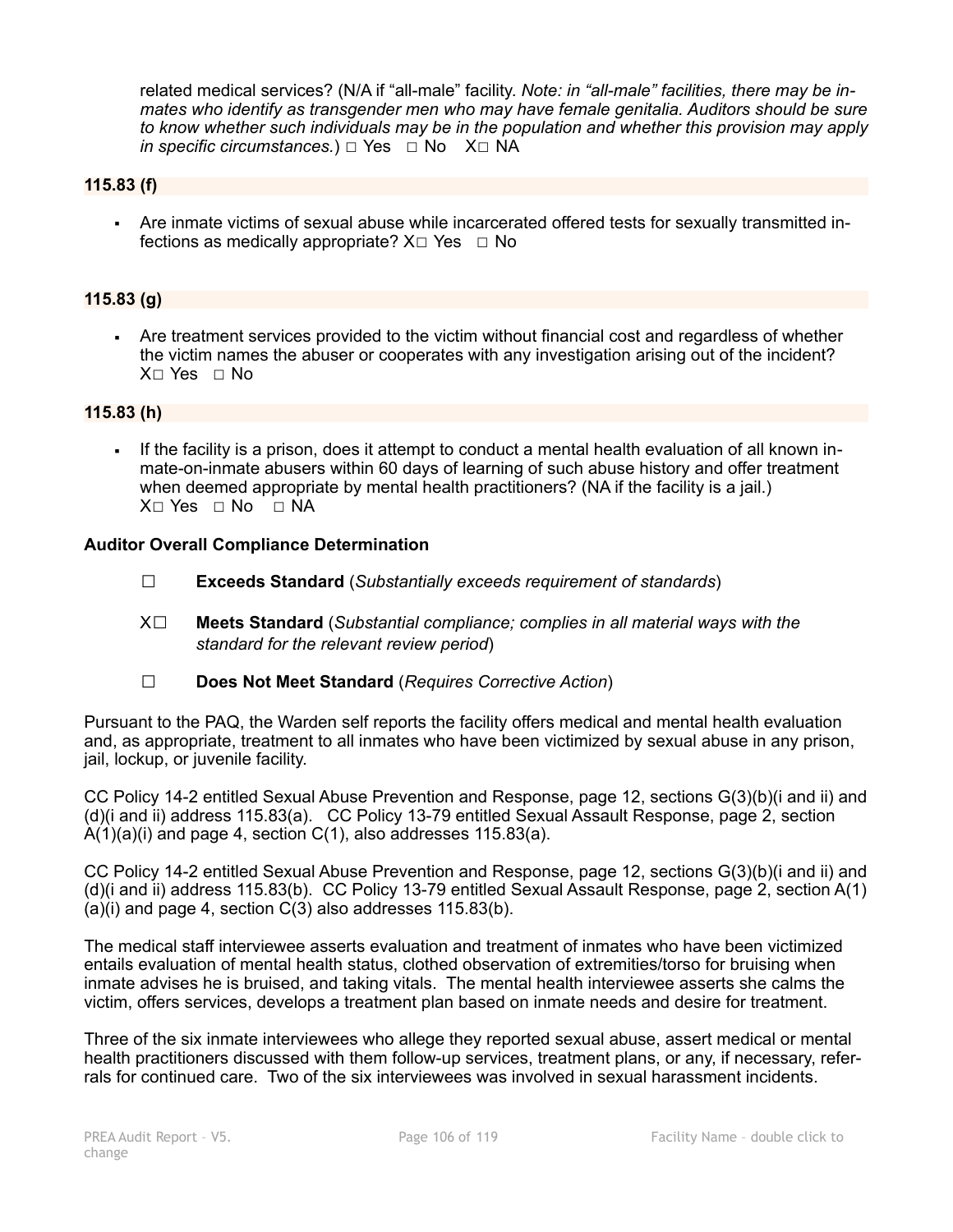As reflected in the narratives for 115.82(a) and (c), the auditor has not been provided any documentary evidence to substantiate compliance regarding four inmates who alleged sexual abuse. Accordingly, performance analysis cannot be effectively conducted. Accordingly, the auditor finds SCCC non-compliant with 115.83(b) and the same corrective action period and requirements are invoked.

# **February 10, 2020 Update:**

**The auditor's review of the training curriculum with respect to the subject-matter of 115.83(b) reveals substantial compliance with the provision. Staff were clearly briefed regarding the subject-matter of the same. Twenty medical/mental health staff participated in this training.** 

### **Accordingly, the auditor finds corrective action to be complete and SCCC is now compliant with 115.83(b).**

The policy citation referenced in the narrative for 115.83(a) also applies to 115.83(c).

Both the medical and mental health staff interviewees assert evaluation and treatment are offered consistent with the community level of medical care. The medical staff interviewee asserts sending the victim for SAFE/SANE examination is the community standard of care.

Pursuant to the PAQ, the Warden self reports female inmates are not housed at SCCC and the same is commensurate with auditor observations. Accordingly, the auditor finds 115.83(d) not applicable to SCCC.

Pursuant to the PAQ, the Warden self reports female inmates are not housed at SCCC and the same is commensurate with auditor observations. Accordingly, the auditor finds 115.83(e) not applicable to SCCC.

Pursuant to the PAQ, the Warden self reports inmate victims of sexual abuse while incarcerated are offered tests for sexually transmitted infections as medically appropriate.

CC Policy 14-2 entitled Sexual Abuse Prevention and Response, page 12, section G(3)(b)(i and ii) addresses 115.83(f). CC Policy 13-79 entitled Sexual Assault Response, page 3, section A(1)(c)(i) also addresses 115.83(f).

Two of the six inmates who reported a sexual abuse interviewees at SCCC assert they were offered tests for sexually transmitted infections. Of note, in one of these cases, the allegation was sexual harassment and accordingly, this provision is not applicable. Three additional interviewees assert they were not offered such tests however, one of the allegations was likewise sexual harassment and 115.83(f) is likewise not applicable. The last interviewee was likewise involved in a sexual harassment scenario.

The auditor finds 115.83(f) applicable to only one interviewee and he asserts he was offered tests for sexually transmitted infections.

Pursuant to the PAQ, the Warden self reports treatment services are provided to the victim without financial cost and regardless of whether the victim names the abuser or cooperates with any investigation arising out of the incident.

CC Policy 13-79 entitled Sexual Assault Response, page 4, section A(1)(d) addresses 115.83(g).

Provision 115.82(d) is also addressed in bullet 8 of the SCCC Instructions for Access to Medical Services document dated January 1, 2019. CC Policy 13-79 entitled Sexual Assault Response, page 4, section A(1)(d) addresses 115.83(g).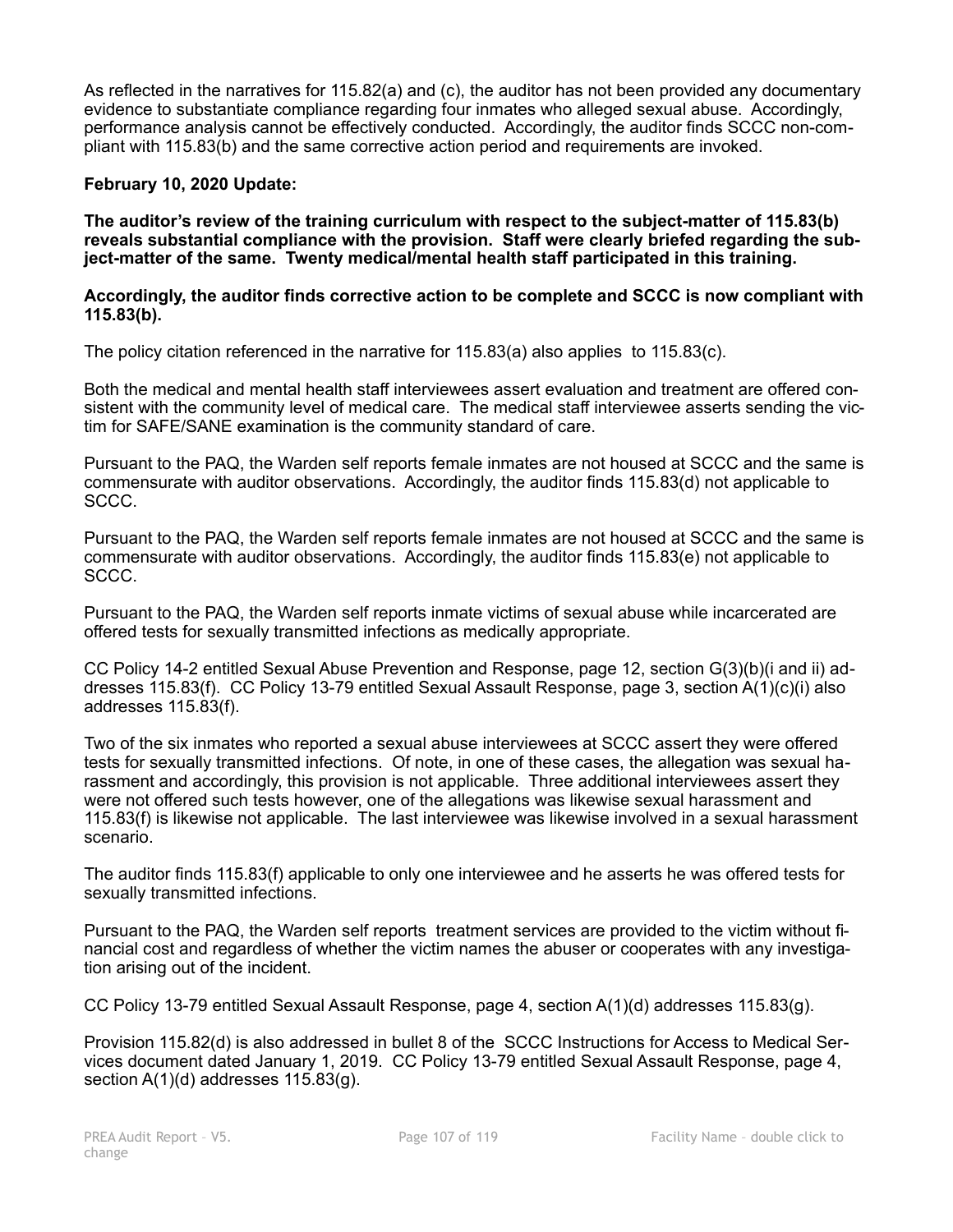Four of the six inmates who reported a sexual abuse interviewees assert they did not have to pay for any treatment related to their incident of sexual abuse. As reflected throughout the narrative for 115.83, two of these four scenarios were indicative of sexual harassment.

Two additional interviewees assert they were charged a co-pay for examination. The auditor notes one of the scenarios represented in these two cases is a sexual harassment case by description provided by the inmate.

Despite a request for information to either confirm or refute the statement made by the sexual abuse victim, as reflected above, the auditor has not been provided the same. Accordingly, the auditor must find SCCC non-compliant with 115.83(g). Accordingly, the auditor imposes a 180-day corrective action period, terminating on March 3, 2020, wherein SCCC must prove compliance with and institutionalization of 115.83(g).

To demonstrate the same, the PCM will provide training to medical staff regarding inmate financial responsibility relative to sexual abuse incidents. Specifically, co-pays are not charged in those situations represented by 115.83(g). The PCM will provide a copy of the lesson plan to the auditor, as well as, all Training Acknowledgments in follow-up to the training. The Training Acknowledgment will reflect the "I understand the subject-matter" caveat.

Additionally, the PCM will forward to the auditor a listing of all sexual abuse cases occurring between the dates of September 3, 2019 and March 3, 2020. The auditor will randomly select investigations for review, the PCM will provide copies of the same and copies of any documentation reflecting monetary charges for service. The auditor will review these materials, assessing compliance and filing the same in the audit file.

### **February 10, 2020 Update:**

**Pursuant to memorandum dated February 5, 2020, the PCM asserts he reviewed the two cases wherein victims were allegedly charged co-pays in conjunction with sexual abuse incidents. He found no evidence of such charges being levied against the victims.** 

**The auditor's review of the training curriculum with respect to the subject-matter of 115.83(g) reveals substantial compliance with the provision, Staff were clearly briefed regarding noncharges, inclusive of co-pays, for any medical care provided in conjunction with sexual assault. Twenty medical/mental health staff participated in this training.** 

### **In view of the above, the auditor finds corrective action to be complete and accordingly, SCCC is now compliant with 115.83(g).**

Pursuant to the PAQ, the Warden self reports the facility attempts to conduct a mental health evaluation of all known inmate-on-inmate abusers within 60 days of learning of such abuse history, and offers treatment when deemed appropriate by mental health practitioners.

According to the Warden, CC Policy 14-2 references CC Policy 13-79, Sexual Assault Response. This is the CC policy that addresses PREA Standard 115.83. The Tennessee Department of Corrections has never approved Policy 13-79 for implementation, however, the procedures outlined in the policy are the practice at SCCC. As a result, a specific reference to 115.83 cannot be found in policy. CC is redrafting 13-79 for approval and should that not occur, a Policy Change Notice (PCN) will be submitted.

The mental health staff interviewee asserts she conducts a mental health evaluation of all known inmate-on-inmate sexual abusers and offers treatment, if appropriate. A referral was made by the PREA intake case manager, during this audit period. The evaluation was completed within 24 hours of the inmate's arrival.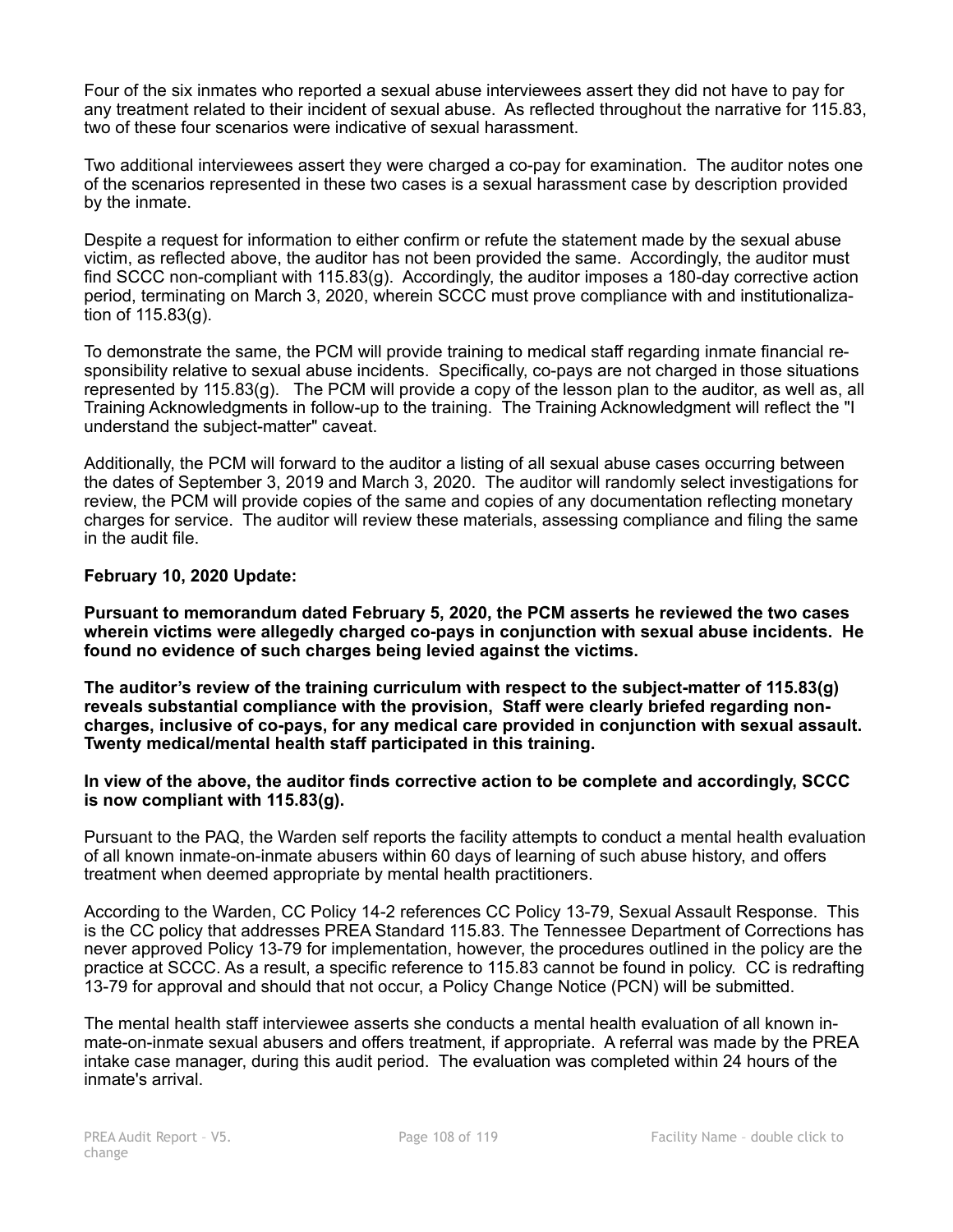The auditor notes he has been provided with a referral for an inmate-on-inmate sexual abuser. The same was initiated by the intake interviewee and the meeting with a mental health clinician was scheduled within 10 days of intake.

In view of the above, the auditor finds SCCC substantially compliant with 115.83.

# **DATA COLLECTION AND REVIEW**

# **Standard 115.86: Sexual abuse incident reviews**

#### **All Yes/No Questions Must Be Answered by the Auditor to Complete the Report**

#### **115.86 (a)**

▪ Does the facility conduct a sexual abuse incident review at the conclusion of every sexual abuse investigation, including where the allegation has not been substantiated, unless the allegation has been determined to be unfounded?  $X \square Y$ es  $\square N$ o

#### **115.86 (b)**

▪ Does such review ordinarily occur within 30 days of the conclusion of the investigation?  $X \cap Yes \cap No$ 

#### **115.86 (c)**

▪ Does the review team include upper-level management officials, with input from line supervisors, investigators, and medical or mental health practitioners?  $X \Box Y$ es  $\Box$  No

#### **115.86 (d)**

- Does the review team: Consider whether the allegation or investigation indicates a need to change policy or practice to better prevent, detect, or respond to sexual abuse?  $X \Box Y$ es  $\Box$  No
- Does the review team: Consider whether the incident or allegation was motivated by race; ethnicity; gender identity; lesbian, gay, bisexual, transgender, or intersex identification, status, or perceived status; gang affiliation; or other group dynamics at the facility?  $X \Box Y$ es  $\Box$  No
- Does the review team: Examine the area in the facility where the incident allegedly occurred to assess whether physical barriers in the area may enable abuse?  $X \Box Y$ es  $\Box \overline{N}$ o
- Does the review team: Assess the adequacy of staffing levels in that area during different shifts? X☐ Yes ☐ No
- Does the review team: Assess whether monitoring technology should be deployed or augmented to supplement supervision by staff?  $X \square$  Yes  $\square$  No
- Does the review team: Prepare a report of its findings, including but not necessarily limited to determinations made pursuant to  $\S$ § 115.86(d)(1) - (d)(5), and any recommendations for improvement and submit such report to the facility head and PREA compliance manager? X☐ Yes ☐ No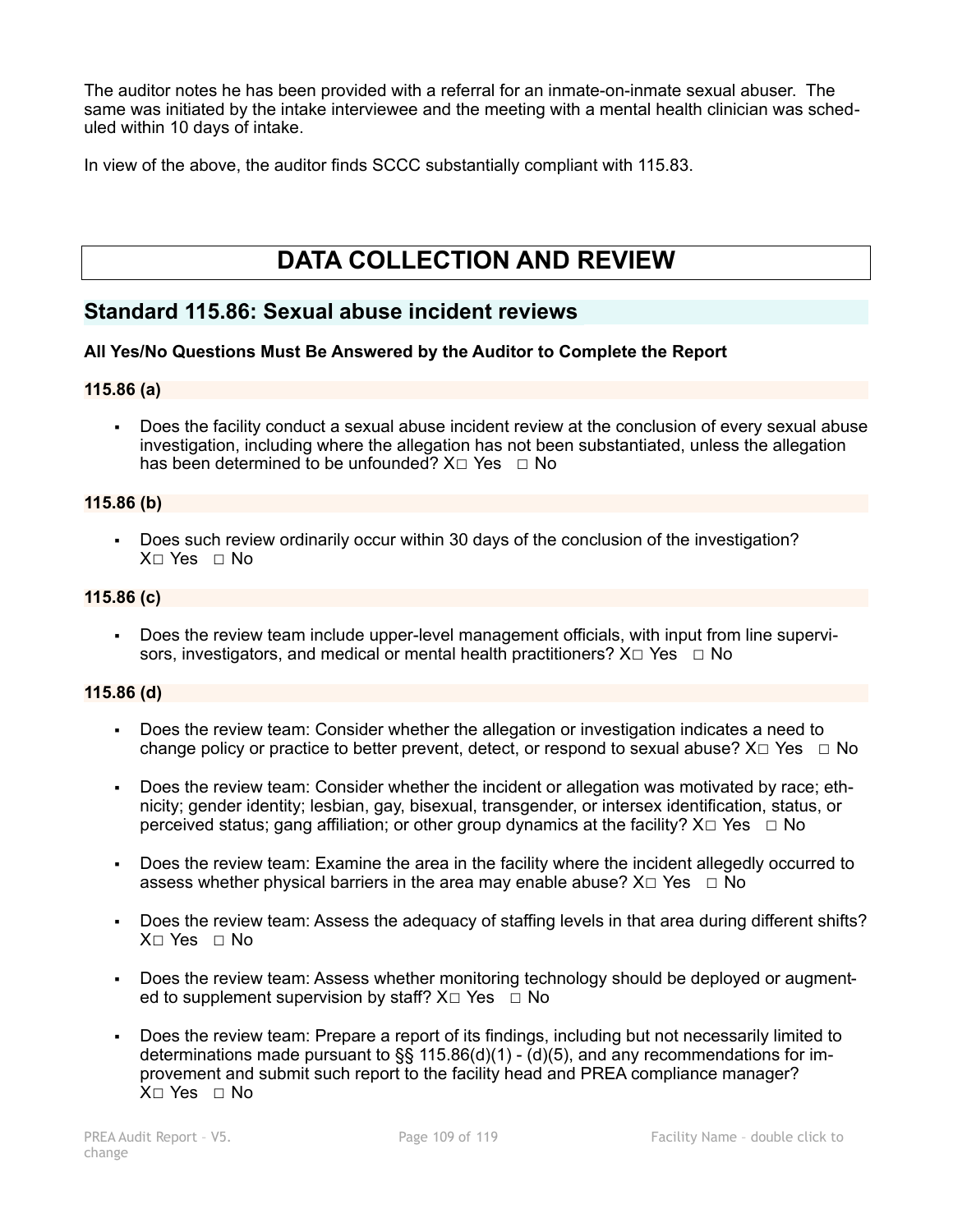# **115.86 (e)**

• Does the facility implement the recommendations for improvement, or document its reasons for not doing so?  $X□$  Yes  $□$  No

#### **Auditor Overall Compliance Determination**

- ☐ **Exceeds Standard** (*Substantially exceeds requirement of standards*)
- X☐ **Meets Standard** (*Substantial compliance; complies in all material ways with the standard for the relevant review period*)
- ☐ **Does Not Meet Standard** (*Requires Corrective Action*)

Pursuant to the PAQ, the facility conducts a sexual abuse incident review at the conclusion of every criminal or administrative sexual abuse investigation, unless the allegation has been determined to be unfounded. The Warden further self reports in the last 12 months, zero criminal and/or administrative investigations of alleged sexual abuse were completed at the facility. Upon further review, it has been determined 33 sexual abuse investigations are reported to have been conducted during this time frame.

CC Policy 14-2 entitled Sexual Abuse Prevention and Response, page 23, section N(1) addresses 115.86(a).

The auditor reviewed a Sexual Abuse or Assault Review Form regarding an incident that allegedly occurred on March 19, 2018. The administrative investigation was completed on April 9, 2018 and the SART review was subsequently completed. The SART team was comprised of the requisite staff and all relevant issues were addressed pursuant to 115.86(d).

The auditor's on-site review of four Substantiated or Unsubstantiated sexual abuse investigations reveals a SART review was completed subsequent to completion of the investigation in each applicable case. The SART reviews were completed in accordance with 115.86 however, the auditor notes the PCM appears to have documented the date the alleged incidents were reported in the "Report Date" section of the report, as opposed to, the date the physical SART report was completed. Going forward, this must be corrected for purposes of ensuring the proper audit trail.

Pursuant to the PAQ, the Warden self reports the facility ordinarily conducts a sexual abuse incident review within 30 days of the conclusion of the criminal or administrative sexual abuse investigation. The Warden further self reports in the past 12 months, zero criminal and/or administrative investigations of alleged sexual abuse were completed at the facility and followed by a sexual abuse incident review within 30 days, excluding only "unfounded" incidents. This issue has been addressed in the narrative for 115.86(a).

CC Policy 14-2 entitled Sexual Abuse Prevention and Response, page 23, section N(1)(b) addresses 115.86(b).

A discussion regarding the confusion regarding SART Report dates is addressed in the narrative for 115.86(a). Given the consistency in application on all four reports, the auditor is confidant all reviews were conducted in a timely manner.

Pursuant to the PAQ, the Warden self reports the sexual abuse incident review team includes upper-level management officials and allows for input from line supervisors, investigators, and medical or mental health practitioners.

CC Policy 14-2 entitled Sexual Abuse Prevention and Response, page 23, section N(1)(a) addresses 115.86(c).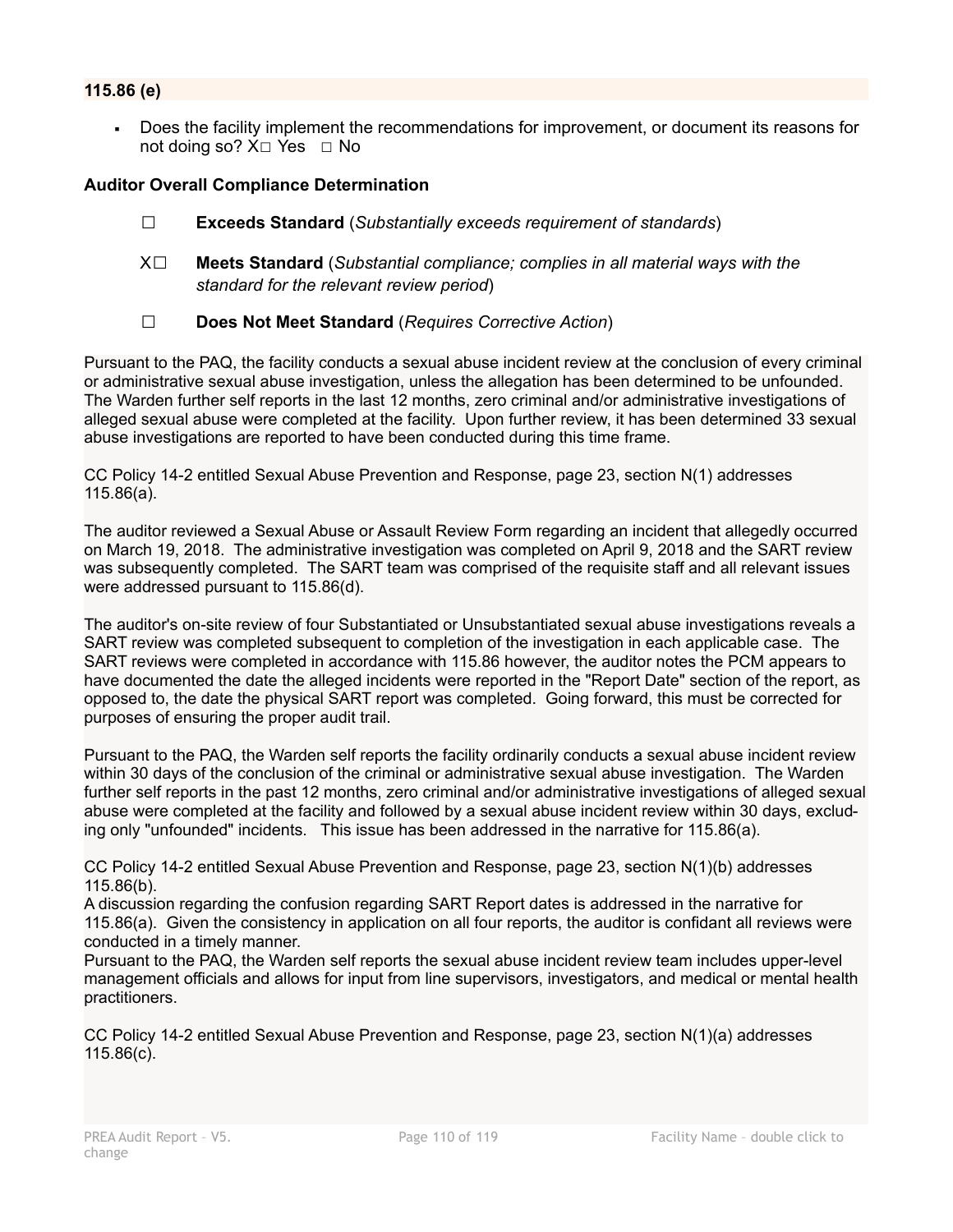The Warden asserts the facility has a sexual abuse incident review team (SART) and the team includes upper level management officials and allows for input from line supervisors, investigators, and medical or mental health practitioners.

Pursuant to the PAQ, the Warden self reports the facility prepares a report of its findings from sexual abuse incident reviews, including but not necessarily limited to determinations made regarding the following:

Consider whether the allegation or investigation indicates a need to change policy or practice to better prevent, detect, or respond to sexual abuse;

Consider whether the incident or allegation was motivated by race, ethnicity, gender identity, lesbian, gay, bisexual, transgender, or intersex identification;

Examine the area in the facility where the incident allegedly occurred to assess whether physical barriers in the area may enable abuse;

Assess the adequacy of staffing levels in that area during different shifts;

Assess whether monitoring technology should be deployed or augmented to supplement supervision by staff; and

Prepare a report of its findings, including, but not necessarily limited to, determinations made pursuant to the above and any recommendations for improvement and submit such report to the facility head and PREA compliance manager.

CC Policy 14-2 entitled Sexual Abuse Prevention and Response, pages 23 and 24, section N(2)(a-e) addresses 115.86(d).

The Warden asserts the SART team uses the information gleaned from reviews to assess any patterns, identify frequent offenders, assess needed infrastructure (physical plant/cameras) changes, and assess training/staffing needs. The Warden and PCM assert the team considers all factors referenced above.

The PCM and Incident Review Team interviewee asserts when the facility conducts SART reviews, a report is prepared, including any findings from the review, determination(s), and any recommendations for improvement. The reports are forwarded to him for review and he has not observed any trends. If recommendations are included, SCCC executive staff attempt to follow the same, documenting reasons for not following the same.

Pursuant to the PAQ, the Warden self reports the facility implements the recommendations for improvement or documents its reason for not doing so.

In view of the above, the auditor finds SCCC substantially compliant with 115.86.

# **Standard 115.87: Data collection**

# **All Yes/No Questions Must Be Answered by the Auditor to Complete the Report**

# **115.87 (a)**

Does the agency collect accurate, uniform data for every allegation of sexual abuse at facilities under its direct control using a standardized instrument and set of definitions?  $X \Box Y$ es  $\Box$  No

**115.87 (b)**

▪ Does the agency aggregate the incident-based sexual abuse data at least annually? X☐ Yes ☐ No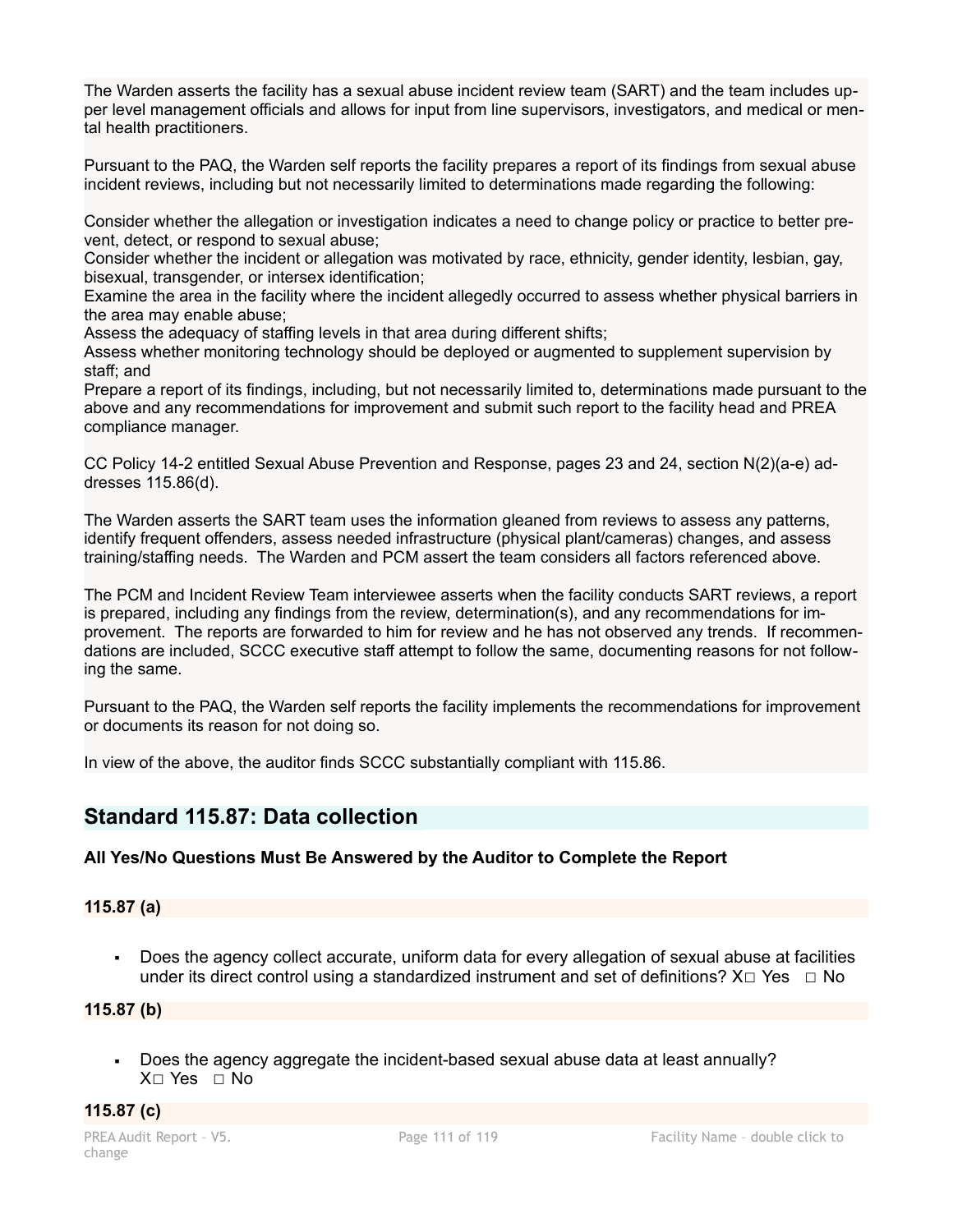▪ Does the incident-based data include, at a minimum, the data necessary to answer all questions from the most recent version of the Survey of Sexual Violence conducted by the Department of Justice? X☐ Yes ☐ No

# **115.87 (d)**

▪ Does the agency maintain, review, and collect data as needed from all available incident-based documents, including reports, investigation files, and sexual abuse incident reviews? X☐ Yes ☐ No

# **115.87 (e)**

Does the agency also obtain incident-based and aggregated data from every private facility with which it contracts for the confinement of its inmates? (N/A if agency does not contract for the confinement of its inmates.)  $□$  Yes  $□$  No  $X□$  NA

# **115.87 (f)**

▪ Does the agency, upon request, provide all such data from the previous calendar year to the Department of Justice no later than June 30? (N/A if DOJ has not requested agency data.)  $X \cap Yes \cap No \cap NA$ 

# **Auditor Overall Compliance Determination**

- ☐ **Exceeds Standard** (*Substantially exceeds requirement of standards*)
- X☐ **Meets Standard** (*Substantial compliance; complies in all material ways with the standard for the relevant review period*)
- ☐ **Does Not Meet Standard** (*Requires Corrective Action*)

Pursuant to the PAQ, the Warden self reports the agency collects accurate, uniform data for every allegation of sexual abuse at facilities under its direct control using a standardized instrument and set of definitions. The Warden further self reports the standardized instrument includes, at a minimum, the data necessary to answer all questions from the most recent version of the Survey of Sexual Violence conducted by the Department of Justice.

CC Policy 14-2 entitled Sexual Abuse Prevention and Response, pages 29, section T(1)(a)(i and iii) addresses 115.87(a)/c).

The auditor's review of the Incident Reporting Database reveals a comprehensive method of collecting sexual assault/harassment data commensurate with the definitions of the SSV.

Pursuant to the PAQ, the Warden self reports the agency aggregates the incident-based sexual abuse data at least annually.

CC Policy 14-2 entitled Sexual Abuse Prevention and Response, page 29, section T(1)(a)(ii) addresses 115.87(b).

The auditor's cursory review of PREA Annual Reports on the CC website for 2016 and 2017 reveals annual aggregation of incident-based sexual abuse data for SCCC.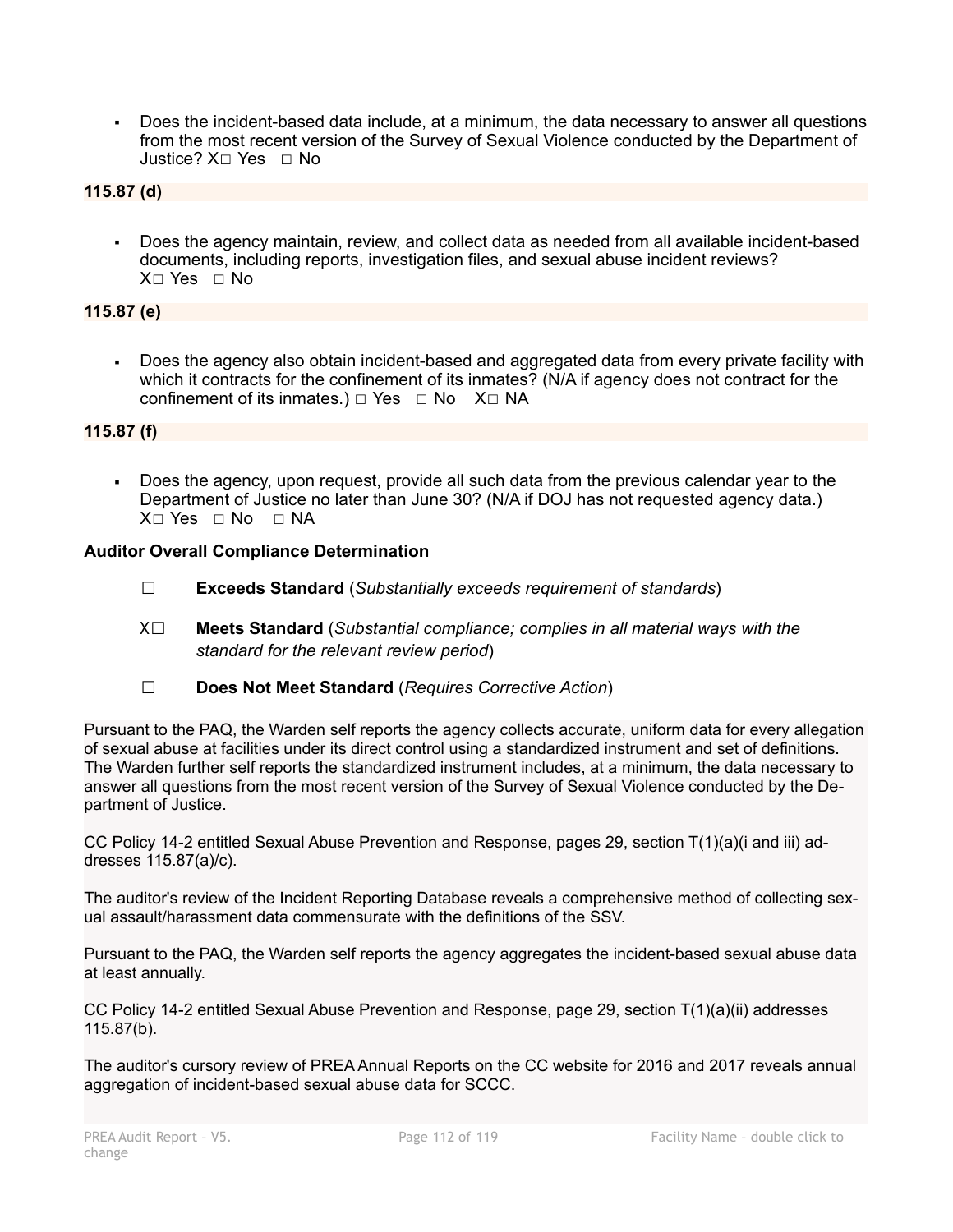Pursuant to the PAQ, the Warden self reports the agency maintains, reviews, and collects data as needed from all available incident-based documents, including reports, investigation files, and sexual abuse incident reviews.

CC Policy 14-2 entitled Sexual Abuse Prevention and Response, pages 29, section  $T(1)$  and  $T(1)(a)(i)$  addresses 115.87(d).

The auditor has learned SCCC does not contract with any other private facilities for the confinement of any inmates designated to their care, custody, and control. Accordingly, the auditor finds 115.87(e) not-applicable to SCCC.

Pursuant to the PAQ, the Warden self reports upon request, the agency shall provide all such data from the previous calendar year to the Department of Justice no later than June 30. The Warden further self reports the agency provided such data to the Department of Justice pursuant to request.

In view of the above, the auditor finds SCCC substantially compliant with 115.87.

# **Standard 115.88: Data review for corrective action**

#### **All Yes/No Questions Must Be Answered by the Auditor to Complete the Report**

#### **115.88 (a)**

- Does the agency review data collected and aggregated pursuant to § 115.87 in order to assess and improve the effectiveness of its sexual abuse prevention, detection, and response policies, practices, and training, including by: Identifying problem areas?  $X \Box Y$ es  $\Box$  No
- Does the agency review data collected and aggregated pursuant to § 115.87 in order to assess and improve the effectiveness of its sexual abuse prevention, detection, and response policies, practices, and training, including by: Taking corrective action on an ongoing basis?  $X \cap Yes \cap No$
- **•** Does the agency review data collected and aggregated pursuant to  $\S$  115.87 in order to assess and improve the effectiveness of its sexual abuse prevention, detection, and response policies, practices, and training, including by: Preparing an annual report of its findings and corrective actions for each facility, as well as the agency as a whole?  $X \Box Y$ es  $\Box$  No

#### **115.88 (b)**

▪ Does the agency's annual report include a comparison of the current year's data and corrective actions with those from prior years and provide an assessment of the agency's progress in addressing sexual abuse  $X \square$  Yes  $\square$  No

# **115.88 (c)**

▪ Is the agency's annual report approved by the agency head and made readily available to the public through its website or, if it does not have one, through other means?  $X \square Y$ es  $\square$  No

#### **115.88 (d)**

Does the agency indicate the nature of the material redacted where it redacts specific material from the reports when publication would present a clear and specific threat to the safety and security of a facility?  $X□$  Yes  $□$  No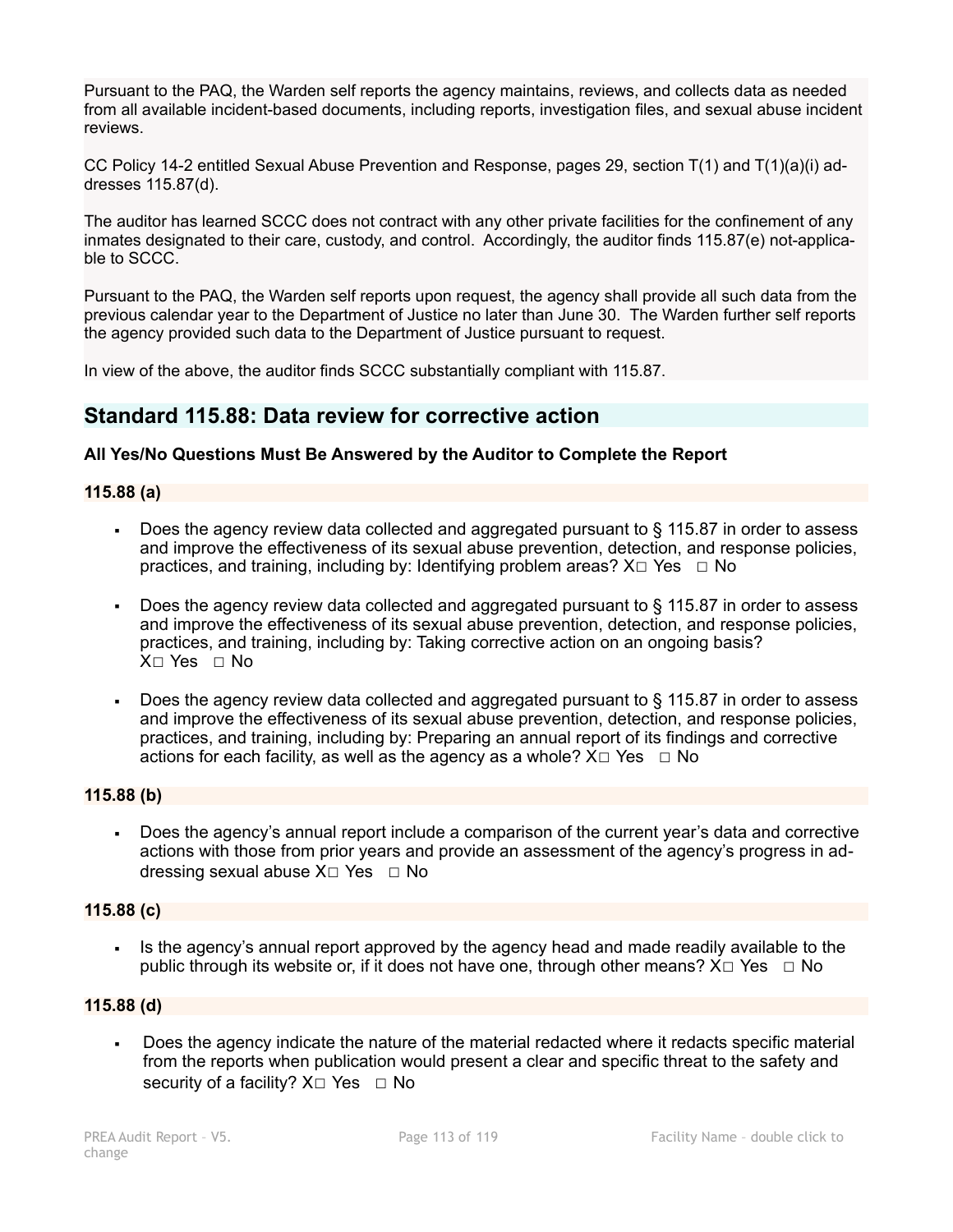### **Auditor Overall Compliance Determination**

- X☐ **Exceeds Standard** (*Substantially exceeds requirement of standards*)
- ☐ **Meets Standard** (*Substantial compliance; complies in all material ways with the standard for the relevant review period*)
- ☐ **Does Not Meet Standard** (*Requires Corrective Action*)

Pursuant to the PAQ, the agency reviews data collected and aggregated pursuant to 115.87 in order to assess and improve the effectiveness of its sexual abuse prevention, detection, and response policies, and training, including:

Identifying problem areas;

Taking corrective action on an ongoing basis; and

Preparing an annual report of its findings from its data review and any corrective actions for each facility, as well as, the agency as a whole.

CC Policy 14-2 entitled Sexual Abuse Prevention and Response, page 30, section T(3)(a)(i-iii) addresses 115.88(a).

The Agency Head interviewee advises CC accesses information from several sources, using incident-based sexual abuse data to assess and improve sexual abuse prevention, detection, and response policies, practices, and training. Specifically, he advises that a 5-1 Incident Reporting System is implemented wherein incidents and reports are, minimally, reviewed by Corporate and designated facility staff within a 24-hour period of report. Monthly, a report of PREA related incidents, details, frequency, location(s) of incidents within the facility, amongst other criteria is compiled. Pursuant to this procedure, Corporate and facility staff collaborate to diagnose any PREA-related issues, concerns, etc. These proactive steps, in addition to SART review findings and continual monitoring of data, are utilized to attain optimal efficiency in terms of sexual safety of inmates at CC facilities. The auditor finds SCCC to exceed 115.88(a) in view of the above.

The CCPC asserts the agency does review data collected and aggregated in order to assess and improve the effectiveness of its sexual abuse prevention, detection, and response policies and training. Such data is securely retained in password protected programs at both the facility and CCPC's office. Access to this information is limited.

Of note, PREA investigation reports and ancillary documentation are electronically generated however, a safely secured filing cabinet is located in the Investigator's Office.

The CCPC further advises the agency takes corrective action on an ongoing basis based on this data. For example, anything identified pursuant to a mock audit or SART review is considered for implementation.

The PCM asserts data is generated pursuant to SART reviews and the electronic Incident Report Data Base (IRD). The hard copy of the investigative file is retained in the investigator's office under lock and key.

Of note, the auditor validated the same.

Pursuant to the PAQ, the Warden self reports the annual report includes a comparison of the current year's data and corrective actions with those from prior years. The Warden further self reports the annual report provides an assessment of the agency's progress in addressing sexual abuse.

The auditor's review of data collected pursuant to 115.87 and the 2016, 2017, and 2018 corporate cumulative annual reports reflects substantial compliance with 115.88(b). The cumulative annual reports, in question, clearly address a comparison of data for the years 2014, 2015, 2016, and 2017. The data collected pursuant to 115.87 is included within the annual report. Enhancements enacted as the result of pre-audits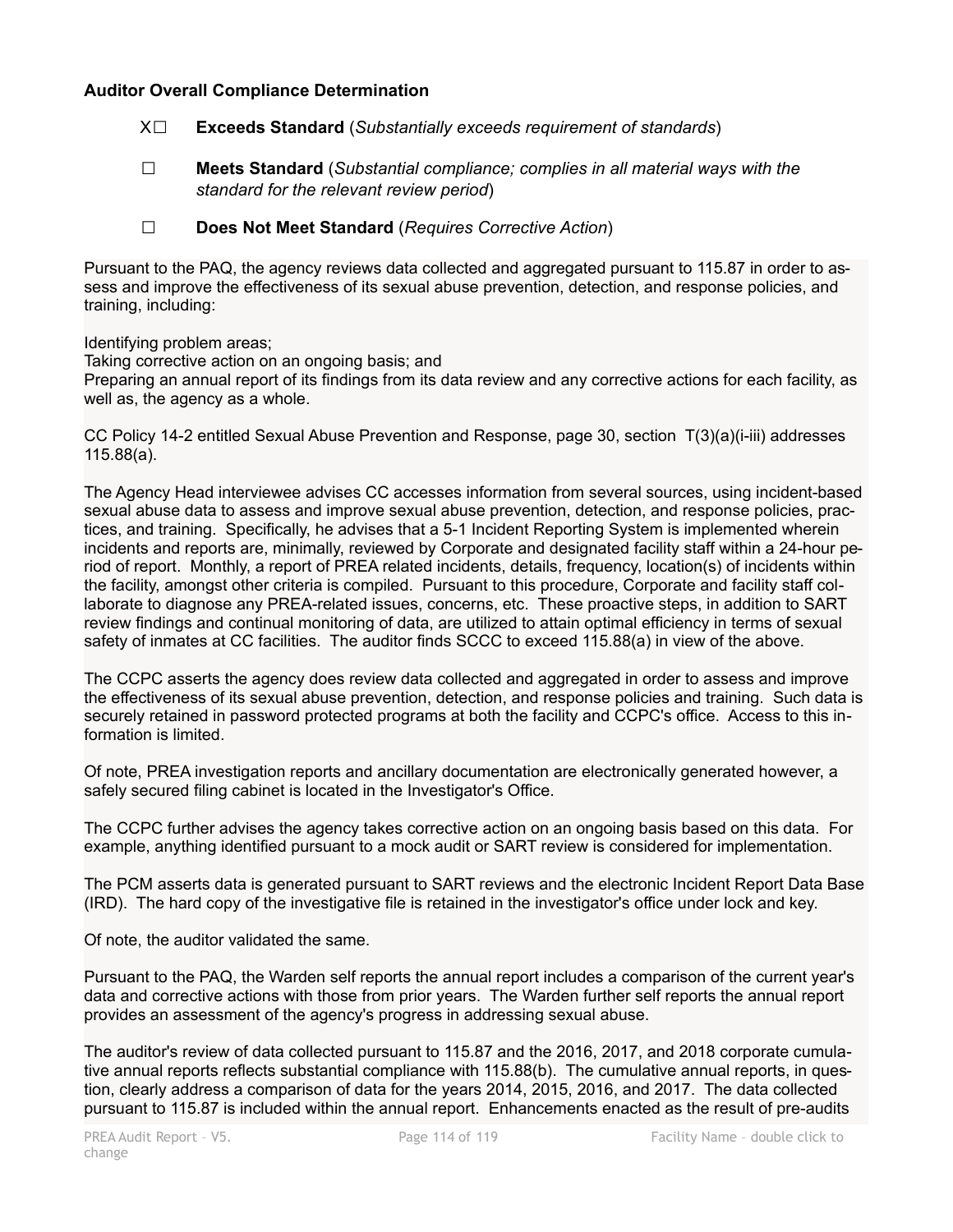completed by CC staff, information gleaned from reviews conducted pursuant to 115.86, and PREA audits conducted during the year, are discussed in the annual report. Finally, a synopsis is included in the annual report, addressing the "State of PREA" within CC.

CC Policy 14-2 entitled Sexual Abuse Prevention and Response, page 30, section T(3)(b) addresses 115.88(b).

Pursuant to the PAQ, the Warden self reports the agency makes its annual report readily available to the public at least annually through its website. The Warden further self reports the annual reports are approved by the agency head.

CC Policy 14-2 entitled Sexual Abuse Prevention and Response, page 30, section T(3)(c) addresses 115.88(c).

The auditor's review of the CC website reveals substantial compliance with 115.88(c). Specifically, annual reports are posted on the website and the same are signed by the CC Executive Vice President and Chief Corrections Officer.

According to the Agency Head interviewee, he reviews all PREA Annual Reports as he is the direct supervisor of the CCPC. He copiously reviews each report for comprehensiveness and content, forwarding the same to the CC Chief Corrections Officer for final review and signature.

Pursuant to the PAQ, the Warden self reports when the agency redacts material from an annual report for publication, the redactions are limited to specific materials where publication would present a clear and specific threat to the safety and security of the facility. The Warden further self reports the agency indicates the nature of the material redacted.

CC Policy 14-2 entitled Sexual Abuse Prevention and Response, page 30, section T(3)(d) addresses 115.88(d).

According to the CCPC, CC rarely redacts information from aggregated reports, etc. All data is collected in generic fashion.

In view of the above, the auditor finds SCCC exceeds standard requirements relative to 115.88.

# **Standard 115.89: Data storage, publication, and destruction**

#### **All Yes/No Questions Must Be Answered by the Auditor to Complete the Report**

#### **115.89 (a)**

▪ Does the agency ensure that data collected pursuant to § 115.87 are securely retained? X☐ Yes ☐ No

#### **115.89 (b)**

▪ Does the agency make all aggregated sexual abuse data, from facilities under its direct control and private facilities with which it contracts, readily available to the public at least annually through its website or, if it does not have one, through other means?  $X \Box Y$ es  $\Box$  No

#### **115.89 (c)**

Does the agency remove all personal identifiers before making aggregated sexual abuse data publicly available?  $X□$  Yes  $□$  No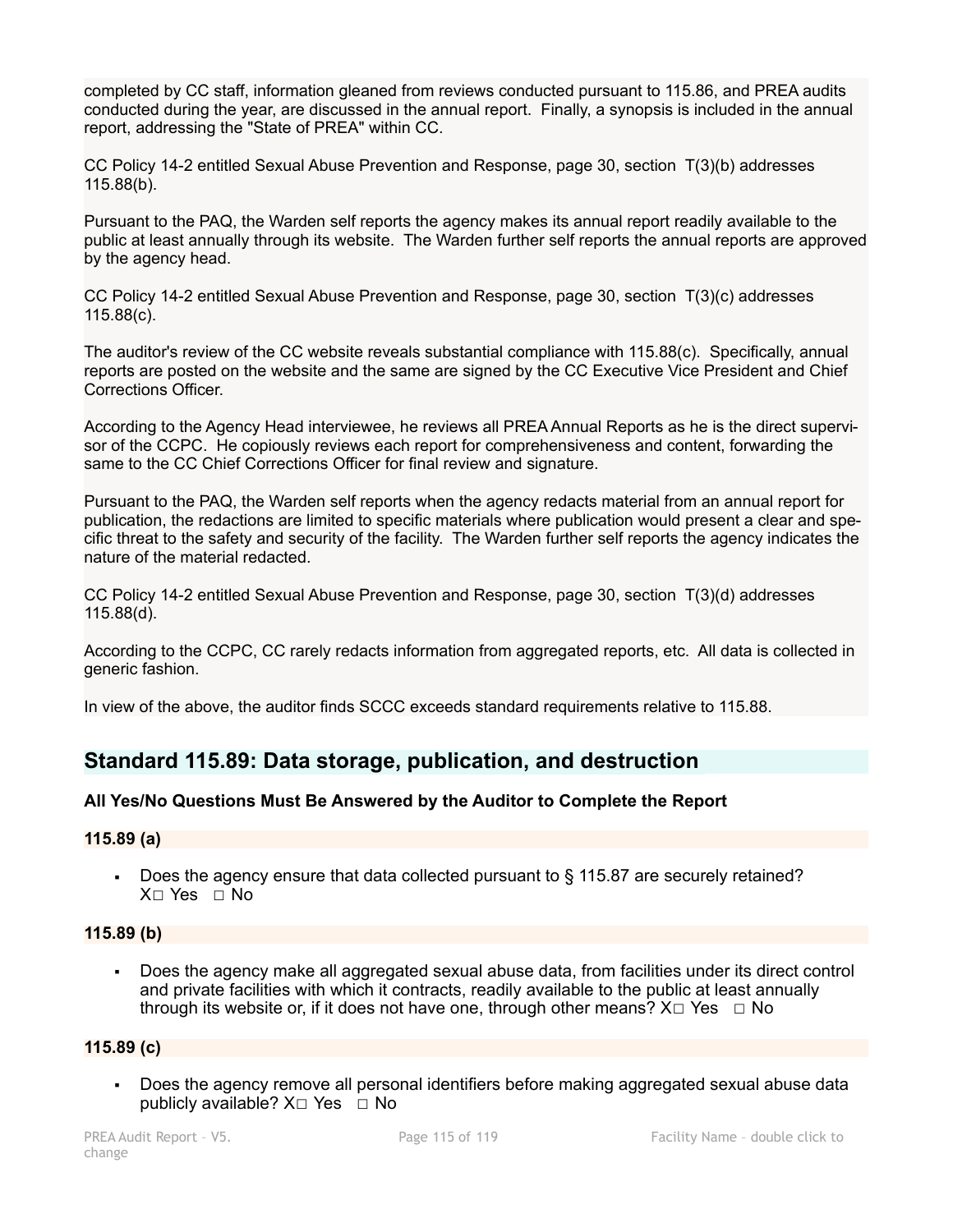# **115.89 (d)**

Does the agency maintain sexual abuse data collected pursuant to  $\S$  115.87 for at least 10 years after the date of the initial collection, unless Federal, State, or local law requires otherwise? X□ Yes □ No

# **Auditor Overall Compliance Determination**

- ☐ **Exceeds Standard** (*Substantially exceeds requirement of standards*)
- X☐ **Meets Standard** (*Substantial compliance; complies in all material ways with the standard for the relevant review period*)
- ☐ **Does Not Meet Standard** (*Requires Corrective Action*)

Pursuant to the PAQ, the Warden self reports the agency ensures incident-based and aggregate data are securely retained.

CC Policy 14-2 entitled Sexual Abuse Prevention and Response, page 30, section T(2)(c)(i) addresses 115.89(a).

It is noted the CCPC clearly addressed secure retention of data (pursuant to 115.87) in the narrative for 115.88(a), above. The same statement applies to perpetual secure retention of data on an annual basis since the date of the last PREA audit.

Pursuant to the PAQ, the Warden self reports agency policy requires aggregated sexual abuse data from facilities under its direct control and private facilities, with which it contracts, be made readily available to the public, at least annually, through its website.

CC Policy 14-2 entitled Sexual Abuse Prevention and Response, page 30, section T(2)(c)(i) addresses 115.89(b).

As previously indicated, the auditor verified compliance with this provision pursuant to review of the CC website.

Pursuant to the PAQ, the Warden self reports before making aggregated sexual abuse data publicly available, the agency removes all personal identifiers.

CC Policy 14-2 entitled Sexual Abuse Prevention and Response, page 30, section T(2)(c)(ii) addresses 115.89(c).

Pursuant to the PAQ, the Warden self reports the agency maintains sexual abuse data collected pursuant to 115.87 for at least 10 years after the date of initial collection, unless federal, state, or local law requires otherwise.

The auditor's review of the Core Civic Record Retention Schedule reveals substantial compliance with 115.89(d).

The auditor noted no deviation from the requirements of 115.89(d) in terms of evidence retention.

In view of the above, the auditor finds SCCC substantially compliant with 115.89.

# **AUDITING AND CORRECTIVE ACTION**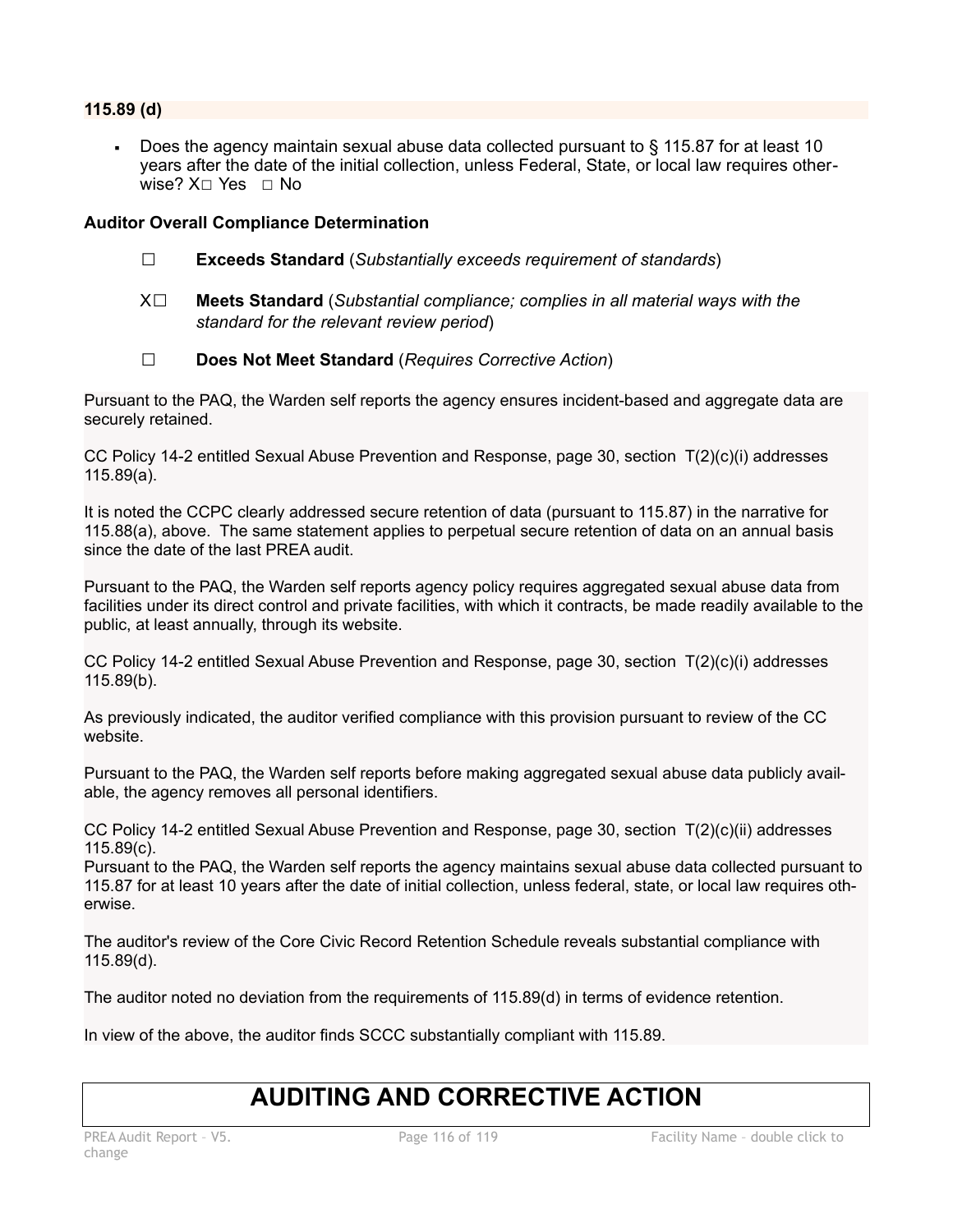# **Standard 115.401: Frequency and scope of audits**

# **All Yes/No Questions Must Be Answered by the Auditor to Complete the Report**

### **115.401 (a)**

During the prior three-year audit period, did the agency ensure that each facility operated by the agency, or by a private organization on behalf of the agency, was audited at least once? (*Note: The response here is purely informational. A "no" response does not impact overall compliance with this standard.*)  $X□$  Yes  $□$  No

#### **115.401 (b)**

- Is this the first year of the current audit cycle? (*Note: a "no" response does not impact overall compliance with this standard.*)  $□$  Yes X $□$  No
- If this is the second year of the current audit cycle, did the agency ensure that at least one-third of each facility type operated by the agency, or by a private organization on behalf of the agency, was audited during the first year of the current audit cycle? (N/A if this is **not** the *second* vear of the current audit cycle.) □ Yes □ No X□ NA
- If this is the third year of the current audit cycle, did the agency ensure that at least two-thirds of each facility type operated by the agency, or by a private organization on behalf of the agency, were audited during the first two years of the current audit cycle? (N/A if this is **not** the *third* year of the current audit cycle.)  $X \Box Y$ es  $\Box$  No  $\Box$  NA

#### **115.401 (h)**

▪ Did the auditor have access to, and the ability to observe, all areas of the audited facility? X☐ Yes ☐ No

#### **115.401 (i)**

Was the auditor permitted to request and receive copies of any relevant documents (including electronically stored information)?  $X \Box Y$ es  $\Box$  No

#### **115.401 (m)**

▪ Was the auditor permitted to conduct private interviews with inmates, residents, and detainees? X☐ Yes ☐ No

#### **115.401 (n)**

▪ Were inmates permitted to send confidential information or correspondence to the auditor in the same manner as if they were communicating with legal counsel?  $X \Box Y$ es  $\Box$  No

#### **Auditor Overall Compliance Determination**

☐ **Exceeds Standard** (*Substantially exceeds requirement of standards*)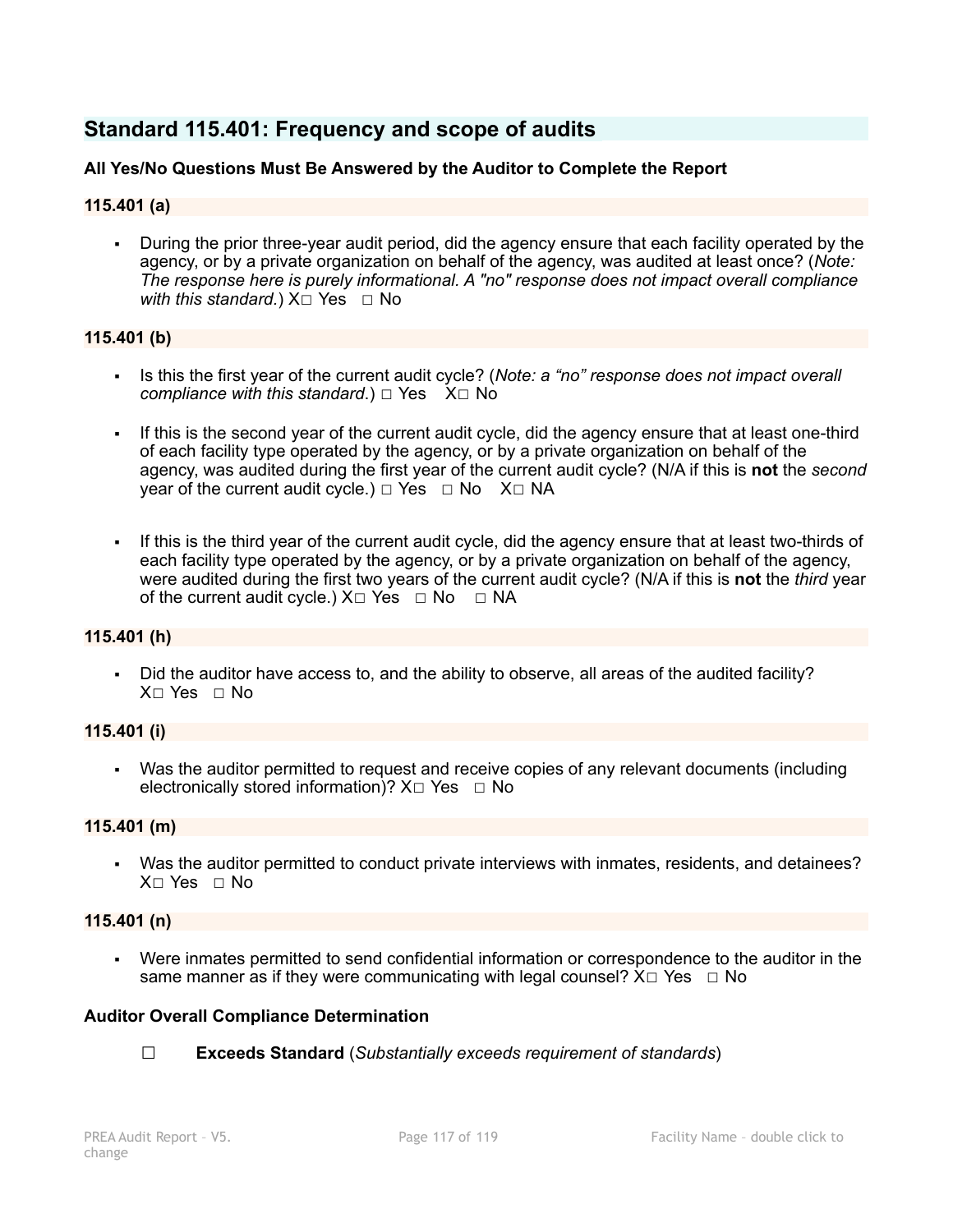- X☐ **Meets Standard** (*Substantial compliance; complies in all material ways with the standard for the relevant review period*)
- ☐ **Does Not Meet Standard** (*Requires Corrective Action*)

The auditor was provided all resources, information, etc. needed throughout the audit process. A significant amount of follow-up conversation and document searches followed completion of the on-site audit process. With the exception of the issues noted in the narratives for 115.76, 115.78, 115.82, and 115.83, all requested information was provided.

Accommodations and responsiveness during the on-site audit were exceptional. Interviews were well scheduled with very little "down time".

# **Standard 115.403: Audit contents and findings**

# **All Yes/No Questions Must Be Answered by the Auditor to Complete the Report**

# **115.403 (f)**

▪ The agency has published on its agency website, if it has one, or has otherwise made publicly available, all Final Audit Reports. The review period is for prior audits completed during the past three years PRECEDING THIS AUDIT. The pendency of any agency appeal pursuant to 28 C.F.R. § 115.405 does not excuse noncompliance with this provision. (N/A if there have been no Final Audit Reports issued in the past three years, or in the case of single facility agencies that there has never been a Final Audit Report issued.)  $X \Box Y$ es  $\Box$  No  $\Box$  NA

# **Auditor Overall Compliance Determination**

- ☐ **Exceeds Standard** (*Substantially exceeds requirement of standards*)
- X☐ **Meets Standard** (*Substantial compliance; complies in all material ways with the standard for the relevant review period*)
- ☐ **Does Not Meet Standard** (*Requires Corrective Action*)

No comments.